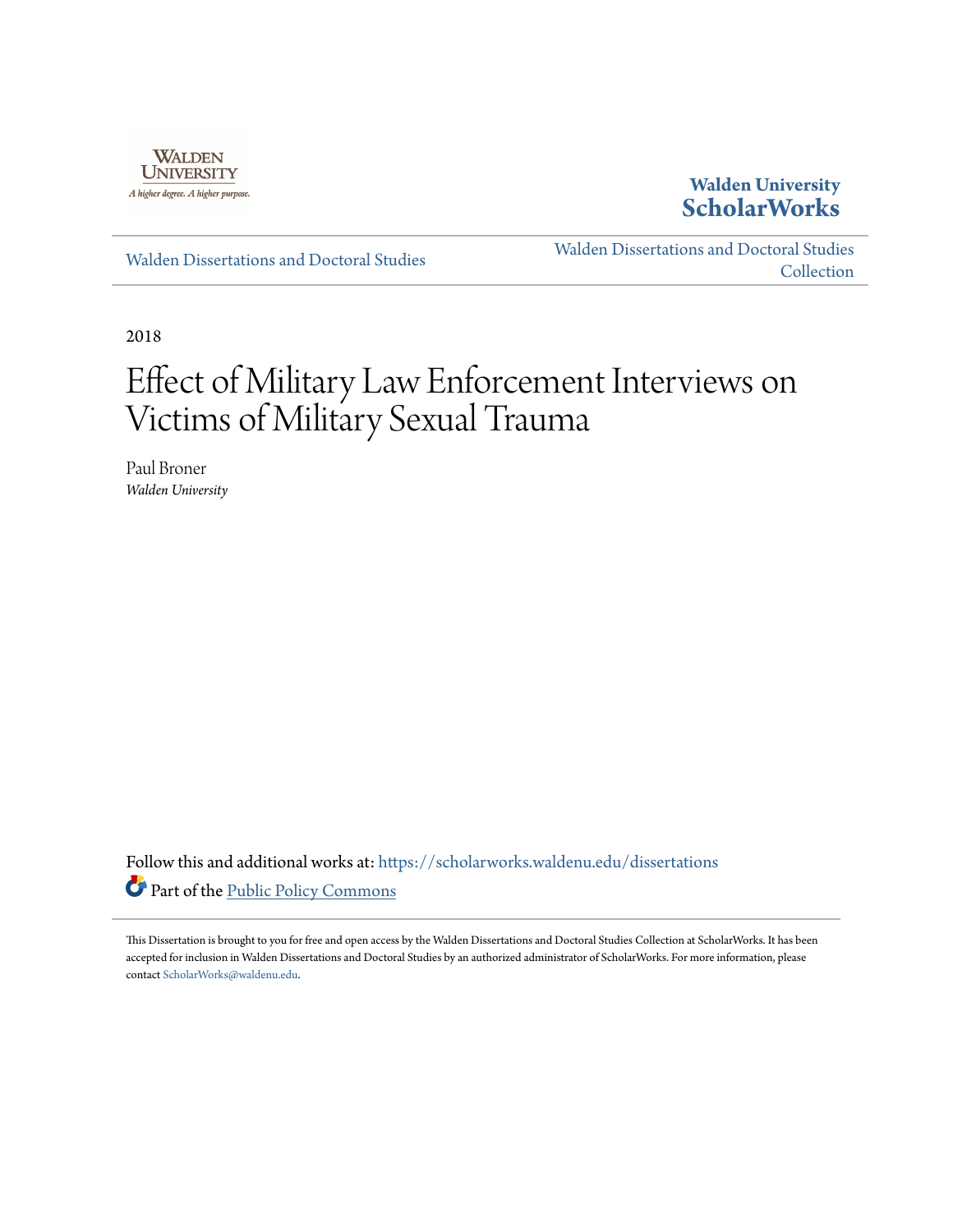## **Walden University**

College of Social and Behavioral Sciences

This is to certify that the doctoral dissertation by

Paul Brian Broner

has been found to be complete and satisfactory in all respects, and that any and all revisions required by the review committee have been made.

> Review Committee Dr. Heather Mbaye, Committee Chairperson, Criminal Justice Faculty

Dr. Paul Rutledge, Committee Member, Criminal Justice Faculty

Dr. Dianne Williams, University Reviewer, Criminal Justice Faculty

> Chief Academic Officer Eric Riedel, Ph.D.

> > Walden University 2018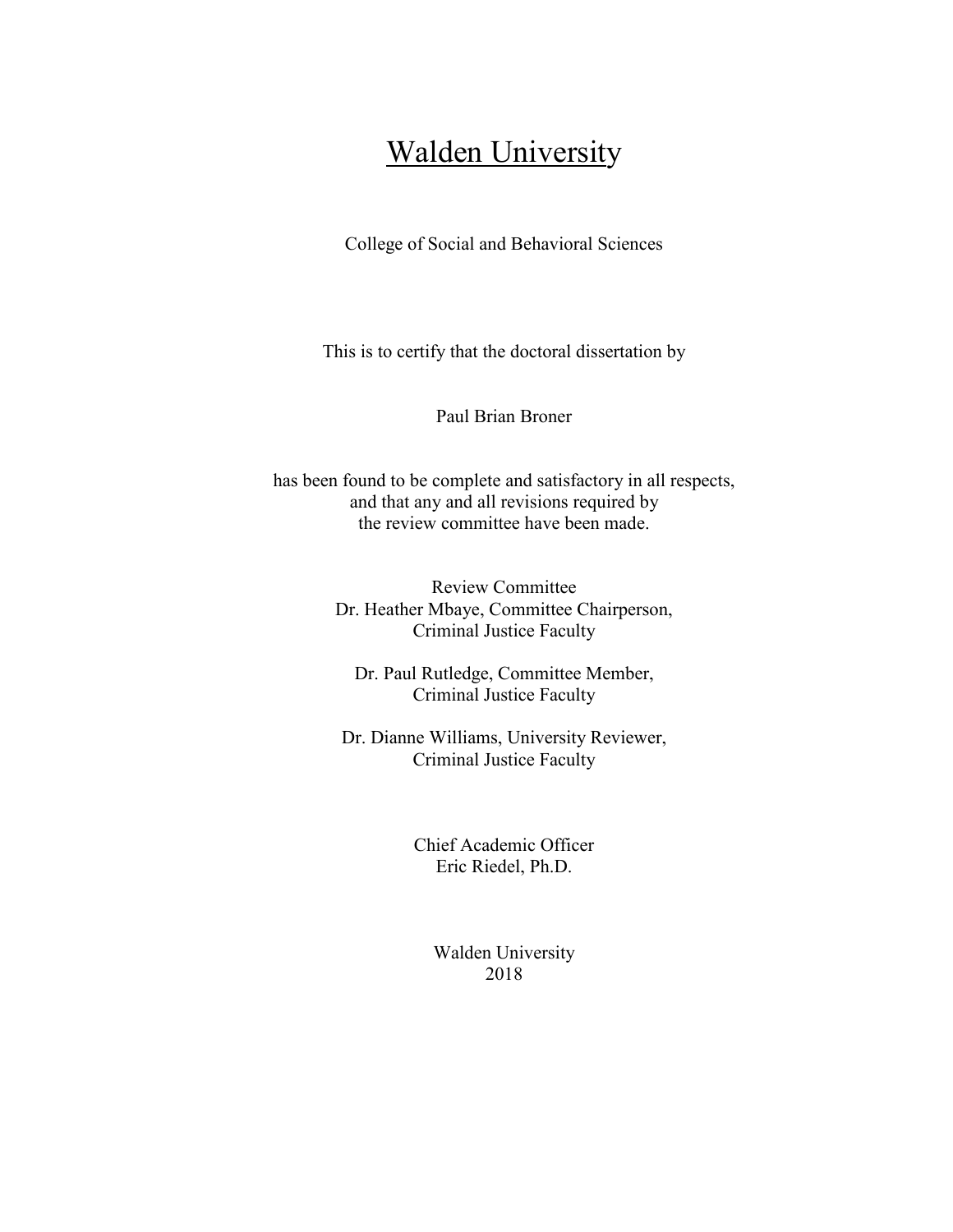### Abstract

Effect of Military Law Enforcement Interviews on Victims of Military Sexual Trauma

by

Paul Brian Broner

MS, Chaminade University, 2011

BA, Chaminade University, 2004

Dissertation Submitted in Partial Fulfillment

of the Requirements for the Degree of

Doctor of Philosophy

Criminal Justice Administration

Walden University

May 2018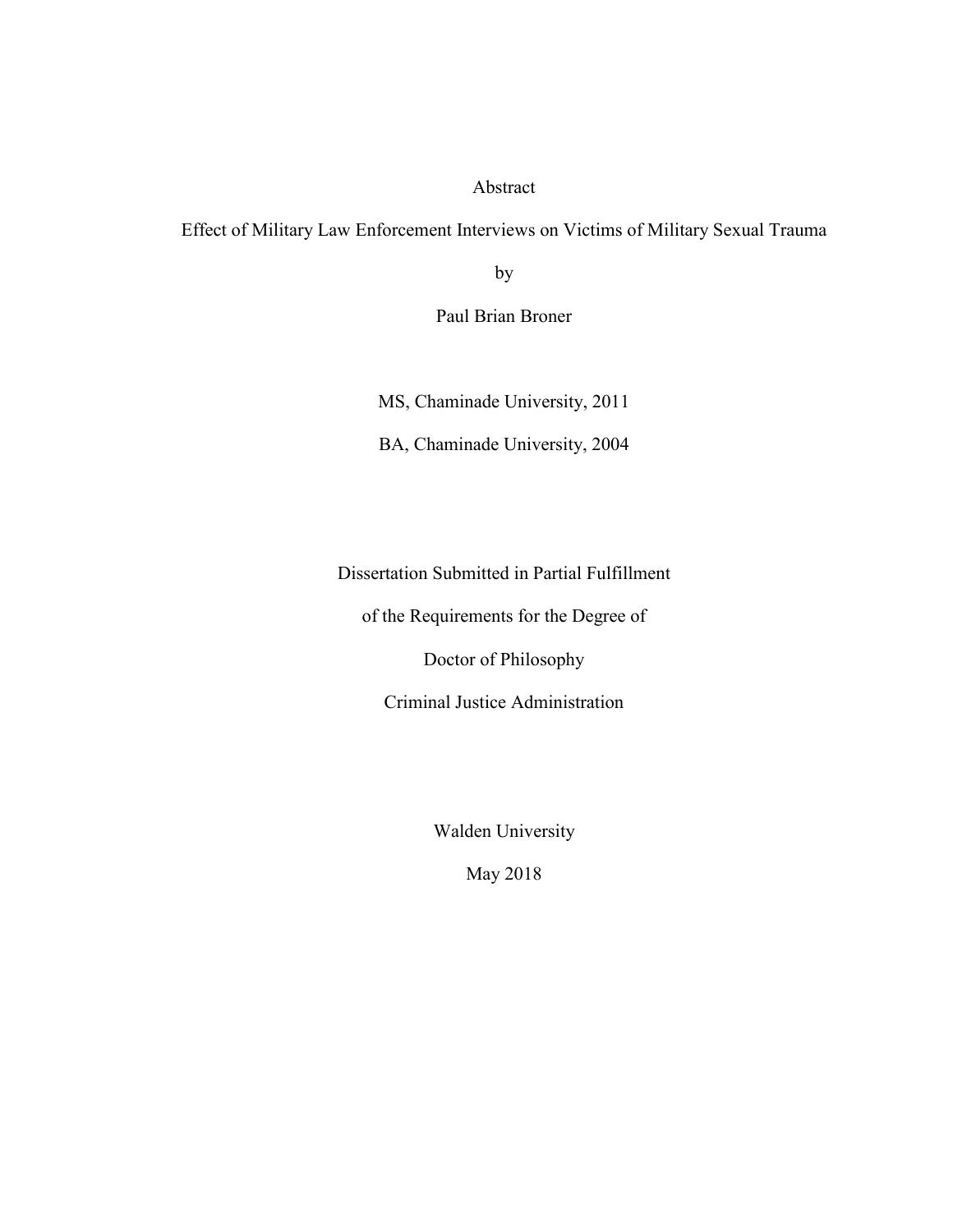**Abstract** 

Second wave trauma in victims of military sexual trauma (MST) from the U.S. Army's Criminal Investigation Division (CID) is a problem plaguing all law enforcement. Victims of MST are forced to enter into the criminal justice system through the front door, which is law enforcement. Recent studies have indicated that victims of MST who are already in a vulnerable state are most likely suffering posttraumatic stress disorders when they are interviewed by police when reporting MST. However, there are limited studies that focus on the police officers as a factor in the interview process of the victim of MST. The purpose of this qualitative phenomenological study, conducted through the lens of the human resource theory framework, was to investigate the relationship between the U.S. Army CID law enforcement interview and second wave trauma incurred as a result of the interview on victims of MST. The data for this research came from an interview of a victim of MST who had been interviewed by CID as well as CID special agents. The results of the semistructured interviews were encoded and evaluated along with data from the Impact of Event Scale-Revised which demonstrated a significant relationship between the interview and the stress incurred on the victim. The results of this study promote positive social change because they confirm and extend the understanding of the law enforcement interview process on victims of MST. The findings from this research will encourage law enforcement to revisit the work place environment and implement new policies aimed at ensuring CID special agents have a positive working atmosphere thereby encouraging a positive working attitude which could potentially have a positive effect on MST victims interviewed.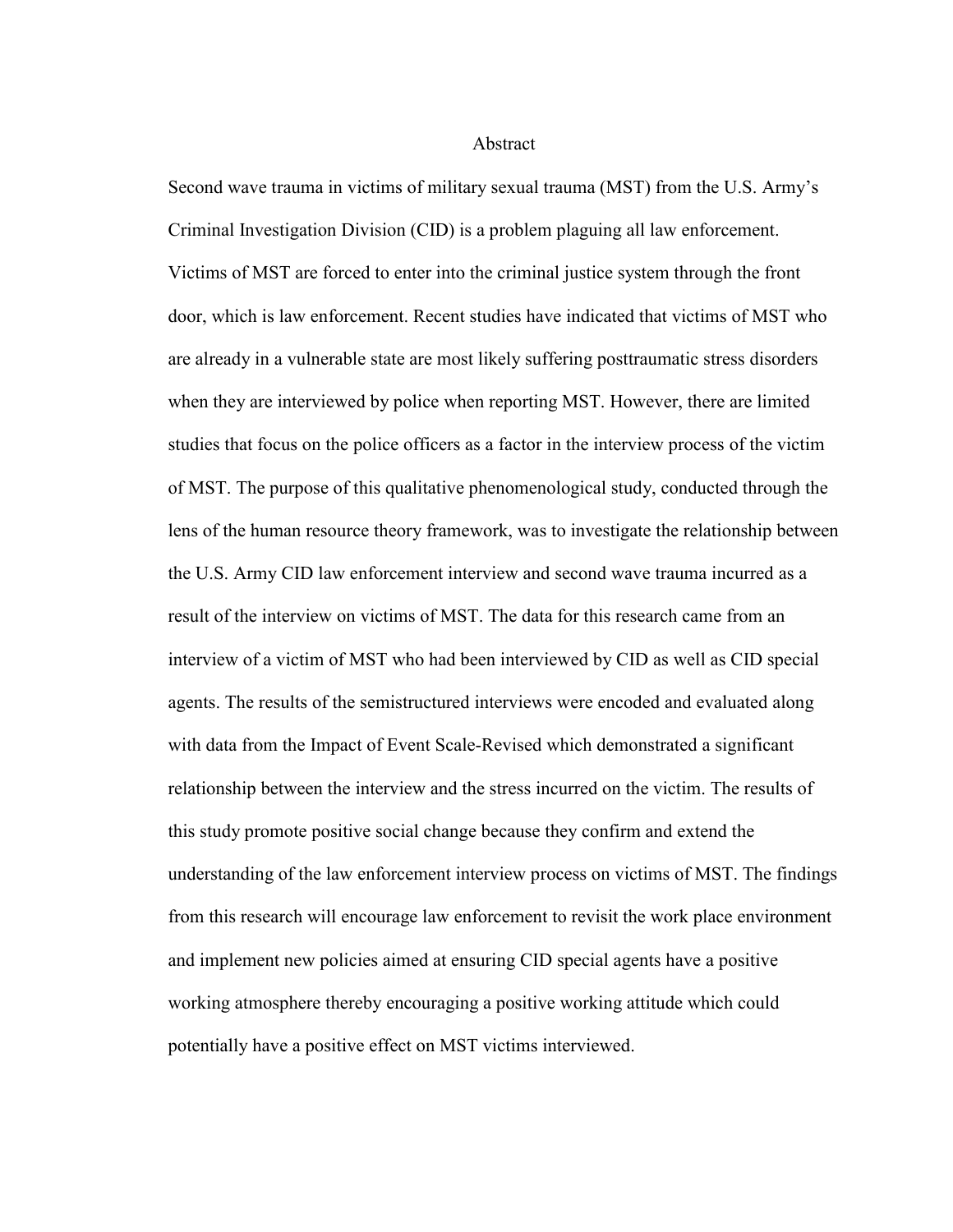## Effect of Military Law Enforcement Interviews on Victims of Military Sexual Trauma

by

Paul Brian Broner

MS, Chaminade University, 2011

BA, Chaminade University, 2004

Dissertation Submitted in Partial Fulfillment

of the Requirements for the Degree of

Doctor of Philosophy

Criminal Justice Administration

Walden University

May 2018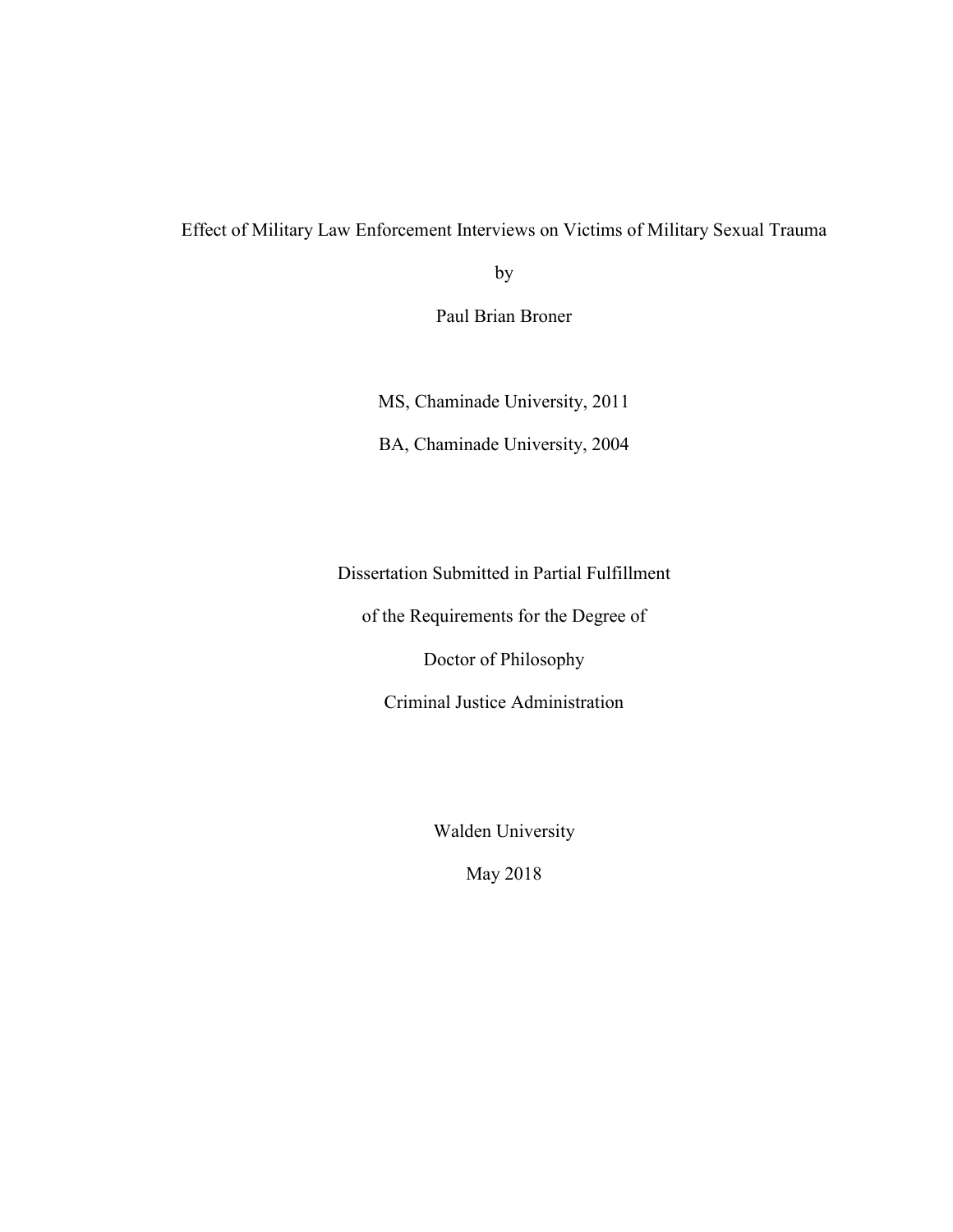## Dedication

## **I dedicate this research to the glory of God: Philippians 3:8-10 (KJV),**

<sup>8</sup>Yea doubtless, and I count all things *but* loss for the excellency of the knowledge of Christ **Jesus my Lord**: for whom I have suffered the loss of all things, and do count them *but* dung, that I may win Christ.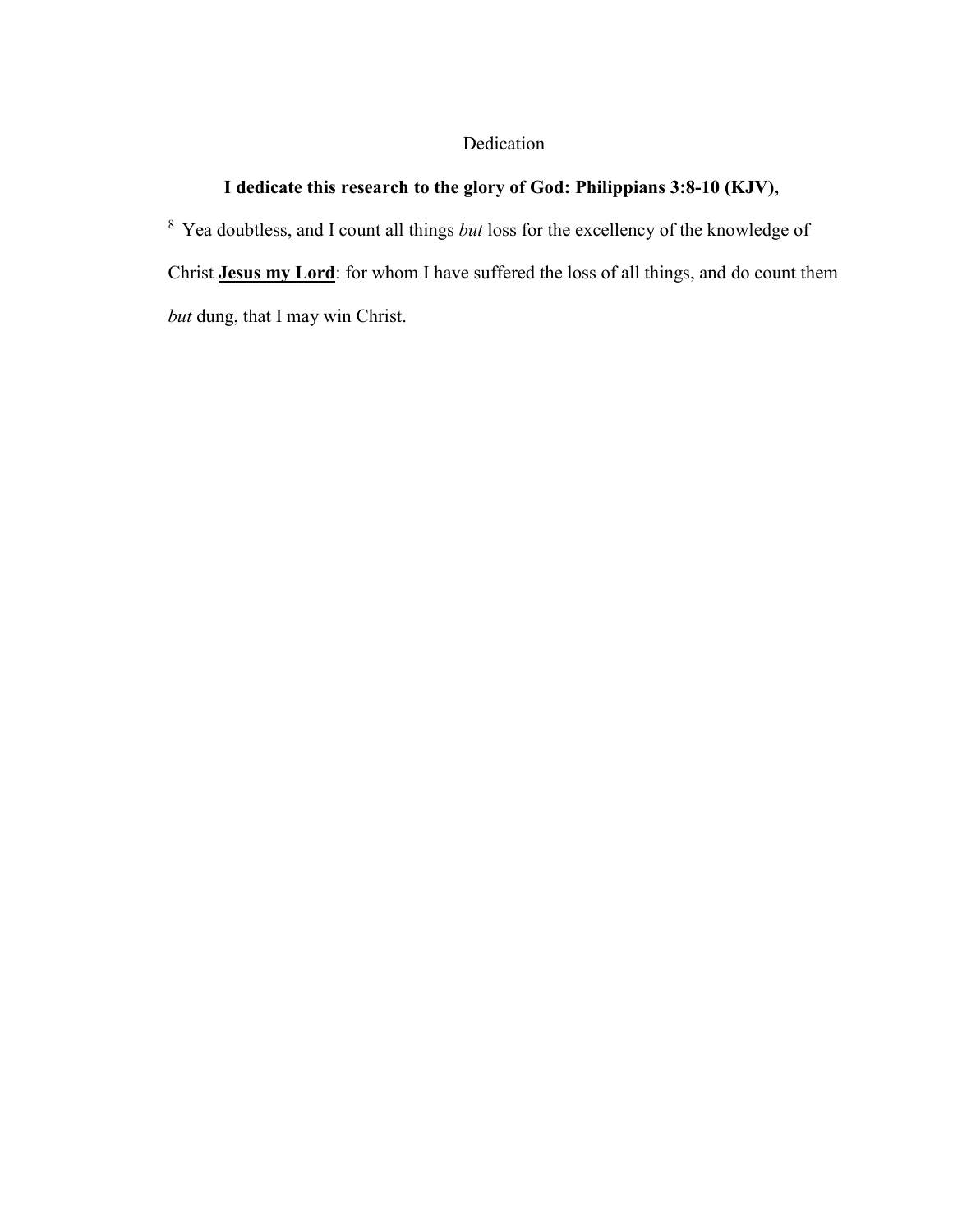### Acknowledgments

First and foremost, I acknowledge the LORD Jesus Christ. I would also like to express gratitude and a deep appreciation for Dr. Heather Mbaye for her leadership and support throughout this process. I also would like to acknowledge Dr. Paul Rutledge and Dr. Dianne Williams for their support and contribution during this process.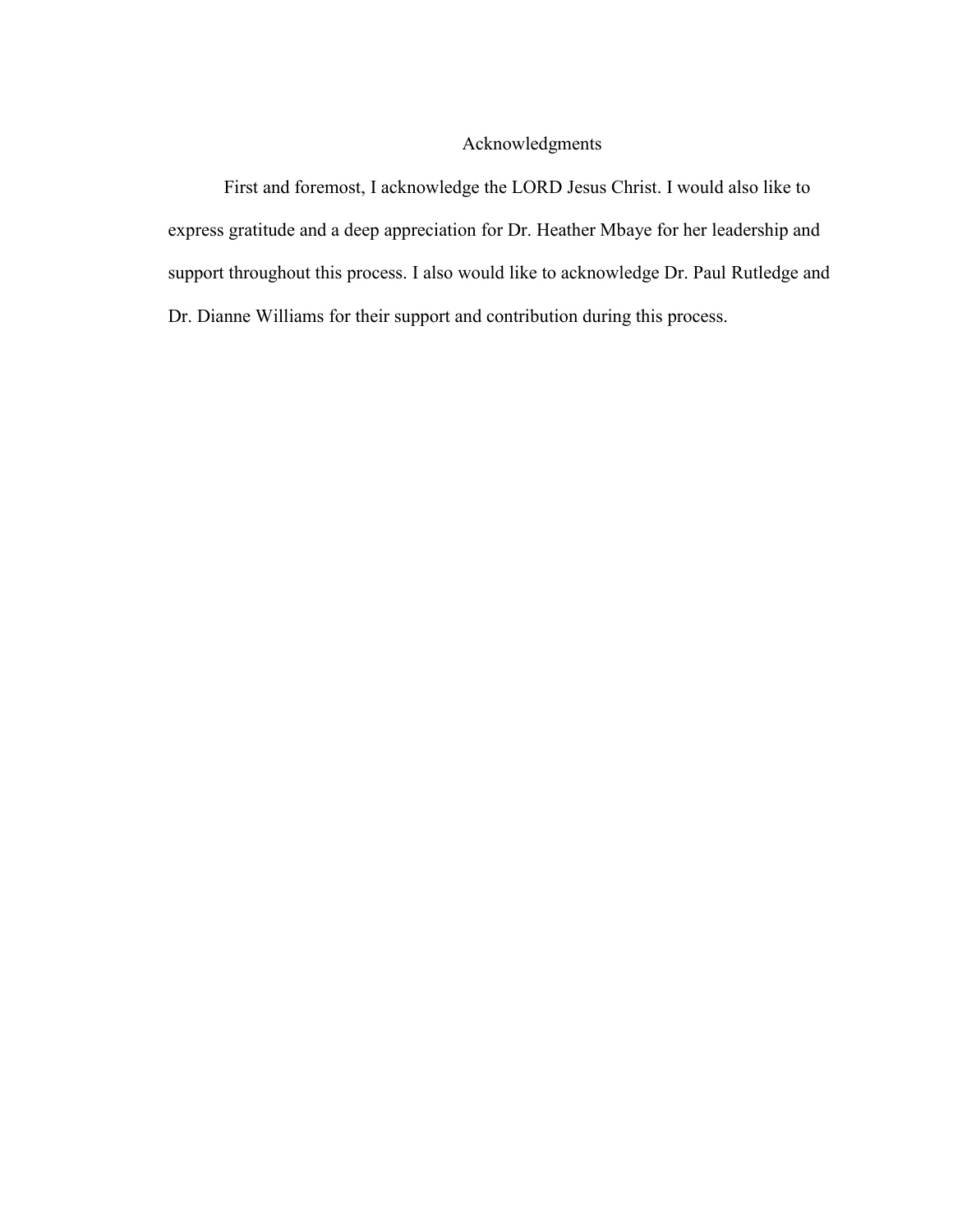## Table of Contents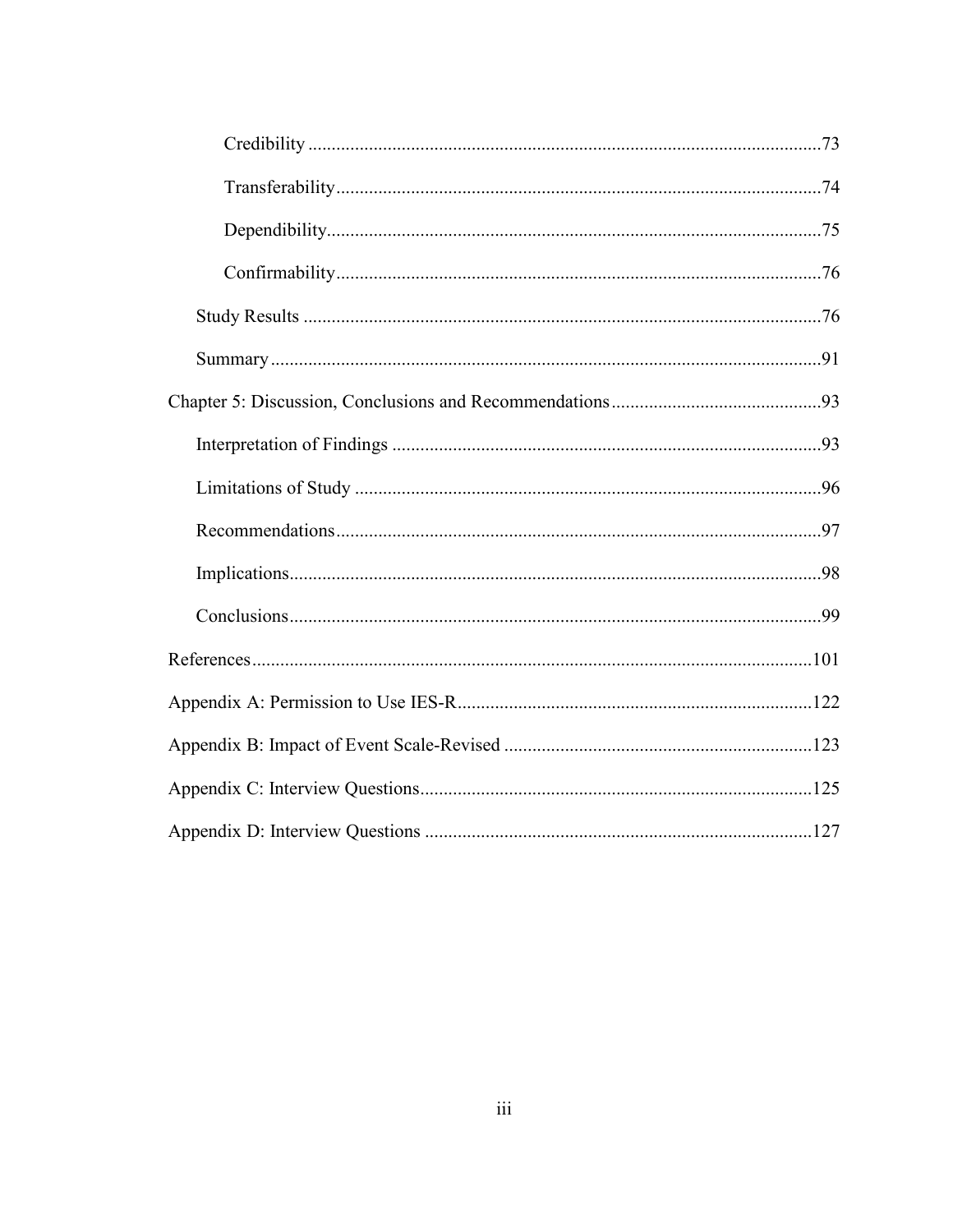## List of Tables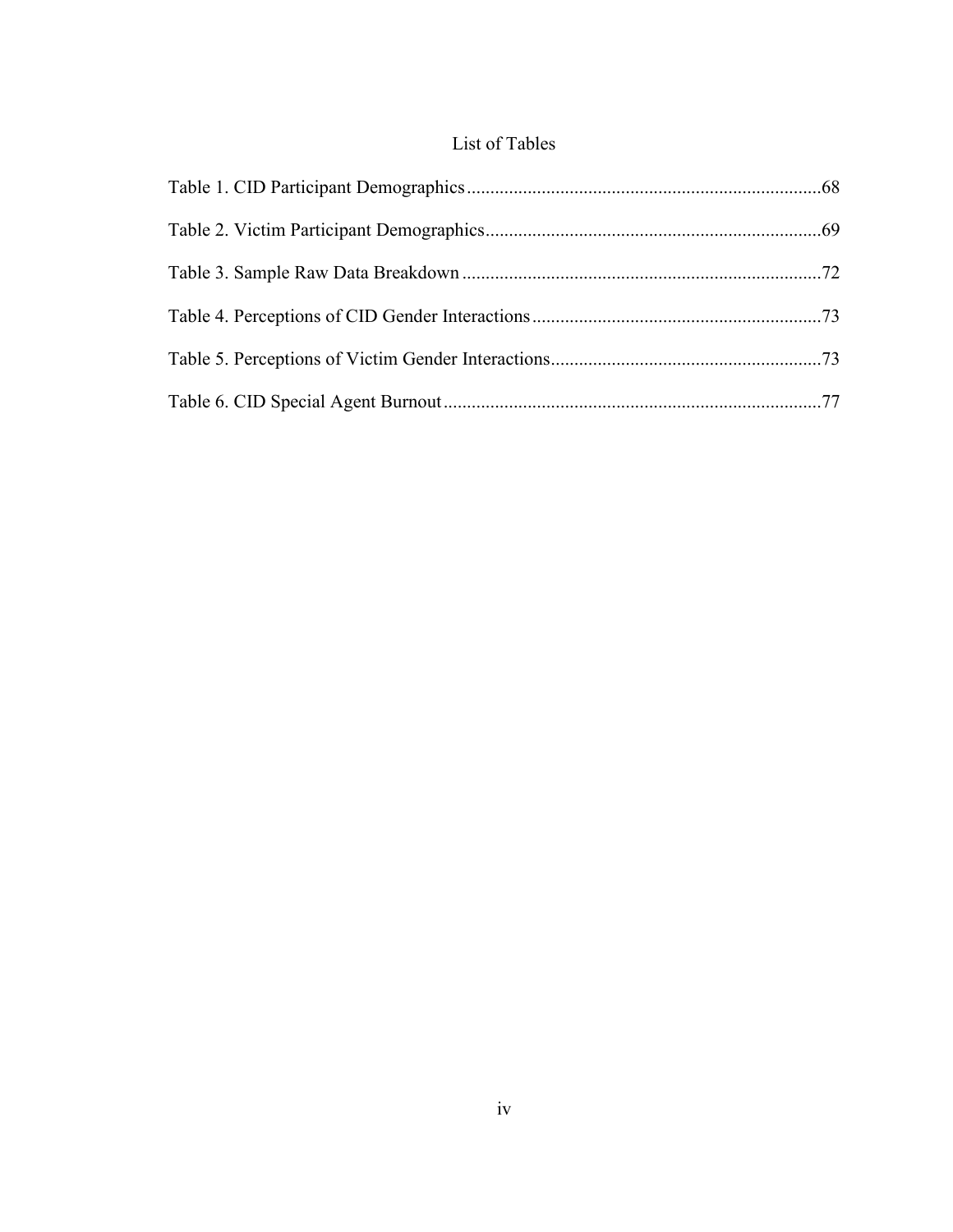## List of Figures

|--|--|--|--|--|--|--|--|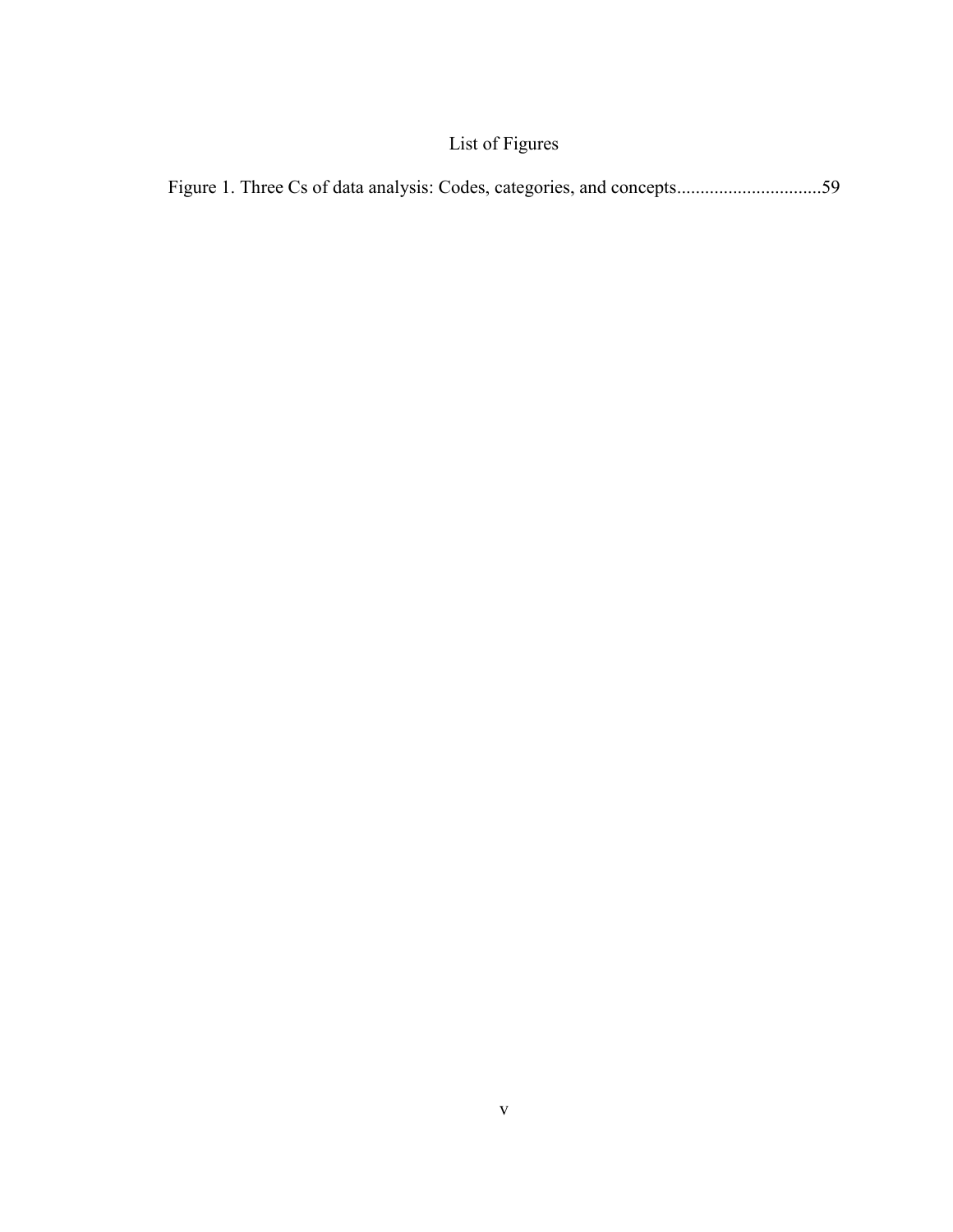#### Chapter 1: Overview

#### **Introduction to the Study**

Within this chapter, I will offer a precise rundown of the current and past literature which is relevant to understanding the traumatizing events victims of MST experience. In this chapter, I will also provide a detailed examination of the theoretical foundation and conceptual framework that has been incorporated to develop an understanding of MST revictimization. In this chapter, I will further lay out the themes that researchers have utilized to understand trauma in many forms along with the short-, mid-, and long-term effects. At last, included in this chapter will be suggestions for future research as well as discussion of the implication of this research for social change.

The police interview of victims of rape and sexual trauma continues to be understudied, especially in light of the impact of police behavior on the many victims suffering trauma from their experiences (Greeson, Campbell, & Fehler-Cabral, 2014; Javaid, 2015; Macleod, 2016). The focus of police has been historically to solve crime, while victims served as the resource needed in order to form a case for presentation of prosecution (IACP, 2007; Wilson & Seagrave, 2011; Young & Hoyle, 2003). Various cognitive interviews were developed because victims suffering trauma are not always capable of providing the information necessary for a successful prosecution or investigation through traditional interview methods (Lapaglia, Wilford, Rivard, Chan,  $\&$ Fisher, 2014; Lim, 2016; Paulo, Albuquerque, & Bull, 2013). However, understanding the anguish which victims of sexual trauma are suffering is paramount to prevent a *second wave* trauma from the law enforcement interview.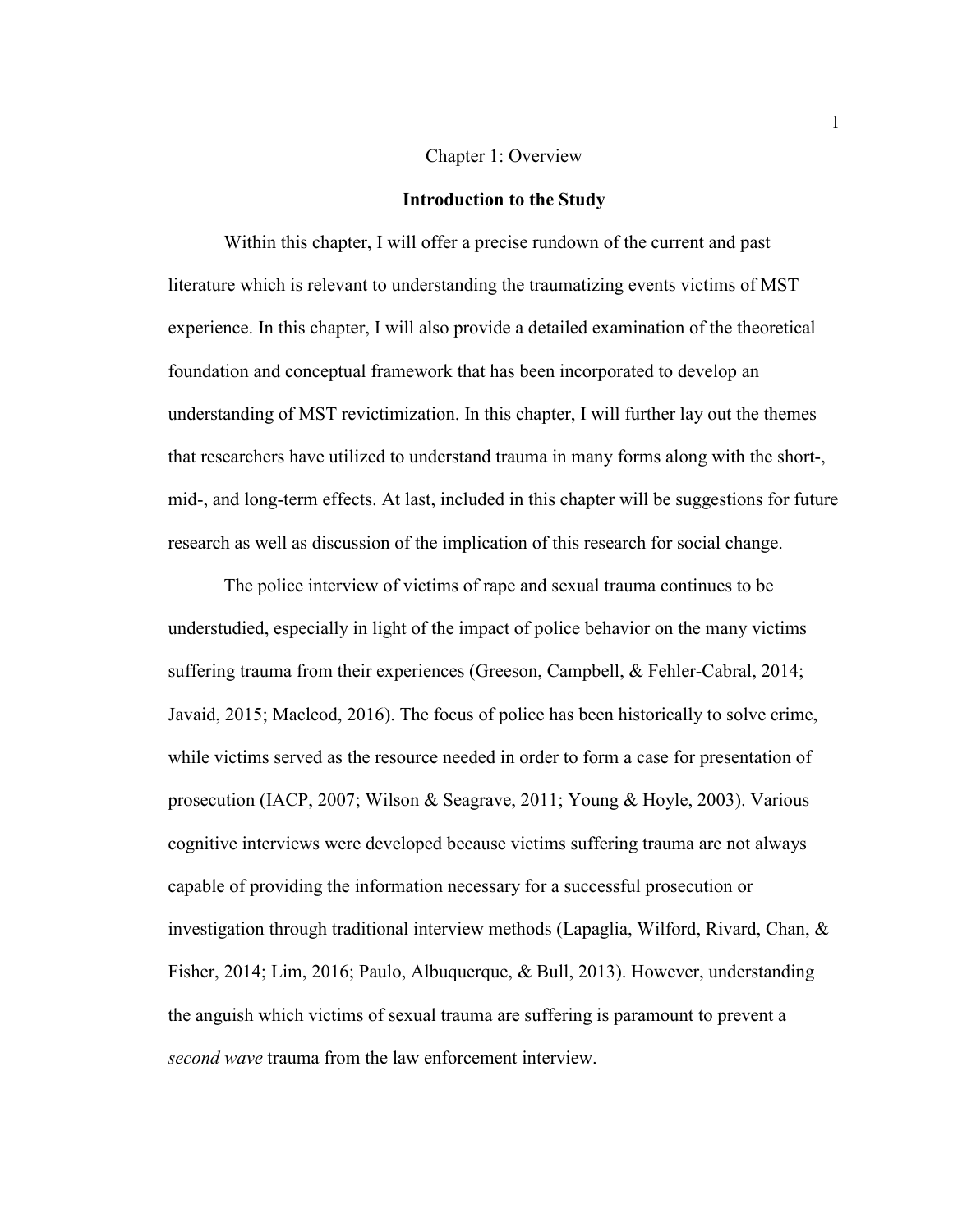My starting point for this study stemmed from the fact that victims of military sexual trauma (MST) are suffering from exposure to combat operations as well as their sexual trauma (Remick, 2016; Rudenstine et al., 2015; Suris, Link-Malcolm, Chard, Ahn, & North, 2013). The majority of U.S. Army CID special agents (SAs) are soldiers as well as Military Police, responsible for investigating rape and sexual assault under the Uniform Code of Military Conduct, Article 120. As such, CID SAs are susceptible to the same traumatic experiences from combat as the soldiers they support in the operations in Afghanistan and Iraq since 2001 until present.

In order for there to be any change in the operating environment of the U.S. Army's Criminal Investigation Command, an acknowledgement that victims of MST may be suffering further trauma from the CID interview process has to be researched. CID SAs employ an enhanced cognitive interview technique developed by Mr. Russell Strand, Branch Chief of the Behavioral Sciences Education and Training Division of the Military Police School, at Fort Leonard Wood, Missouri (Strand, 2014). This school is responsible for providing initial and continuing education to CID SAs called the Forensic Experiential Trauma Interview (FETI) technique (Strand, 2014). CID agents may effectively employ the FETI and recover more information from victims and reduce the stress of the interview. However, trauma most likely will not be reduced during this interview as the CID agents and the victims of MST are already suffering trauma, and therefore, are overtly susceptible to further traumatic experiences as previously stated.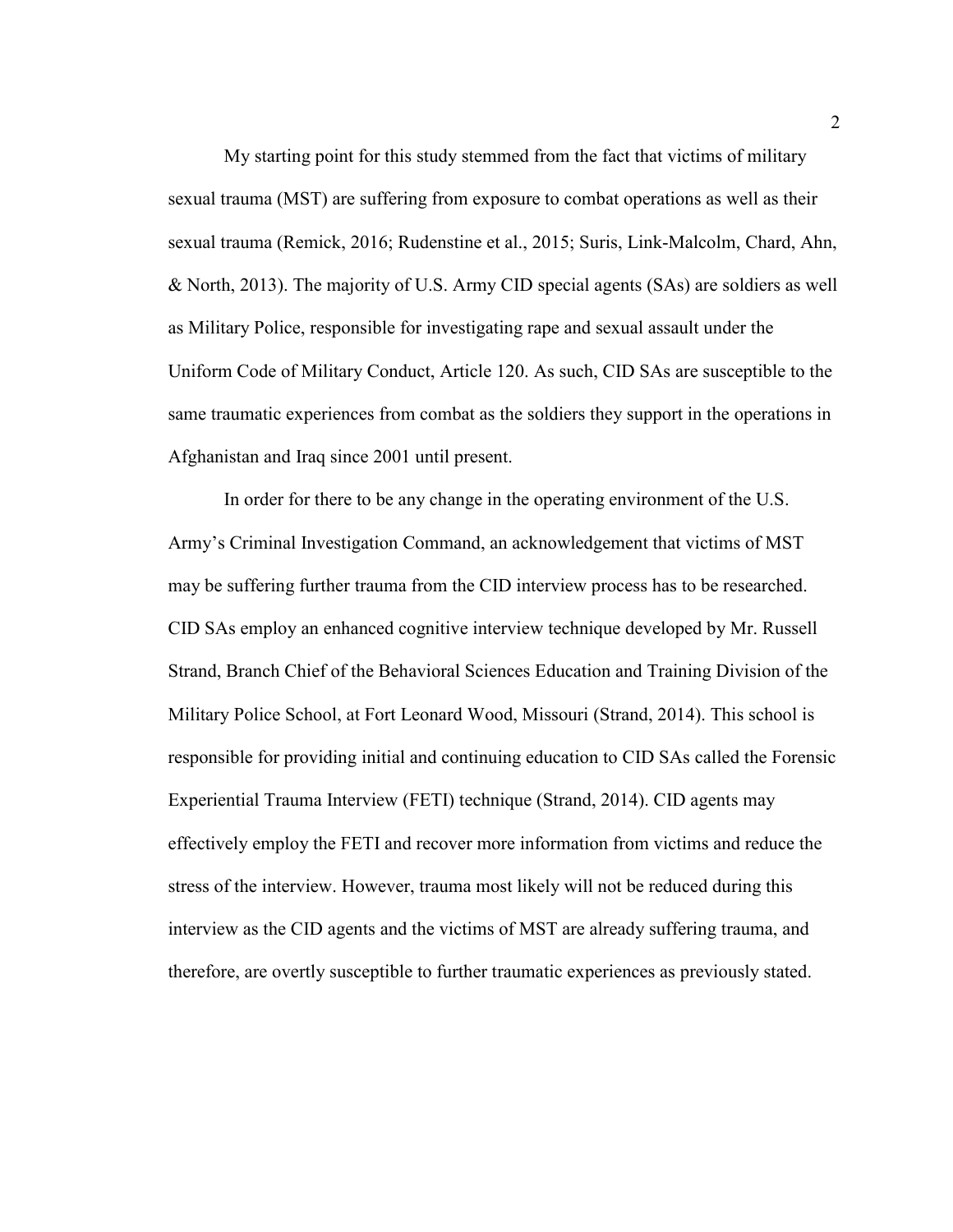#### **Background**

Understanding the trauma that results from rape has been a long road of discovery and understanding. From the early days of its study, rape sexual trauma has gone from denial to ridicule to rejection to acceptance. Through the many years of research and perseverance of pioneers such as Dr. Ann Burgess, understanding has emerged today and has become more robust since those early days. By addressing the literature gap that exists between the traumas a victim suffers and the impact on the victim from the CID interview process, a better understanding can be developed for law enforcement to interact with victims of sexual crime.

A look back at Dr. Burgess's research highlights how far the field has come. Dr. Burgess began researching victims of rape after working in the emergency room of Boston City Hospital, Boston, MA and noticing victims of rape were reporting similar symptoms after the reported assault (Burgess  $\&$  Holmstrom, 1973). Women who had been raped and had gone to the emergency room at Boston City Hospital for medical care were usually transported there by the police (Burgess  $&$  Holmstrom, 1973). The victim of the rape had gone through the stressful encounter with the police to report the crime, then sought out medical care. There were also plenty of cases where the victim was not the one who reported the rape, but someone close to the victim, so that the victim could obtain medical care. According to Burgess & Holmstrom, (1973), there was no delineation in the psychological differences between the women who had gone through the reporting process with the police and those who had been reported by a person close to the victim. Since there was nothing distinguishing between those two types of cases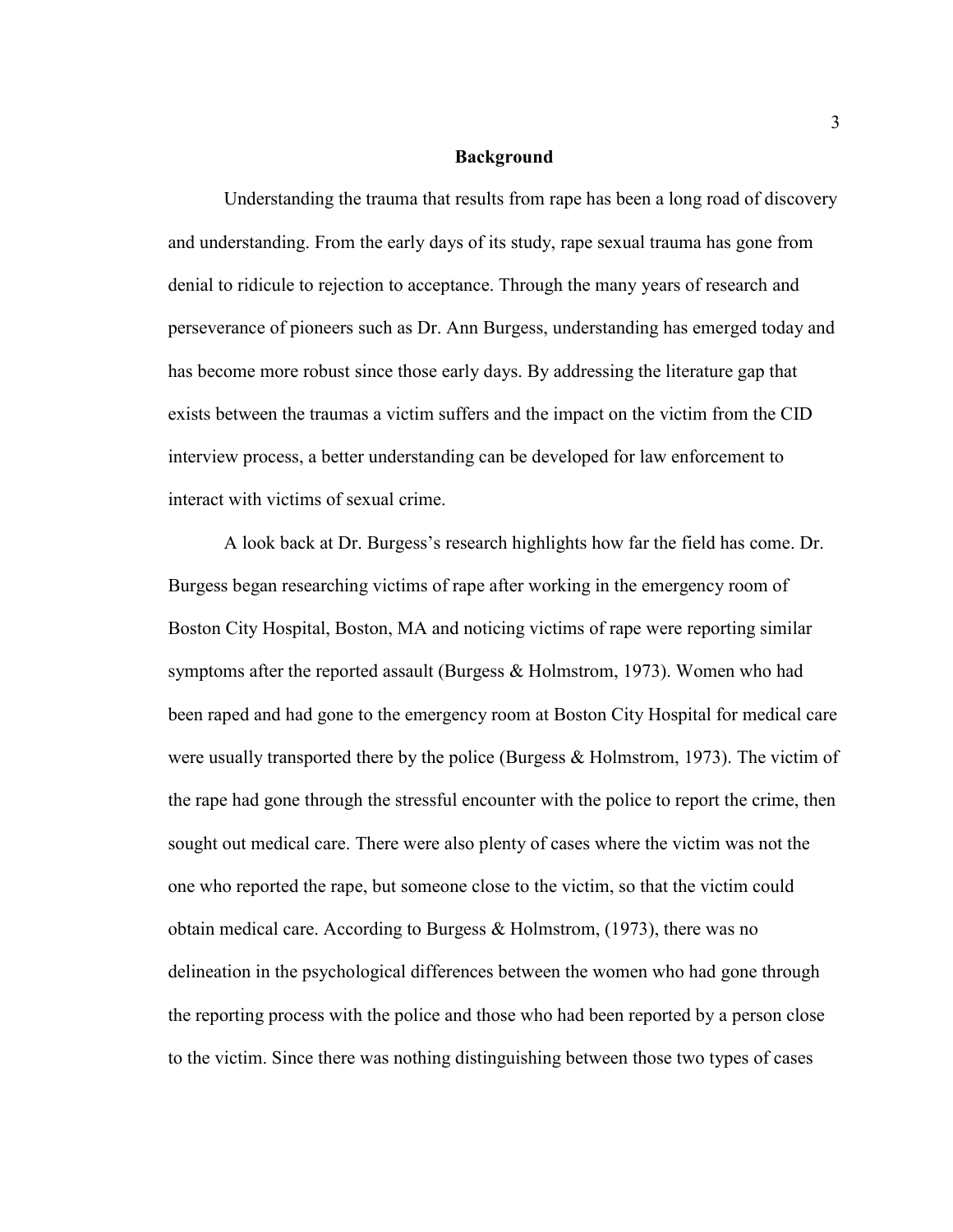seen in the emergency ward, there was no way of knowing the impact, if any, by the police on the psychological damage that had been suffered by the victim.

The rape experienced by the victims was clearly a moment of crises for all victims involved, which was supported by the collection of data at the hospital, interviews at the hospital, and in follow up counseling interviews of those victims evaluated during the study at the Boston hospital (Burgess  $\&$  Holmstrom, 1973, p. 101). How the women involved responded to questioning about the rape trauma depended on the personality type of the victim as well as the severity of the rape occurrence. Generally, there were consistent themes of behavior that the victims reported such as fear, restlessness, tears, anger, shaking, and tenseness (Burgess & Holmstrom, 1973). The victims viewed the rape as an extreme act of violence against them (Burgess & Holmstrom, 1973, p. 104).

Trauma from sexual assault can be broken down into three categories: rape trauma syndrome, accessory-to-sex reaction, and sex stress situation (Burgess  $\&$ Holmstrom, 1973). Rape trauma syndrome results from a compulsory and forceful sexual encounter where the victim was not a willing participant (Burgess & Holmstrom, 1973). The resulting trauma in the victim is manifested physically in gastrointestinal irritability, muscular tension, sleep pattern disturbances, genito-urinary discomfort, as well as psychological or emotional manifestations (Burgess & Holmstrom, 1973). Rape trauma further has two subcategories that break down trauma into two reactions, compound reactions and silent reactions, wherein further manifestations of physical and psychological expressions occur (Holmstrom & Burgess, 1974, p. 111). Accessory-to-sex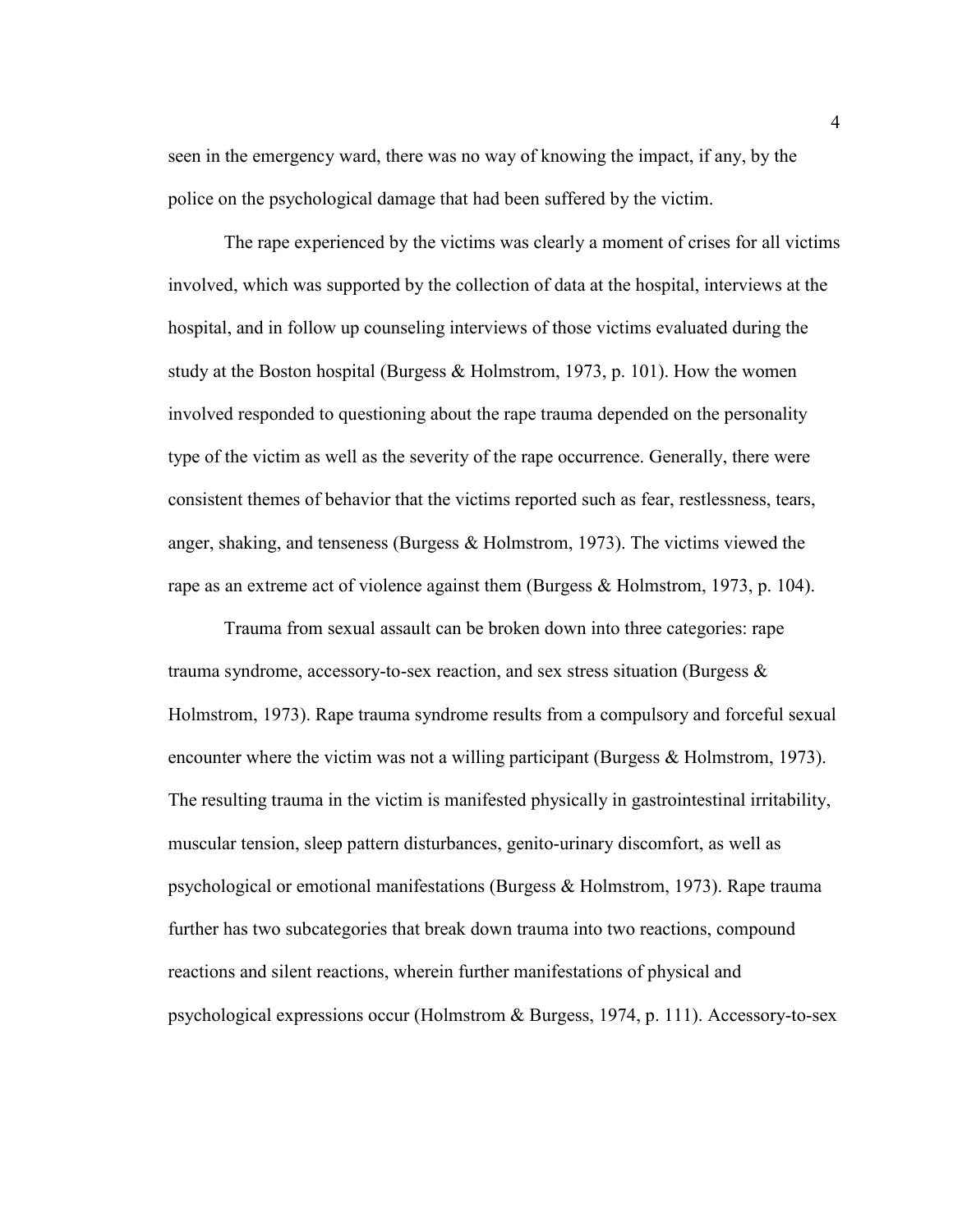is the second category, wherein the victim contributed to sex in a secondary manner (Burgess & Holmstrom, 1973).

All three categories were developed out of interviewing victims of rape within the emergency room. The criterion for developing categories for what was considered rape, was based not just on literature and data, but also the definition of consent (Burgess  $\&$ Holmstrom, 1973). Those in the rape trauma syndrome group clearly did not consent; however, that category alone did not capture the whole picture of consent (Burgess  $\&$ Holmstrom, 1973). The second category, the accessory-to-sex group, was created to place those who *appeared* to consent into this category (Burgess & Holmstrom, 1973). Upon interviewing these victims, it was clear they were mentally and cognitively incapable of providing a judgement of consent due to development or impairment even though they appeared to have given consent (Holmstrom & Burgess, 1974, p. 111).

Sex stress is the third category, wherein the claimant at first consented to sexual intercourse; however, the sexual encounter resulted in unwanted stress such as realizing that they may have become pregnant or a significant other discovered the sexual encounter with another person (Burgess  $\&$  Holmstrom, 1973). In an effort to discuss the rape, it was imperative to not label this group in a derogatory manner; therefore, the term sex stress was developed because this class of victim reported they had been raped, when in fact they had consented (Holmstrom & Burgess, 1974, p. 117).

In the ensuing turmoil in an individual's life after a rape, those who recover faster have a strong family support network. It is this network which is able assist in mitigating the intensity of problems such as change of eating habits, sleep disorders, nightmares,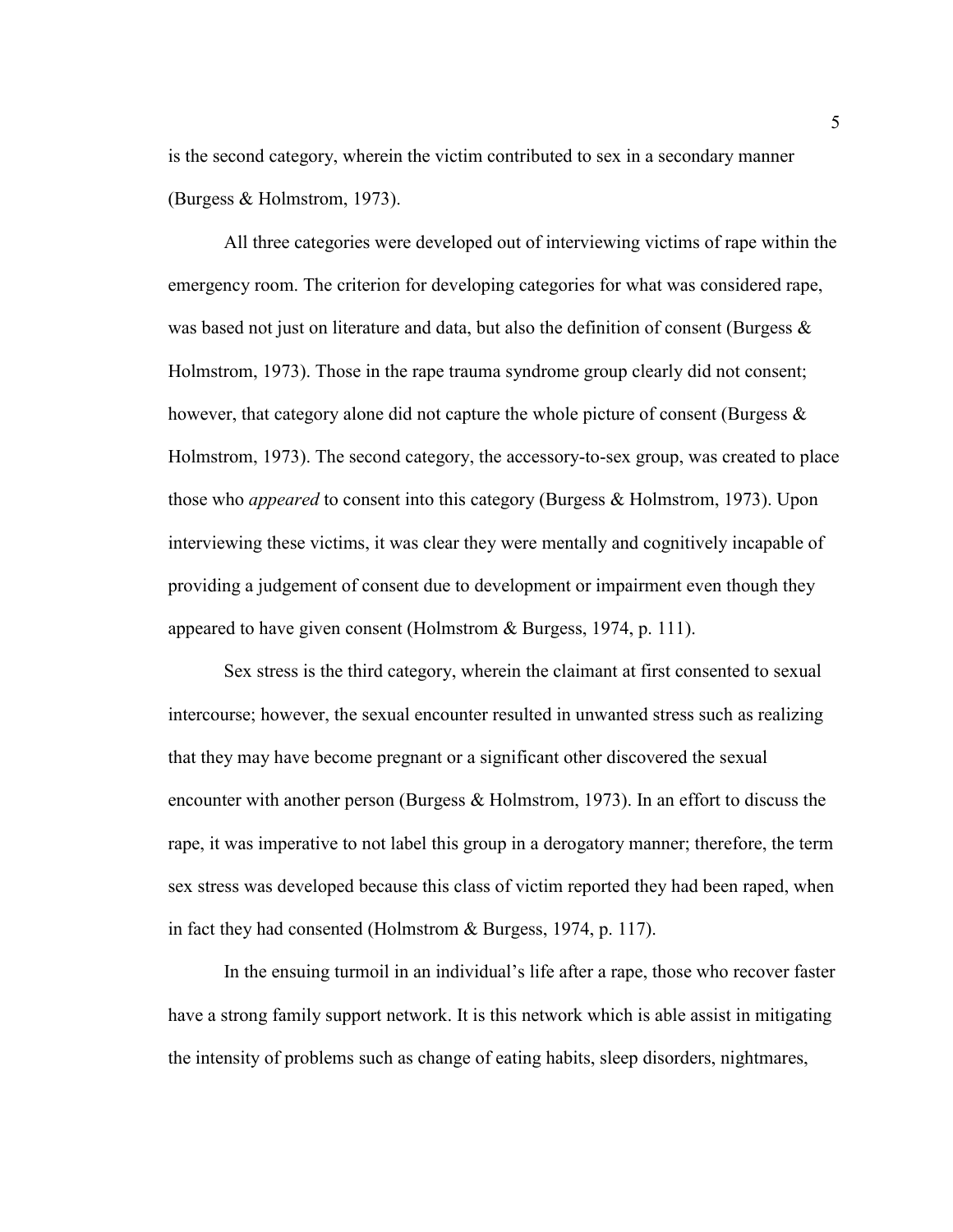increased fear of being home alone, worsened relationships, and insecurity of sexual attractiveness (Burgess & Holmstrom, 1973). Just the mere presence of a family member will often increase the victim's sense of physical security in the home setting (Burgess  $\&$ Holmstrom, 1973). The presence of family members, such as the father and mother, also play an important role in preventing the victims from developing stereotypes of their attackers (Burgess & Holmstrom, 1973). However, if the victim is in a heterosexual marriage and the husband does not provide emotional support or the victim perceives that they are being blamed for the rape, this may increase the clusters of symptoms that the rape victim suffers (Burgess & Holmstrom, 1973).

Victims of rape have reported their relationships with family, including their husbands, deteriorated after they were raped (McCahill, Meyer, & Fischman, 1979, pp. 48–53). It was determined that if a victim of rape has had previous encounters with the police, they are likely to experience an increase in problems in interpersonal relationships due to the perception that the victim has brought the rape on themselves (McCahill et al., 1979). These relationships worsened even a year after the incidence or rape occurred (McCahill et al., 1979). The worsening family relationships in victims with previous negative police contacts were three times higher than those victims who had no previous police history (McCahill et al., 1979).

Rape and sexual assault conjure many ideas and have a wide array of nuances such as force, location, acquaintance, violence, acts of sex (whether considered deviant or not), number of assailants, weapons real or perceived, and previous relationships (McCahill et al., 1979). Each of these nuances will be brought into the criminal courts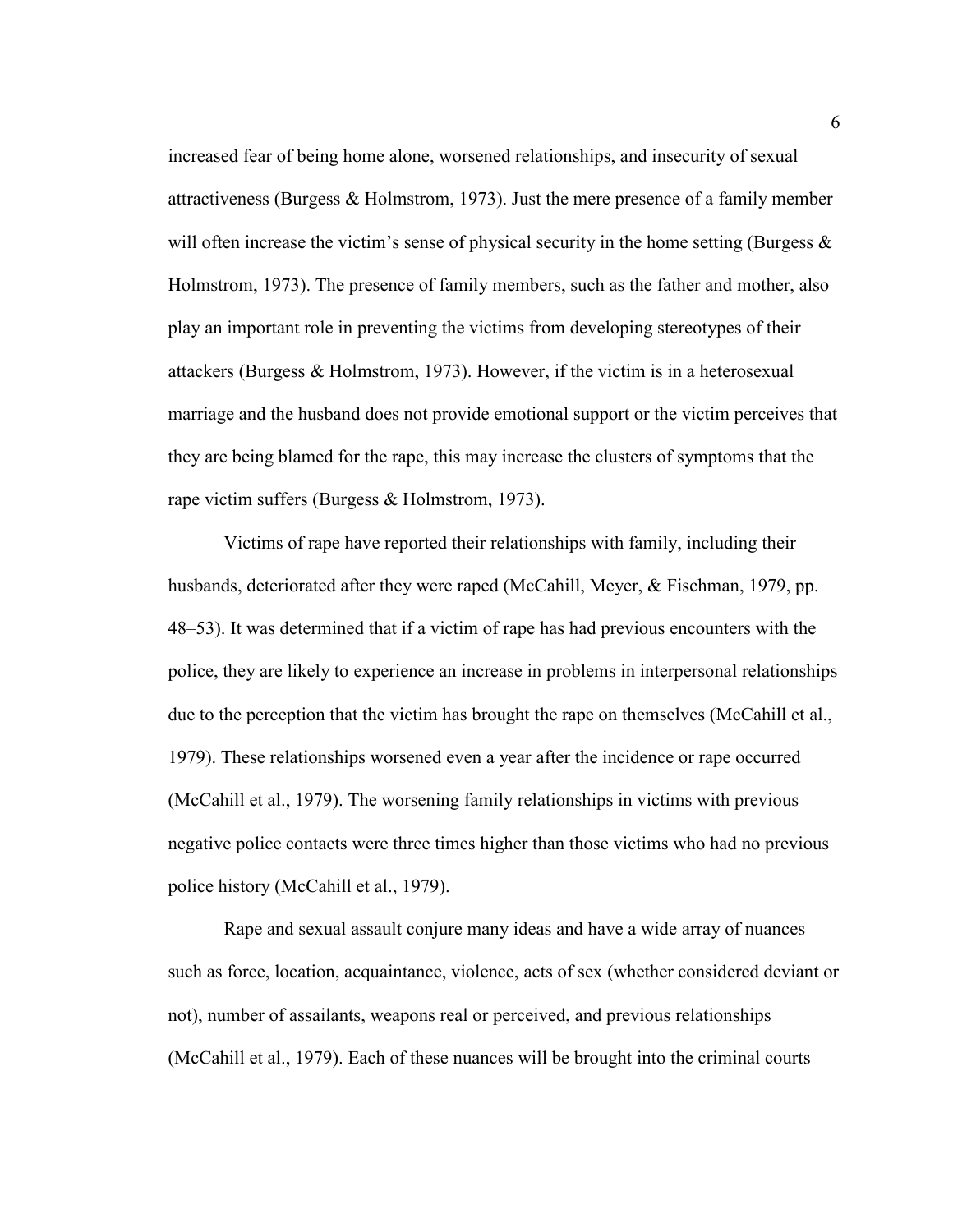and private details will be brought into the public spotlight with an emphasis on details in a way that could cast doubt on the victim. If the victim was an acquaintance with the offender and had been previously amorous, then the perceptions could be that the rape was not serious and the incident itself would not result in much if any trauma (McCahill et al., 1979). However, the trauma that is experienced in these hotly-contested rapes is often more severe than the trauma encountered in a back alley beating and brutally violent rape (McCahill et al., 1979, p. 61). Whether a brutal rape or an acquaintance rape is experienced, the subtle differences cause diverse, but no less severe, adjustments after the rape (McCahill et al., 1979, p. 62).

The adjustment after a rape for each victim is different and is something that occurs within a short period of time. The rape changes how a victim perceives and interacts with the world in which they operate and how they perceive those people within that world (McCahill et al., 1979). A victim will often alter their interactions within that world by restricting their behaviors to create a sense of safety and security (McCahill et al., 1979). Studies of the details of rape, such as choking, use of a weapon or rape by acquaintance, rarely go beyond developing a generalization of a typical rape victim as the roadmap to postrape adjustment (McCahill et al., 1979). However, it is those details that are important for developing postrape adjustment therapy for rape victims because each of those details has a different postrape adjustment on the victim (McCahill et al., 1979, p. 73).

Understanding of the devastating psychological trauma that a victim incurs when they have been sexually violated has become commonly accepted within the public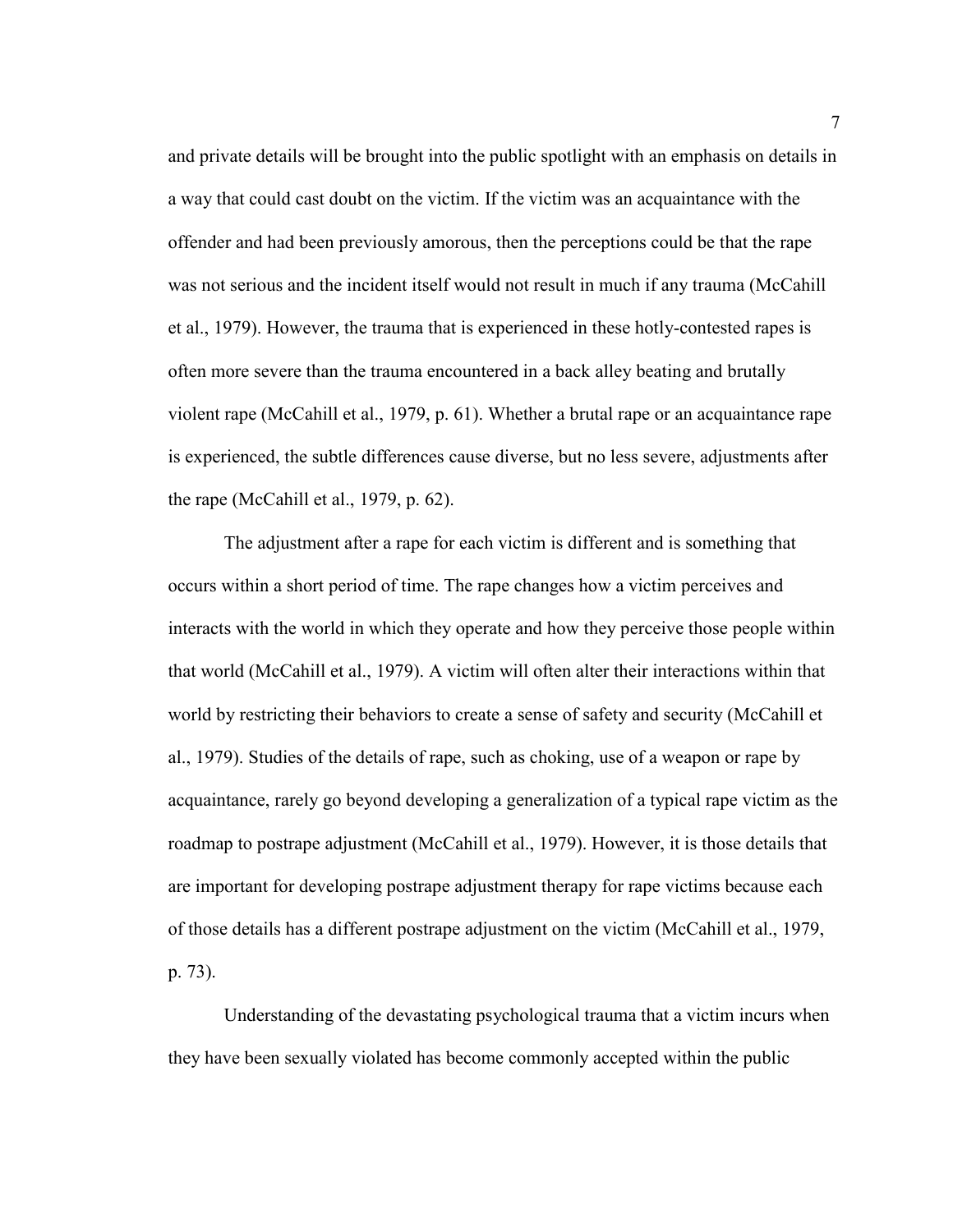domain today (Gavey & Schmidt, 2011, p. 433). Further, coercion of sexual favor can have a varying degree of force outside of the physical, such as intimidation, blackmail, threats, or incapacitation (Gavey  $\&$  Schmidt, 2011). When unwanted sexual encounters occur where either psychological or physical harm is either present or implied, there is a devastating impact on the victim, both mentally and physically, that can be long lasting (Jewkes, Sen, & Garcia-Moreno, 2002, p. 149).

Research on the long-lasting effects of sexual assault and rape has come a long way, but further studies must be conducted to understand other less-researched areas of sexual trauma. In this study, I looked to understand one of those areas that has been neglected second wave trauma that may have incurred as a result of an U.S. Army's CID SAs interview of the victim. Previous studies have focused on civilian police department interviews of victims of sexual trauma, but in this study I focused on the interview process of the U.S. Army Military Police and its impact on the victims of MST.

#### **Problem Statement**

There is a challenge with the way the U.S. Army CID, who is charged with conducting law enforcement interviews of victims who have reported MST, conduct their interviews. According to Holliday, Link-Malcom, Morris, and Suris (2014), the victims of MST are already impaired by the trauma they have experienced. In the interviews, the victim of MST has to discuss a very personal and traumatic experience in great detail with law enforcement. Those victims of MST are already experiencing mental incapacitations and potentially negative physical health (Allard, Gregory, Kleist,  $\&$  Platt, 2011, p. 331). Many law enforcement officers are unaware of the mental and physical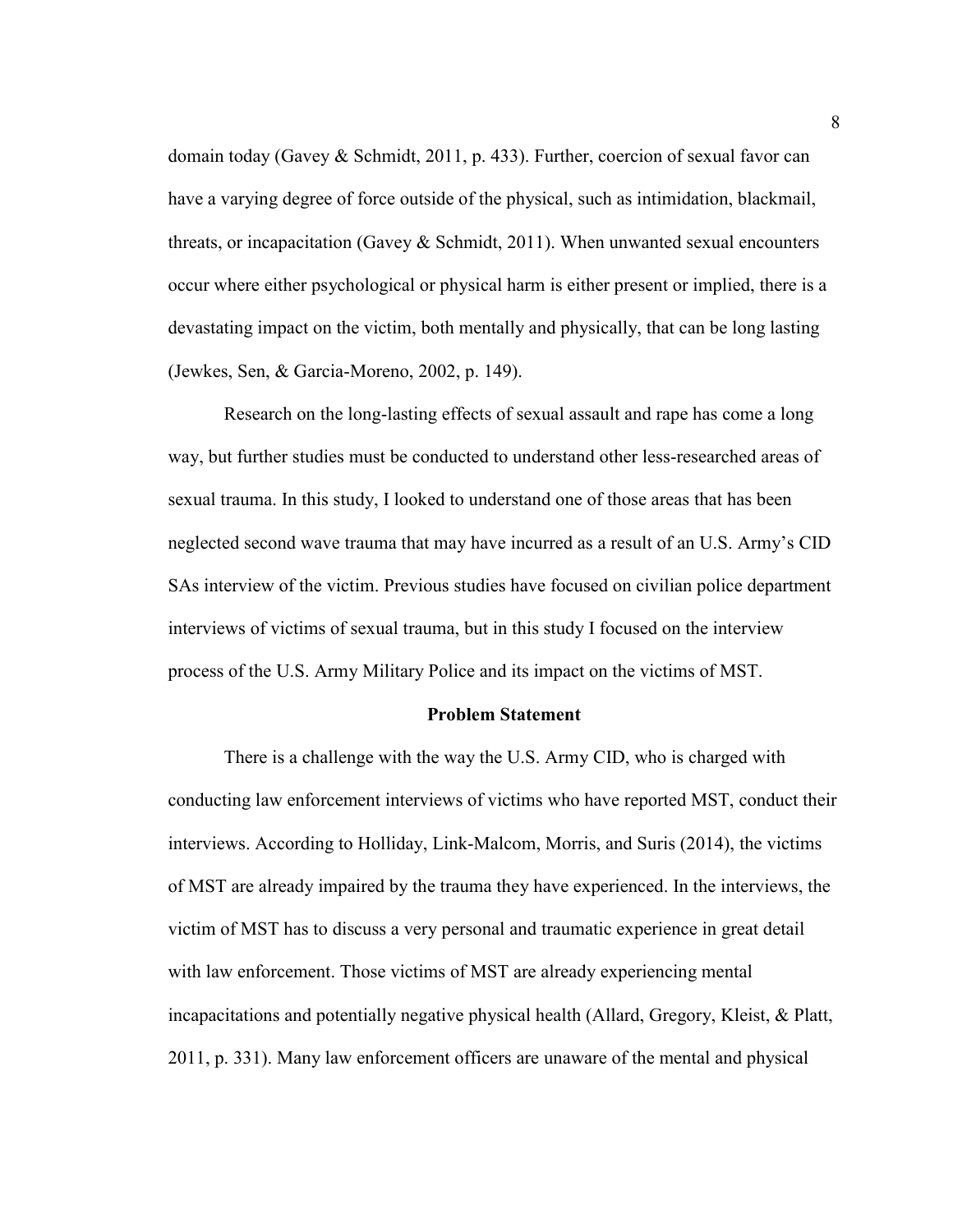effects associated with MST.

According to Silverman (1977), those who are not specifically trained to interact with victims may find themselves identifying with the aggressor. This identification with the aggressor could manifest itself in various ways such as questioning the credibility of the victim or placing blame on the victim for the MST (Silverman, 1977, p. 93). To date, there has been no formal scientific evaluation to determine if the law enforcement interview of victims of MST suffered trauma due to the interview process. To understand the effects of the law enforcement interview on a victim, it was important that a qualitative phenomenological study be conducted using the human resource theory (HRT) framework, which has the potential to remediate this lack of knowledge.

#### **Purpose**

The purpose of this qualitative study was to determine if the manner in which CID law enforcement interviews are conducted causes negative experiences to victims of MST. The focus of the study was on victims of MST, who had undergone a military law enforcement interview, and then I evaluated their responses to the interview process. The results of this research will add to the field of knowledge pertaining to the understanding of law enforcement interview techniques and their effects on victims of MST.

#### **Research Question**

Research Question: Do CID interview techniques and procedures have a negative impact on victims who have reported MST to law enforcement?

Subquestion: What specifically about the CID interview process led to a traumatic experience?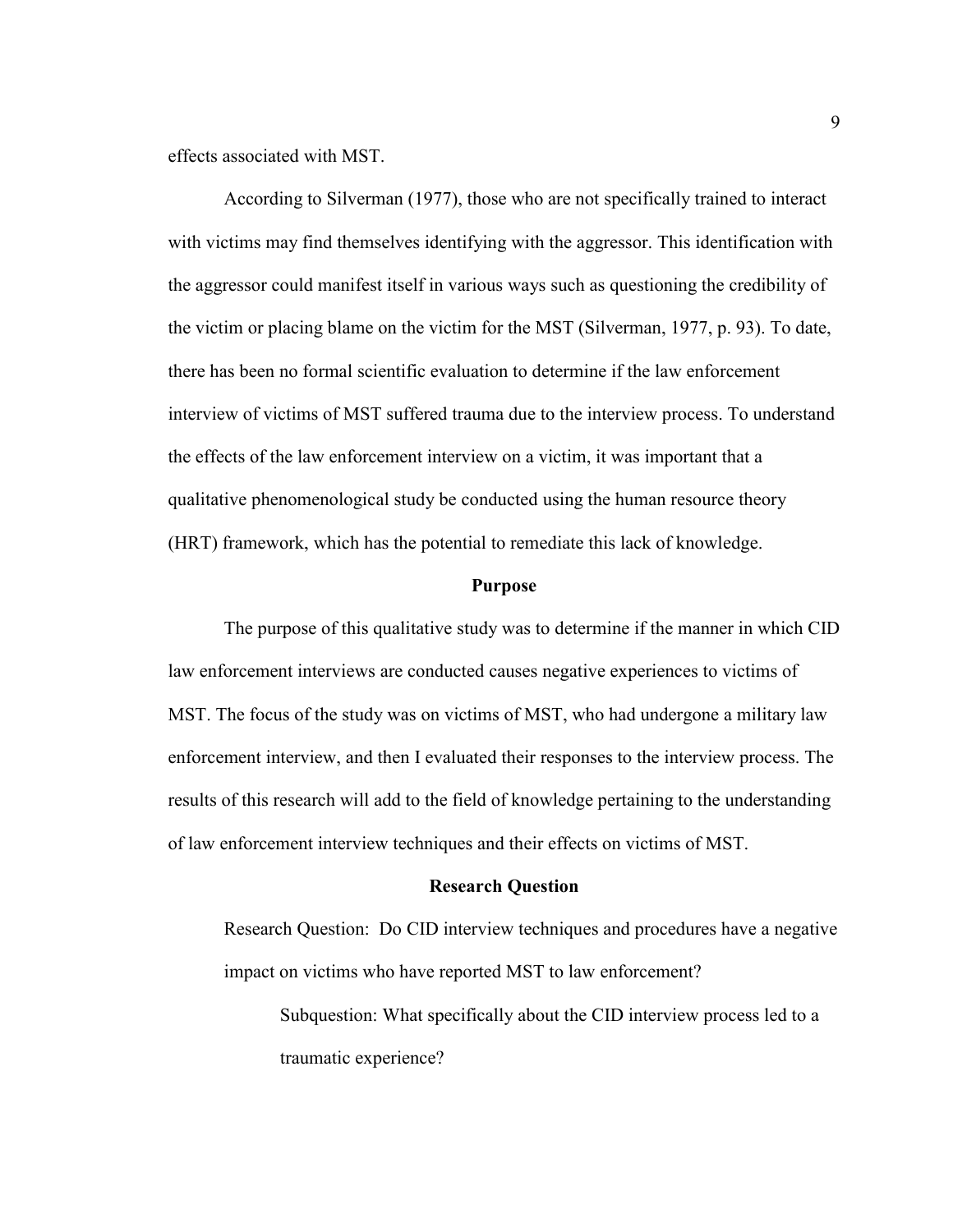#### **Theoretical Foundations**

Hugo Munsterberg conducted much research into industrial psychology, which eventually earned him the title, "father of industrial or applied psychology." Munsterberg's research and theories were used in laboratory experiments, the results of which were applied to practical, everyday scenarios within an organization (Shafritz, Ott, & Jang, 2016). Munsterberg's goal was simple: Take the skills of a new hire and compare their performance and attitudes to a company's work demand and then influence the employee's attitudes positively towards the companies work demand as well as develop a psychological understanding of the employee's mental state on their productivity (Shafritz et al., 2016). This application would later be adopted by the U.S. Military in order to best select, train, and shape people to fit their needs. The HRT, also known as the organizational behavior perspective, is built around four assumptions:

- 1. Organizations exist to serve human needs rather than the reverse.
- 2. People and organizations need each other. Organizations need ideas, energy, and talent; people need careers, salaries, and work opportunities.
- 3. When the fit between the individual and the system is poor, one or both suffer. Individuals are exploited or exploit the organization, or both become victims.
- 4. A good fit benefits both. Individuals find meaningful and satisfying work, and organizations get the talent and energy they need to succeed. (Bolman & Deal, 2003, p. 115)

There have been numerous definitions of what the HRT encompasses, that may not have testable hypothesis about the impact of HRT (Guest, 2007). HRT is a framework focused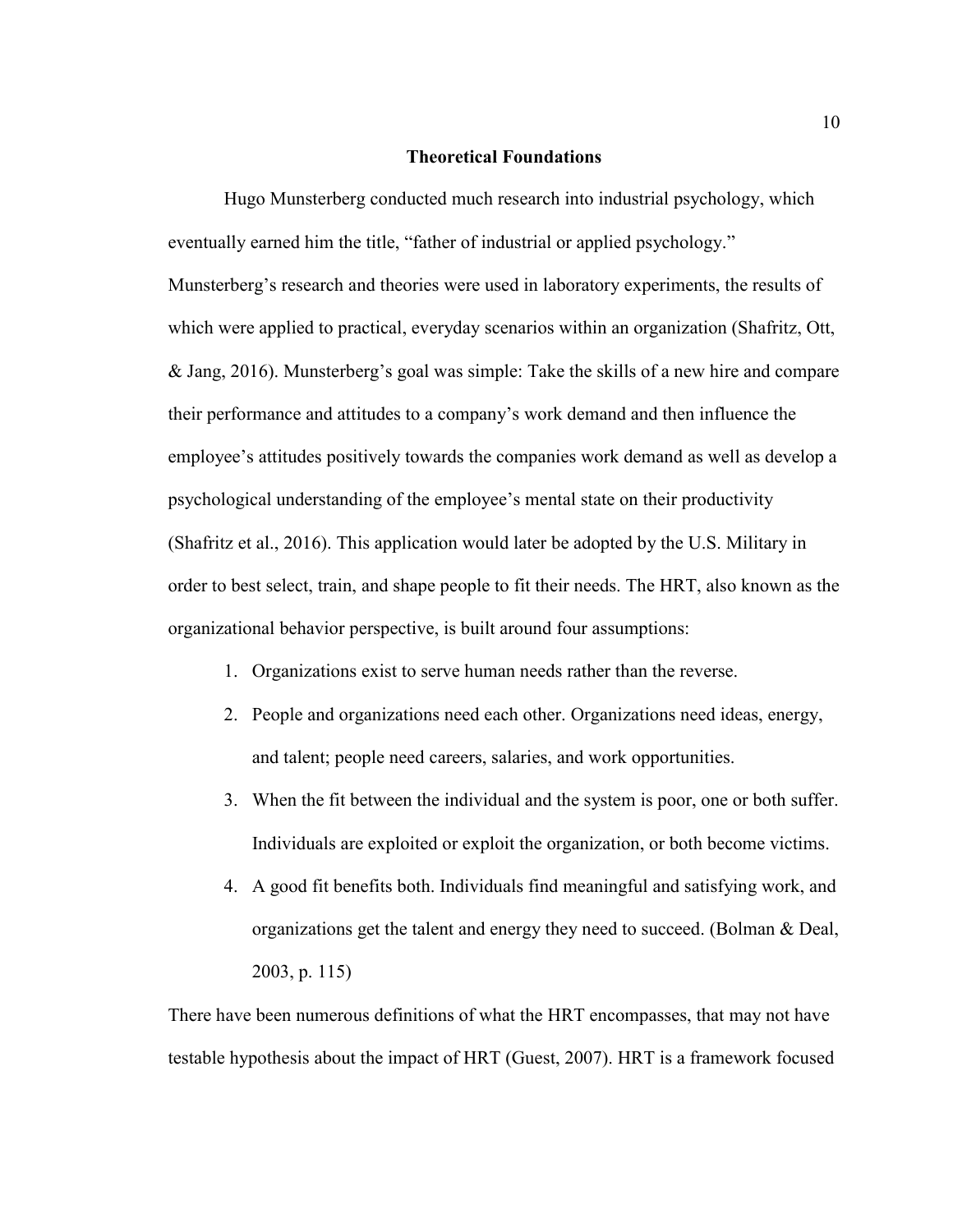on the organizational integration of personnel who are employed, commitment of the employee to the organization, flexibility, and the quality of the relationship within the organization and the work produced (Guest, 2007).

The importance of the use of this framework in this study relates to the issue of the human factors impacting the quality of work. I suspected additional trauma to the victims of MST was caused by CID SAs during the interview process because of the conflict between the individuals as well as between the trauma experienced during the MST by victims and the organizational work load demand on the SAs. The theoretical framework of HRT is appropriate for public policy because as Guest (2007) suggested, the impact of the relationship between the individual and the organization has an impact on the behavior of the individual and the quality of their work. The work in public policy would be the implementation of various programs that are developed to take into consideration a CID SA's mental state and compare that to the organizational demand to determine if there was a congruency which would ultimately have a positive influence over the CID organization and the victims to which those SAs interact.

The organizational culture perspective lies within the field of the organizational behavior perspective or HRT and allows an understanding of the culture that makes up an organization. It is this culture that is perceived in various ways by the employee and shapes the assumptions the employee develops and begins to operate on within the organization (Shafritz et al., 2016). In turn, those assumptions influence the organization in various ways such as contributing to its shape and impacting the decisions of the employee as much if not more than a rational analysis. However, the outcome of a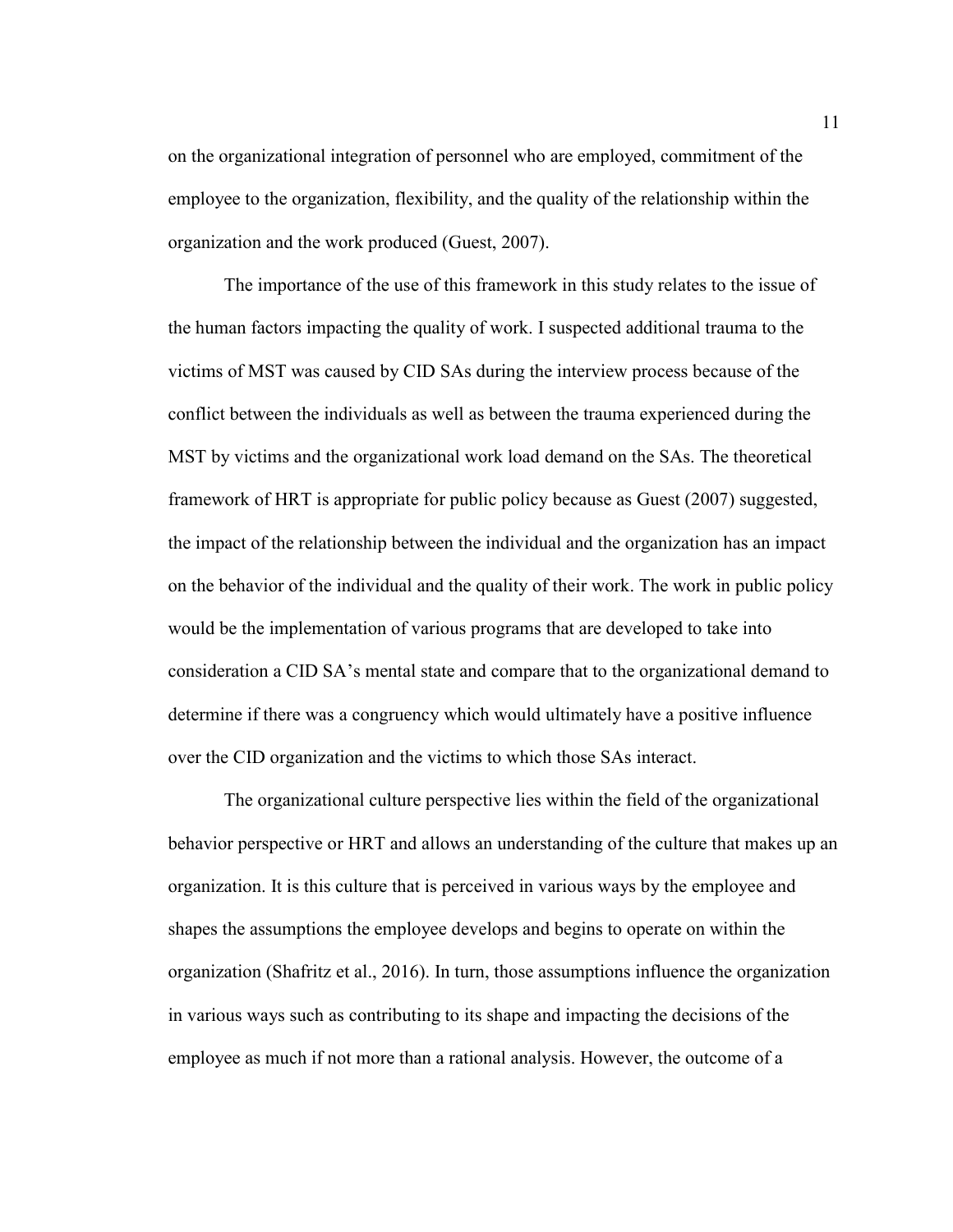decision will be more heavily weighted toward the assumptions of those employees (Shafritz et al., 2016). According to Kopaneva and Sias (2015), the mission and the vision of an organization have a very clear impact on the behavior of the individuals within the organization. This is important because organizations that do not have either a clear vision or a clear mission fail to motivate the employees (Kopaneva & Sias, 2015).

The CID has a clear mission but has failed to motivate the individuals that make up the organization. In addition, CID has not employed a methodology to which new employees are selected based off of the organizational demands, rather has chosen to hire based off of a predetermined plebeian standard to which almost any person could meet in order to qualify to become a CID SAs (CID Recruiting, n.d.). Further, this minimum standard selection does not take into account the skill set of the new employee and fails to address the psychological demand of the organization, causing a mismatch of new hire with organizational demands. This mismatch of new hire and the organization leaves the new employee to create their own cultural perspectives and assumptions, which in turn negatively influences their decisions as well as their perspectives of the organization. Both the employee (CID SAs) and the organization (CID) suffer as a result of not grasping the scope of the HRT.

Law enforcement personnel play an important role within the U.S. Army because they investigate crimes, hold criminals accountable, and allow their fellow service members to grow and develop within an organization in which they feel safe and protected from those who might harm them. There is an increase in the expectation of the soldiers within the U.S. Army to feel as though they are going to be protected, that their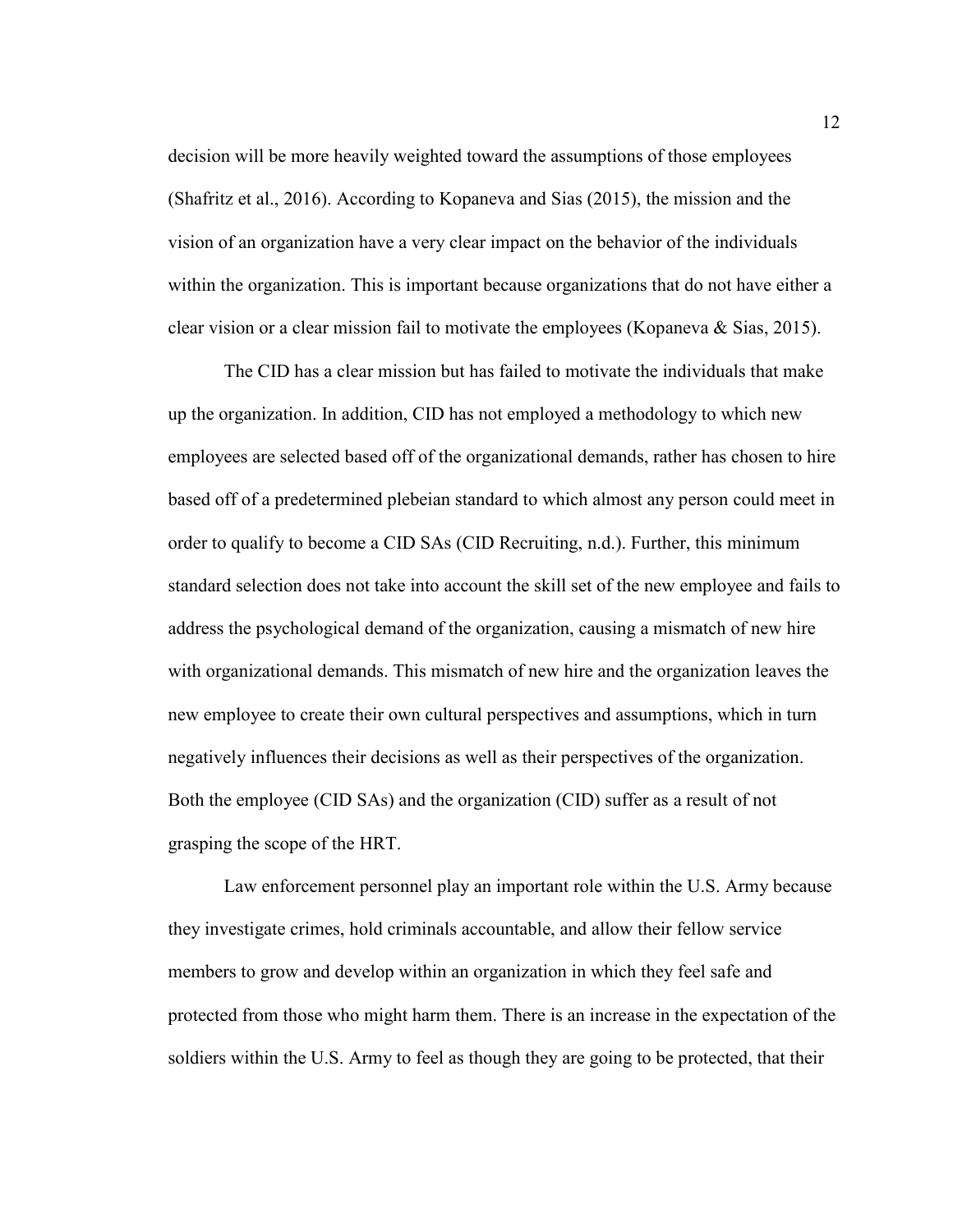rights are not going to be violated, and that they will be respected and valued as a human investment and the greatest asset the U.S. Army has available (U.S. Army, n.d.). However, these expectations may not be met when a victim of MST is not understood by law enforcement due to the perceptions that are developed by a new agent of the law, who ill performs their duties as dissatisfaction with the job develops (Bouranta, Siskos,  $\&$ Tsotsolas, 2015). However, the SAs are still forced to investigate a serious, sensitive, and extremely personal crime of MST to which they are not equipped to deal as a result of their job dissatisfaction. These felony-level investigations not only impact the victims but the lives of those who are closely aligned with the victim, sometimes spouses, children, parents or others. The perpetrator of these offenses is also impacted as well as their closeknit friends and family. The far-reaching impact of military sexual assault goes beyond the immediate victim and suspect, but also impacts the ability of the U.S. Army and the U.S. military readiness overall. This failure to appropriately and adequately address the special needs of victims of MST in the realm of law enforcement further leads to shortand long-term medical issues and can continue to be a cost that is passed on for generations in the form of health care and military benefits. Studying the many views on HRT helped me to create an understanding of whether the job satisfaction of a CID SAs impacts the interview of victims of MST.

#### **Nature of the Study**

In this qualitative study, I used a phenomenological design and gathered the shared experiences of those who had suffered MST then underwent the CID interview process to determine whether those who had been interviewed suffered negative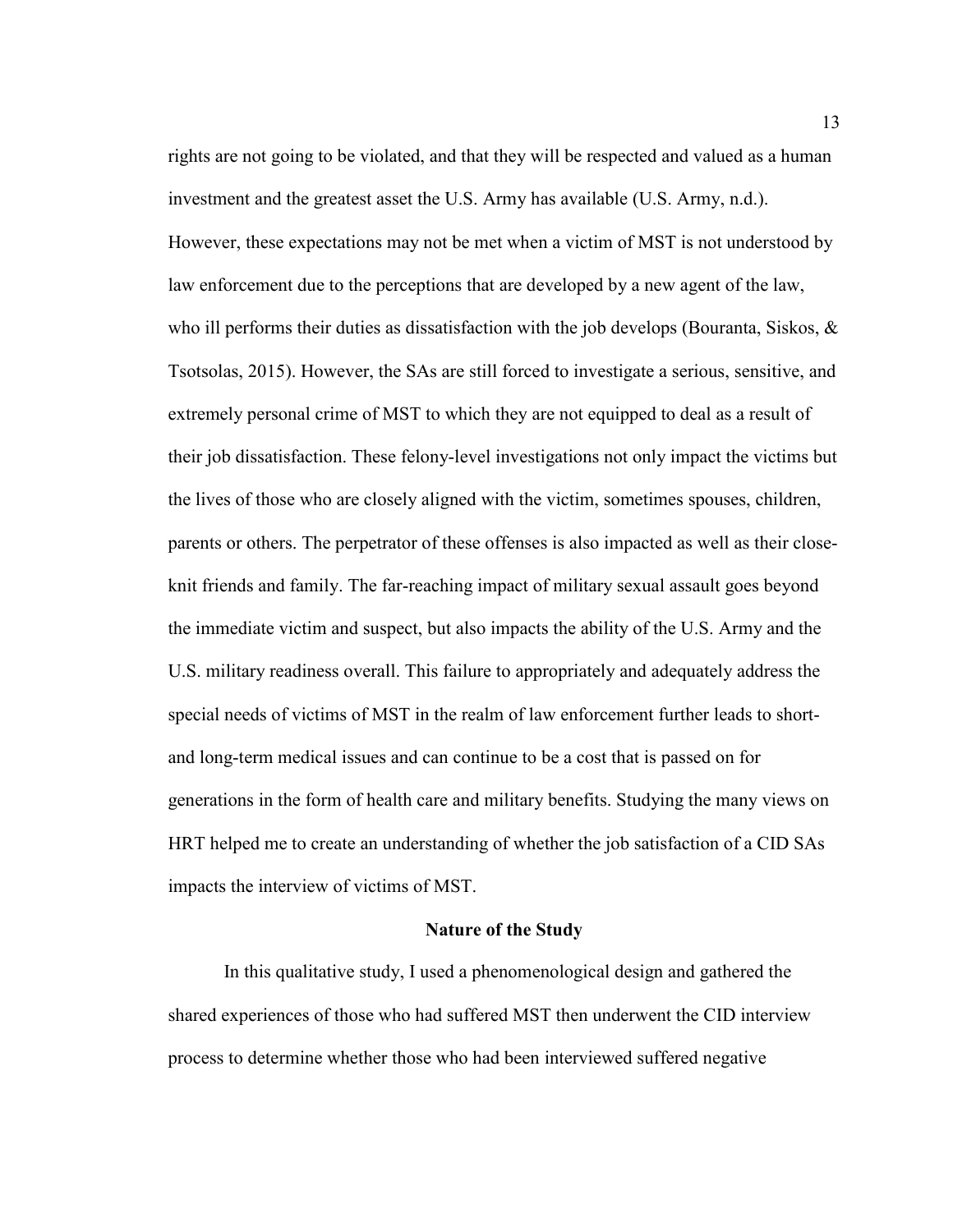experiences due to the interview. I used the following screening criteria as the method for determining trauma from the interview process:

- 1. The Impact of Event Scale-Revised (IES-R) was used to determine the level of the negative experience related to the CID interview process that occurred.
- 2. A survey of the listed questions that was sent to victims of MST who had reported they had been interviewed by CID.

I sought to understand whether a negative experience occurred by conducting a semistructured interview after the completion of the surveys by victims of MST. These victims had been interviewed by CID SAs following their assault. I conducted the interviews using a phenomenological approach and looked at the entire shared experiences of those interviewed. Data were collected from five CID SAs and one victim of MST that all met the criteria for participation. I used manual coding to analyze the response of the semi structured interviews, surveys, and follow-up in-depth interviews.

#### **Definition of Terms**

*Posttraumatic stress disorder (PTSD)*: According to the American Psychiatric Association, *Diagnostic and Statistical Manual of Mental Disorders* (2013) PTSD is:

**Criterion A (one required):** The person was exposed to: death, threatened death, actual or threatened serious injury, or actual or threatened sexual violence, in the following way $(s)$ :

- Direct exposure
- Witnessing the trauma
- Learning that a relative or close friend was exposed to a trauma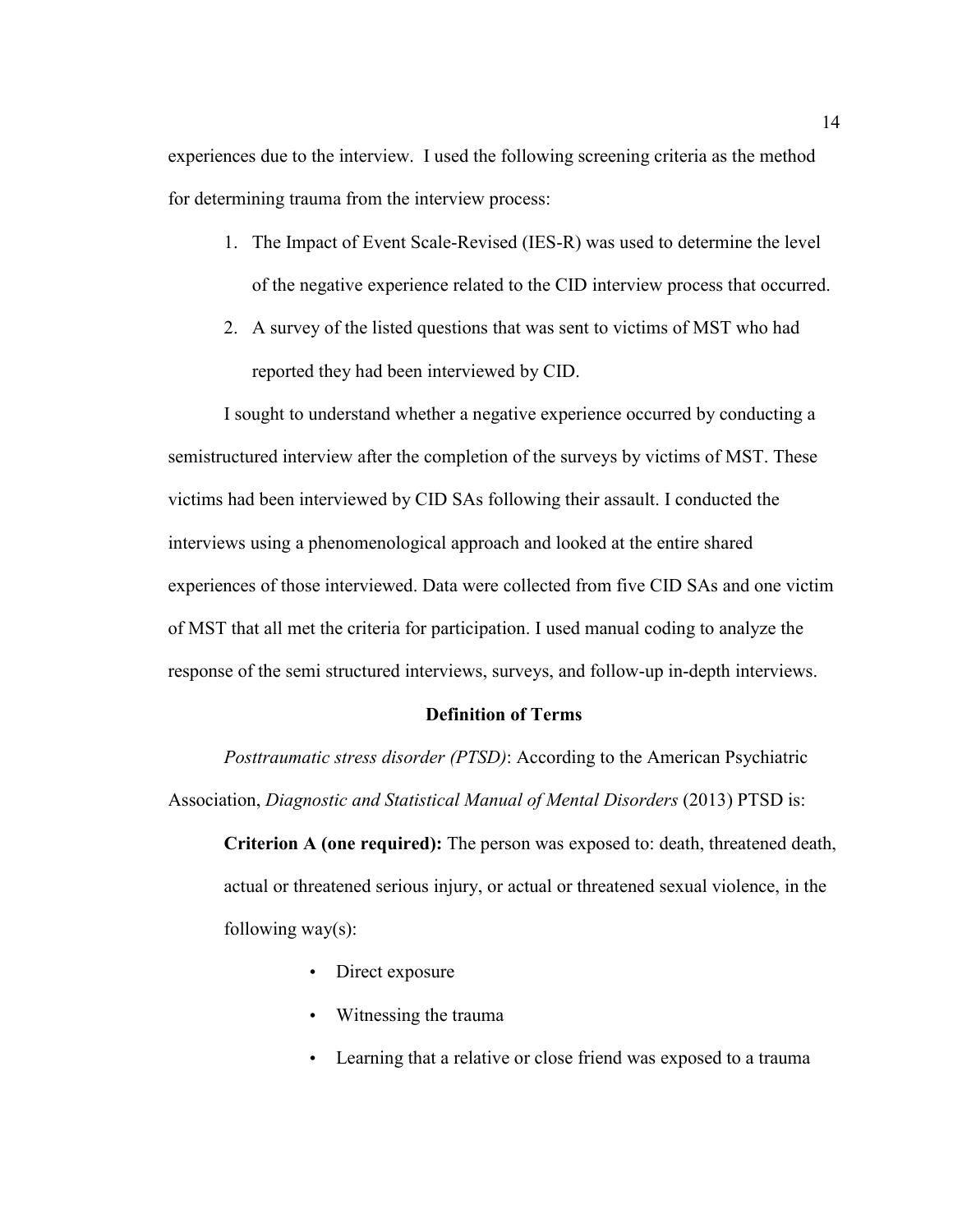• Indirect exposure to aversive details of the trauma, usually in the course of professional duties (e.g., first responders, medics)

**Criterion B (one required):** The traumatic event is persistently re-experienced, in the following way(s):

- Intrusive thoughts
- Nightmares
- Flashbacks
- Emotional distress after exposure to traumatic reminders
- Physical reactivity after exposure to traumatic reminders

**Criterion C (one required):** Avoidance of trauma-related stimuli after the trauma, in the following way(s):

- Trauma-related thoughts or feelings
- Trauma-related reminders

**Criterion D (two required):** Negative thoughts or feelings that began or

worsened after the trauma, in the following way(s):

- Inability to recall key features of the trauma
- Overly negative thoughts and assumptions about oneself or the world
- Exaggerated blame of self or others for causing the trauma
- Negative affect
- Decreased interest in activities
- Feeling isolated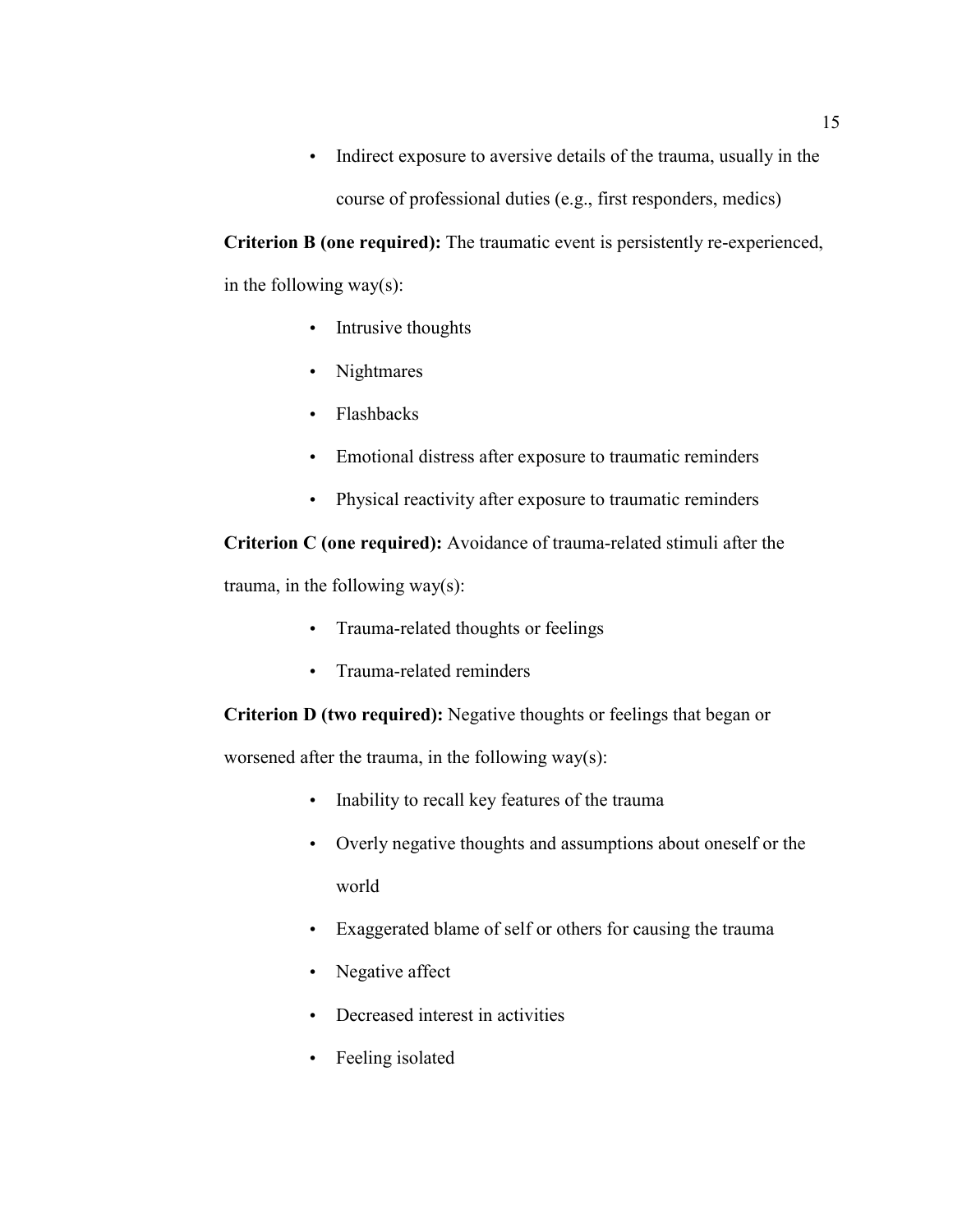• Difficulty experiencing positive affect

**Criterion E (two required):** Trauma-related arousal and reactivity that began or worsened after the trauma, in the following way $(s)$ :

- Irritability or aggression
- Risky or destructive behavior
- Hypervigilance
- Heightened startle reaction
- Difficulty concentrating
- Difficulty sleeping

**Criterion F (required):** Symptoms last for more than 1 month.

**Criterion G (required):** Symptoms create distress or functional impairment (e.g., social, occupational).

**Criterion H (required):** Symptoms are not due to medication, substance use, or other illness. (p. 271)

*Enhanced cognitive interviews*: Interviews designed to enhance memory recall

and increase the quality of the police interview. Further, the use of these techniques

require training in usage in order to be effective (Zimmerman, 2004).

*Military sexual trauma (MST)*: A sexual assault while serving in the military on active duty by an intimate partner on active duty (Valente, 2007).

*Secondary trauma*: Trauma experienced when there is exposure to another person's suffering from a traumatic experience (Brown, 2013).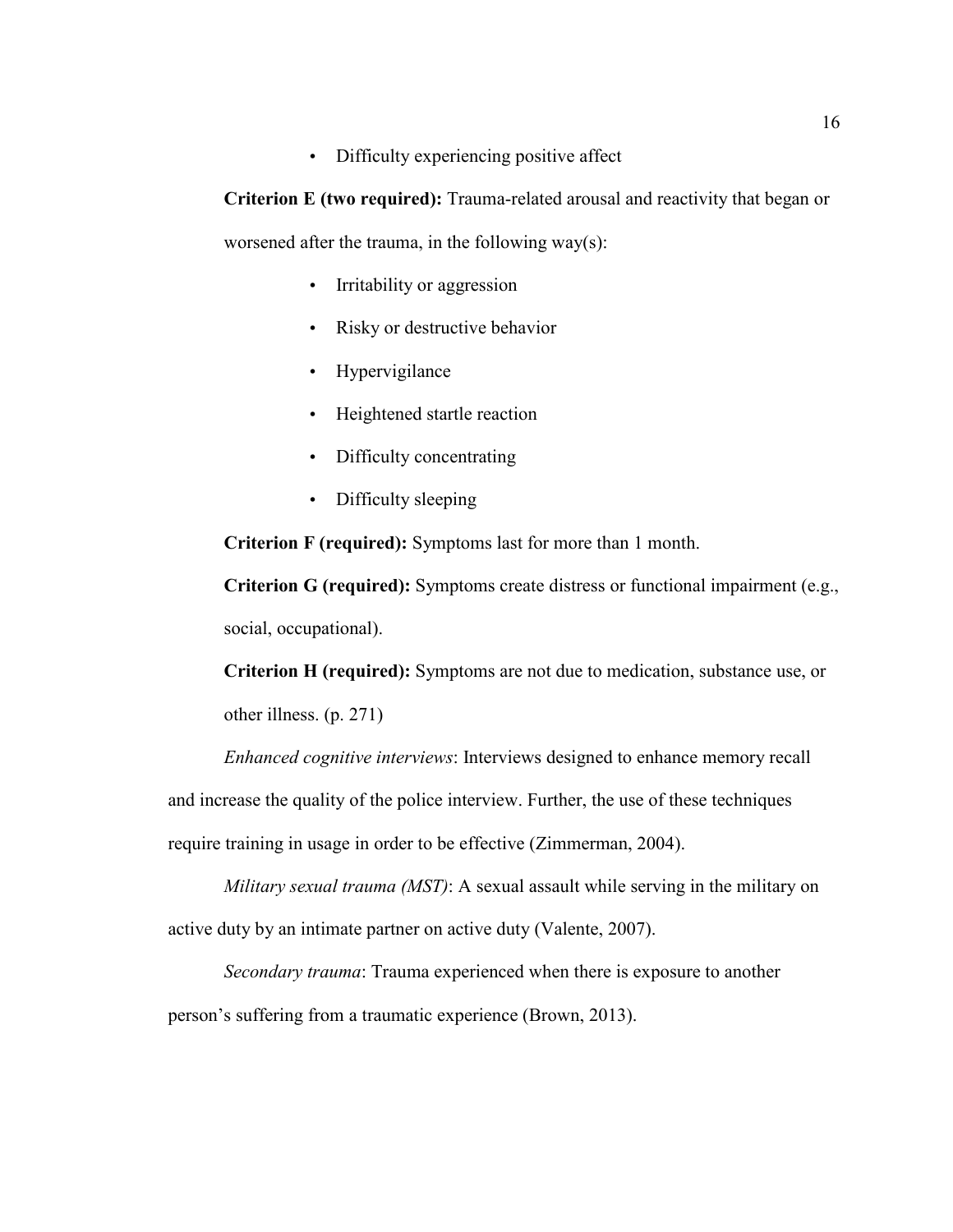#### **Assumptions**

 In this study, I made an assumption based off my own personal experiences with 13 years working with the CID organization. This assumption was that there have been many improvements in the treatment of victims of sexual trauma over the course of my tenure with the organization. However, with the development of improved enhanced cognitive interviews, SAs are still causing negative experiences in victims of MST during interviews. In this study, I made a determination that victims of MST who had been interviewed by CID SAs are still experiencing negative outcomes due to the interview process.

#### **Scope**

This study was limited to victims of MST who had undergone the CID interview process after reporting their MST. Those victims were also limited to members of the U.S. Army. The phenomenon being researched was the lived experiences of the victims who had suffered MST and had undergone the CID interview process within the U.S. Army. Those lived experiences can be operationalized to other areas of the United States because all soldiers at some point depart military service, and if they suffered MST and underwent the CID interview process they could spread out across the United States as well as other locations world-wide.

#### **Limitations**

Data collection through encoding and analysis required me to put all biases aside in order to provide an objective research project. The objective was to suspend judgement while conducting the interviews. Participants provided only their experiences related to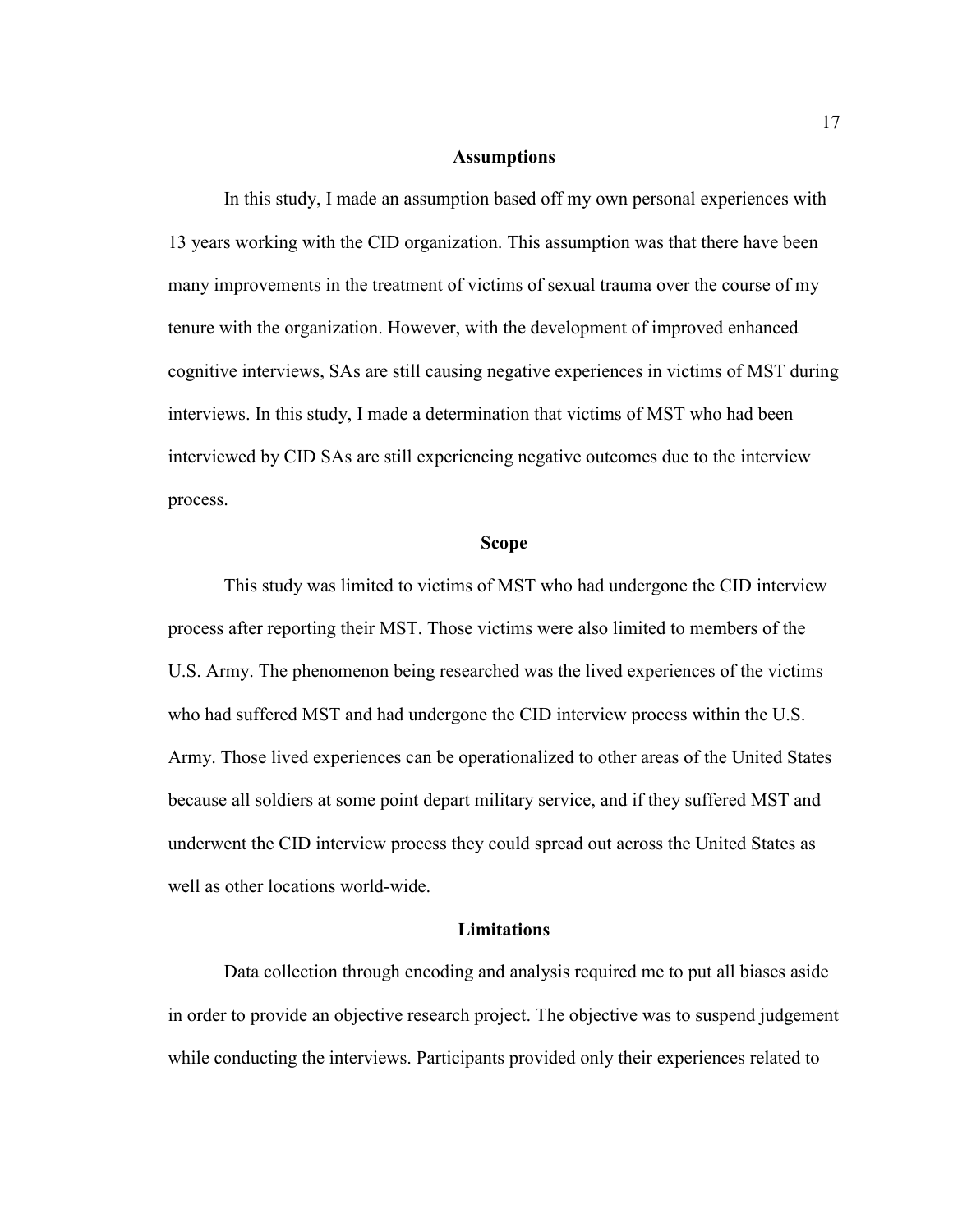the interview process. I approached the participants in a manner where I was detached and unbiased with no preconceived notions in order to not influence the participants in their interview with me. This was accomplished through extreme care and awareness of my biases, which I consciously minimized as much as possible.

#### **Significance**

This study filled a gap in knowledge by focusing on the CID interview process of victims of MST. This was unique research, where I focused on interviewing a victim of MST which is an underresearched topic area in the field of law enforcement. The results of my interview illuminated the law enforcement interview's effects on victims who have suffered MST. Insights will aid law enforcement in the U.S. Army to implement a different approach to interviewing victims of MST, which would decrease their exposure to negative experiences during the interview process. Reducing negative experiences in an all voluntary service could provide social change by addressing a potentially flawed process that could have a lasting impact for years to come on the mental stability and recovery of victims of MST (see Symonds, 2010).

Law enforcement around the country could benefit from the results of this study by using it to inform their approach toward interviewing victims of sexual trauma. The findings of this study will bring awareness to the importance of understanding the effects of the work environment and job satisfaction on the abilities of a law enforcement officer to interact with victims of sexual trauma. Even though there are protocols available today which can reduce interview trauma and improve memory evidence, the officer may be unable to use them appropriately. By being aware of the pitfalls of the working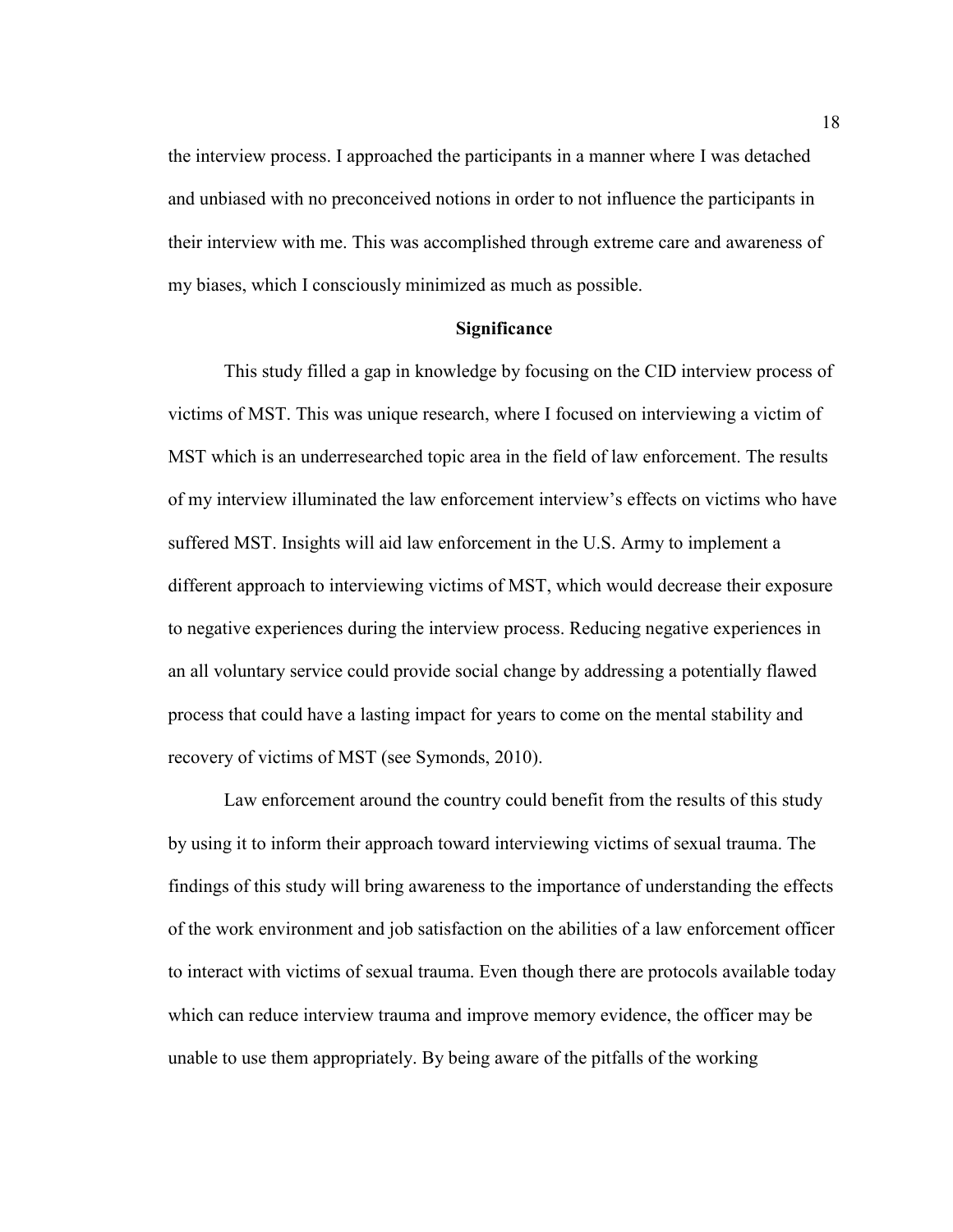atmosphere of the law enforcement's organization on the officer's abilities, departments can prepare, train, and educate officers to significantly reduce these affects. The significant social change implication for my research on the victims of sexual trauma is that by bringing awareness to the interview process's impact on victims, services from law enforcement can be improved. The impact on the U.S. Army is also significant and clear in that this is the first study of its type conducted on Army personnel and the results will provide insights to better improve Army law enforcement techniques.

The theoretical significance is that awareness will also be brought to the subject of job satisfaction on job performance. Armed with this knowledge there can be a holistic approach to the improvement of law enforcement. The first approach would be to improve the working environment of the CID SAs, thereby improving their job satisfaction and reducing the vicarious trauma they experience (Finklestein, Stein, Greene, Bronstein, & Solomon, 2015; Kazmi & Pratap, 2015).

#### **Summary and Transition**

There is no decrease in the U.S. Army's pervasiveness of victims of MST even though there has been heightened awareness to the issue (Worthen, 2011). Further, the Army has implemented several prevention programs in an attempt to reduce the prevalence of sexual assault, but the culture of prevention has still not produced a reduction in the number of incidences of sexual assault (Worthen, 2011). There was a need to conduct a phenomenological investigation into the law enforcement interview of victims of MST since there was no relief in site to the number of sexual assaults in the U.S. Army (see Worthen, 2011). The HRT was an appropriate framework for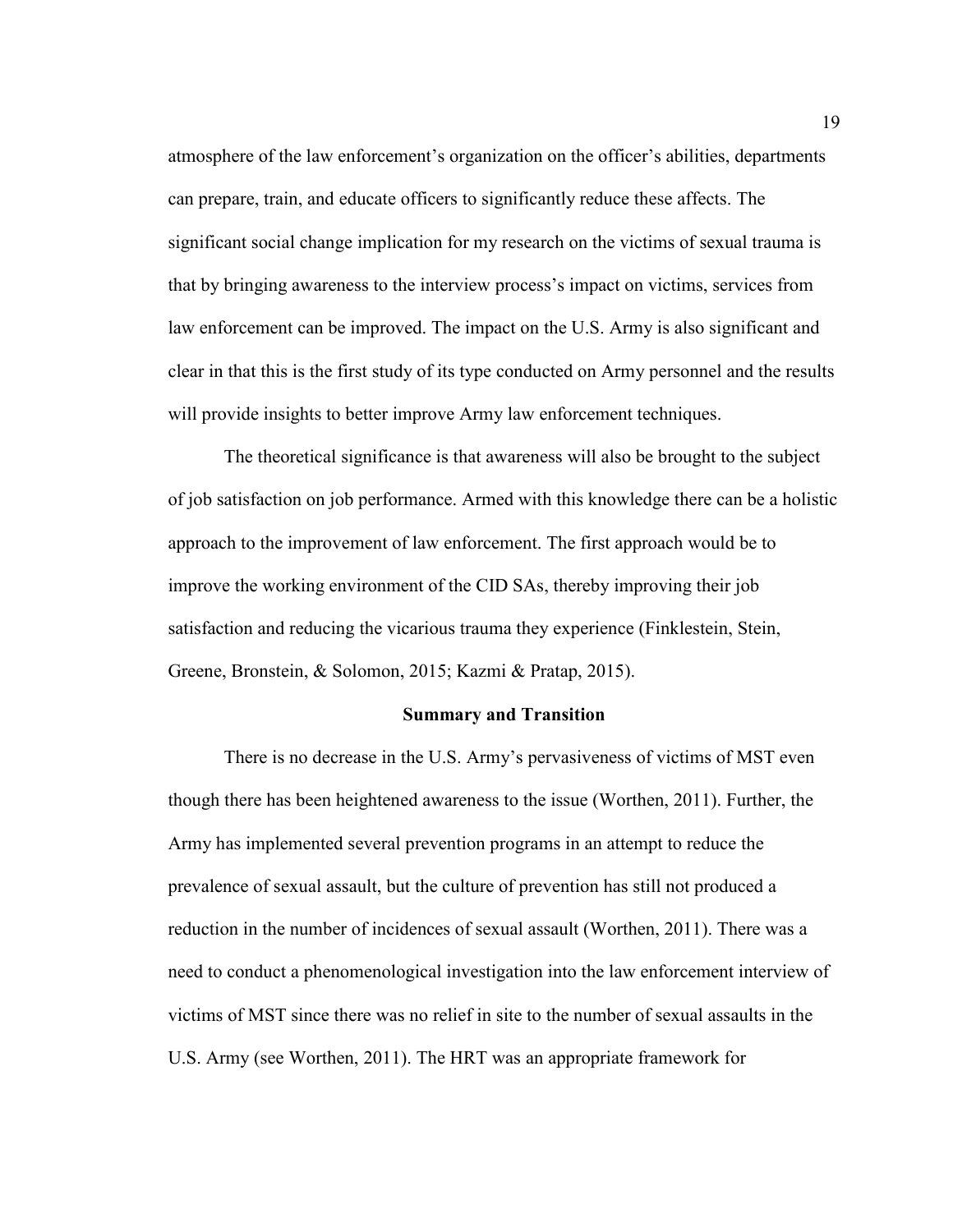understanding why the victims of MST are suffering trauma from the CID interview process after reporting their experiences. The findings of this research will allow for improvements in law enforcement as a whole as well as bring an understanding to the shortcomings of law enforcement within the U.S. Army. This chapter will be followed by Chapter 2, where I will provide a review of the relevant research literature.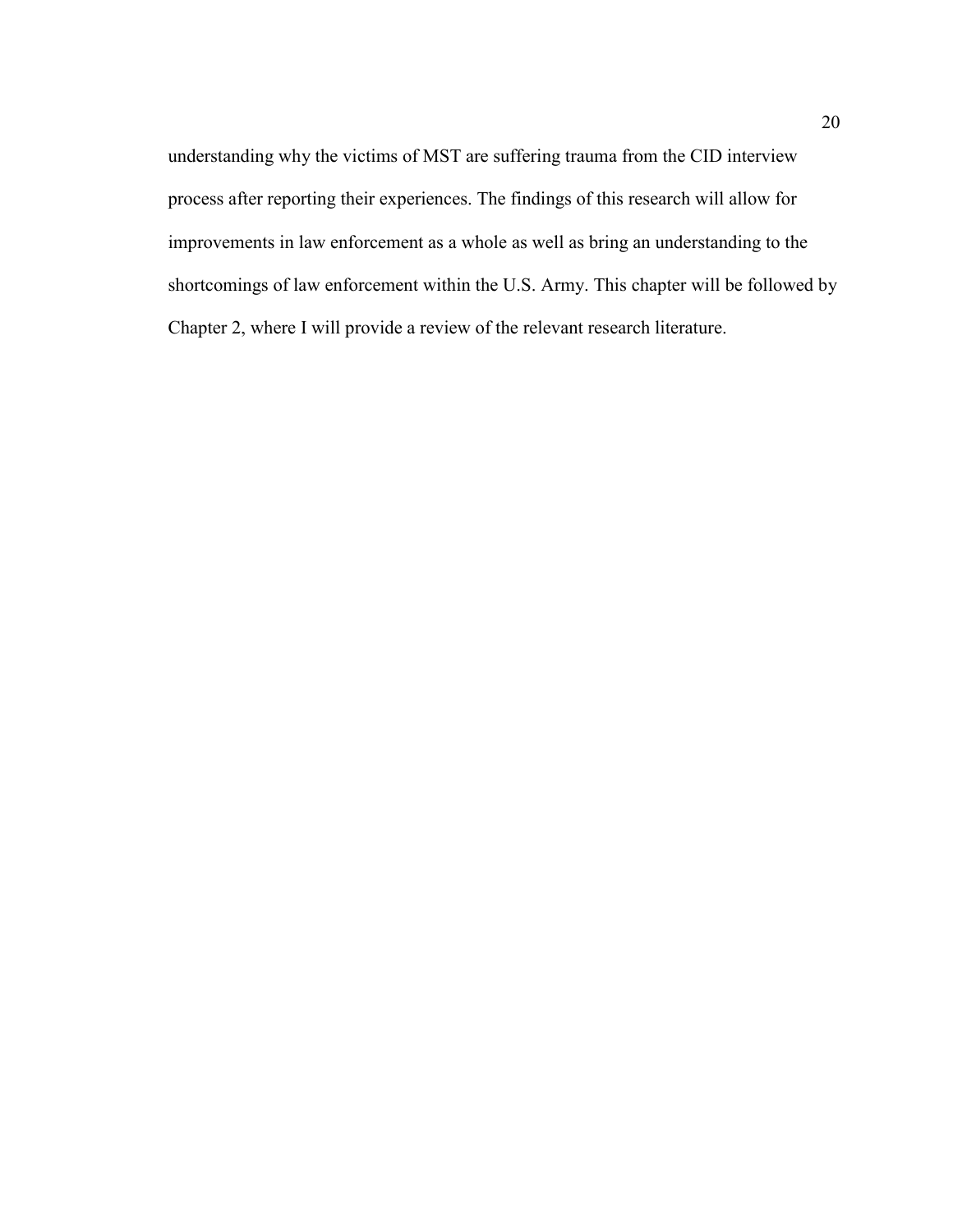#### Chapter 2: Literature Review

#### **Problem Statement**

The U.S. Army CID is the premiere U.S. Army law enforcement agency responsible for providing felony-level investigations which include MST investigations (CID Recruiting, n.d.). Challenges arise during the law enforcement interviews of victims of MST when trying to not cause further injury during the interview process. According to Holliday et al. (2014), victims of MST who are reporting their MST to law enforcement are likely to be impaired by the trauma they experienced as a result of their intimately traumatic event.

Complainants of MST are required by CID to provide many in-depth painful details about the sexual trauma they experienced to the CID agent (Strand, 2014). Not only are these victims already suffering psychologically, but they are also potentially experiencing negative physical reactions to the exposure of the traumatic event as well (Allard et al., 2011, p. 331). The officers that make up law enforcement may simply be unaware of the psychological and physical effects associated with MST, and therefore, be unaware of the impact of their interview techniques on victims.

#### **Literature Search Strategy**

I conducted a meticulous and thorough search of research databases to procure a wide array of research on sexually-related trauma, MST, and law enforcement interview processes. The search results included the following journals: *Journal of Feminist Family Therapy, Australian Feminist Studies, Journal of Women's Health, International Society for Traumatic Stress Studies, Alcohol Research: Current Review, Military Medicine,*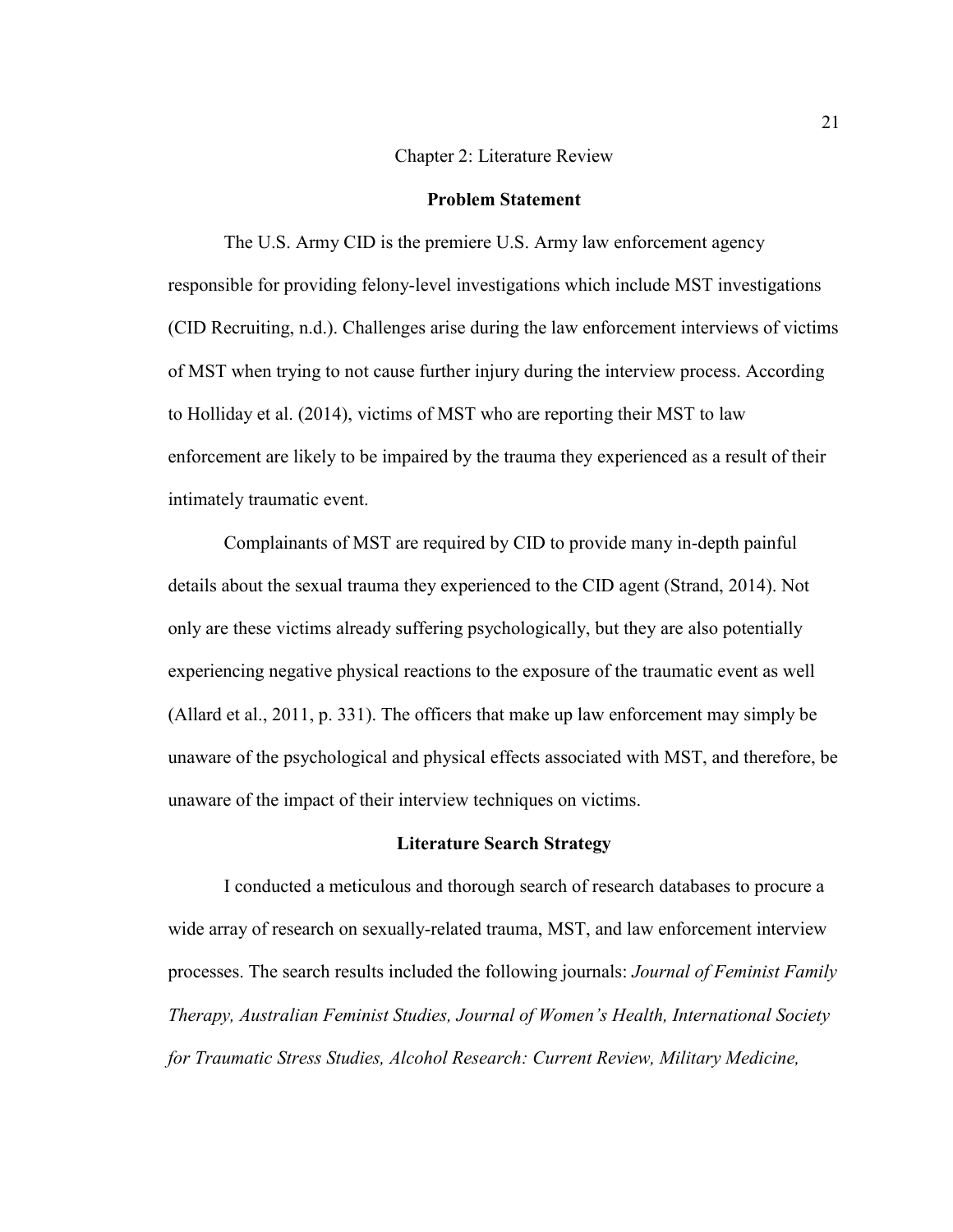*Trauma and Substance Abuse, Psychiatry, Psychology and Law, Sexual Assault Sexual Harassment in the U.S. Military, Journal of Traumatic Stress, The Rape Victim, Policing and Society, The Aftermath of Rape, Administrative Science Quarterly, National Center for Women and Policing, Psychology of Women Quarterly, American Journal of Public Health, American Journal of Preventive Medicine, Journal of Trauma and Dissociation, International Journal of Police Science and Management, Journal of Management Studies, Journal of Human Behavior in the Social Environment, Women Veterans Health, Violence Against Women, Journal of Interpersonal Violence, Journal of Affective Disorders, Journal of Family Practice, Center for Crime Prevention, Feminist Criminology, Applied Cognitive Psychology, Journal of Criminology, The Police Journal, Violence and Victims, Southern Criminal Justice Association, National Lawyers Guild Review, Policing: An International Journal of Police Strategies and Management, Journal of Sociolinguistics, Memory, Applied Cognitive Psychology, Police Practice and Research, Journal of Aggression, Maltreatment and Trauma, Psychology, Crime and Law, Applied Cognitive Psychology, Journal of Applied Research in Intellectual Disabilities, Indian Journal of Psychological Medicine, Personnel Psychology, International Journal of Stress Management, Journal of Criminal Justice, Annual Review of Psychology, Psychology and Health,* and *Crime and Delinquency.* 

I selected the date range of articles published between January 2000 and January 2017 in my search for literature. However, I also chose historical articles from the 1970s and later that helped establish the need for understanding personally held biases in the interview process of victims of rape. The key search terms I used included *military sexual*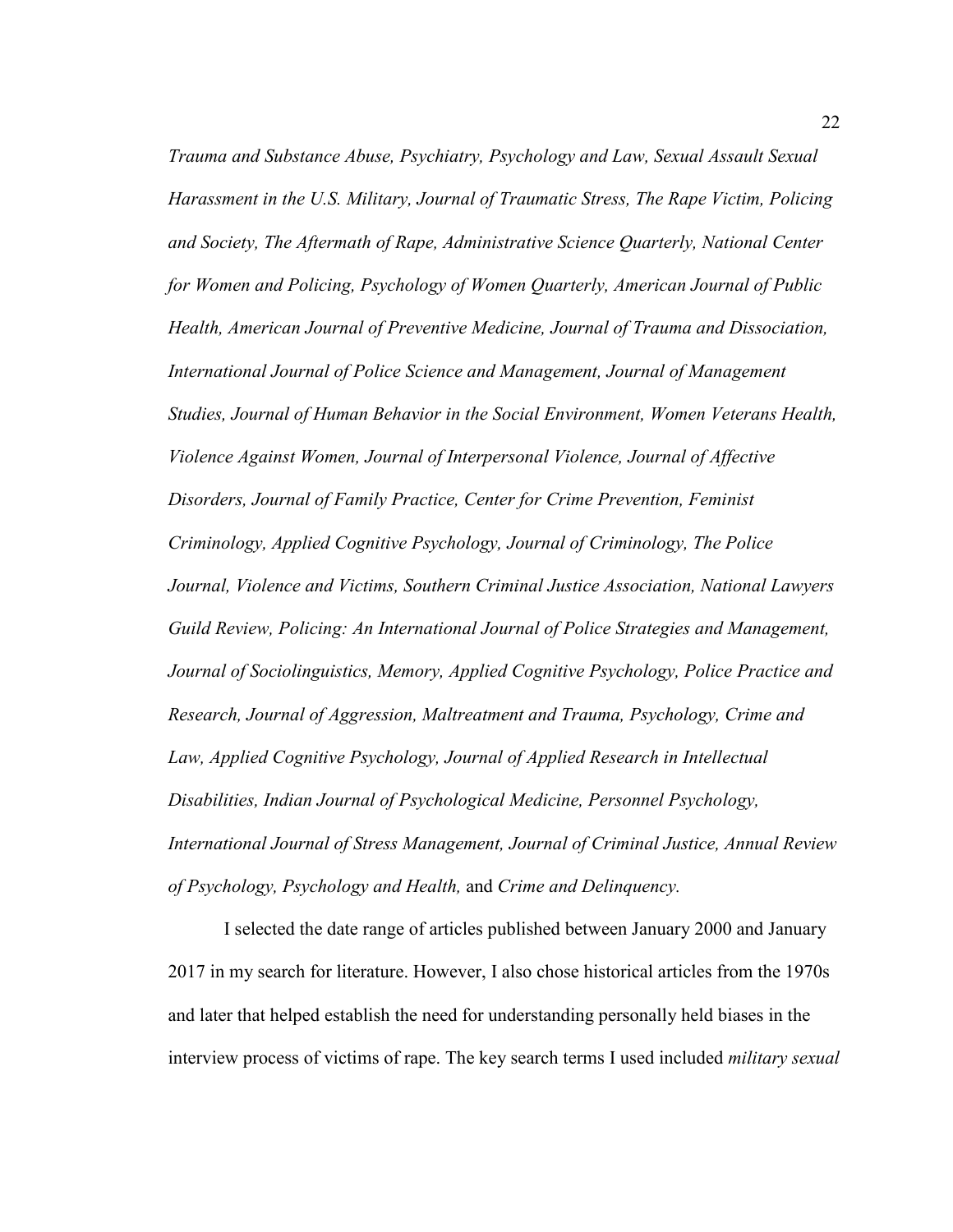*trauma, police interviews, sexual assault victim re-victimization, military police interviews, sexual trauma, rape trauma, military sex, veteran sexual trauma, sexual trauma and post-traumatic stress disorder, women police, police biases, law enforcement*  interviews, trauma informed interview, police stress, occupational job satisfaction, and *procedural justice.* To acquire the research material, I mainly used the Walden University multidatabase search engine, Throeau and the databases of EBSCO Host, ProQuest, and Sagepub. More than 125 sources were selected from the search criteria which encompassed 47 academic journals and 10 dissertations/theses. Included in this literature review on victims of MST who have incurred further trauma due to the CID interview will be research in the fields of psychology, military medicine, and law enforcement. ProQuest dissertation submissions from Walden University that had been accepted within the past 5 years were also retrieved and used as examples in order to gain an understanding of the dissertation as well as expectations for a qualitative literature review. In this chapter, I first did a review of the problem statement and then presented the literature search strategy. Next, I will provide the theoretical foundation and conceptual framework, a review of the extant literature on the topic and finally, I will provide a summary and transition to the following chapter.

## **Theoretical Foundation and Conceptual Framework Applied to the CID Interview Process of Victims of MST**

Researchers have used the HRT, or *industrial psychology*, to understand the effects of the workplace environment on the effectiveness of the employee (Shafritz et al., 2016). My application of the theory in this research was similar in that I sought to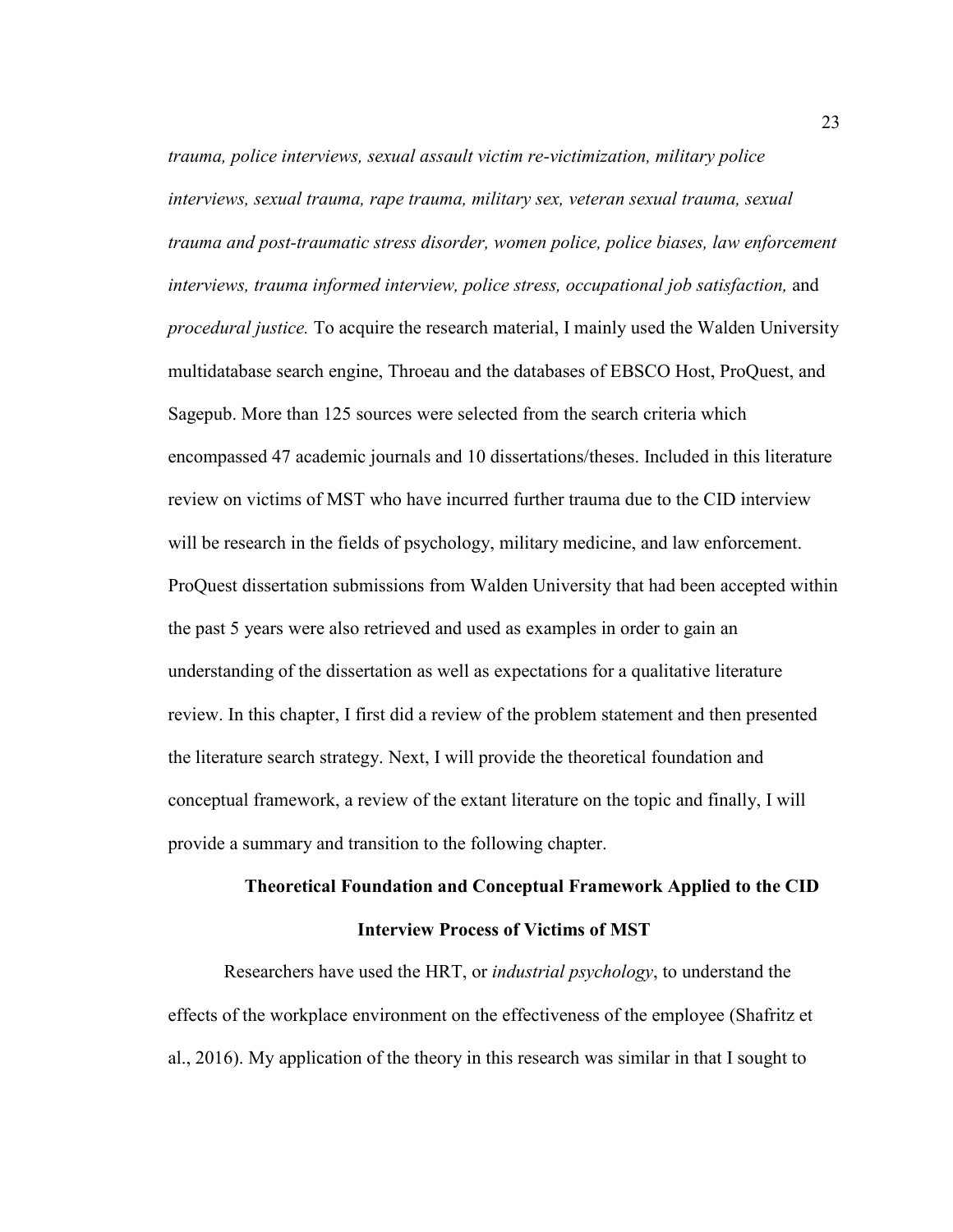understand the level of workplace stress and the impact that pressure has on the CID agent and the extent to which that workplace stress affects victims of MST during the interview process. When CID agents do not grasp the extent to which they are negatively affected by workplace environment, they create perceptions of the requirements for successfully performing their jobs (Kopaneva & Sias, 2015). When this self-perception becomes the cultural norm, wrong decisions get made and agents (employees) approach the interview of victims of MST (production) in a contrary manner (Bouranta et al., 2015). HRT becomes increasingly important as a lens from which to view the effectiveness of the police interview of victims of MST. The reduced application of victim interview techniques can cause a multitude of issues both in testimony and in injury to the victims of MST (Lapaglia et al., 2014).

The application of the organizational cultural perspective framework allows the environment in which CID agents operate to be examined as a factor in determining whether the CID agent created a positive or negative victim interview (Colomb, Ginet, Wright, Demarchi, & Sadler, 2013). Agents who are more satisfied with their work environments are going to be more productive, or in the case of the law enforcement, are going to be more efficient at conducting highly sensitive cognitive interviews (Dando, Wilcock, Milne, & Henry, 2009). If CID agents experience an adverse environment (burnout) from their exposure to the harsh realities of law enforcement, then they run the risk of impacting victims of MST in a negative way when they conduct interviews. When the victim is affected negatively due to the approach of the CID agent, the organizational cultural perspective would allow the evaluation of the adverse work environment to be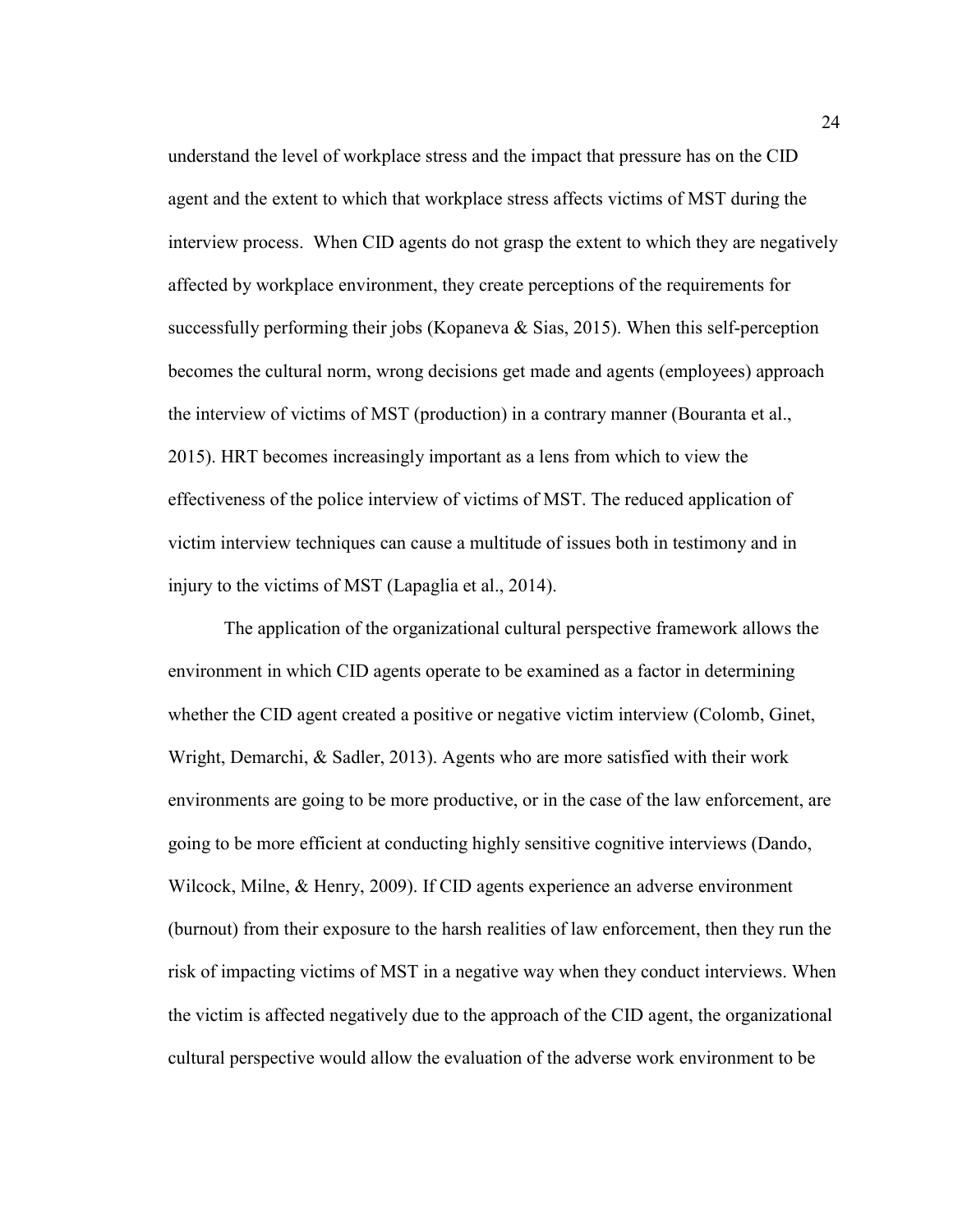evaluated to determine its impact on how CID experienced personnel conducted that interview (see Greeson et al., 2014). Both the HRT and the organizational cultural structure perspective framework allowed for a robust understanding of the impact of the workplace environment on the ability of CID experienced personnel to conduct interviews of victims of MST free from injury.

## **Literature Review**

# **Military Sexual Trauma**

The military is a culture which is made up of a male fraternity in which there are male and female soldiers or an "us versus them" makeup, where the female gender works in an uncertain environment due to the potential for sexual assault (Schaffer, 2014; Wadham, 2013; Wolff & Mills, 2016). Looking back at the understanding which has been developed of RTS and MST we can see that there needs to be a culture change of the U.S. military from victim focus to offender focus in order to get ahead of and prevent sexual assault within the ranks. The military fraternity is unique because of the bonds that are formed through unit cohesion and it can have a positive impact on the people who take part (Breslau, Setodji, & Vaughan, 2016; Siebold, Crabb, Woodward, & King, 2016; Thomassen et al., 2015). This positive cohesion is formed within military units through comradery; a stout sagacity of purpose is developed when military members train together and form bonds in preparing for potential combat operations (Breslau et al., 2016; Siebold et al., 2016; Thomassen et al., 2015). These bonds are believed to develop a stronger resilience in combat operations (Breslau et al., 2016; Siebold et al., 2016; Thomassen et al., 2015).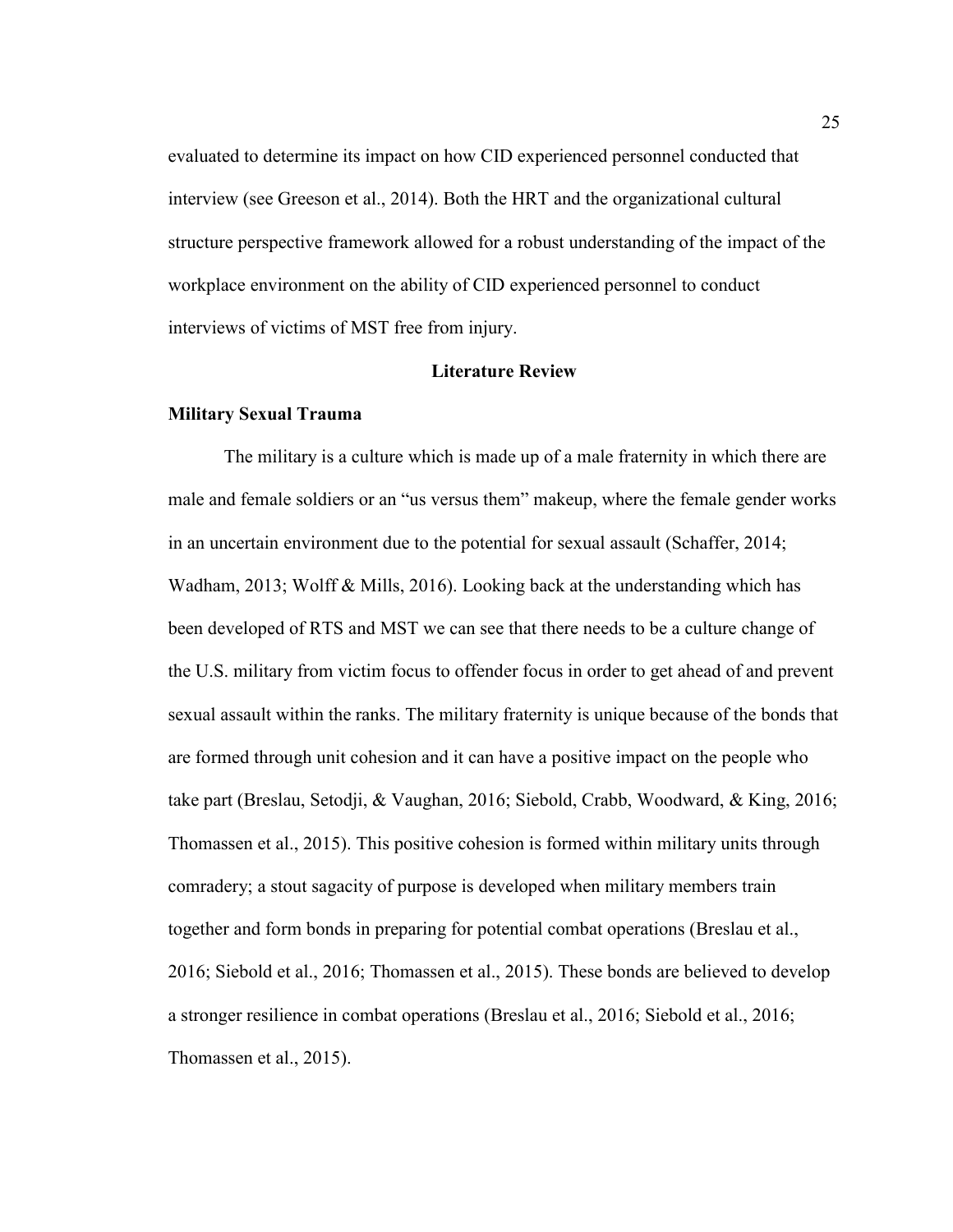When these bonds and bands of brotherhood are breached from within by sexual trauma, the effects can have long-term consequences for those who suffered trauma at the hands of their fellow "brother." The effects are not limited to just the victim but also the unit, unit cohesion, and the mission readiness of fellow service members. The act of sexual perpetration upon another has the potential to eat away at the very core of the bonds which form the resilience to combat operations and is the greatest enemy to the U.S. military in peace and war (Breslau et al., 2016; Siebold et al., 2016; Thomassen et al., 2015). MST is not only a constant and widespread problem within the Department of Defense, but more narrowly, within the U.S. Army because it is severely underreported due to biases and other factors that hinder reporting such as lack of education, engagement at all command levels, prevention methods, and treatment (Groves, 2013). Due to the expected and continued increase in sexual assaults, it is imperative to review the long road to understanding rape trauma as well as the intricacies of MST and the military operating environment.

There are specific months that appear to be more likely than others as the time for rapes and sexual assaults to occur. In 1869, Adolphe Quetelet, developed the idea that delinquency occurs more in warmer climates than in cold and in warmer months more than in colder months (Hursh, 1977). As this theory is applied to sexual assaults, it is obvious that both the subject and victim are exposed to the colder elements during those cold temperatures, and therefore, it is expected that rapes and sexual assaults would decline in that time of year, which is statistically consistent (Hursch, 1977, p. 19). An example of the ebb and flow of crimes was taken from Colorado pertaining to rapes and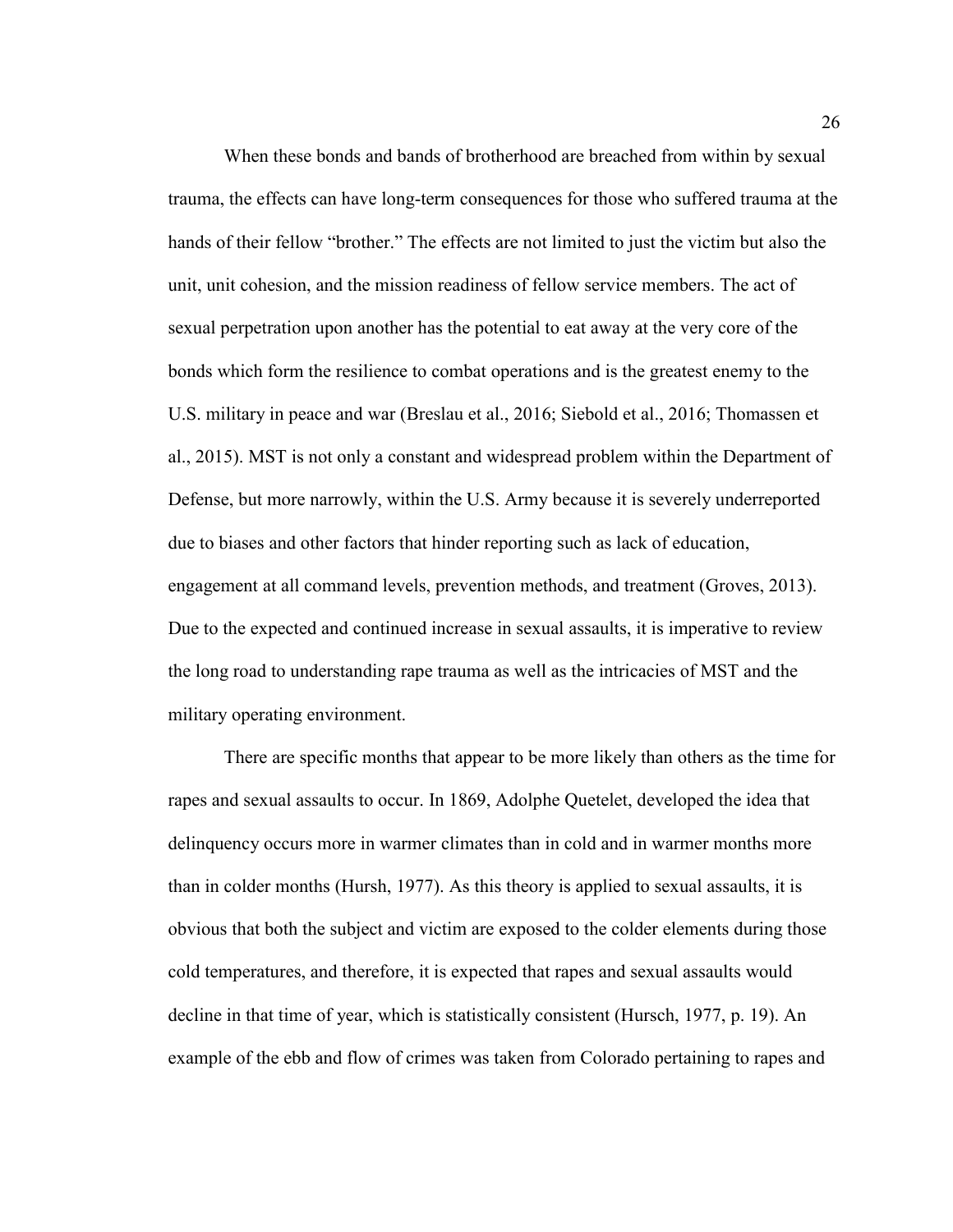sexual assaults with the highest concentrations of reported rapes in September 1973 (Hursch, 1977).

The person who has made the choice to rape is schooled by society to exert authority over another, just as sections of society exert control over another section of society. The individual rapist is not always the one on the fringe of the community but can be one that is part of the community who is exerting a reign of terror on a victim of rape (Metzger, n.d.,). The rape itself becomes an act of brutal and debilitating combat which breaks the bonds of trust within a community, destroying the meaning of sex, human bonds, and relationships (Metzger, n.d.,). This ultimately has an effect on the community, not just the victim. The woman subjected to rape is clear in her condition, understanding the terror that has been heaped upon her with distinct precision (Metzger, n.d., p. 4).

Rape is a crime that sits alone in the judicial battleground where the victim is also put on trial. If the accusation of rape is believed by the police and makes it to the court room, the victim of the crime is often accused of provocation of the rape, whereas the perpetrator is often treated as though they are the victim of defamation (Hartwig & Sandler, n.d.,). Without a corroborating witness, states are unlikely to even obtain a grand jury indictment (Hartwig  $\&$  Sandler, n.d.,). Rape is such an intimate crime that it is the most traumatic of violent crimes where the victim has survived and is the fastest growing crime in America, with the least amount of successful prosecutions (Hartwig & Sandler, n.d., p. 11).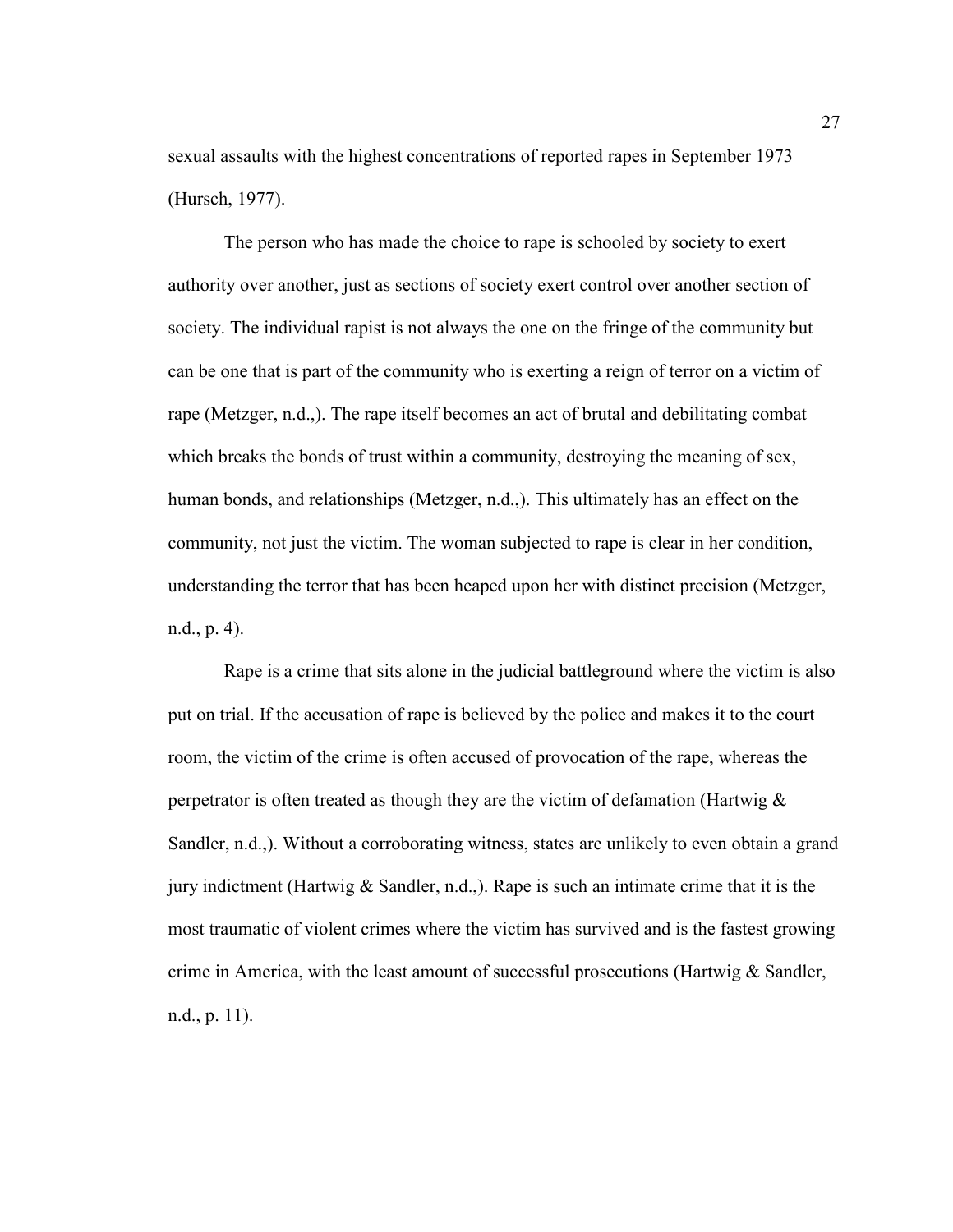Within the American culture, subconsciously runs the vein of thought that since success and failure is individual, it must be the individual's fault they were raped, and therefore, contributing to a lack of sympathy for the victim of rape. When the rape victim takes the complaint of rape to police, they are entering a male-dominated field where the mindset is that of male values (Hartwig  $&$  Sandler, n.d.). These sets of values that police officers often have (whether conscious or subconscious), that the rape was probably the victim's fault, casts a shadow of doubt on the victim reporting the crime (Hartwig  $\&$ Sandler, n.d.). The concern is further raised in the arena of rape accusations that the victim reporting the crime is crying wolf, stemming from guilt of her own sexual promiscuity leading to a high amount of unfounded rape accusations (Hartwig & Sandler, n.d.). While the concern is valid, the number of unfounded rape allegations was only around 2% at the time the article cited was written (Hartwig  $\&$  Sandler, n.d.). Two percent of unfounded cases within the sexual crimes is consistent with the unfounding of other felony type cases (Hartwig & Sandler, n.d., p. 13).

Rape definitions have continued to be an area of concern as well because there is difficulty in defining what rape is, and therefore, assessing the occurrences of the offense. From 1972 to 1974, there was a 60% increase in the number of reported cases of rape (Hartwig & Sandler, n.d.). However, whether there was an increase in the incidence of rape or whether the increased awareness of the rape has led to better reporting and victims coming forward is unknown (Hartwig & Sandler, n.d.). Making the assessment of the occurrences even more difficult is that most states have varying definitions and reporting requirements to the Federal Bureau of Investigations' Uniform Crime Statistics,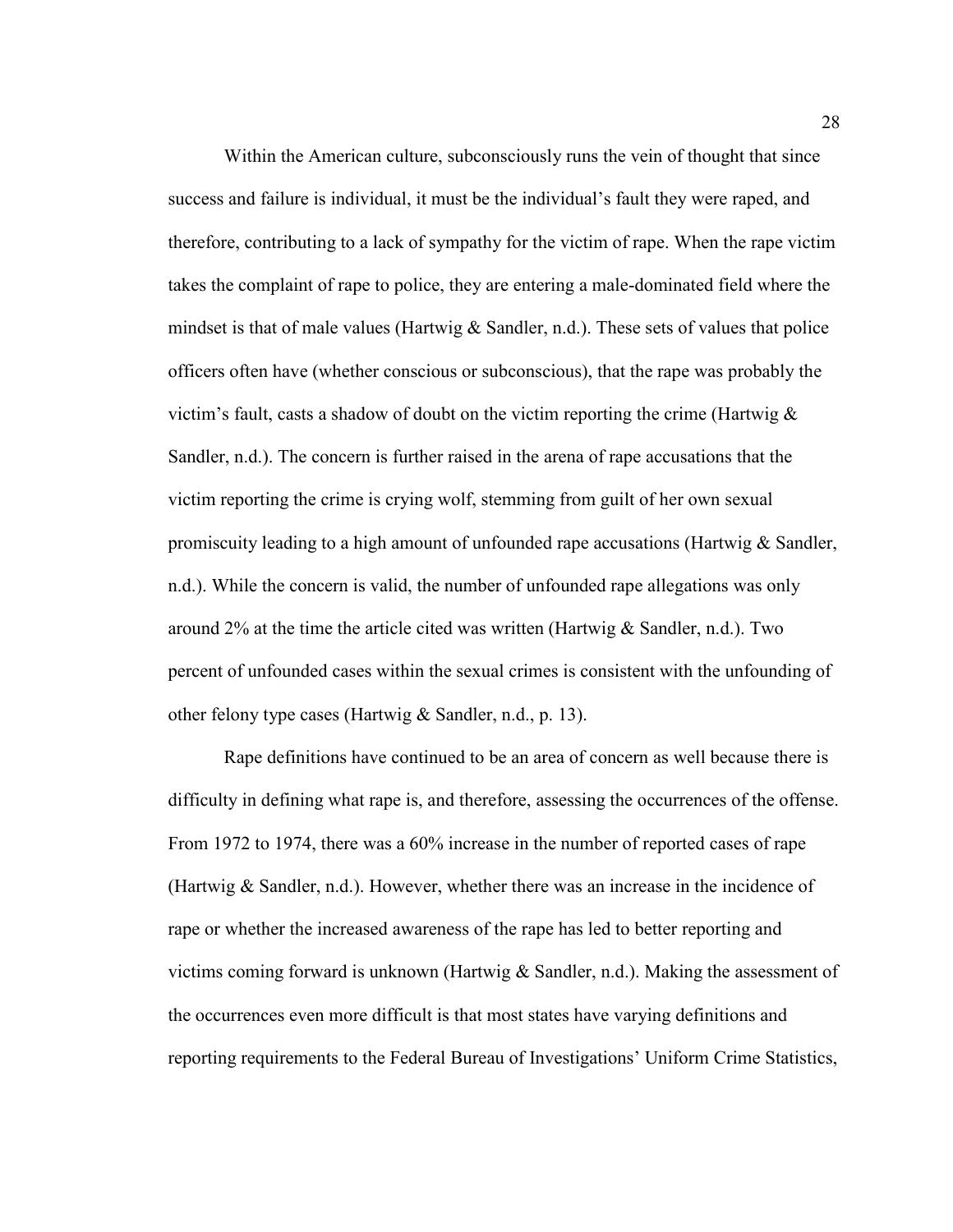which means there is no consistent consensus in the number of rapes occurring (Hartwig & Sandler, n.d., p. 18).

About 2.4 million service members have been deployed to Operation Iraqi Freedom and Operation Enduring Freedom (Baltrushes & Karnik, 2013; Kip et al., 2015; Turchik, Pavao, Hyun, Mark, & Kimerling, 2012) and during those deployments have experienced numerous combat operations. Military members who have been exposed at these high rates to combat are at risk for developing PTSD (Worthen, 2011; Baltrushes  $\&$ Karnik, 2013; Kip et al., 2015; Turchik, et al., 2012). There has been an increase in understanding PTSD amongst veterans of these military engagements but less about the anger associated with the effects of PTSD from combat exposure. Anger is an emotional state and is associated with violent outbursts, uncontrolled violent behavior and hostility which has been observed in association with combat since the days of Homer, described as Berserker rage in the *Iliad* (Worthen, 2011). Added into this mix of volatility are those who have not only been directly involved in combat actions, but have suffered MST as well. Understanding of the significance of the presence of PTSD amongst service members is imperative since the numbers range from 2 to 42 % of military members suffering PTSD, making a very large portion of the population extremely vulnerable to further victimization (Kimerling, Street, Pavao, Smith, Cronkite, Holmes, & Frayne, 2010; Kip et al., 2015).

According to O'Donohue, Carlson, Benuto & Bennett (2014), Rape Trauma Syndrome is a regularly experienced set of symptoms which follows a rape and is a subset type of post-traumatic stress disorder. The symptoms experienced after a rape can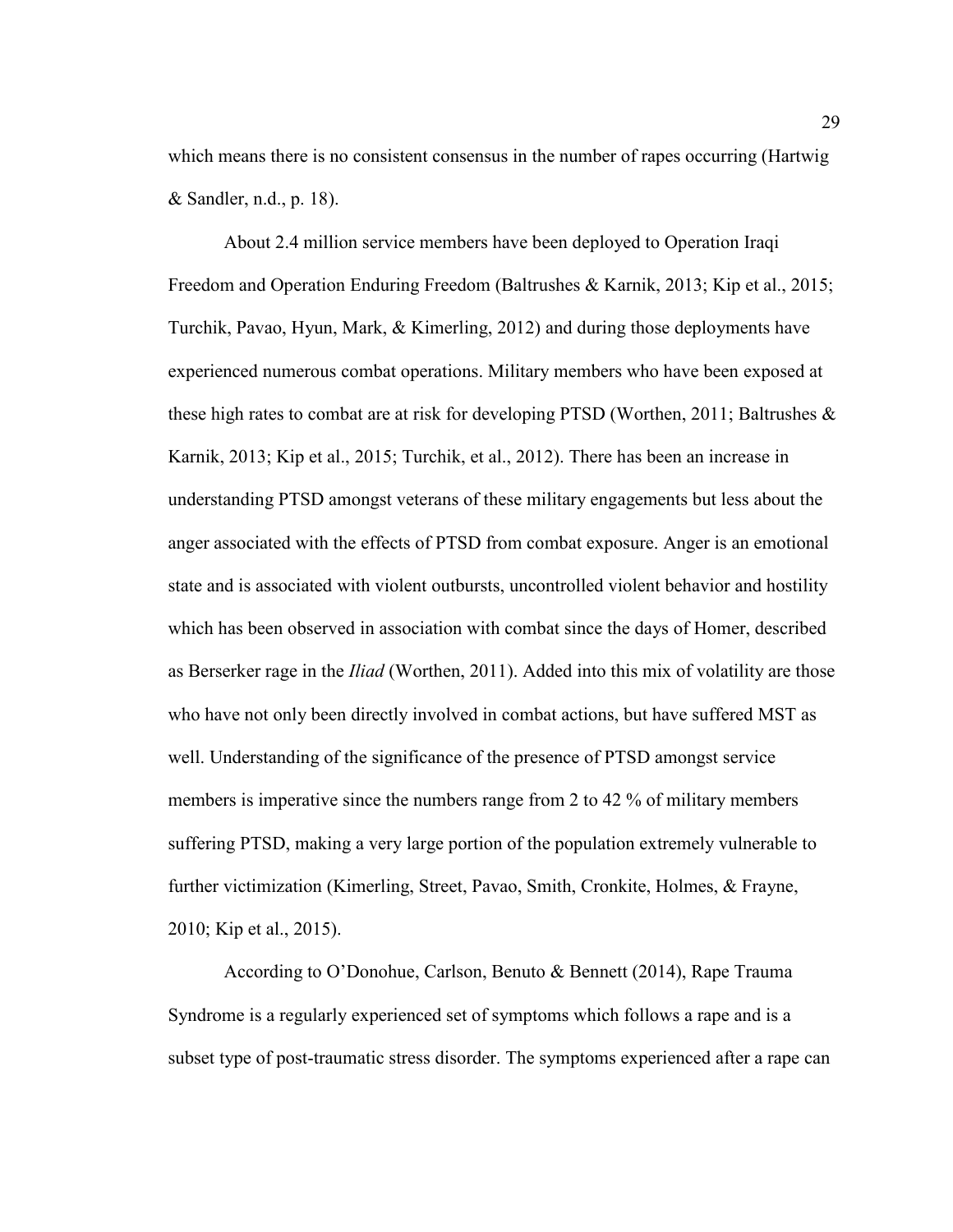include sexual dysfunction, depression, humiliation, muscle tensions, headaches, decreased appetites, insomnia, nightmares and phobias within women.

Studies have suggested that low cortisol levels have been associated with risk factors in which individuals who experience trauma develop sympathetic rejoinders wherein cognitive function is impaired and aberrant memories are developed which is typical to those experiencing PTSD (Ouimette & Read, 2014). The abnormal opiod receptor activity which reduces cortisol within the body may be effected when a person chooses to self medicate in an attempt to regulate responses to their traumatic experiences. This self medication can further cause damage by reducing the function of the opiod receptors which regulates cortisol. Alcohol as a substance use disorder (SUD) has been shown to blunt the day-to-day parameters of cortisol within the body. The individuals which turn to alcohol as a method for which to regulate their traumatic experiences have a higher risk of developing SUD, which further validates the self medication theory (Ouimette & Read, 2014).

The impaired opiod receptors allow the hippocampus to go from the forefront controlling center of the brain to the amygdala, taking over the regulation due to increased and unregulated fear. The amygdala controls fear responses and is normally kept in check by the regulation of cortisol within the body. However, when the opiod receptors become impaired, cortisol functions become stunted in productivity and the hippocampus begins to decrease in regulation. This decreased Medial Prefrontal Cortex response of the hippocampus in turn coincides with the hyperactivity of the amygdala allowing the brain to become highjacked by the fear responses and fear conditioning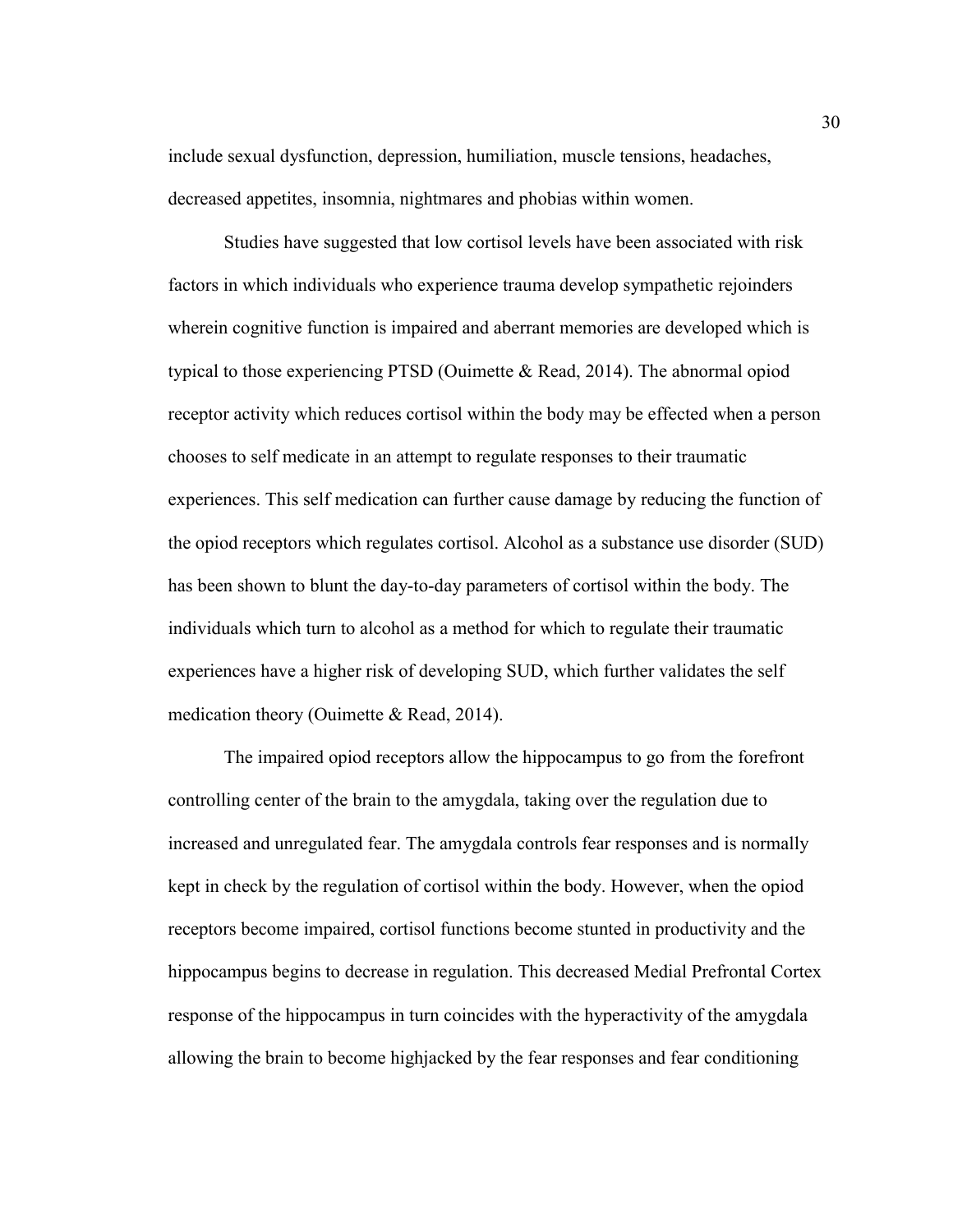(Ouimette & Read, 2014; Weber, 2016; Goleman, 2006). Victims of trauma which exhibit signs and symptoms of PTSD have had neuroimages which have been shown that the victims have increased amygdale exaggerated responses (Ouimette & Read, 2014).

The motivation and reward wiring of the brain is the area of the nucleus accumbens (NAC) which have been shown to modulate behavior as well as reduce compulsive behaviors residing in the orbitofrontal cortex (OFO) and the anterior cingulate cortex (ACC) of the brain. Dopamine is the reward pleasure chemical which is accountable for addiction and compulsion. Abnormalities in the OFO and ACC begin to develop when introduction to substances is present and has been shown to continue through detoxification and abstinence. These dopaminergic responses impair the activation of the ACC, in turn allowing the desire and cravings for a substance to be unabated (Rolls, 2004; Rolls & Kringelbach, 2004; Ouimette & Read, 2014).

A Veterans Health Administration health intake survey amongst female veterans determined that females who had reported MST were nine times more likely to develop the psychiatric disorder of PTSD as compared to those female veterans which had not reported MST. Further, female veterans were more likely to develop PTSD from MST as compared to civilian women who had been sexually traumatized due to the uniqueness of the military culture (Suris, Link-Malcolm, Chard, Ahn, & North, 2013). Due to the association of the comradery of the military and expected unit morale with restricted freedoms such as the ability to distance oneself from a perpetrator if they were your superior officer or superior non-commissioned officer, a victim is left in a repetitive cycle of exposure to harassment and torment by the offender. Due to this type of unique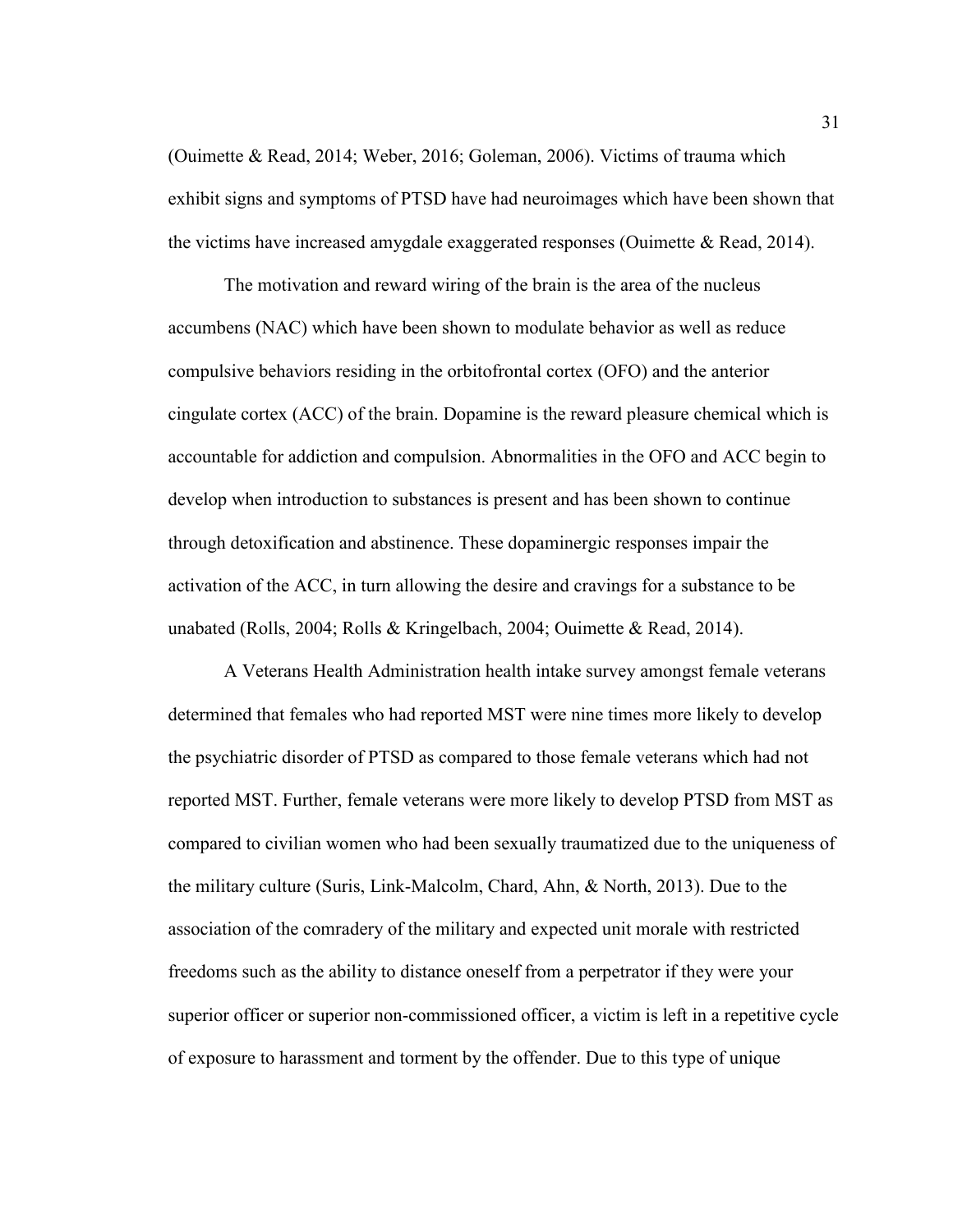situation for many victims, they are four times more likely to develop PTSD from their MST as compared to civilian females who incur similar trauma (Suris et al., 2013). The U.S. Military Medical Command (MEDCOM) has advanced it's understanding in how to treat trauma through more than 15 years of conflict in Iraq and Afghanistan. MEDCOM is positioned well to provide greater services and treatment to military members who have suffered trauma, either through combat or MST (Remick, 2016). The demand for mental health treatment by service members before, during and after deployments has significantly increased as MST has become better understood and better reported (Leroux, Kum, Dabney, & Wells, 2016).

Over the past 15 years, combat veterans who have reported MST have allowed the understanding of trauma to expand as well as an understanding of the development of disorders within PTSD. PTSD has been expanded to include dimensions of Depressive Disorders (DD) and SUD, providing valuable insights into the co-occurrence of these and other manifestations of the longterm health effects of MST. These positive screens have allowed MEDCOM to create specific treatment programs with focuses on each of these interactions within a survivor of MST (Gilmore et al., 2016; Costanzo et al., 2016). To further complicate the issue of understanding the long term effects of MST, not everyone who has experienced MST develops PTSD and co-occurring disorders. However, they may still have subthreshold significant functioning impairments which were measured through physiological responses equal to those with fully developed PTSD even though they were assessed as subthreshold PTSD. This discovery effectively makes the case that even though the victims of MST may not have fully developed PTSD they may still be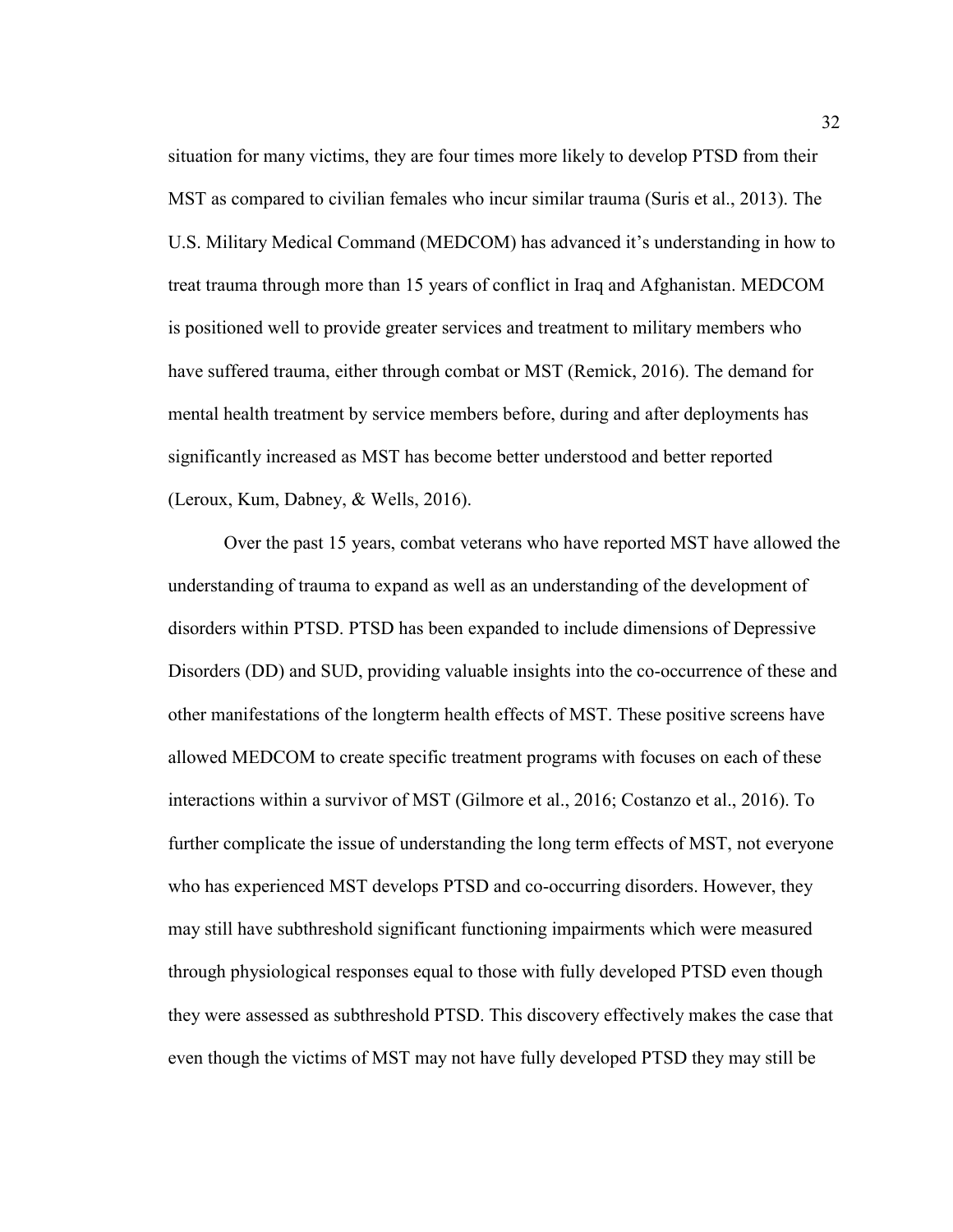suffering impairments which need to be addressed (Costanzo et al., 2016). A study by Vogt (2014) indicated that women were as resilient as men when exposed to combat operations through Iraq and Afghanistan, but according to Gilmore et al., (2016) women were more likely to experience PTSD than men when exposed to MST and combat operations. These gender differences in developing various levels of PTSD associated with MST are also present in those victims dealing with suicidal ideations as a result of MST (Monteith, Menefee, Forster, Wanner, & Bahraini, 2015). However, much more study and research needs to be conducted on the link between MST and suicidal ideations, as the current knowledge base is compelling, but some research has yielded mixed results.

According to a Government Accountability Office (GAO) study females have long been viewed as the primary victims of sexual assault and harassment (2015). This view was perpetuated due to reports such as the Uniform Crime Report (UCR) which is the Federal Bureau of Investigations annual report on national crime data. Prior to January 1, 2013, the UCR defined rape as "the carnal knowledge of a female forcibly and against her will." However, on January 1, 2013, the definition was changed to read "Penetration, no matter how slight, of the vagina or anus with any body part or object, or oral penetration by a sex organ of another person, without the consent of the victim (GAO, 2015, p. 6; FBI, 2014, para. 3).

Since the inception of a more inclusive definition of sexual assault and rape, the GAO found that females were more likely to report they had been raped or sexually assaulted, about 40 percent of the time, as compared to male service members who would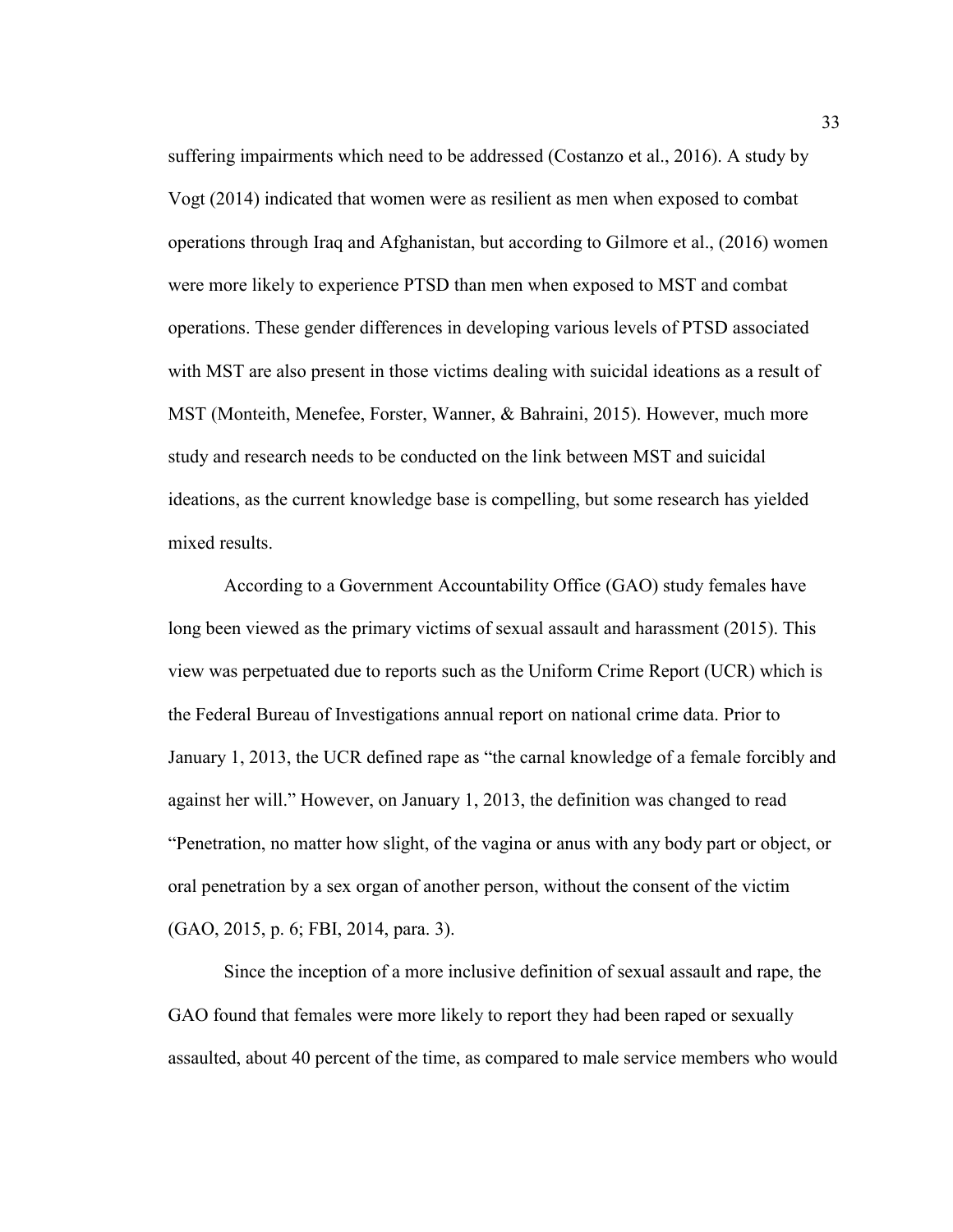report about 13 percent of the time (Morral, Gore, & Schell, 2014). Males as victims of sexual assault have long been overlooked and because of the lack of gender neutral descriptions of victims, males were often excluded from reporting rape. It is worth noting that the percentages for male and female victims does not represent the prevalence of MST, as it is accepted to be widely under reported (GAO, 2015). With the additional support of a more inclusive criminal definition of rape from the FBI and the adaptation by the Department of Defense, the rate of reports of male victimization has increased, but remains far below the reporting by female counterparts (GAO, 2015). Understanding that males are victims of MST and are prone to the long-lasting effects of trauma highlights the potential for the development of PTSD within male survivors who either continue in military service or exit the services. Male victimization, while suffering some of the same trauma as females, has its own personal, lasting effects on the victim. Some of these include feelings of being stripped of their masculinity, which is expected within the military culture, as well as additional feelings of powerlessness and helplessness (GAO, 2015).

MST increases stress and trauma on those who have been victimized. Due to this increase in trauma and stress, victims are at a very high risk of turning to alcohol which would further impair their cognitive abilities to function socially within educational environments as well as perform properly in the work environment and potentially putting others in harms way (Schumm & Chard, 2006). The majority of the over one million service members are male and, according to Schumm and Chard, are at higher risk for self-medicating through the usage of alcohol (2015). Further, over 50% of all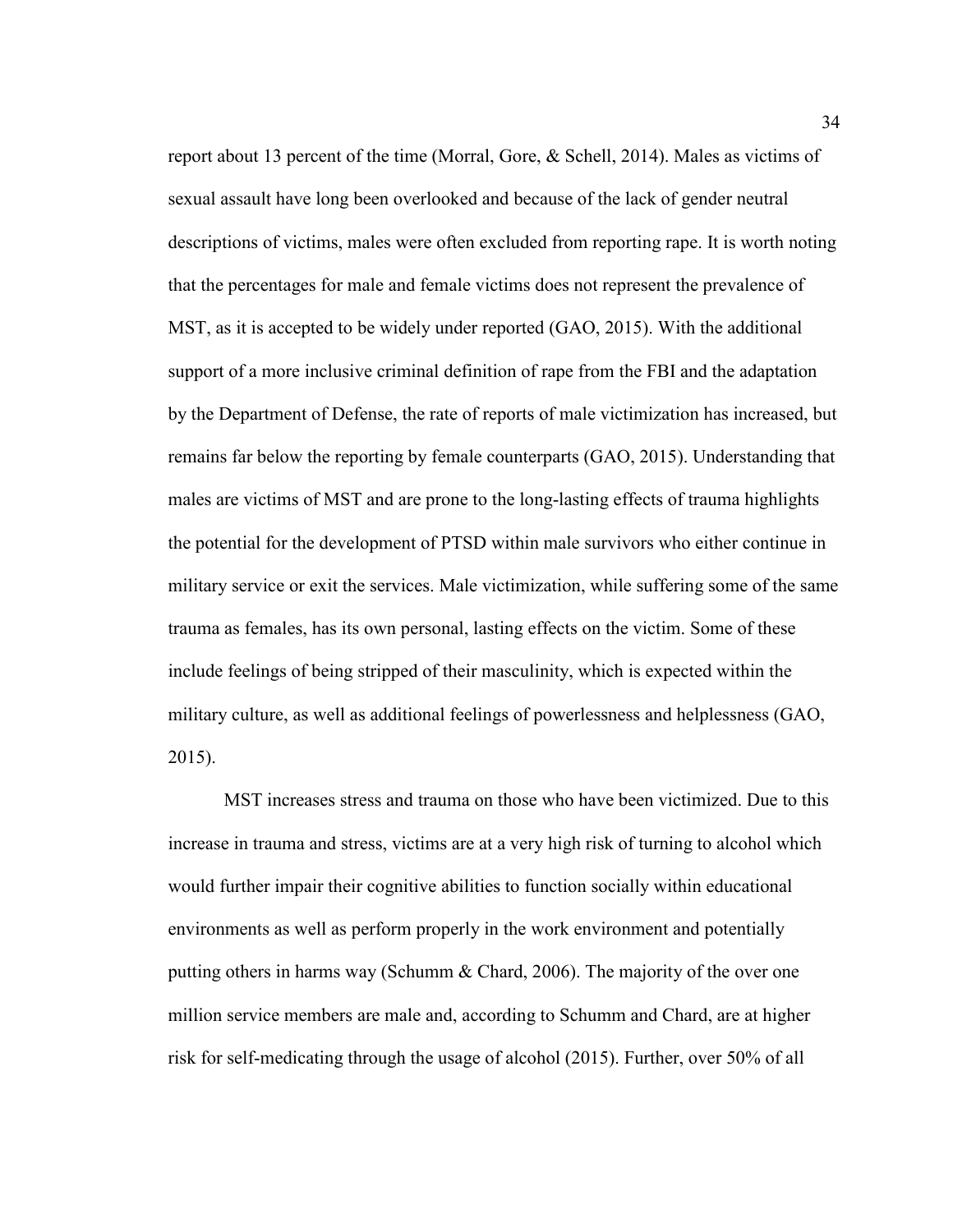sexual assaults are facilitated by alcohol, which increases the potential to be either victimized or, due to inhibiting factors under alcohol and psychosis, allow the male and or female to go from victim to also being a perpetrator or be revictimized (Cowley, 2013).

Men who suffer PTSD as a result of MST are less responsive to treatment than women and their disorder more pervasive according to researchers within the Department of Veterans Affairs (Hoyt, Rielage, & Williams, 2011). Men with MST were more likely to be diagnosed with anxiety, bipolar disorder, personality disorders, PTSD, emotional disorders and a decrease in work productivity as compared to women. This is partially due to the lack of study in this area since the inception within the DSM-3 of PTSD men were more often associated with PTSD from combat, whereas women were more likely to incur PTSD from sexual trauma. Since this association from the mid-1970s has persisted, very little research has been done to determine the best approaches to reducing PTSD in men who have experienced MST (Hoyt et al., 2011). As a result of this prevalent belief, rape myths persist amongst care providers e.g. rapes in males only occur in prison, that males must be homosexual, and the trauma of rape in females is greater than in men (Hoyt et al., 2011).

According to Burgess, Lee, and Carretta (2016), online reporting has improved the reporting options for male victims of MST. Prior to the online reporting of MST, male service members were much less likely to report MST. However, since online reporting was made available males were more likely to report MST using the online resource. The men who have reported MST online reported higher rates of injury, chronic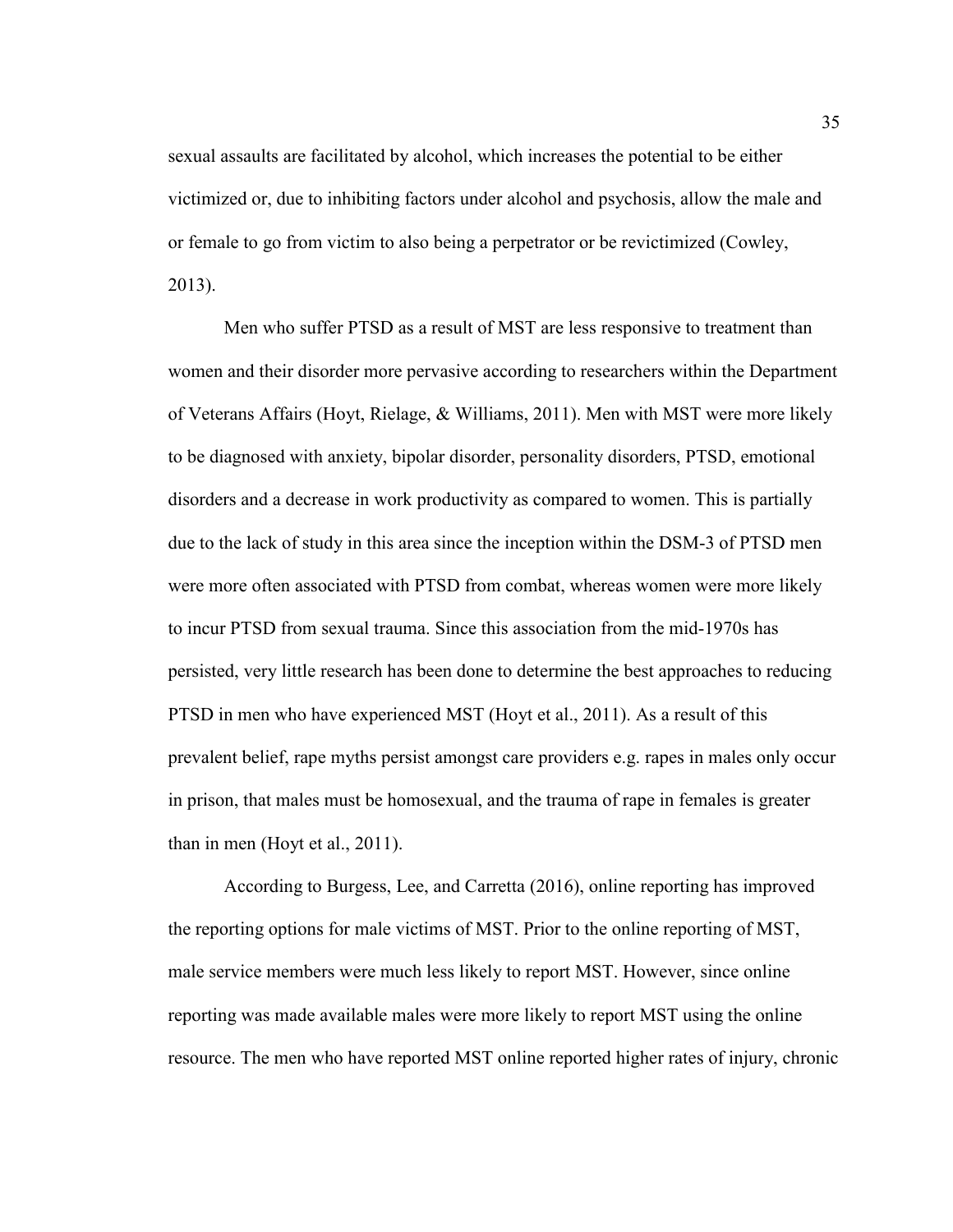pain as well as much more disturbing thoughts of the incident than their female counterparts who reported online MST (Burgess, Lee, & Carretta, 2016).

# **The Military Rape Victim**

Those who come into military service are more likely to have experienced adverse childhood experiences (ACE; Katon et al., 2015). According to the Centers for Disease Control (CDC), ACEs are physical, sexual and psychological abuse (CDC, n.d). Those who have military service are more likely than their civilian counterparts to have experienced ACEs which places the military service member at risk in their adult life for adverse health outcomes which is linked to early death (Katon et al., 2015; Turner, 2016; Montgomery, Cutuli, Evans-Chase, Treglia, & Culhane, 2013). This facet of military service is an important factor to be understood because of the high number of individuals with ACEs serving in the U.S. military as they are more likely to have also suffered MST which would further cause traumatic injury.

During the first four years of life approximately 90 % of the brain is developed through experiences (Felitti et al., 1998). During these formative years ACEs cause the dysregulation of neurodevelopment, which further impairs social, emotional and cognitive development leaving a child vulnerable to adverse health risks in adulthood (Felitti et al., 1998). Also, according to the CDC, ACEs are associated with aggression, paranoia, anti-social behavior, violent outbursts, uncontrollable mood swings and other severe medical issues. Law enforcement as a whole does not have the understanding of these lifelong developmental issues which are further compounded by traumatic experiences due to MST. This is a problem for the civilian law enforcement officer, but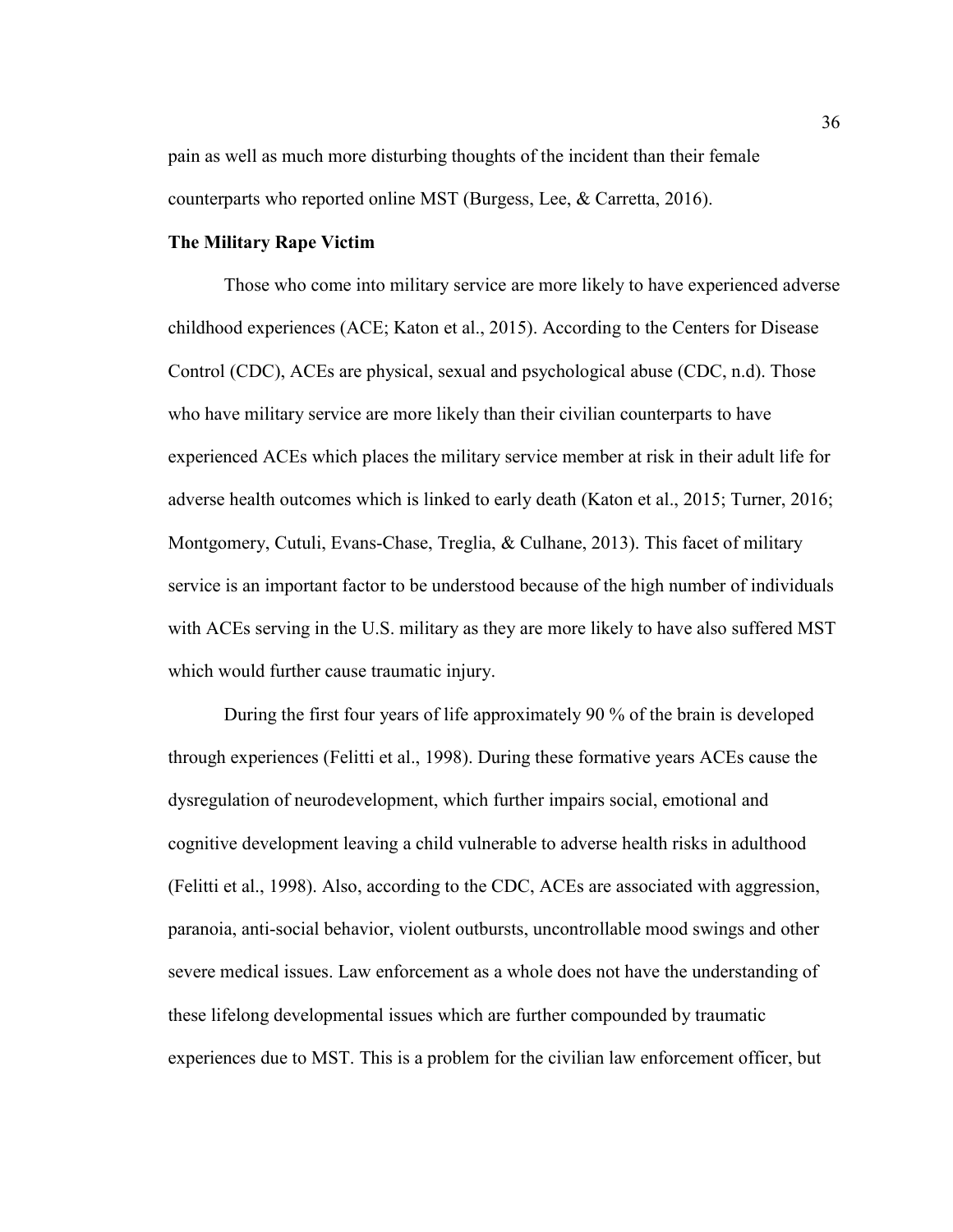even a much more imperative issue for those SAs within the U.S. Army to understand during the law enforcement interview of victims of MST. Unlike the civilian sectors where law enforcement interacts with a much more diverse population which may not have all of the compounding ACEs, combat experiences and MST that a victim may be dealing with while serving in the U.S. Army (Rudenstine et al., 2015). Therefore it is imperative for the SAs of the United States Army Criminal Investigation Divisions Command (USACIDC) to be aware and have the toolkit to interview without causing further injury to a victim of MST. Complicating the world of law enforcement is also those anti-social behaviors a victim may display due to ACEs or PTSD, causing an unprepared or uninformed special agent to misinterpret those victim attributes as anything ranging from fabrication of the report of MST to disdain for law enforcement in general. As Soldiers who have experienced MST, combat exposure as well as ACEs the likelihood that the Soldier would already be dealing with either diagnosed or undiagnosed PTSD is highly likely (Rudenstine et al., 2015). Therefore an agent would require very specific and highly technical training on how to conduct an interview of this victim Law Enforcement and the Rape Victim

At this point the researcher has made clear that victims of rape have suffered a traumatic experience. Out of those traumatic experiences comes many different forms of psychophysiological manifestations of traumatic disorders such as depression, anger, anti-social behavior and others. The U.S. Army now employees special victim special agents who are highly trained to employ specific interview techniques designed to prevent further trauma to victims of MST. However, the perceptions of the special agents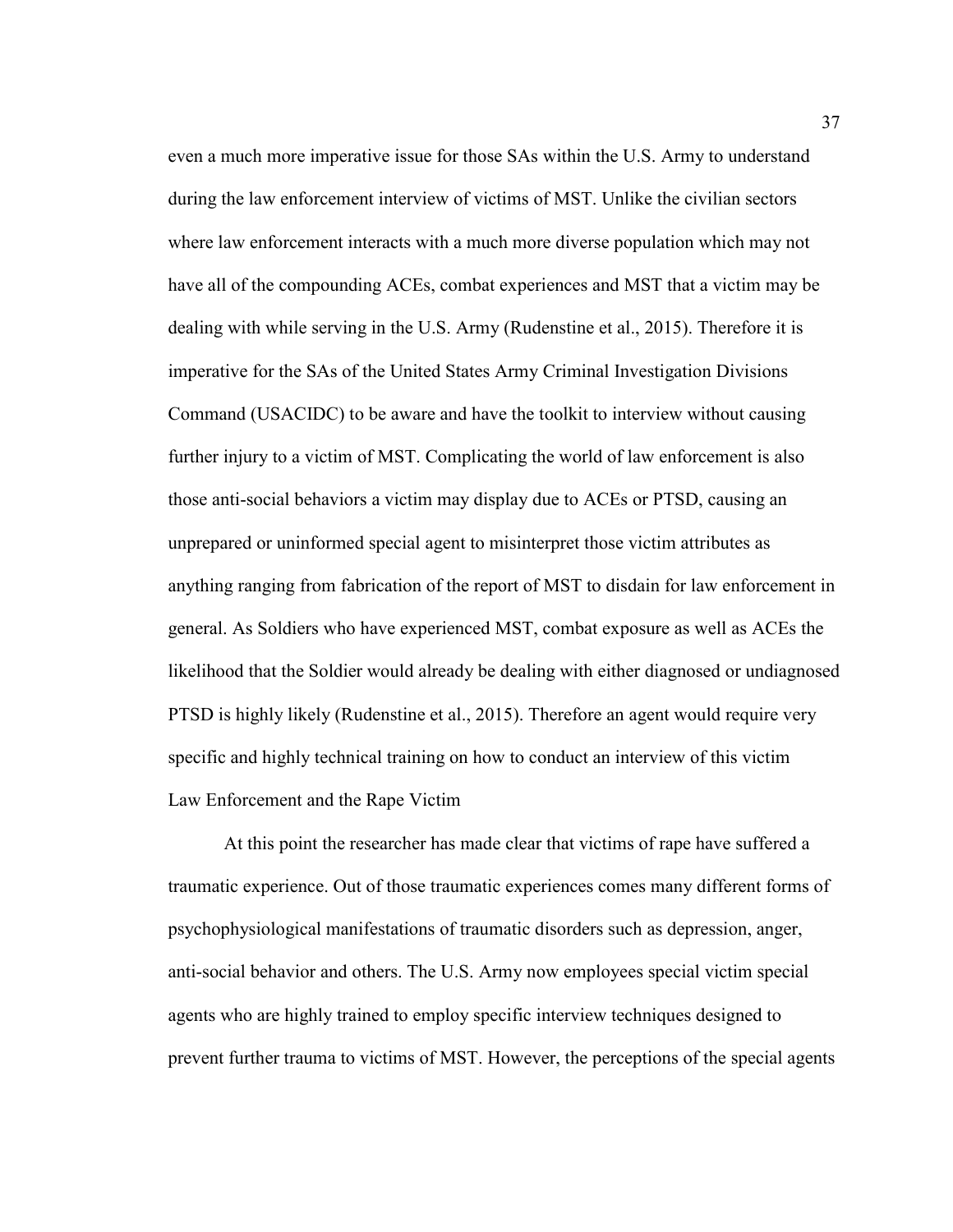must be examined in order to determine the mindset from which they would conduct those interviews. Examining the attitudes of police officers is critical to determine their beliefs about rape survivors. If law enforcement officers have a perception that is negative toward the victim of the rape, then that will adversely affect their perceptions of the rape incident (Lee, Lee, & Lee, 2012; Barnard, 2015; O'Neal, 2015).

The law enforcement officer is likely to be influenced in their approach to victim interviews of MST by their susceptibility to rape culture myths and stereotypes, especially when a victim does not respond in a manner perceived to be the "typical" victim (Page, 2008; Mongold, 2015). The gender of the police officer also plays a significant role in this process. Male police officers have related they would be more sympathetic to murder cases and cases involving children than cases involving rape (Oxburgh, Ost, Morris, & Cherryman, 2015). Female police officers were found to be more caring and concerned for victims of violent crime as well as being better educated (Lonsway, Moore, Harrington, Smeal, & Spillar, 2003; Coonen, 2016). The attitudes of male and female officers are very different, however they both experience stress and job dissatisfaction about the same (Hassell, Archbold, & Stichman, 2011). It is these attitudinal differences as well as beliefs and roles which have an effect on the officer's interaction with victims of MST. The masculine approach for interviewing victims of MST is not as successful as the compassionate problem solving mode of soft interviewing techniques employed by female officers (McCarthy, 2013). However, the majority of rape crimes are crimes perpetrated by males, and law enforcement organizations tend to have a higher percentage of male officers, female officers face a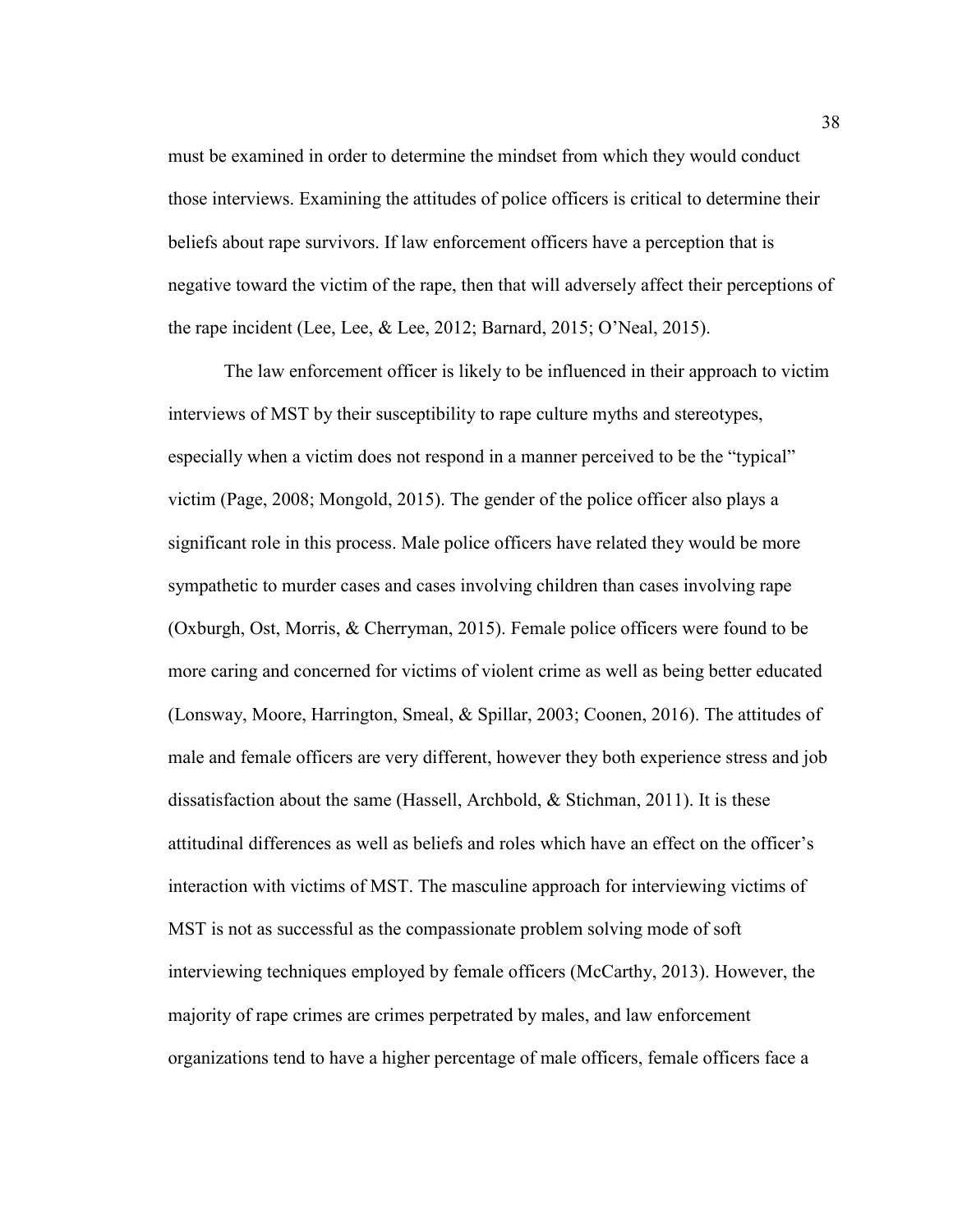unique challenge of integrating within a masculine culture and still maintain sensitivity in interacting with victims of violent crime (Rich  $\&$  Seffrin, 2014). Women police officers are expected to integrate into the hyper masculine military or para military police environments yet be able to build a rapport with victims who feel more comfortable with police women rather than their male counterparts (Rich & Seffrin, 2014). Many female victims of rape are less likely to be satisfied with the interaction outcomes with male police officers as compared to female police officers (Van Dijk, 2010). Due to the victim's interaction with the police, they are sometimes left feeling as though they have been violated again by the police simply because they have reported being a victim of a crime (Maier, 2008; O'Neal, 2015).

Police officers and the criminal justice system as a whole has improved in its ability to respond effectively to complainants of rape, and achieved greater prosecutions and conviction rates due to better education of those police working within law enforcement (Lonsway  $\&$  Archambault, 2012). When there is an isolated case sometimes referred to as a "he said, she said" investigation, the interviewing abilities of the police officer becomes the most important method in gathering quality evidence (Dando, Wilcock, & Milne, 2009). There are appropriate ways in which police officers should engage interview techniques with victims of rape in ways which are more likely to produce greater psycho-forensic evidence. This evidence increases the believability of the victim which is more closely related to furtherance of prosecution and conviction of the offender (Westera, Kebbell, & Milne, 2011). The use of forensic science in sexual assault cases has improved with DNA examinations wherein offenders can be linked to victims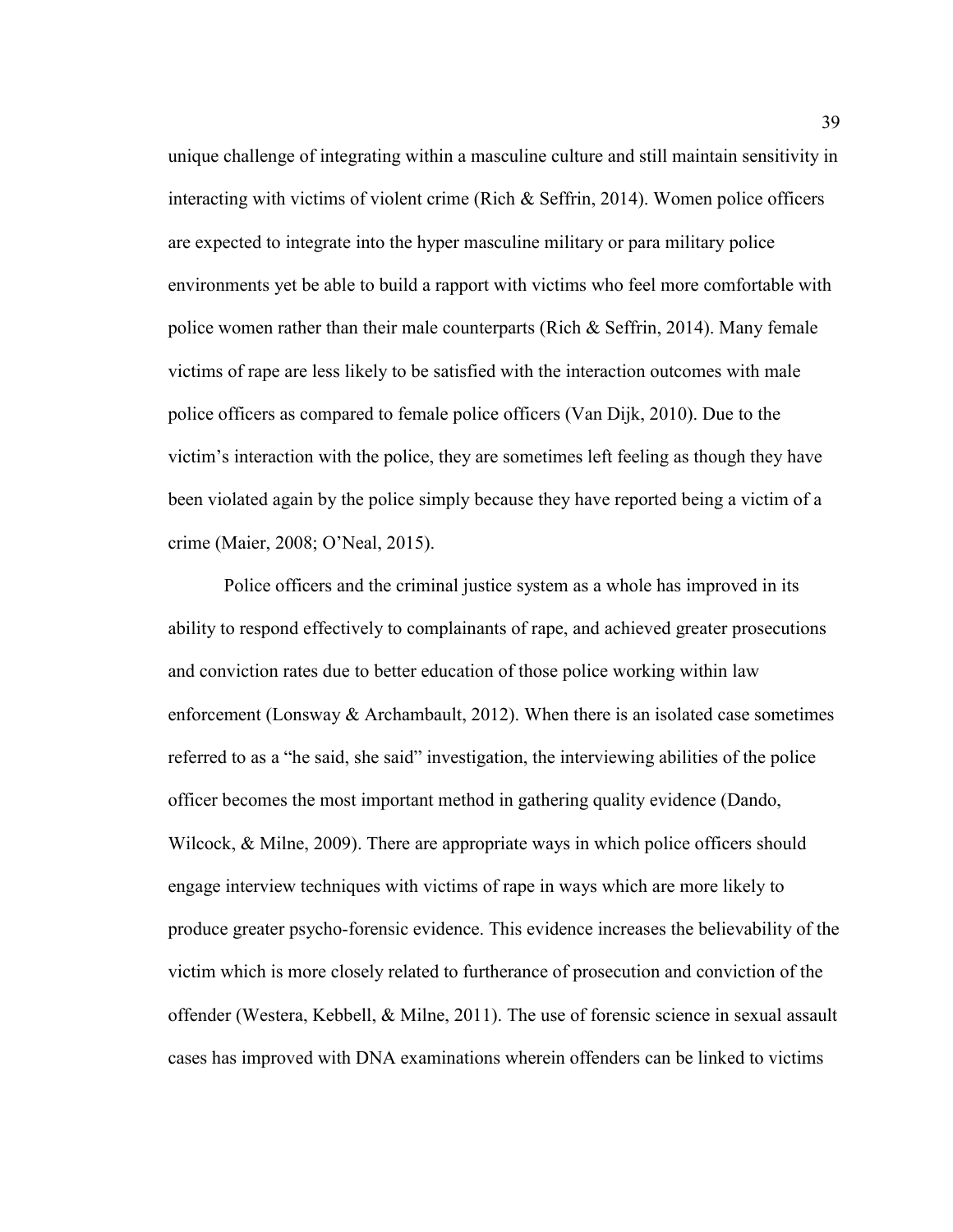with high degrees of statistical probability. However, the drawback is that forensic sciences do little for increasing the likelihood of prosecution in rape cases when the victim and perpetrator agree that sex did indeed occur, and the only witness to the crime is the victim (Johnson, Peterson, Sommers, & Baskin, 2012). These instances are when it becomes important to focus on the psycho-forensic evidence which is obtained during the interview process, and with the recording of the interview preserved for later viewing by the jury (Westera, Kebbell, & Milne, 2016). The individual law enforcement officer can have a tremendous impact on the success of the interview and investigation. Most police departments allow for the individual officers to make a determination on the validity of the allegation being made. Therefore the interview, as well as the allegation, can be influenced by officer biases (Lonsway, Archambault, & Lisak, 2010).

The recording of police interviews is not just a practice for subject interviews, but should be used by police officers in interviewing victims of rape as well, for several reasons. The first reason for recording interviews of rape complainants is that the prosecution is more likely to be persuaded to prefer charges. Secondly, the interviewing technique of the police officer can be evaluated for training and educational purposes as well as previously mentioned presented to the jury for viewing (Westera, Powell, & Milne, 2015). The recorded victim interview enhances the clarity of the victim's statements and provides an improved process for the victim. However, there are drawbacks, such as the juror's perceptions of the interview technique used by law enforcement officers (Westera, Kebbell, & Milne, 2013). Training in the realm of police interviewing is of the utmost importance in developing and reforming interview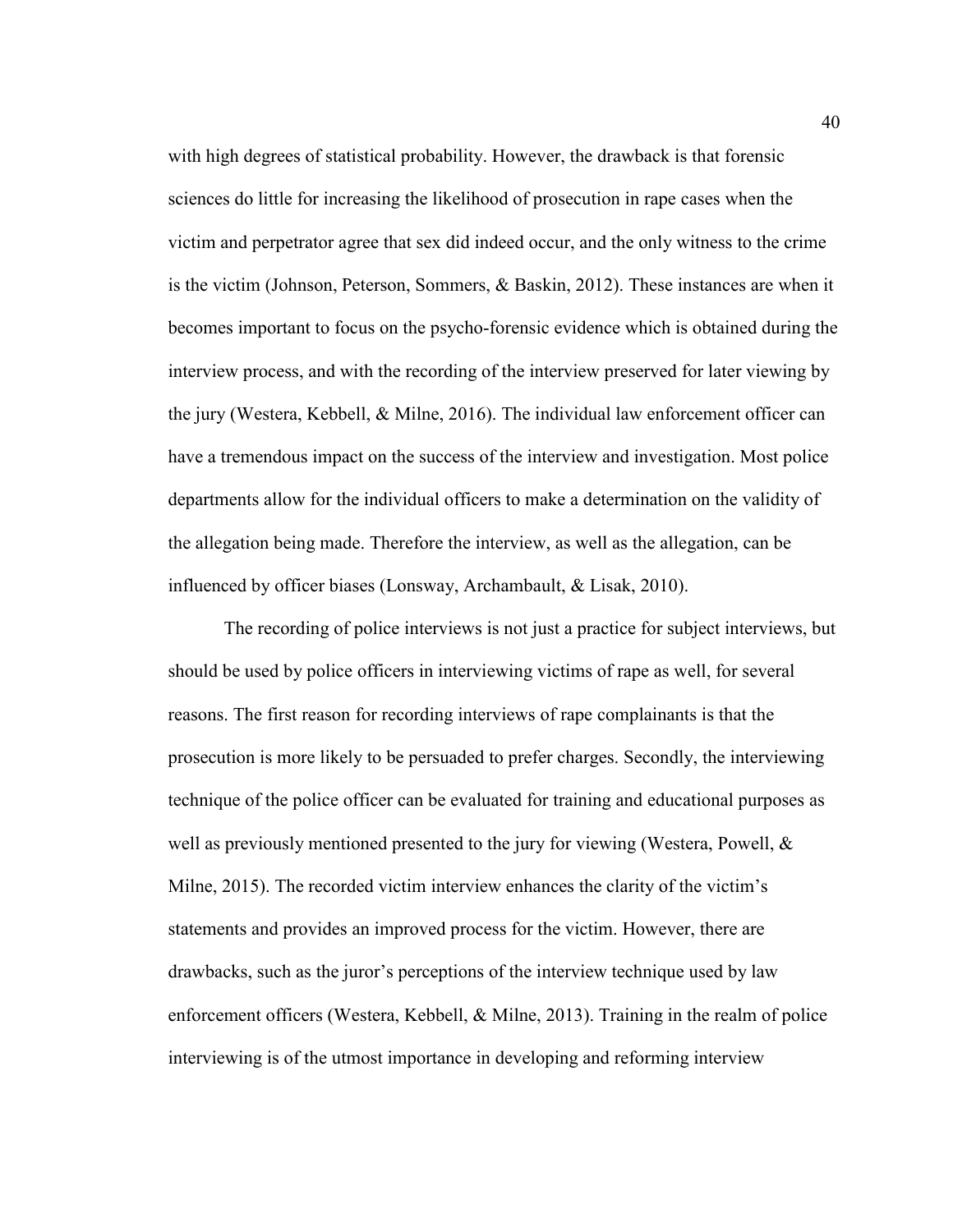techniques which do not cause traumatic injury to the victim but still obtains the necessary information required for successful prosecution as well as providing that understanding and nurturing environment in which victims need (Poyser & Milne, 2015). Other draw backs to the lack of training in cognitive interview techniques is that the officer will not develop a quality interview and will likely leave the victim feeling as though they may have been re-victimized (Fisher & Geiselman, 2010). This revictimization may occur because of interviewer biases or because the interviewing methods are too complex and overwhelming to be useful in the interview process in order to obtain the needed information from the interviewee (Dando, Wilcock, Behnkle,  $\&$ Milne, 2009). When the police officer does not conduct an appropriate interview, they can skew the memory of the victim and cause an increase in false memories or retrievalenhanced suggestibility even when using a cognitive interview approach (Lapaglia, Wilford, Rivard, Chan, & Fisher, 2014). Benefits of recording the victim relating the details which they can provide in an interview would reduce the stress of having to testify in court, as well as allow the victim to slowly, and in detail, relate articles of conversation with the perpetrator as most cases of rape revolve around issues of consent. Another benefit would be that the victim would be able to relax and provide the narrative within their ability even if they were suffering fragmented memories or other impairments without the power differential between the interviewer and the interviewee (Westera, Mckimmie, Kebbell, Milne, & Masser, 2015).

Someone who has experienced trauma may not be able to provide the most accurate or reliable details during the interview process. The development of an interview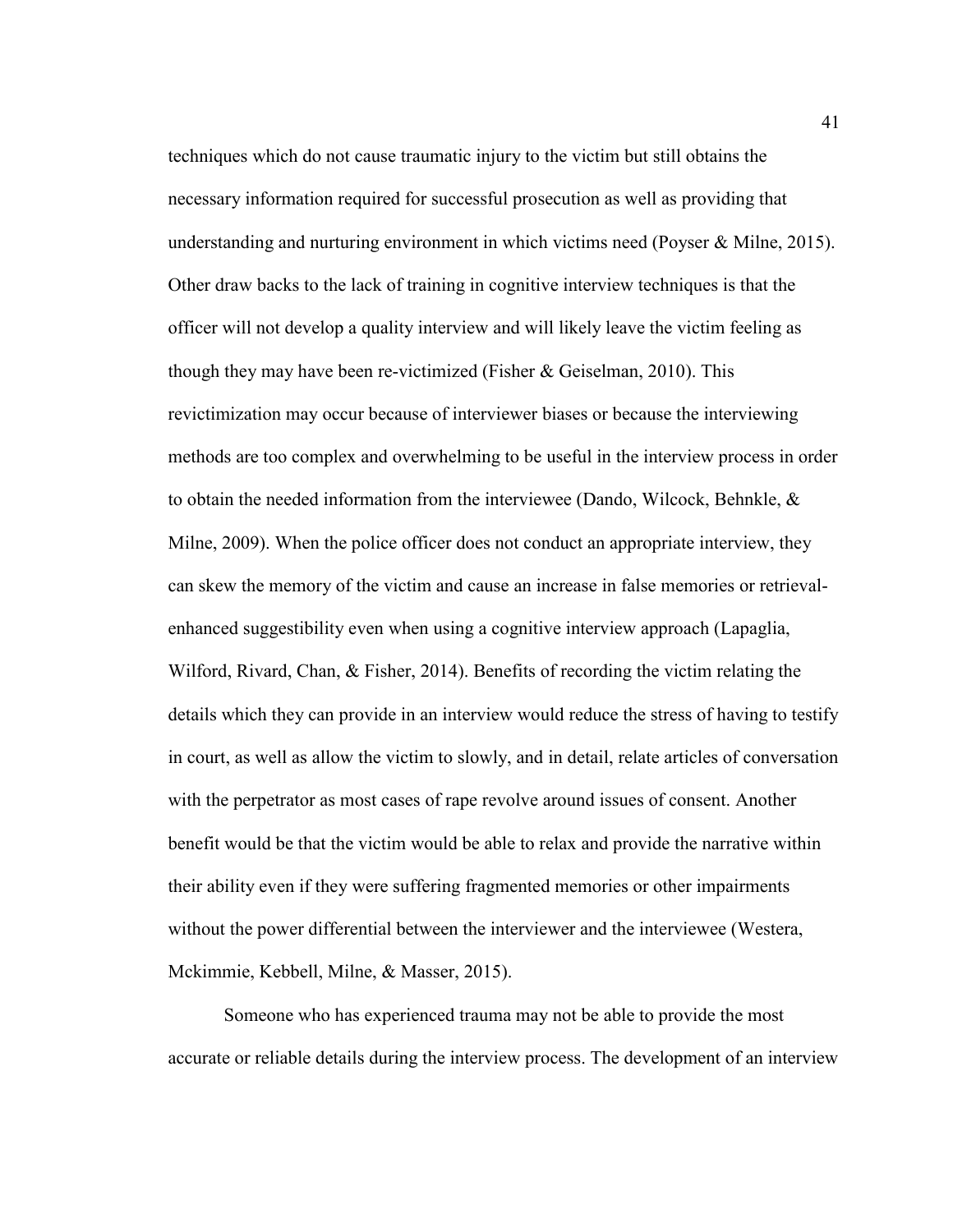method called a cognitive interview was advanced in 1984 by police officers in an attempt to mitigate the effects of trauma on memory when in the interview process. The cognitive interview is now the world's leading interview technique. It is used to moderate the inconsistencies between the experienced trauma and the memory feedback during the police interview (Paulo, Albuquerque, & Bull, 2013; Lim, 2016). The cognitive interview has even been shown to escalate accurate memory and been used to provide more clarity and details in adults with intellectual disabilities (Clarke, Prescott, & Milne, 2013; Sharman & Powell, 2013). The cognitive interview process requires interviewees and interviewers to follow rules when being interviewed and research has shown that those instructions to the interviewee did not cause false memories, nor enhance suggestibility (Paulo, Albuquerque, & Bull, 2013; Lim, 2016; Sharman & Powell, 2013; Clarke, Prescott, & Milne, 2013). The personal characteristics of the law enforcement officer would have an effect on a cognitive interview, sometimes referred to as a structured interview, of a victim of sexual assault. Characteristics such as cognitive abilities, personalities, gender and experience affects the ability of the officer to adhere to interview guidelines (Lafontaine  $\&$  Cyr, 2016). This study reveals that law enforcement personnel such as CID agents and others would need to conduct rigorous training in this arena to prevent a negative interview impact with a victim of MST. The cognitive interview structure was examined and determined to be highly effective for use in the field by law enforcement and was shown to be more effective than an off the cuff interview by the police (Colomb, Ginet, Wright, Demarchi, & Sadler, 2013). Since the beginning of the use of the cognitive interview it has grown and modified and has taken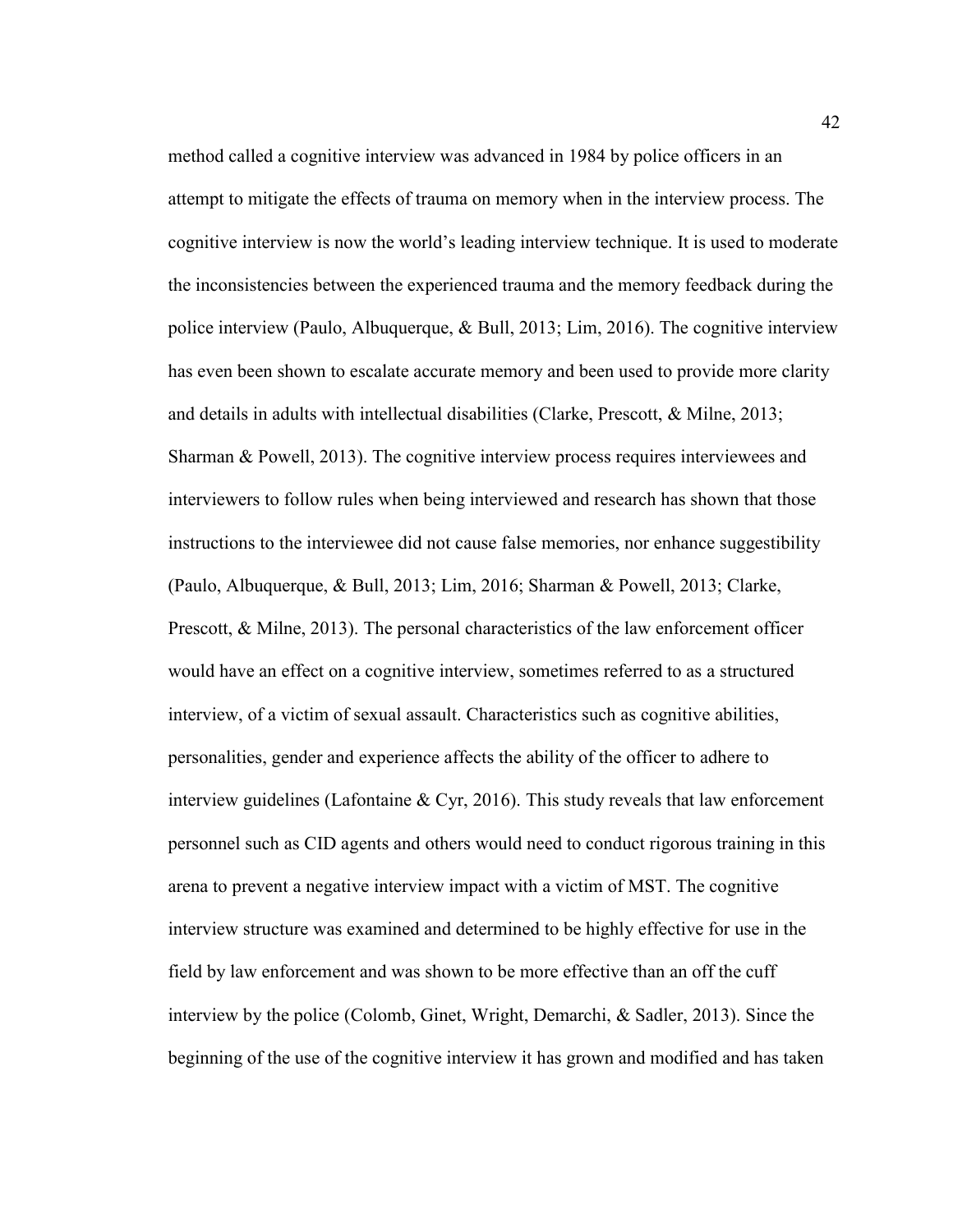on a multidisciplinary approach to interviewing victims and witnesses of crimes, and has shown that it is highly adaptable and has the ability to continue to develop to meet the needs of law enforcement and victims today and in the future (Dando, Wilcock, Milne, & Henry, 2009).

Whenever police have a positive interview experience with a sexual assault victim, the victims perceived the interviewer to be caring, compassionate and personable. The interview with the victim is considered to be negative when the officer is seen as uncaring, intimidating and insensitive. Either of these types of experiences can impact the emotional health of the victim (Greeson, Campbell, & Fehler-Cabral, 2014). As noted earlier, when victims have experienced MST they are suffering numerous psychological stimuli. When a negative interaction from the police is experienced by the victim of MST then the negative emotional impact is more likely to cause further trauma to the victim who is in an already fragile mental state. Society at large, including the police and the victim of MST, who may already hold the conscious thought that the victim of rape would suffer a "second-wave" traumatic experience from the police due to the nature of the criminal justice process (Anderson & Doherty, 2008). An officer who is conducting an interview must be aware of the negative stereotypes which exist, the potential to cause further trauma with a victim suffering MST, as well as understand the power dynamic which is at play with the authority of the officer considered and the deferential role of the victim (Macleod, 2016). There are many nuances which must be considered by the police officer when conducting interviews and when these nuances are ignored or overlooked,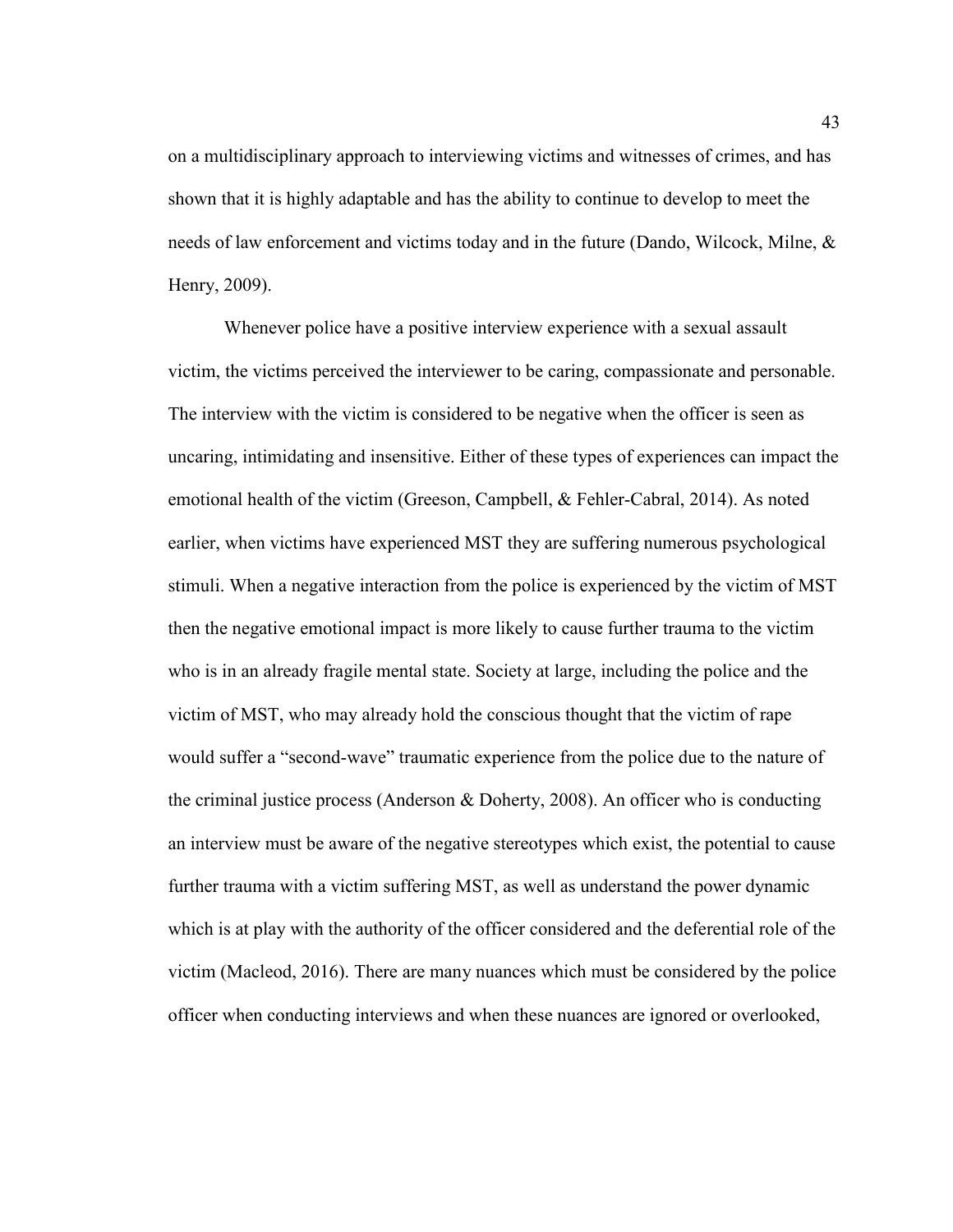either intentionally or un-intentionally, they have the potential to damage the interviewee as well as the interviewing process.

Accountability of the police officers who engage with the citizens is paramount. As it stands now, there is no developed instrument to be used to determine the accountability of the police officers who interview victims of MST. Muth and Jack (2016) argue that there must be accountability applied to law enforcement as public servants in order to hold them accountable for their actions, or lack thereof. In 1985 the United Nations made a *Declaration of Basic Principles of Justice for Victims of Crime and Abuse of Power* which recognized that victims had rights (Wilson & Segrave, 2011). The United States has had victim rights since the 1970s. However, it was the international recognition which sparked the world-wide promotion of those rights. Even though victims of crimes have enjoyed rights, those rights have been focused on the delivery of the duties and responsibilities within the criminal justice system, and not on the services provided by the police officer, such as the interview or investigative process (Wilson  $\&$ Segrave, 2011). CID SAs may be unaware they are engaging in a line of questioning during the interview process which is not in line with the abilities of the victim to provide information pertaining to the crime of MST. The officers may implicitly question the inconsistencies within the statements made by the victims of MST who are already vulnerable and operating in a mentally impaired state, causing the victim to become a "second wave" victim (Antaki, Richardson, Stokoe, & Willott, 2015). When a victim feels as though they have experienced trauma through the interview and investigative process they have no outlet, except to suffer in silence. There is no method of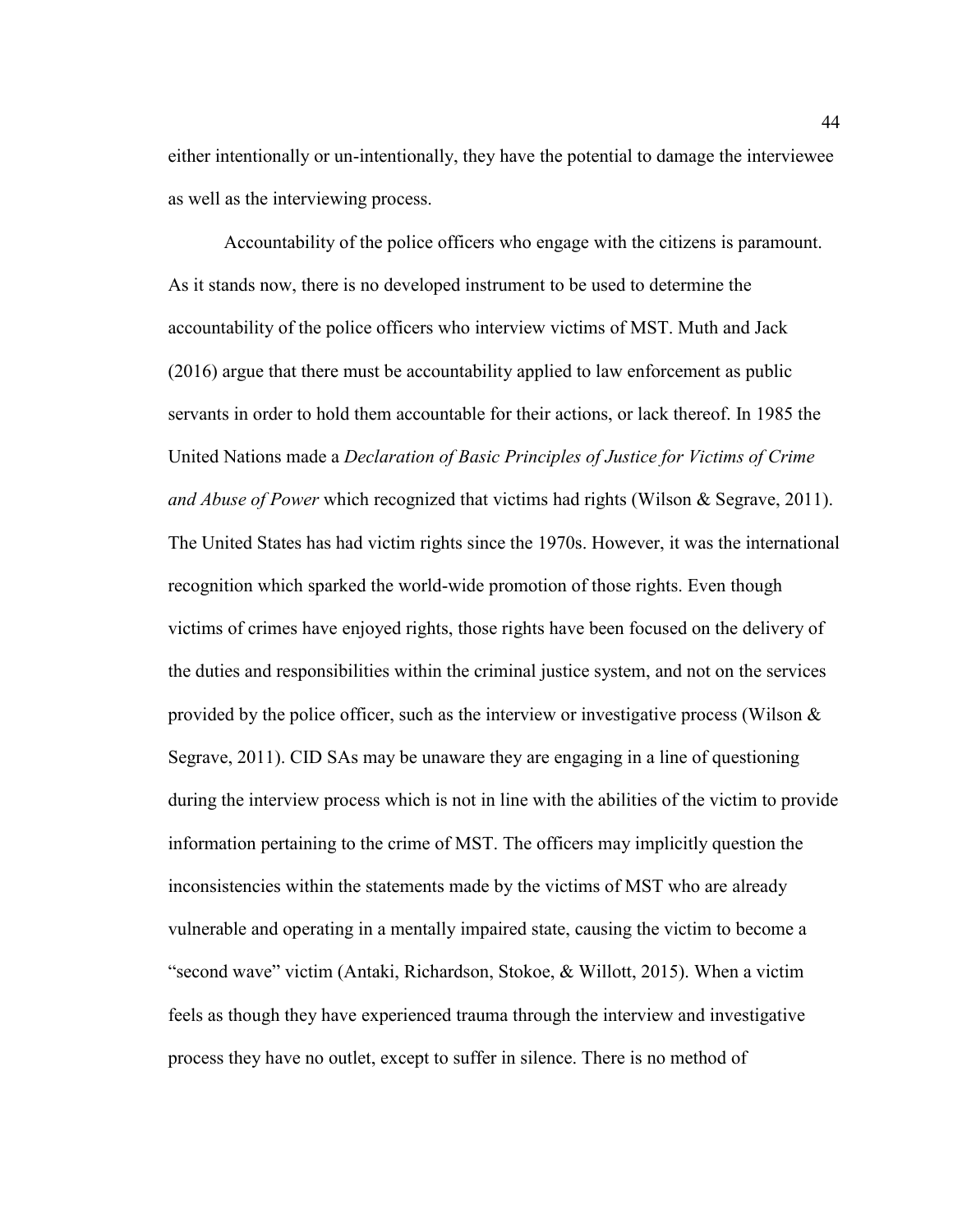determining the effectiveness of the Special Agent or the ability to retrain and reeducate as there are no checks and accountability at this time. Further, victims of MST who cannot recall all of the details and have fragmented memory of the incident, are more fearful of police interviews as they may not know all of the details they feel will be required of them to know, in order to be believed. This fear may lead to a more insecure interaction with the police causing mistrust and loathing on the part of the victim (Hardy, Young, & Holmes, 2009).

When the authoritative power structure of the interview process is removed and a comparing and compassionate environment is created, victims of MST are more likely to experience a positive, supportive and insightful interview wherein they did not feel as though they had been re-victimized (Campbell, Adams, Wasco, Ahrens, & Sefl, 2010). Sexual assault is not just an issue that the U.S. military is dealing with, but a societal problem wherein one in five women will be sexually assaulted in their lifetime (Murphy, Banyard, Maynard, & Dufresne, 2011).

## **Job Satisfaction and Job Performance**

USACIDC SAs are primarily soldiers, both enlisted and warrant officer, responsible for investigations of complaints of sexual assault and other felony level criminal acts within the U.S. Army. However, there are a few civilian sexual assault investigators who oversee the military enlisted special agents who conduct sexual assault investigations (U.S. Army, n.d.). CID SAs are unique in law enforcement in that as civilian police departments are gradually moving towards militarization, CID SAs have been militarized from the beginning (Heyer, 2014). Police officers, both civilian and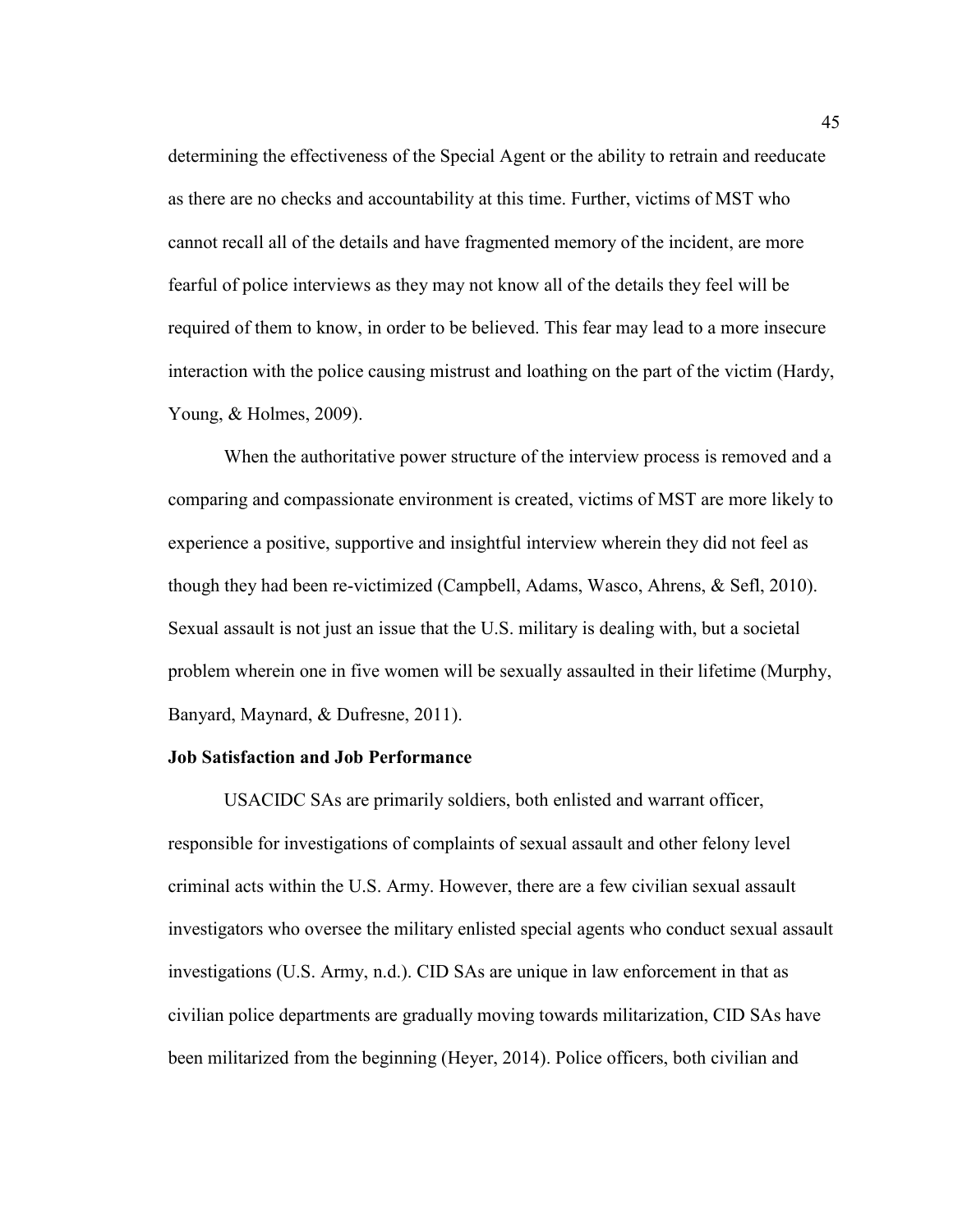military must perform many functions within law enforcement, such as counterinsurgency operations, riot and mob control, high intensity confrontations with armed and dangerous criminals, as well as navigate the criminal court proceedings and domestic interventions. These encounters, roles and responsibilities of police officers are unique and incur psychological stress which could lead to psychiatric disorders in extreme cases but definitely manifests many negative expressions in most departments (Kaur, Chodagiri, & Reddi, 2013). Due to the stress of law enforcement responsibilities, it is a common understanding that police officers suffer PTSD and as such choose alcohol as a means to cope (Chopko, Palmieri, & Adams, 2013). As a result of the prolonged exposure to stress, police officers such as CID SAs also suffer burnout (Louw, 2014). Burnout is a psychological manifestation in response to prolonged stressors, which sours the relationship between the individual and the job (Martinussen, Richardsen, & Burke, 2007). According to Maslach, Schaufeli, and Leiter (2001) burnout manifests itself in three characteristics: exhaustion, cynicism and inefficacy. Prolonged stress, psychological disorders, burnout all which contribute to alcohol abuse. However, the CID Agents must still perform very sensitive interviews of rape complainants who are suffering many forms of PTSD. The interaction of the CID SAs with victims of MST are then expected to "cause no further harm," but is this a reasonable expectation? Police management is responsible for monitoring burnout and expected to provide prevention and support for those officers who are suffering these debilitating disorders (Louw, 2014). The military trains high-stress scenarios in order to prepare soldiers for combat operations so that Soldiers can adapt to the extremely stressful experience of life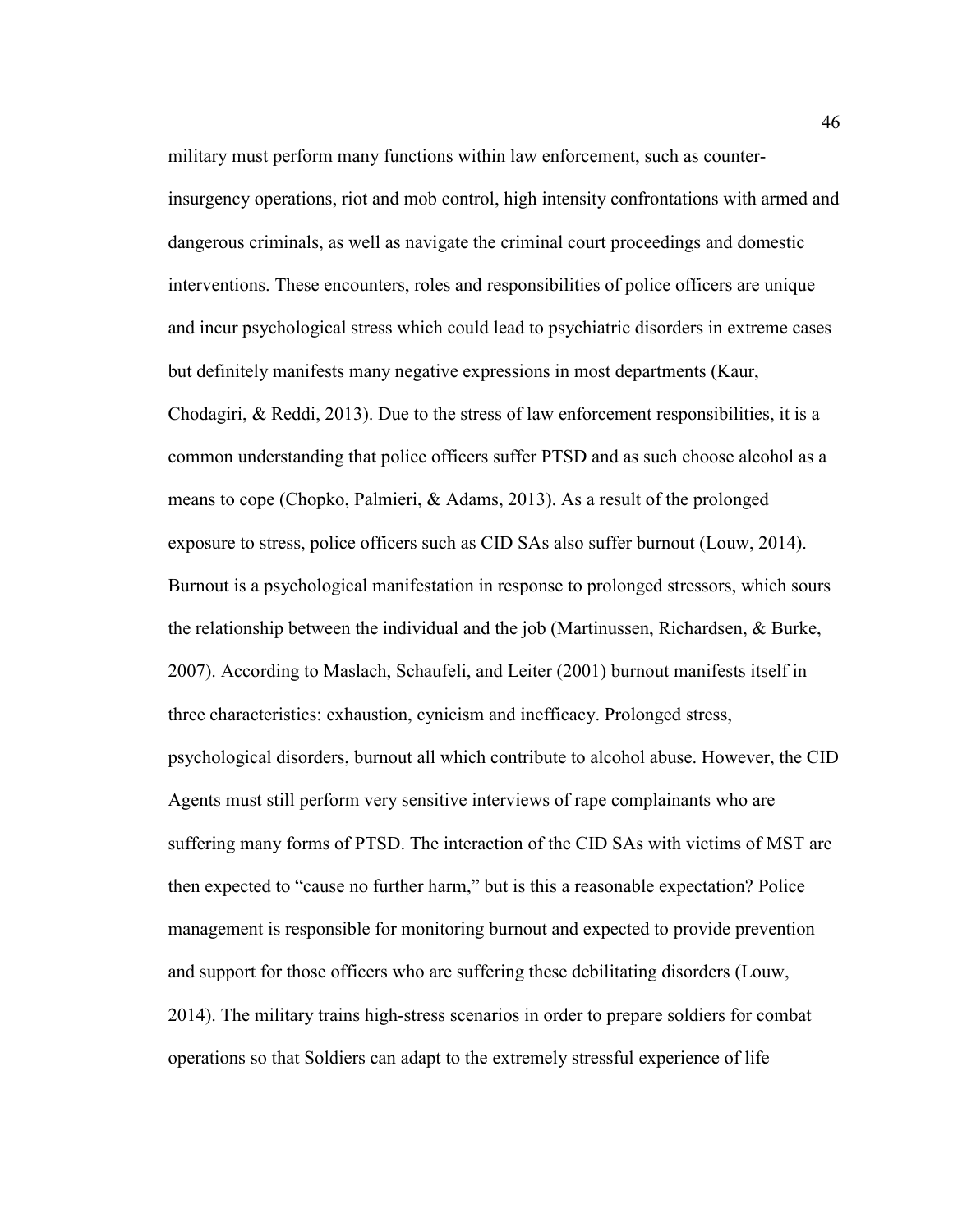threatening combat. However, the training and resiliency is for combat missions over short periods (Mastroianni, Palmer, Penetar, & Tepe, 2011). The most dramatic issue facing CID SAs and other police officers is job stress which is not confined to short or midterm engagements, but day in and out for years over the course of an officer's career. Job satisfaction is related to the expectation of job continuance and/or intent to depart from the job. When the loyalty to the organization is cut by the determination to depart from the agency, performance will taper off (Tett  $&$  Meyer, 1993). The stress which officers experience is the main factor to determine police officer job satisfaction (McCreary & Thompson, 2006). USACIDC's attrition rate of special agents is about 57 % due to the exposure of occupational stress, the overwhelming majority of USACIDC investigations is the sexual assault/rape investigation (Santee, 2016). Police retention in the civilian sectors, although not as high as USACIDC's, is also in decline (Julseth, Ruiz, & Hummer, 2011). Research suggests that organizational support could help reduce poor commitment and increase job performance, but may not be sufficient on its own to reduce turnover as long as the occupation experiences high stress (Ng & Sarris, 2009). Fatigue and burnout from long term high stress on the officer further erodes the psychosocial abilities of the officer. This breakdown of the officer is not limited to the officer, but has an erosion effect on the communities in which law enforcement interacts. The officer is broken physically as well as suffering psychologically: Due to the high job pressures the body mass index (BMI), triglycerides, HDL-cholesterol, high blood pressure and waist circumferences all increase for many police officers (Garbarino & Magnavita, 2015). The officer would lack the physical and mental faculties to properly utilize some form of a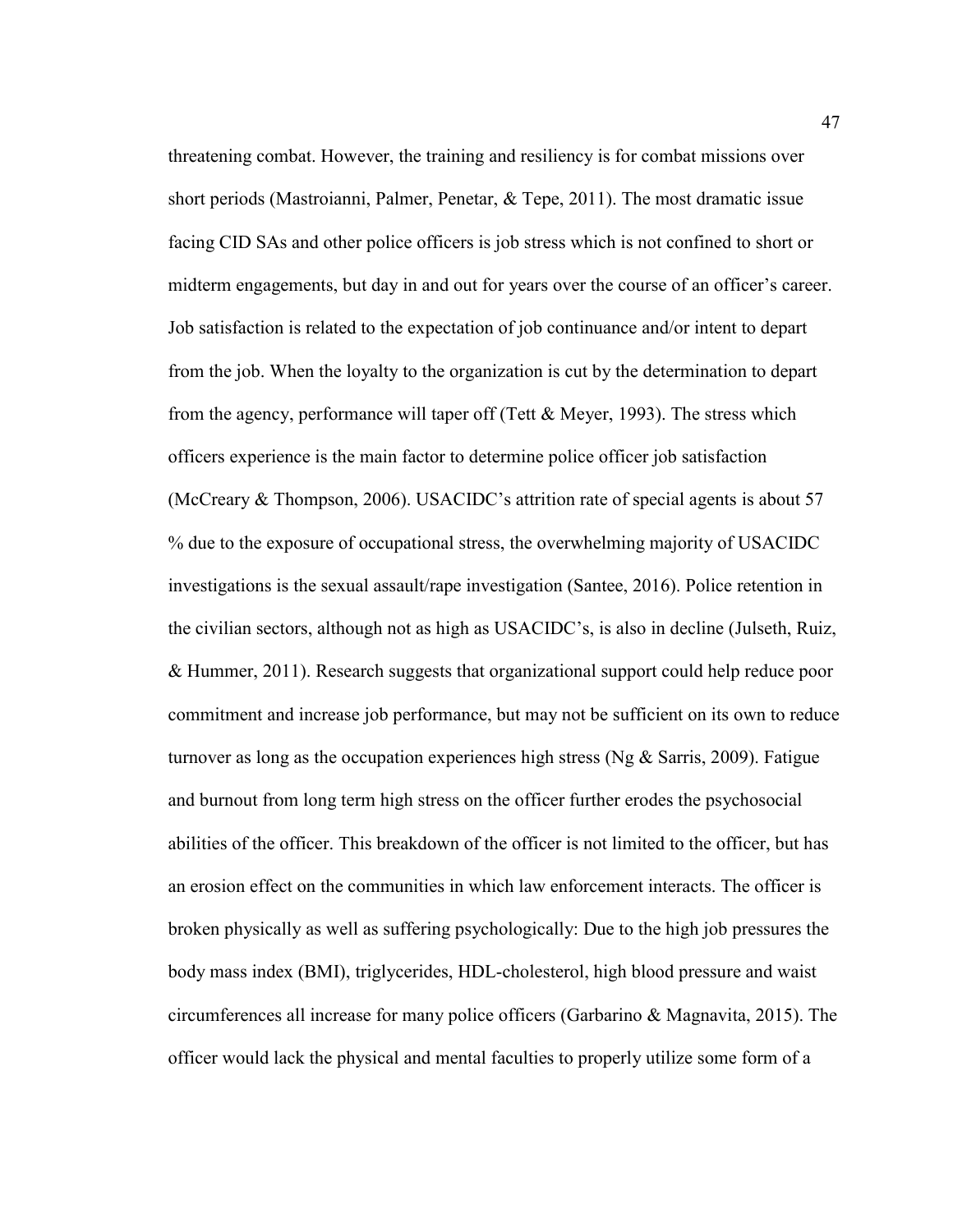trauma informed interview if they are suffering high stress, burnout and fatigue (Basinska, Wiciak, & Daderman, 2014). The issues of stress and the prolonged effects is an issue for both male and female officers (Morash, Kwak, & Haarr, 2006). Police officers who are supported within the policing subculture through the "in-groups" report far less stress than those officers who are in the "out group," yet both groups still report high levels of stress, fatigue and burnout (Rose & Unnithan, 2015). A survey of causes of stresses of police officers included issues such as inadequate supervisor support, trial mistreatment, departmental politics, various perceptions of non-policing requirements (Lucas, Weidner, & Janisse, 2012). Stress from the vicarious trauma in which police officers experience through their interaction with very high numbers of sexual violence from victims of sexual trauma also adds tremendous job stress (Tovar, 2011). When suffering officers interact with suffering victims of sexual trauma there, is no procedural justice served. The officer struggles and stress is increased as performance drops, the victim of sexual trauma feels the loss of trust in the system at best and at worst a second wave, trauma (Nix, Wolfe, Rojek, & Kaminski, 2015).

#### **Summary, Conclusion and Transition**

Therefore a study to determine whether or not CID law enforcement officers cause further trauma to victims of MST was well supported by the literature as a potential probability and justified further study to properly examine a correlation (Wadham, 2013; Breslau, Setodji, & Vaughan, 2016; O'Donohue, Carlson, Benuto & Bennett, 2014; Kaur, Chodagiri, & Reddi, 2013). As a result of the CID interaction with victims of MST wherein many outcomes are possible due to the psychological manifestations of each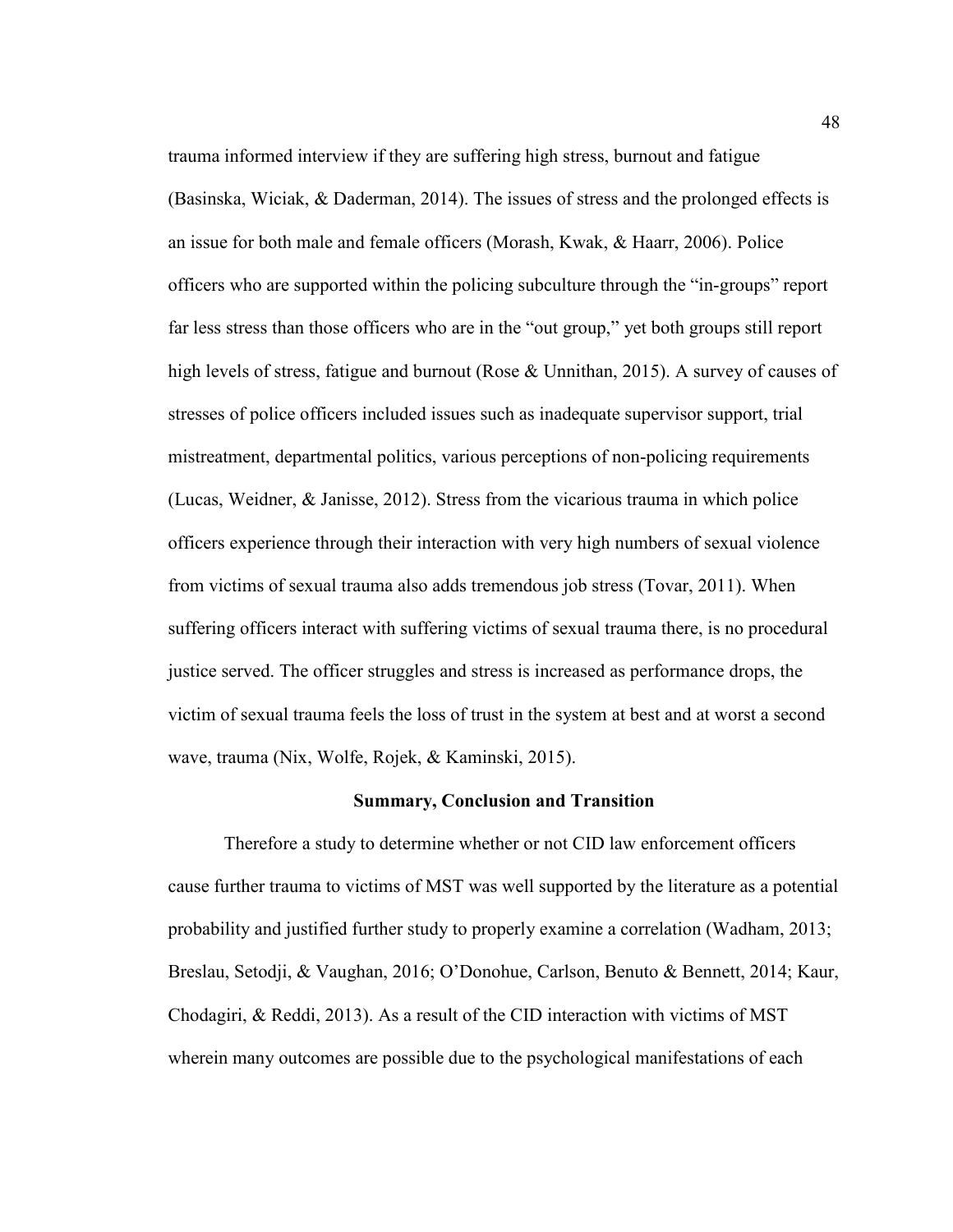individual, it became clear and apparent the need to study this interaction to determine positive forward progression (Basinska, Wiciak, & Daderman, 2014; Hassell, Archbold, & Stichman, 2011; Worthen, 2011). Investigative tools such as a Trauma Informed Interview process which utilizes a cognitive interview is meant to become a law enforcement officer's natural state when interviewing victims of MST. When that natural state becomes burdensome due to suffering both psychological and physical stressors, the CID SAs would be forced into a situation where they are rendered incapable of providing the soft interview approach needed to not cause further injury to a victim of MST (Oxburgh, Ost, Morris, & Cherryman, 2015; Dando, Wilcock, & Milne, 2009; Garbarino & Magnavita, 2015). Adversely, the victim of MST is in a hyper heightened state of arousal that they themselves cannot interact with the police in a manner that would prevent further psychological injury. Not all victims of MST develop PTSD, but they are at higher risk, and it is those victims which would be at the greatest risk at having an adverse police interaction (Suris, Link-Malcolm, Chard, Ahn, & North, 2013; Gilmore et al., 2016; Monteith, Menefee, Forster, Wanner, & Bahraini, 2015)

Gaps in the literature exist in the understanding of the occupational satisfaction of police officers and the performance of sensitive interviews. Although, there have been many studies on occupational satisfaction and police performance, there has not been any specific research on the uniqueness of felony-level law enforcement in the U.S. Army in relation to occupational satisfaction and job performance. Further, there is a lack of research in understanding a victim who is manifesting high levels of PTSD and how that manifestation is affected within the police interview. Additional gaps in research exist in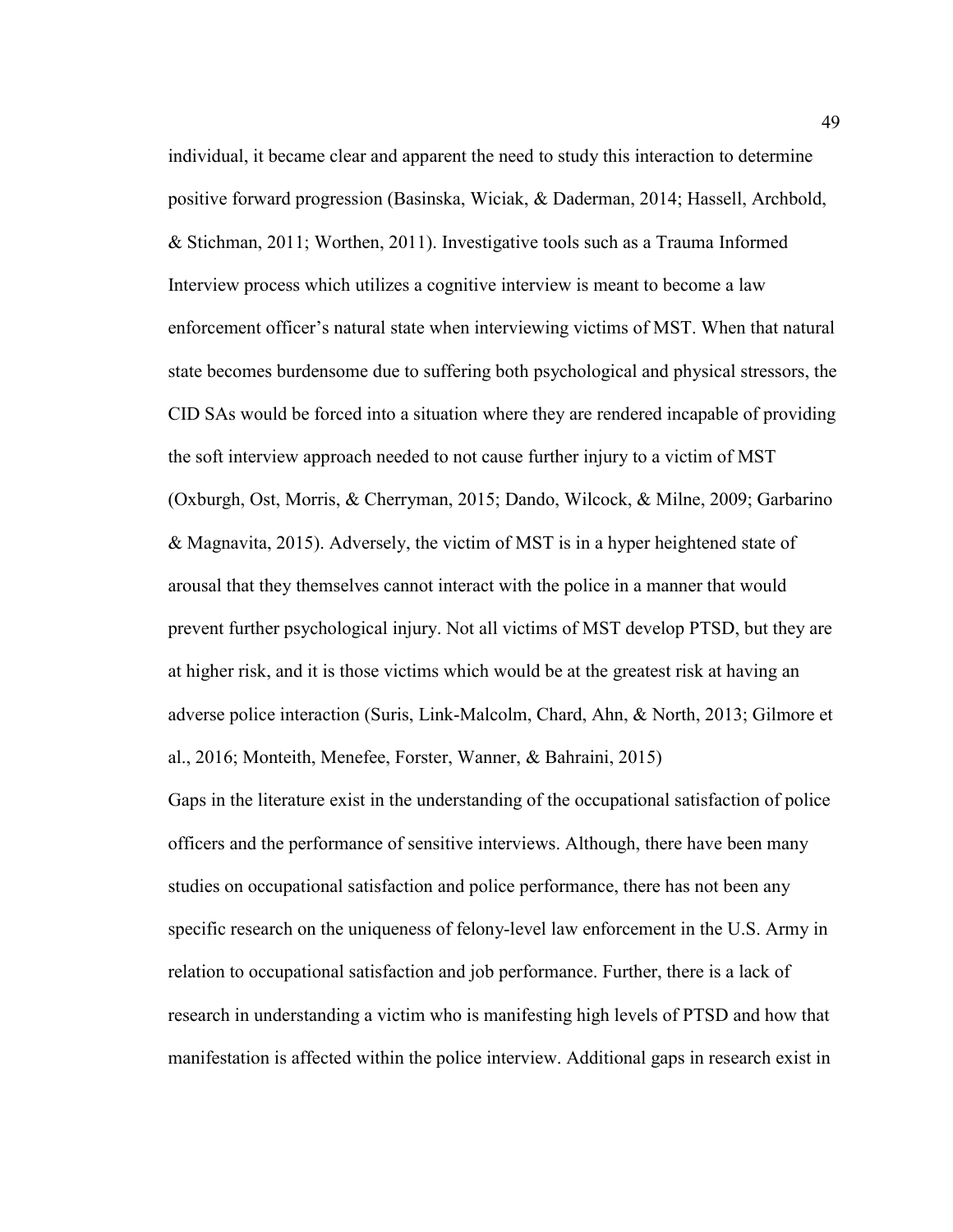understanding how a male victim of MST interacts with the same or opposite gender of the law enforcement officer when presenting symptoms of PTSD. This research is the beginning of research into the U.S. Army's culture of felony law enforcement and the impact on victims of MST, with much further research needed in all areas. This research will fill the gap of on the job satisfaction and military law enforcement.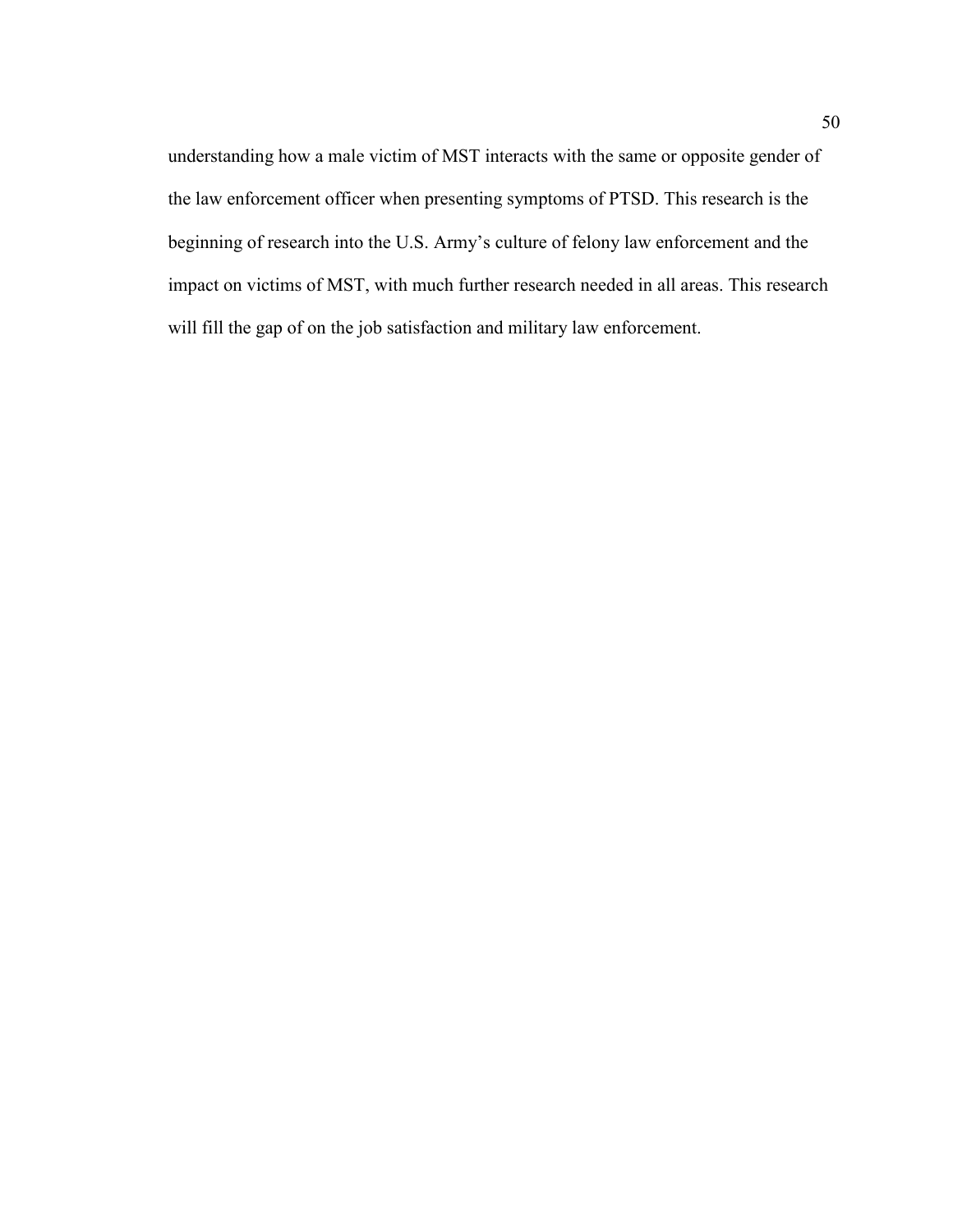## Chapter 3: Research Method

# **Introduction**

The purpose of this study was to determine if the CID interview of victims of MST caused negative experiences for victims. Studies have indicated that human capital plays a role in the performance of duties of police officers and trauma affecting both the victim and the police officer (Bouranta, Siskos, Tsotsolas, 2015). In this phenomenological study, I utilized the shared experiences of five CID SAs and one victim of MST who had been interviewed by CID. The qualitative phenomenological approach was the most appropriate design for this study because the emphasis was on those shared experiences of the victim of MST who had been interviewed by CID.

In this chapter, I will address the methodological approach for this study. This chapter will include a discussion of the research design and rationale, role of the researcher, methodology, participant selection logic, instrumentation, data collection and analysis, validity, ethics, and participant protections. I will conclude the chapter with a summary.

## **Research Design and Rationale**

I developed one overarching research question and one subquestion to address the research issue in this study:

Research Question: Do CID interview techniques and procedures have a negative impact on victims who have reported MST to law enforcement?

Subquestion: What specifically about the CID interview process led to a traumatic experience?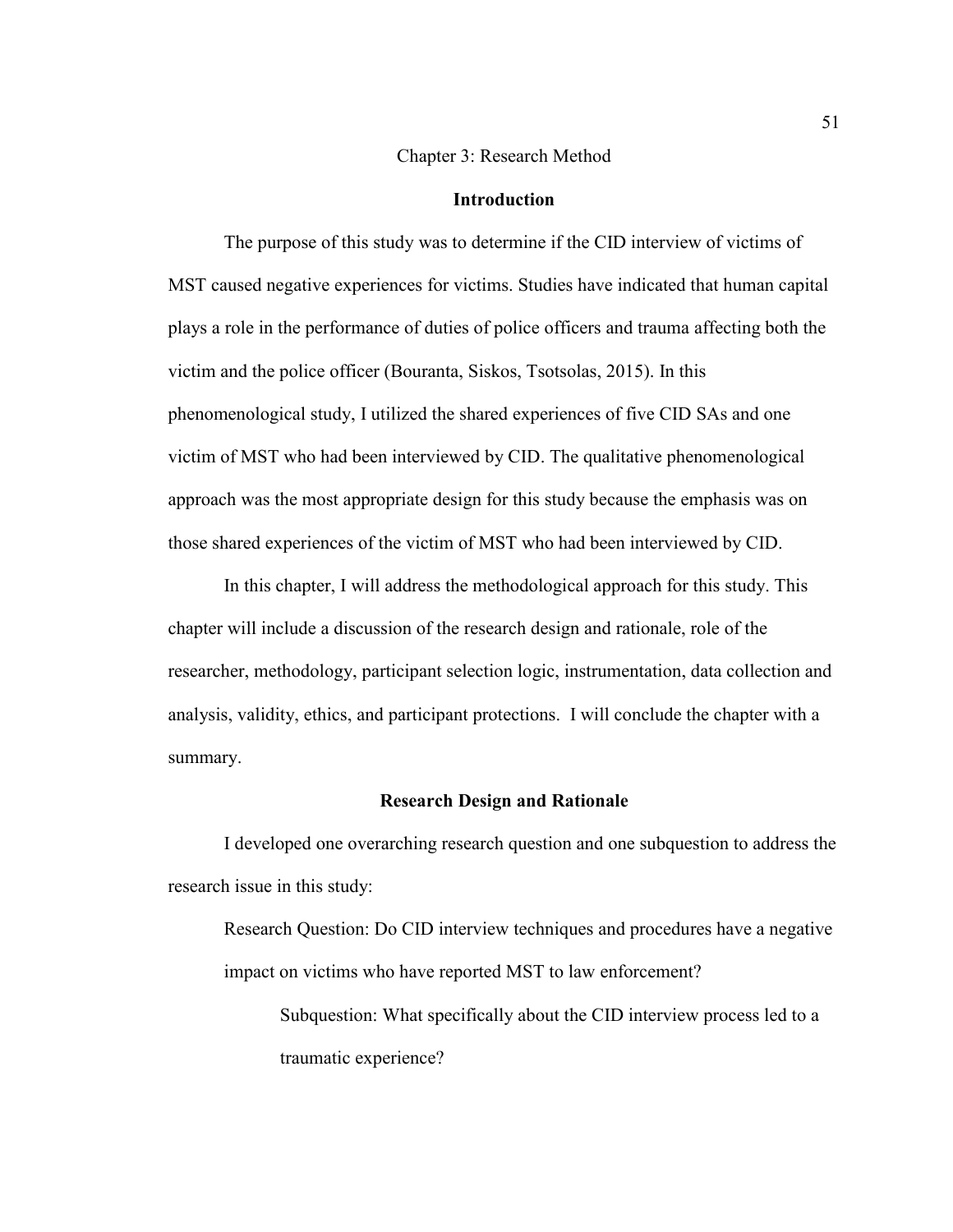Phenomenological studies approach research from the perspective of the lived experiences of the participants (Creswell, 2013), a qualitative framework is the most appropriate approach for this research. There is an engagement between the interviewer and the interviewees shaping and molding the deep, complex, interactive dialogue of lived experience (Creswell, 2013). Creswell (2013) further established this collaborative approach as imperative because the participants are allowed input in order to shape their leitmotifs and pictures which materialize from the interviews. The inquiry into the traumatic experiences by victims of MST who underwent interviews by CID SAs was best explored through a calculated phenomenological approach using a qualitative investigation. The qualitative approach was best suited to this inquiry. The qualitative approach is more inductive, allowing for those who are going to be interviewed to express their feelings, which then can be explored for themes amongst the participants (Creswell, 2013). In contrast, the quantitative approach would be better for testing a hypothesis and establishing associations amongst two or more variables (Creswell, 2013).

In comparing different approaches the narrative approach is limited in its scope of focusing on just one or two participants giving a chronological narrative (Creswell, 2013). But this research was to be more in depth, thereby going beyond the narrative approach (see Creswell, 2013, p. 75). Grounded theory is an approach to further a theoretical approach; however, it does go beyond just a description of the events under inquiry (Creswell, 2013). The grounded theory would help direct the research, explaining the common familiarities of the participants (Creswell, 2013, p. 83). The ethnography approach focuses on the elements such as conduct, linguistic, and interface of those who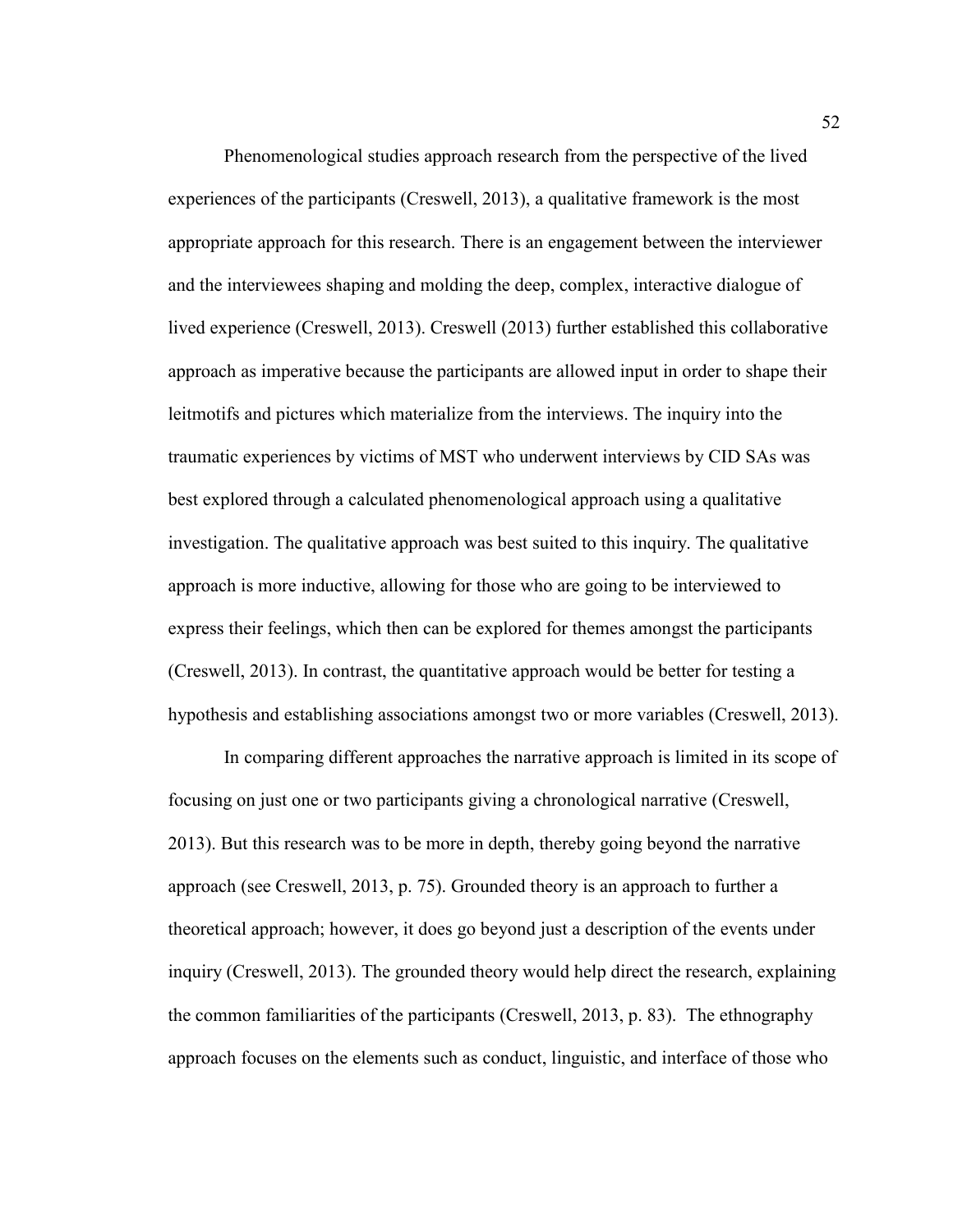are being studied within their culture (Creswell, 2013, p. 90). The ethnographic approach would help a researcher provide a composite description of the culture of the group (Creswell, 2013, p. 90). The case study theory would interpret, scrutinize, and place emphasis on the issue being studied (Creswell, 2013Through this theoretical lens, the theory would develop the design of the questions. Then, through valuation of what is being studied, the study would focus on the individual or the process that was made within a specific time and place (Creswell, 2013, p. 98). After comparison of other approaches, I chose the phenomenological design as the best suited approach to answer the research questions in this study.

## **Role of the Researcher**

The very heart of the phenomenological approach is the information obtained during the semistructured interviews of the participants. The interviews are analyzed for themes and patterns. It was from this process that I drew the main data points. In order for a more accurate development of data, at all times I was self-aware of those biases I possessed. With this self-awareness, I was mindful to maintain a detached empirical stance at all times in order to prevent a prejudgement of the data collected.

I am a recently retired CID SA with over 13 years of CID experience. Further, at the time of the study, I interacted with many different CID SAs as friends and acquaintances almost on a daily basis. Because of my long history within the organization and exhaustive friendships, it was extremely important when interviewing CID experienced personnel to remain detached, neutral, and unassuming. However, it is my personal experience that allowed me as a researcher to gain access to CID agents willing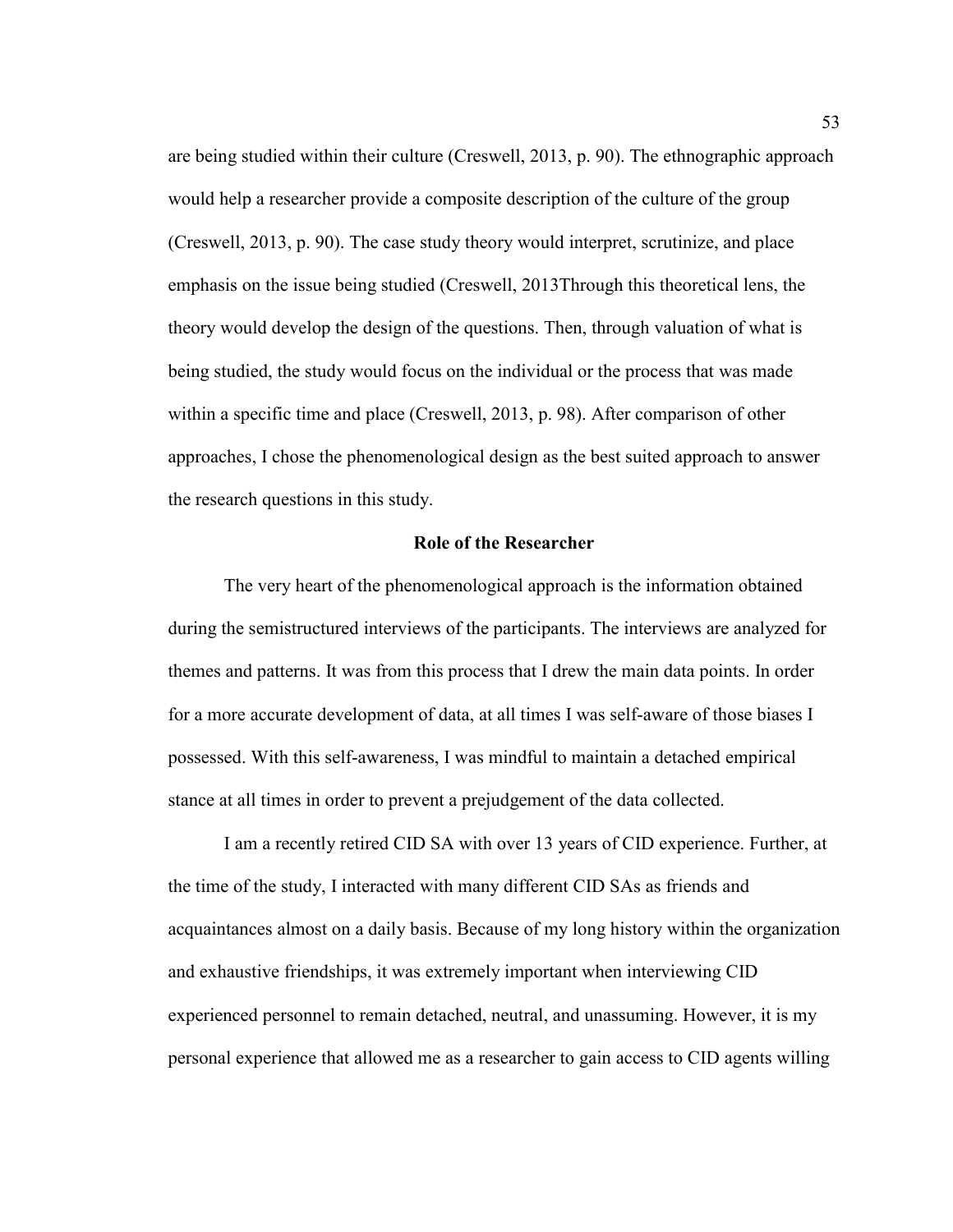to participate in this research. I had no known authority or influence on any CID personnel in any capacity though. Upholding the best possible researcher awareness prevented the interviews and data from being tainted by my personal beliefs during this research.

## **Methodology**

Using a purposeful, predetermined criterion, participants provided the empirical phenomenological data necessary in order for me to comprehend their shared experiences (see Moustakas, 1994, p. 21). I selected the participants from a purposive convenience sampling stratagem: Only those who had been victims of MST and had also undergone the CID interview process and were available still in the U.S. Army. Further, interviews of CID SAs were conducted to assess their interactions with victims of MST in the interview process to determine if their job satisfaction played a role in the way they interviewed victims. I used a reflective structural analysis to portray the essence of the shared experiences. The semistructured interviews were the clear basis for data obtained using open-ended questions and minimal dialogue. Upon completion, those shared experiences were structured based off my reflection of those interviews in order to be interpreted. From the interpretation of those reflections and data analysis, the meanings were derived, culminating in empirical phenomenological research as purported by Moustakas (1994). In order to prevent a Type III error, I entered into the interviews with an open mind (see Maxwell, 2013, p. 73). Maintaining the difference between the research question and the interview questions allowed me to focus the interview questions in order to best answer the research question (see Maxwell, 2013).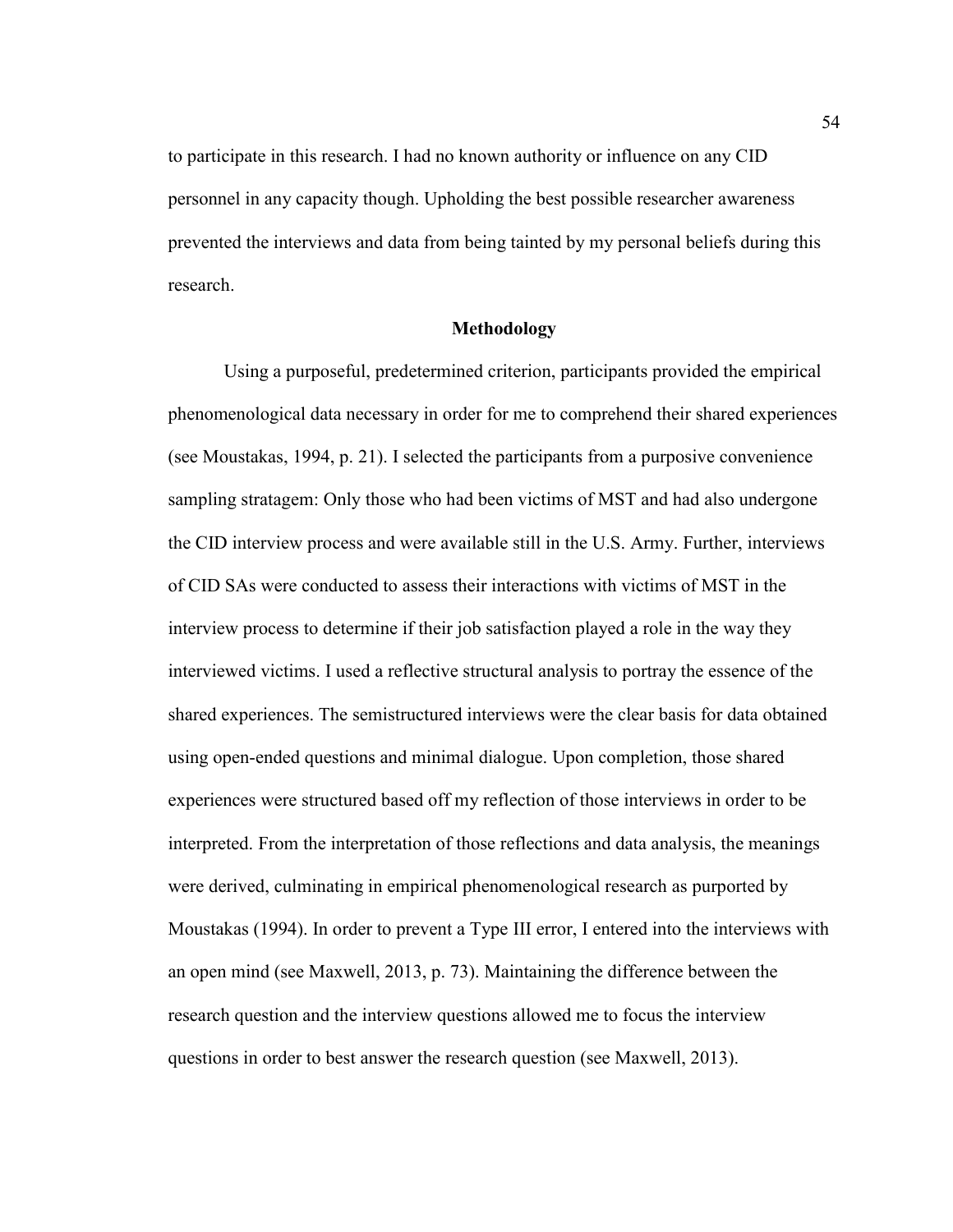## **Participant Selection Logic**

Using a predetermined selection checklist as the screening method, I ensured that participants met the criteria necessary to conduct this research. The short survey questions for victims of MST were:

1. Have you experienced a Military Sexual Trauma?

2. Have you been interviewed by CID SAs in reference to your MST?

3. Did you feel any worse after the interview than you did before the interview?

For the survey of CID SAs, the questions were:

- 1. Do you at least have five years' experience in CID?
- 2. Have you conducted more than 10 interviews of victims of MST?
- 3. Do you believe your job performance is affected by your job satisfaction?

The sample size for this qualitative study involved a purposive sampling focused on studying the experiences of those participants in depth (see Miles, Huberman,  $\&$ Saldana, 2014, p. 31). This sampling size was not be to applied to all victims of MST and all police officers but to add to the understanding of the current theories in the field (see Miles et al., 2014, p. 32). Therefore, the sampling size was not large enough to be applicable to all victims of MST and police officers but was large enough to reach saturation of those who participated. I obtained a representation from victims of MST and CID SAs and, as Creswell (2013) pointed out, heterogeneous grouping can be achieved in a range from three to 15; I selected five CID personnel and one victim of MST for a total of six participants, in short, taking a small portion of a larger universe (p.78).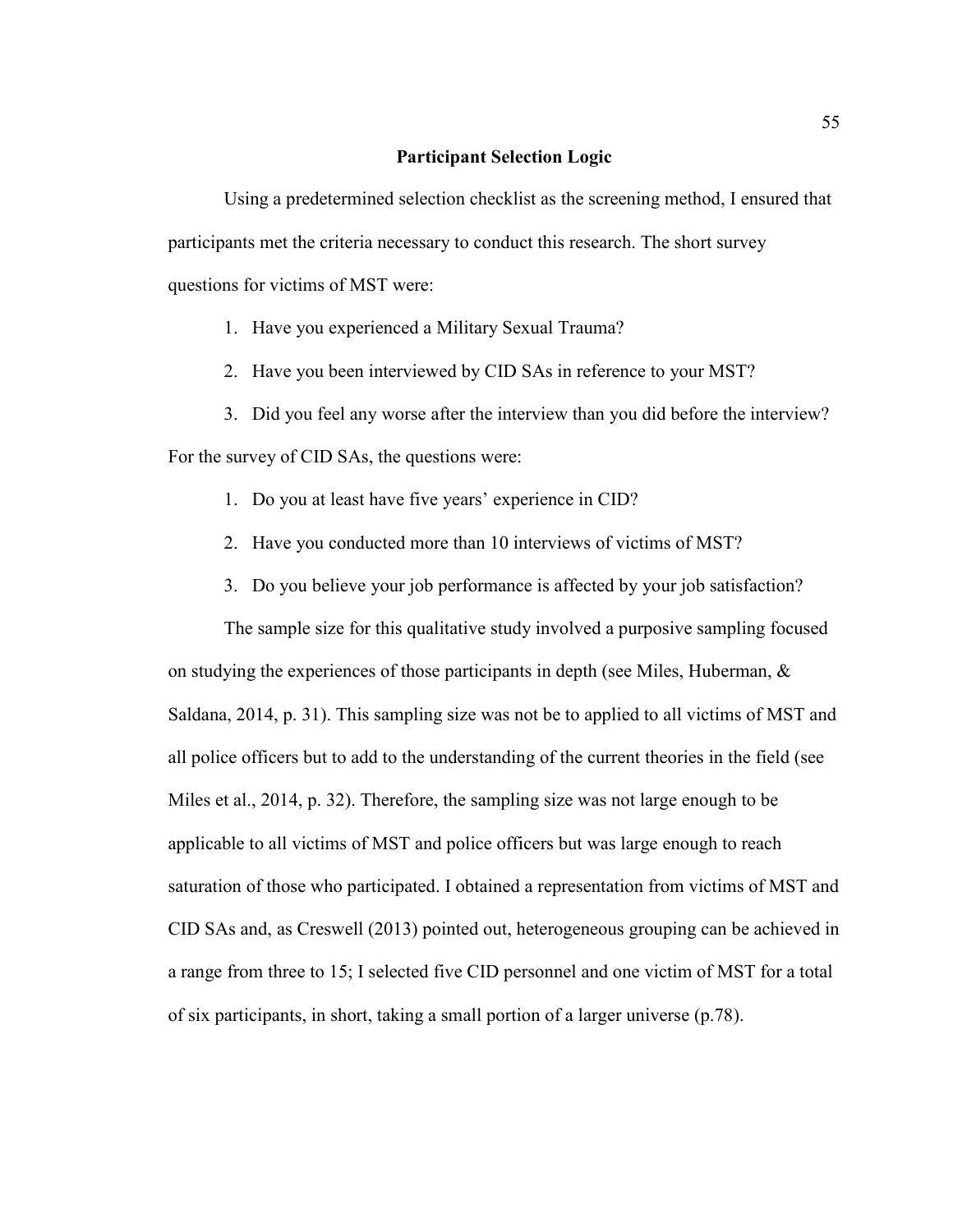#### **Instrumentation**

I collected data through the use of semistructured interviews, where I utilized open-ended questions, the Impact of Events Scale-Revised (IES-R). The IES-R was developed and validated to measure the impact of a specific event that occurred within the past 7 days (Weiss, 2004). It is a measure of the impact of an event such as MST, but not a valid measure for on-the-job stress. This instrument is not meant to diagnose PTSD, but instead to measure the traumatic stressor of the event (Weiss, 2004).

By utilizing these questions from the IES-R, the participants were able to express their own experiences in value rather than be influenced by my biases as the researcher. Further, the IES-R questions focused the participants on the level to which they felt they experienced a negative effect after the CID interview process. The IES-R was appropriate for use in this study because it allowed for the measure of the impact that the CID interview process had on victims of MST. None of these questions focused on the MST of the victim. The use of these questions also allowed for better facilitation of the semistructured interview as well as ensuring the credibility and later assessment of the data (see Patton, 2015).

I also interviewed the CID SAs to determine their perceptions of job satisfaction and its impact on the manner in which they conducted interviews with victims of MST. These interviews consisted of a semistructured interview process, where I utilized openended questions as well as Likert scale-type questions to determine their perceived impact on job performance. During the interview process if answers emerged that needed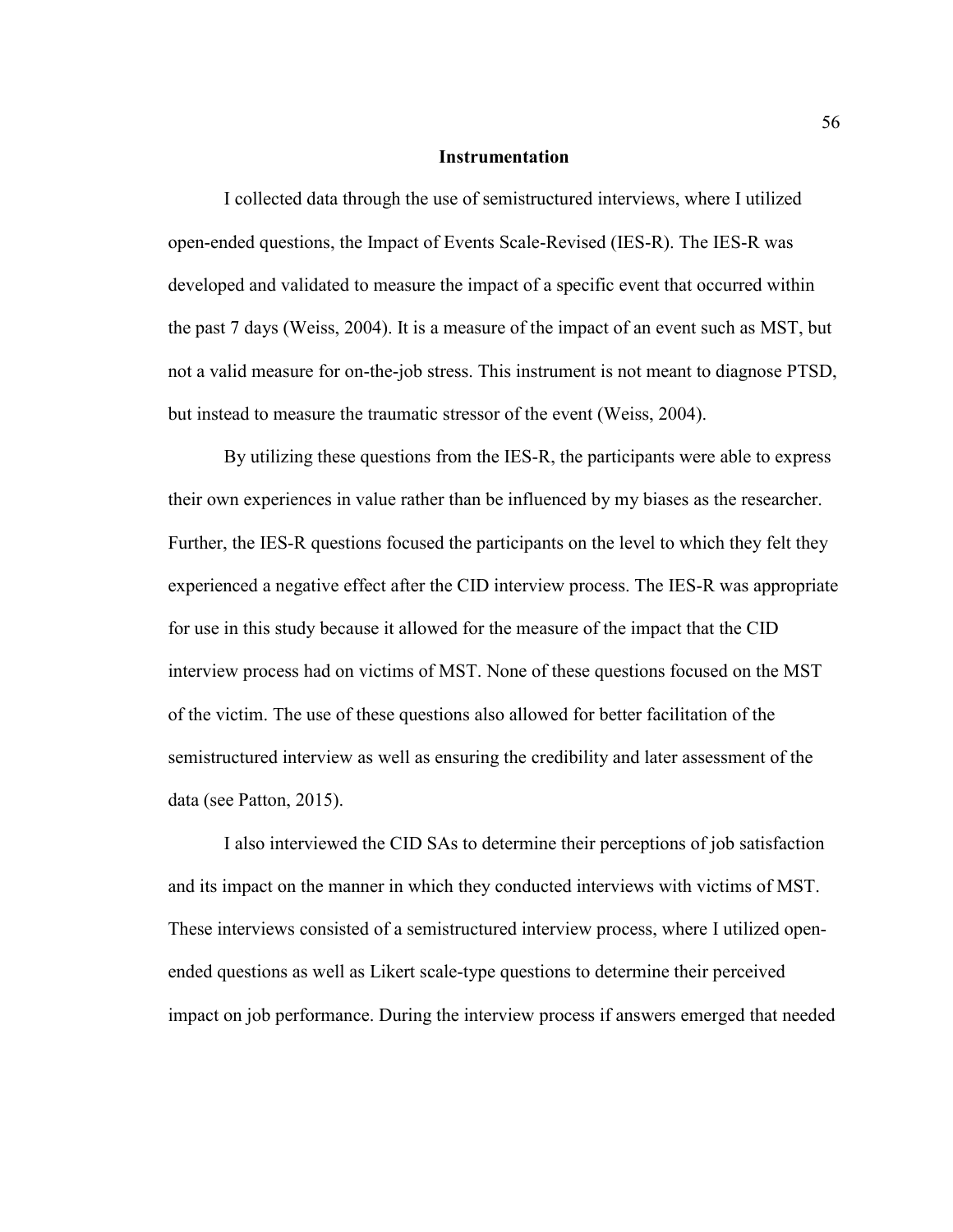to be explored in greater depth, I asked follow-up questions and recorded the responses in order to capture a depth of understanding of the lived experiences of those participants.

This semistructured, in person interviewing technique combined with the use of surveys allowed for a more robust and responsive approach to interviews over other methods of interviewing. During these interviews, I took field notes in order to take into account the microexpressions of the interviewee such as tones, pauses, sighs, and facial expressions. Capturing these expressions was important in providing descriptive details of those lived experiences'.

I recruited participants for this study using social media and local newspapers, requesting participation for both victims of MST as well as for CID SAs. The following is a comprehensive step-by-step guide of my recruitment of participants for this study:

- 1. I utilized social media, such as Facebook groups for areas in the Mid-West, requesting participation in scientific research.
- 2. I phoned and e-mailed those who volunteered to participate and provided screening surveys to ensure correct participant selection.
- 3. Once criteria were met, I then scheduled follow-up, semistructured interviews with the participants.
- 4. At the time of scheduled interview, consent forms were provided as well as questions answered about the research project. Most participants were only interviewed one time, limiting the interviews to 1 hour or less.
- 5. Only one participant agreed to an audio recording, which I recorded and analyzed.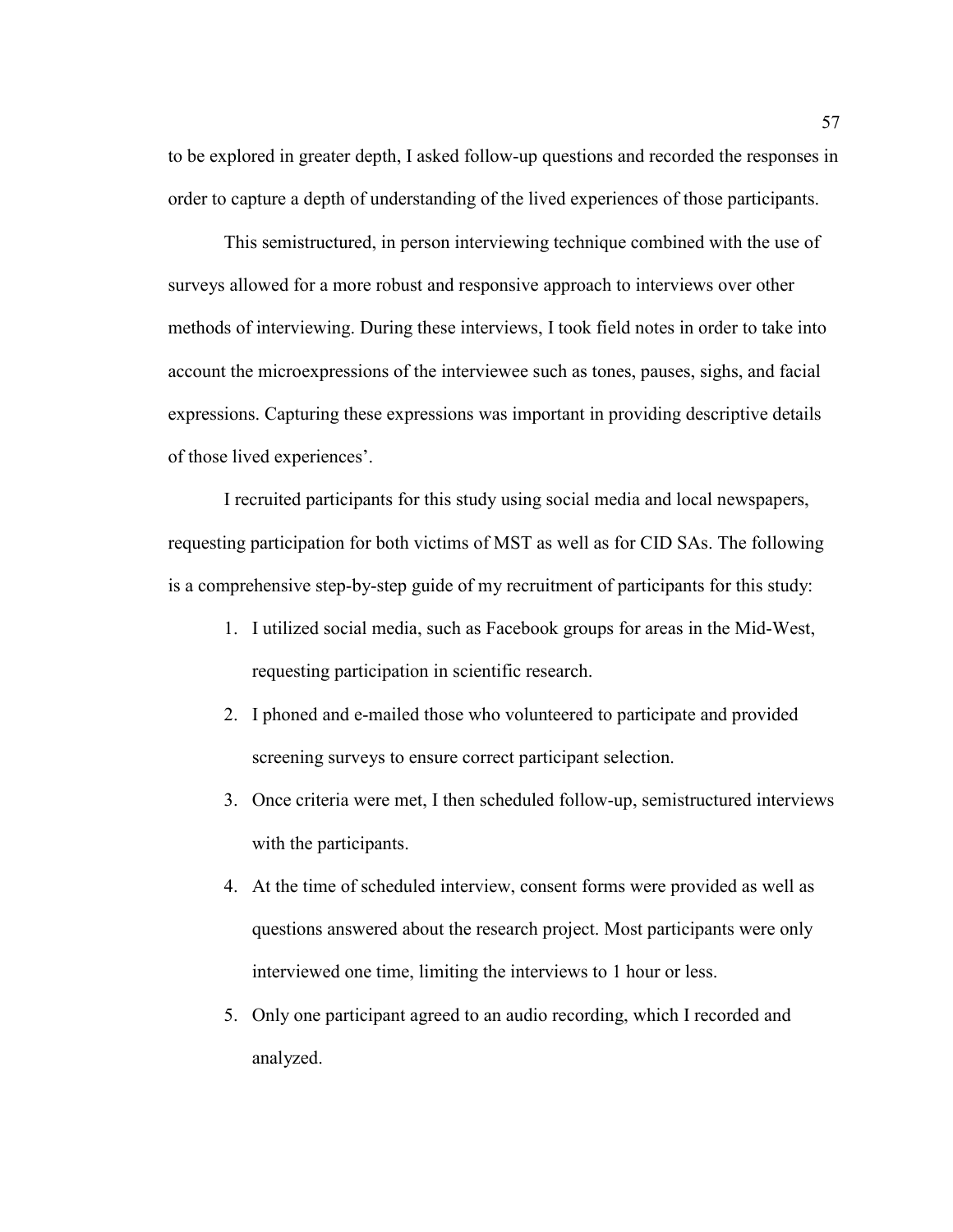6. Once the data were analyzed, participants were contacted one last time in order to provide them with the findings.

7. Once this research is published in ProQuest, all interviews will be destroyed. Once participants completed the study, after all data were collected from the semi structured interviews and from the follow up in-depth interviews, an exit brief was provided to each participant.

#### **Data Collection and Analysis**

Data collection started after Institutional Review Board (IRB) approval. Each participant was provided an identification code in order to maintain their anonymity. The identification codes all started with two prefix numbers, both being zero one followed by either V1 or C1. The victim of MST was coded as 01V1 and CID SAs were coded as 01C1, 01C2, 01C3, 01C4, 01C5. The interview questions are attached in the appendices, which are focused on the lived experiences of the participants. In order to ensure accuracy, transcription of the available audio interviews were compared to the audio recorded interviews. These interviews were played avital role in the qualitative research and specifically in this phenomenological approach because the focus was on those lived experiences. The analysis of the collected data from the interviews was the data collected. Coding of the data began immediately, as well as making annotations as the data was collected and collated.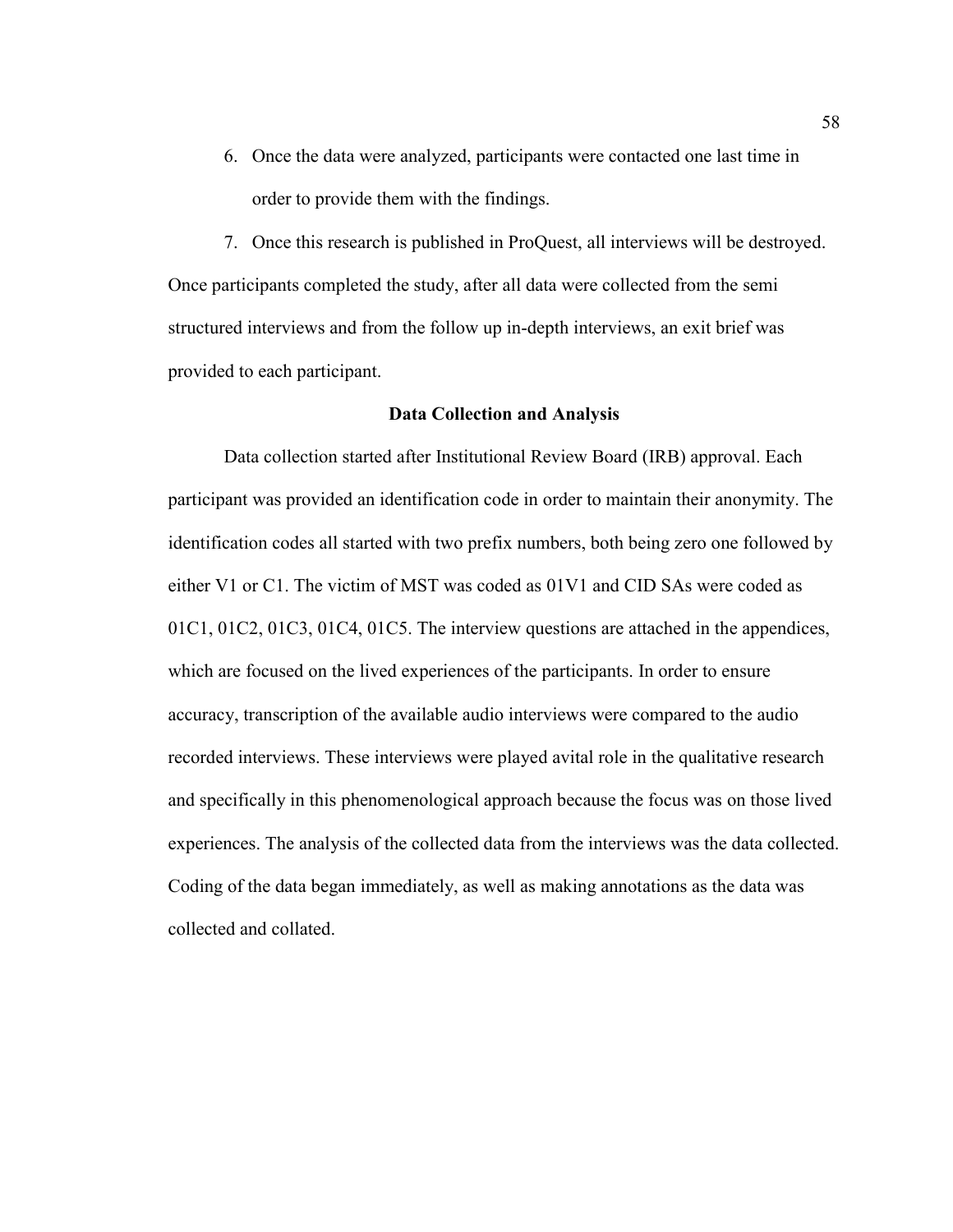

*Figure 1.* Three C's of data analysis: Codes, categories, and concepts.

I followed Lichtman's (2013) six-step model to move the data from raw data into categories of data which was analyzed and coded. Litchman provided the following sixstep model:

- Step 1. Initial coding. Going from responses to summary ideas of the responses
- Step 2. Revisiting initial coding
- Step 3. Developing an initial list of categories
- Step 4. Modifying initial list based on additional rereading
- Step 5. Revisiting your categories and subcategories
- Step 6. Moving from categories to concepts (p. 252)

 The first step was initial coding which could be a single word, expression or the participant's own words, which came after the data (the interview) was conducted. I began with reading the interview survey and made notes using an insertion function in the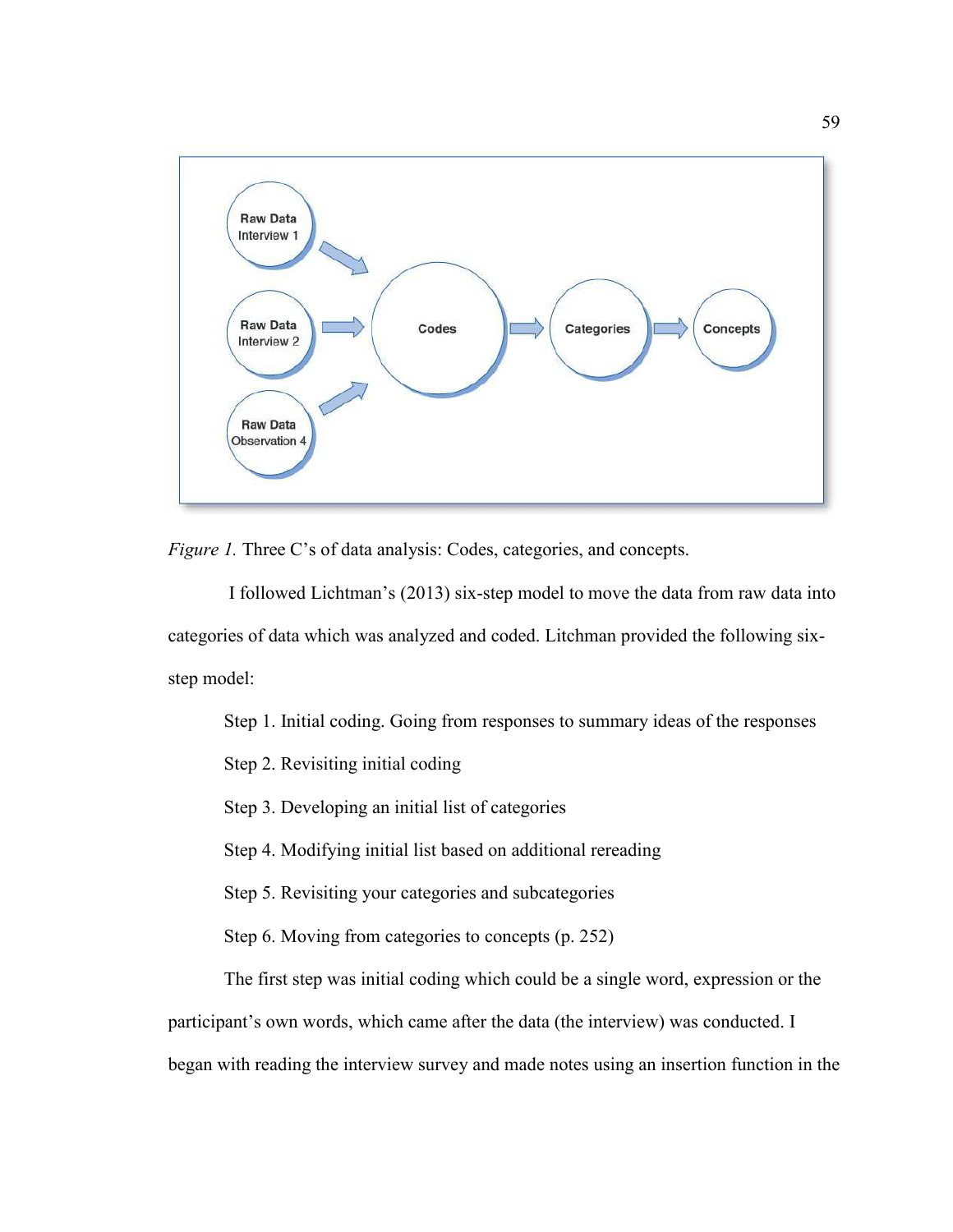Word program to identify themes which were identified for codes. Then began the next survey interview and repeated the process. Second step was to revisit those codes which were initially identified. The first codes were evaluated to determine if they were repeated or un-needed, as well as clarify whether they needed to be adjusted by coding larger chunks of data or by coding smaller sets.

 Third step was to begin placing codes into categories and grouping them into groups which could begin to answer the overreaching questions of this research. The major themes once identified allowed for other groups to be placed into subsets of those main groups. This took codes from long strings of codes and broke them into smaller groups of categories and subsets of those main themes. The fourth step was to continue revising the iterative process by deciding which of the categories was the most important, then combined categories narrowing the categories down. The focus in this step was to move the coding of data through the process into the development of the most important and relevant themes.

 The fifth step was to recognize that not everything listed in the categories was relevant at this point. I continued to revise and reduce those categories down to the very few most important categories once again. Realizing that not everything is important to capture the essence of the lived experience I narrowed the data. Answering the research question here was the most important part of this step.

 The sixth and final step was to take those remaining categories, which were few filled with depth, for a better analysis. Focus was on the richer and more detailed ideas and expressions which narrowed the scope by reading and rereading the data. At this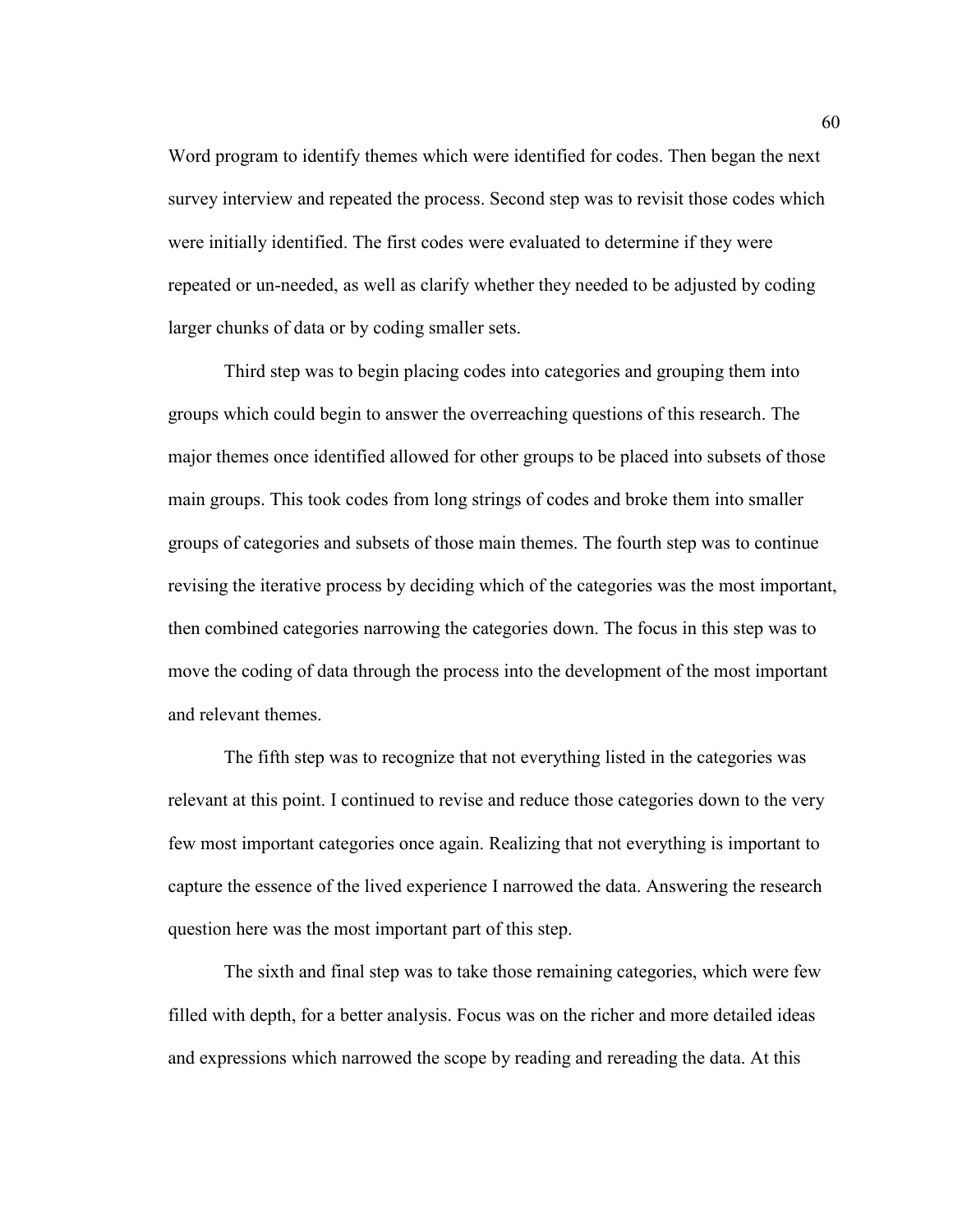point those few categories were re-coded into concepts which emerged from the data, sorting them logically and in order of importance. The results of this process was the synthesis between the research and the literature available forming an information rich analysis.

### **Validity**

 Qualitative research must have a framed validation approach applied to the study in order to determine if the study is valid and by what standard is validity measured (Creswell, 2013). I provided validity through the framework of ethical and substantive transformative value which has the potential to influence and change the culture in which it is being studied. Equitable treatment was provided to the voice of the victim of MST as well as to those CID experienced SAs involved. Further, there is a potential for this research to address a political and ethical consideration. In an attempt to answer whether or not military law enforcement has a negative impact on victims of MST, this researcher substantiated its own validity by answering this question using Angen's (2000) model of ethical and substantive validation as well as contributing to knowledge in the field of study. A rich collection of data was obtained through interviews and semi-structured interviews. Due to the amounts of thick rich data collected transferability is possible. Conclusions which have been made in this research can be validated by future research and interpretations made, thereby achieving transferability (Lincoln & Guba 1985; Creswell, 2013). A comprehensive explanation from the interviews of CID personnel, observations and notes from the interviews detailed a rich, vast pool of data. Coupled with the stream of data obtained from the victim of MST experienced during their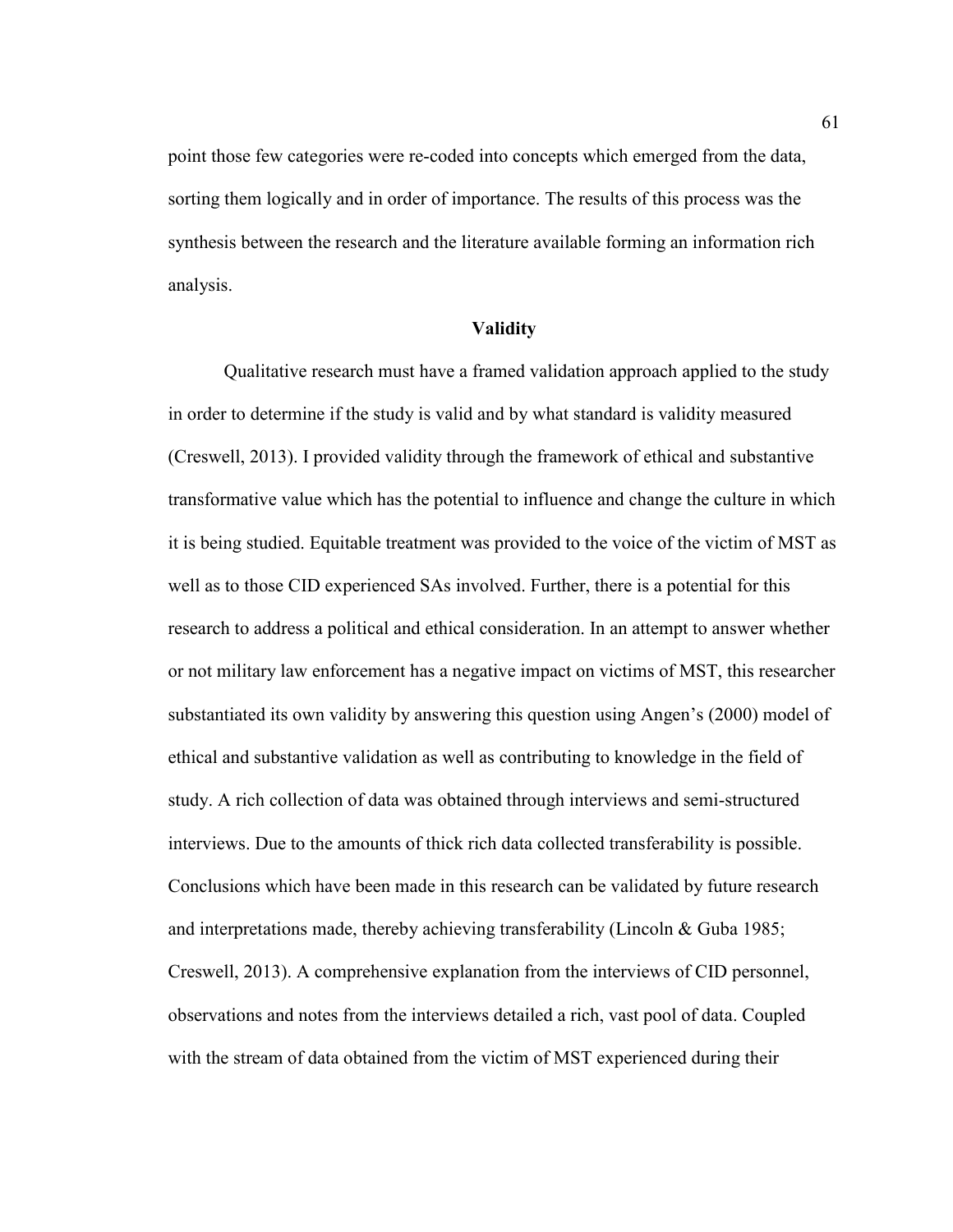experience with the CID interview process a clear deep, rich picture was developed. These experiences were broken into categories, refined into larger groups, cross verified and analyzed for themes and coding. Connections in and amongst the categories could be examined for transferability providing strength to the research conducted (Smith, Flowers, & Larkin, 2012).

## **Ethics and Participants' Protection**

 Protecting the anonymity of the participants was given the highest priority during the interview and data collection process. I provided the protocols of the research and participant protections and rights to the participants. Further, I provided an informed consent form to each of the participants (Appendix B) which detailed their request for participation voluntary consent. There was no expectation of harm on the part of the participants for this study. IRB Approval 08-03-17-0535747 was obtained prior to recruitment and selection of participants. Direct quotes or paraphrasing used no names, only codes were used, however the assigned codes are utilized as the source. I will maintain the interviews and audio tapes in my home office in a locked drawer which only I have access for 5 years after this study has been published in accordance with Walden University guidance.

### **Summary**

 The investigation into perceptions of trauma from the U.S. Army CID interview process of victims of MST will contribute to the knowledge of scholarly research. The U.S. Army CID is the U.S. Army's police force responsible for conducting felony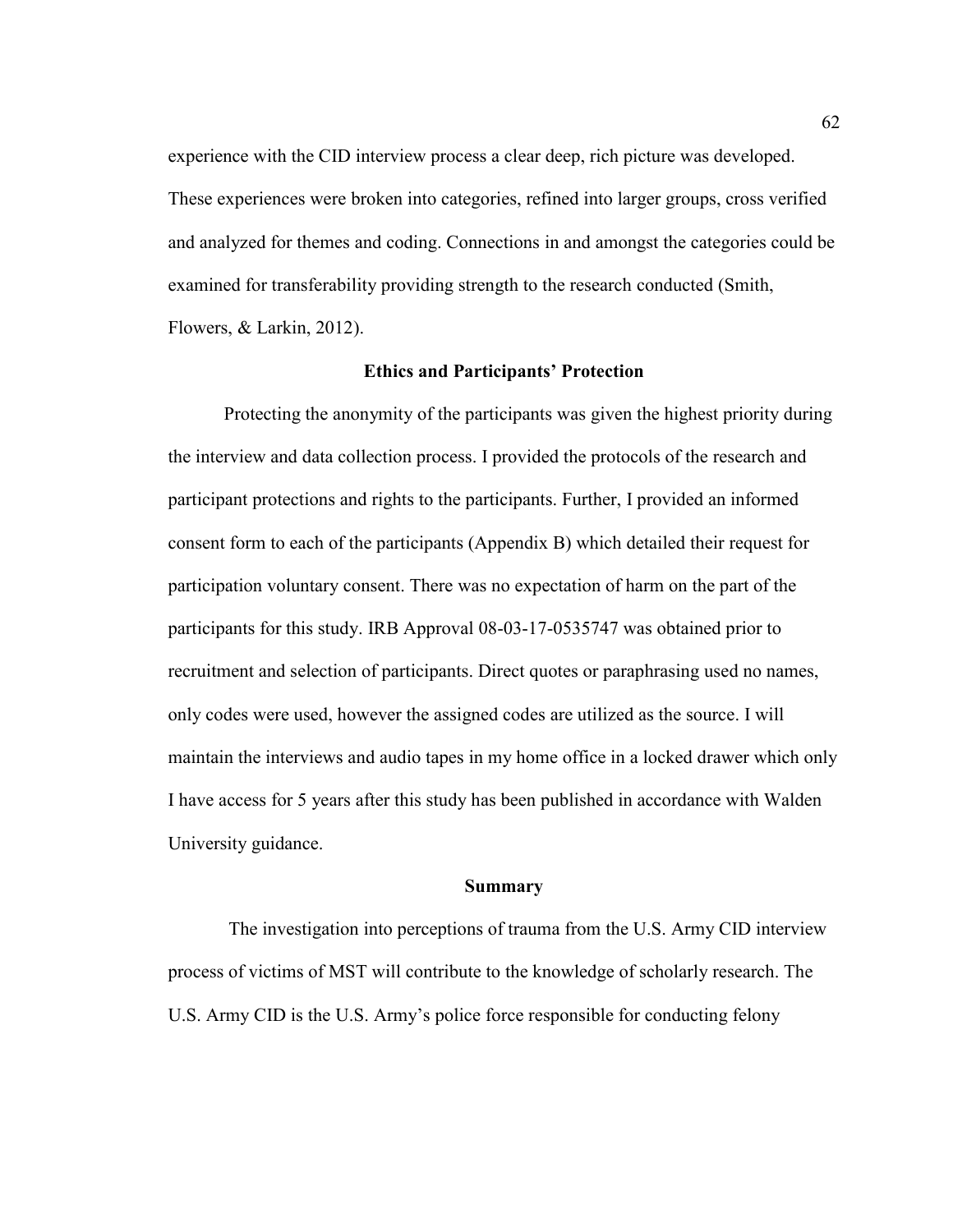investigations and, as a direct result of this investigation, has the potential for creating policy changes relating to the interview process.

 A phenomenological research using a purposeful convenience sampling was used. The semi-structured interviews were conducted in a setting which was comfortable for the participants. The participants selected for evaluation of the CID interview process had experienced military sexual trauma and undergone the CID interview process and met the minimum requirement as a participant. The CID SAs had been CID Agents for at least 5 years and have conducted interviews of victims of MST. Recruitment of participants was through social media and local newspapers, as well as solicitation of CID SAs on Fort Leonard Wood. The prepared questions (Appendix C) were utilized to answer the following over reaching research questions:

Research Question: Do criminal investigation division (CID) interview techniques and procedures have a traumatic impact on victims who have reported military sexual trauma to law enforcement?

Subquestion: What specifically in the process led to a negative experience?

The data was analyzed using Litchman's six-step model of data coding:

Step 1. Initial coding. Going from responses to summary ideas of the responses

Step 2. Revisiting initial coding

Step 3. Developing an initial list of categories

Step 4. Modifying initial list based on additional rereading

Step 5. Revisiting your categories and subcategories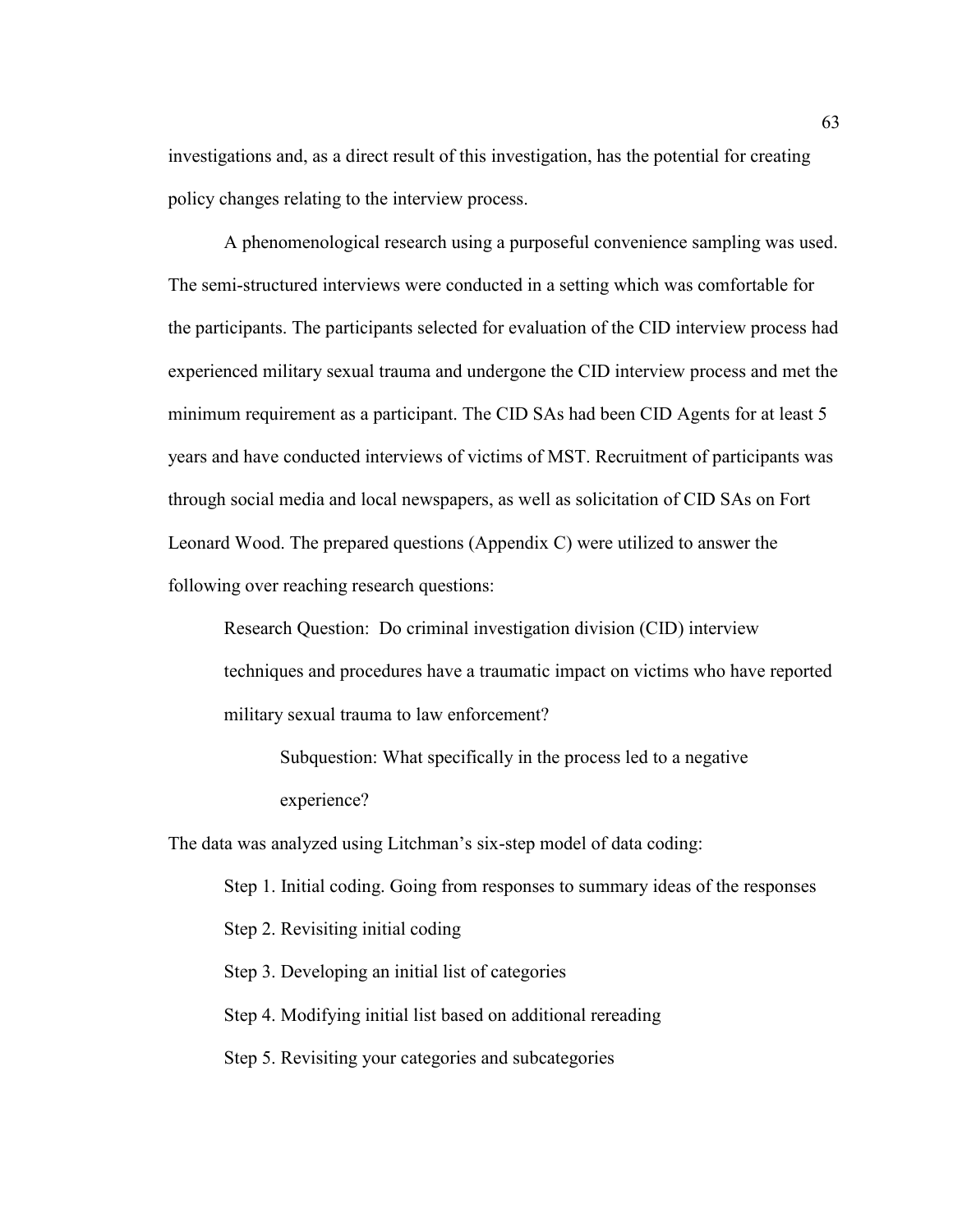Step 6. Moving from categories to concepts

 The following chapter will be Chapter 4, which will be the results of the research conducted. Chapter 4 will contain the descriptive information as well as the data collection methods and the analysis of the data which was collected, collated and coded. Further a discussion of the findings will be included.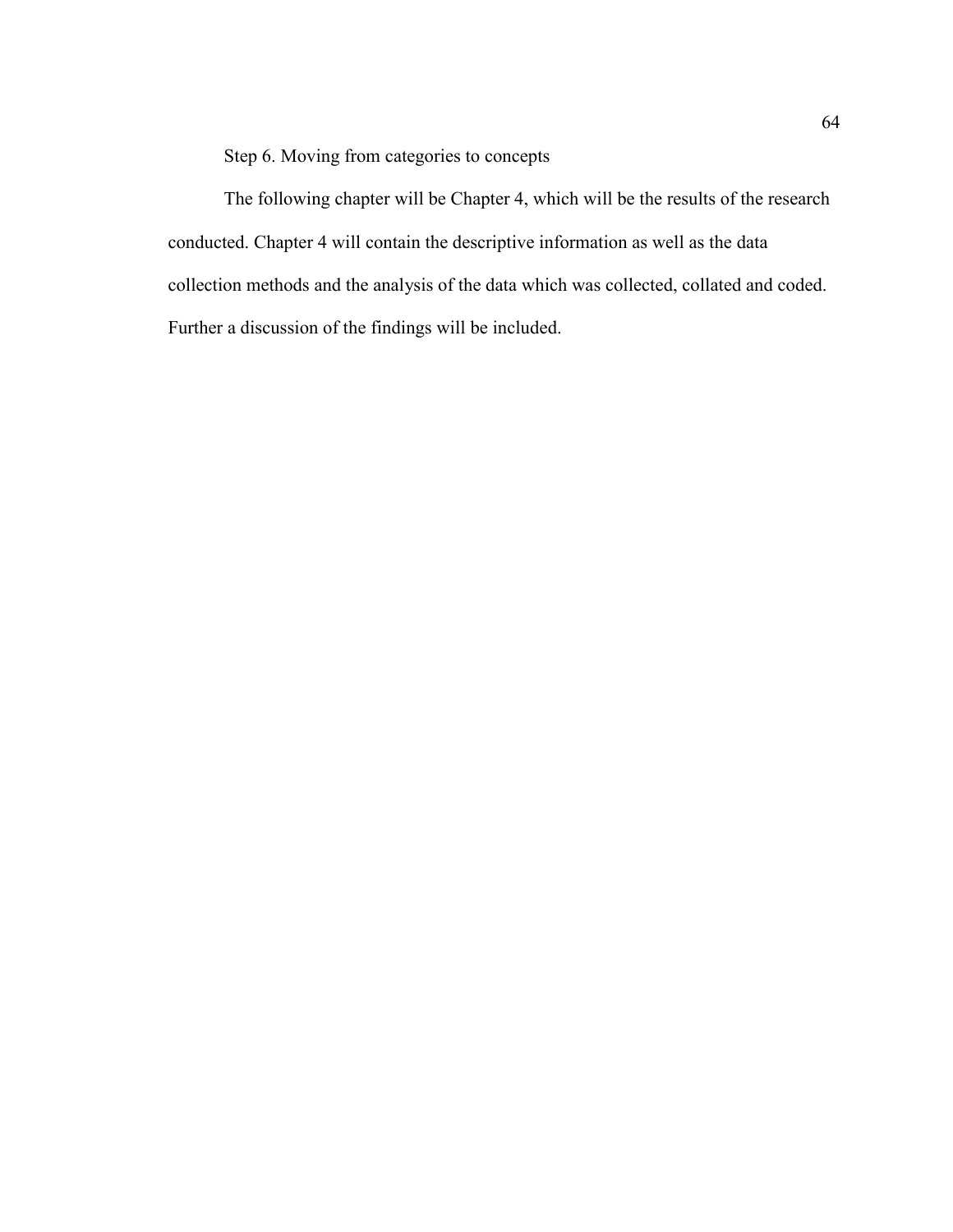# Chapter 4: Results

# **Introduction**

The *Fiscal Year 2016 Department of Defense Report on Sexual Assault in the Military*, which was released publically in May 2017, estimated the sexual assaults for the U.S. Military to be around 14,900 during 2016 (Department of Defense, 2016). Of those estimated incidents, about 32% were reported to military law enforcement (Department of Defense, 2016). The purpose of this phenomenological inquiry was to discover whether the CID interview process of victims of MST created a negative experience, thereby causing additional emotional harm in victims. I took a qualitative approach that focused on the lived experiences of victims of MST who had been interviewed by CID personnel as well as the lived experiences of CID agents who had conducted those interviews. This study was guided by the following research question and subquestion:

Research Question: Do CID interview techniques and procedures have a negative impact on victims who have reported MST to law enforcement?

Subquestion: What specifically about the CID interview process led to a traumatic experience?

 At the onset of this study, I gave thanks to all of the participants who volunteered for their patient and thoughtful contribution. Before interviewing them, I provided the participants with the interview protocols and the expectations for participation. I informed those who were selected for an in-depth interview that the interview would be recorded and that notes would be taken during the interview process. Further, I informed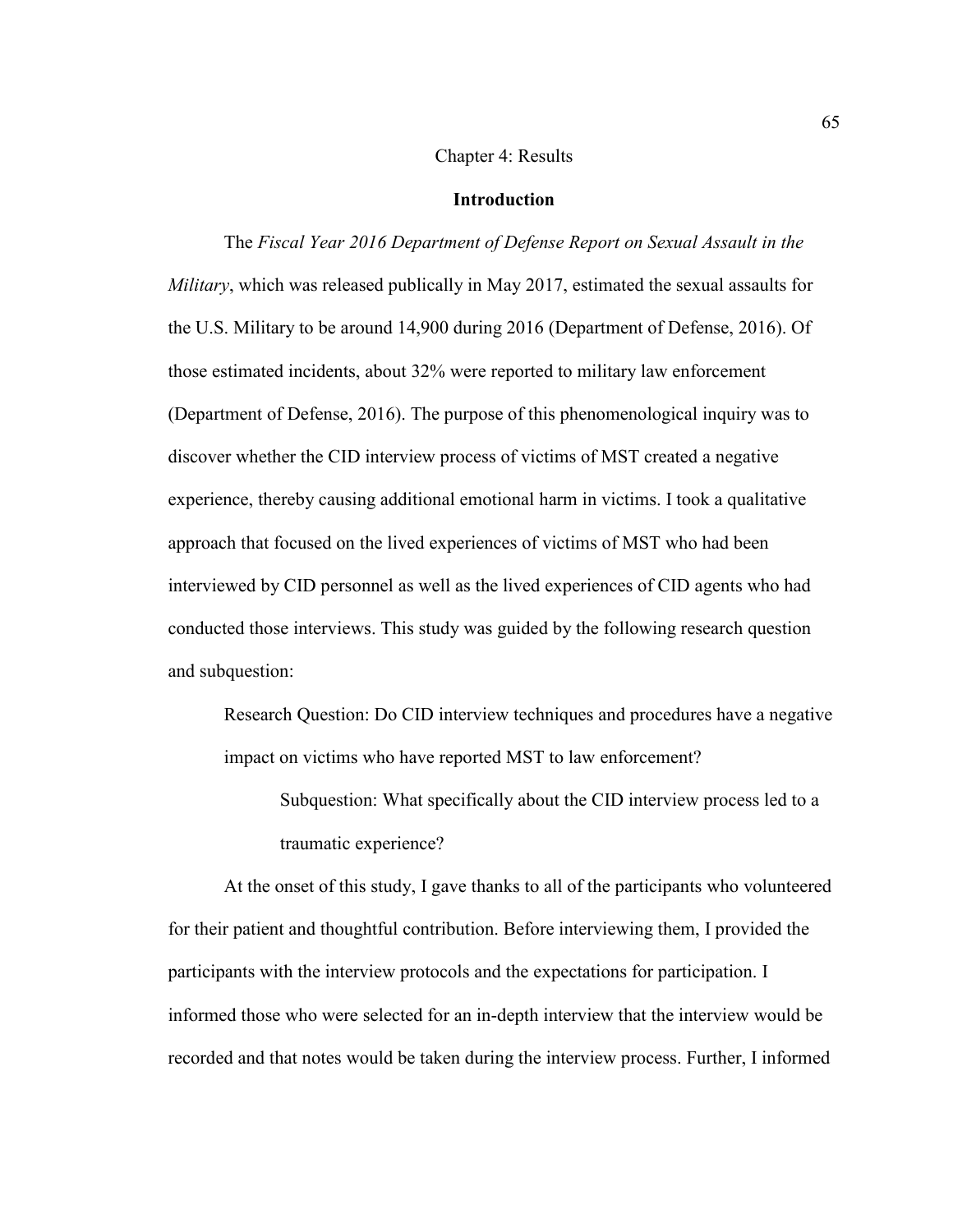the participants that they could withdraw at any time without any consequences. All participants acknowledged that they understood the consent form as well as the voluntariness of their participation. All participants provided me with a signed and dated copy of their consent form before I began the interview.

 I conducted all of the in-depth, semistructured interviews in person with participants in private rooms within public resource centers. One victim of MST volunteered to provide a recording of their semistructured interview. This interview lasted approximately 30 minutes. The recording of this interview was stripped of any identifying information and stored electronically. One CID SA was selected for a followup, in-depth interview that lasted for approximately one hour. The CID SA did not wish to be recorded.

I have already covered the purpose and research question in this chapter. In this chapter, I will also discuss the pilot study, research setting, demographics, data collection, data analysis, evidence of trustworthiness, and study results. The chapter will be concluded with a summary.

## **Pilot Study**

 At the time of the study, there had been no previous research into the CID interview effects on victims of MST; however, there had been previous research into the effects of civilian law enforcement on civilian victims of violent crime. Symonds (2010) indicated that professionals in law enforcement could cause victims of violent crime who are already experiencing trauma to have an intense reaction of shame and self-loathing, causing a secondary injury, and this secondary injury could further hinder the recovery of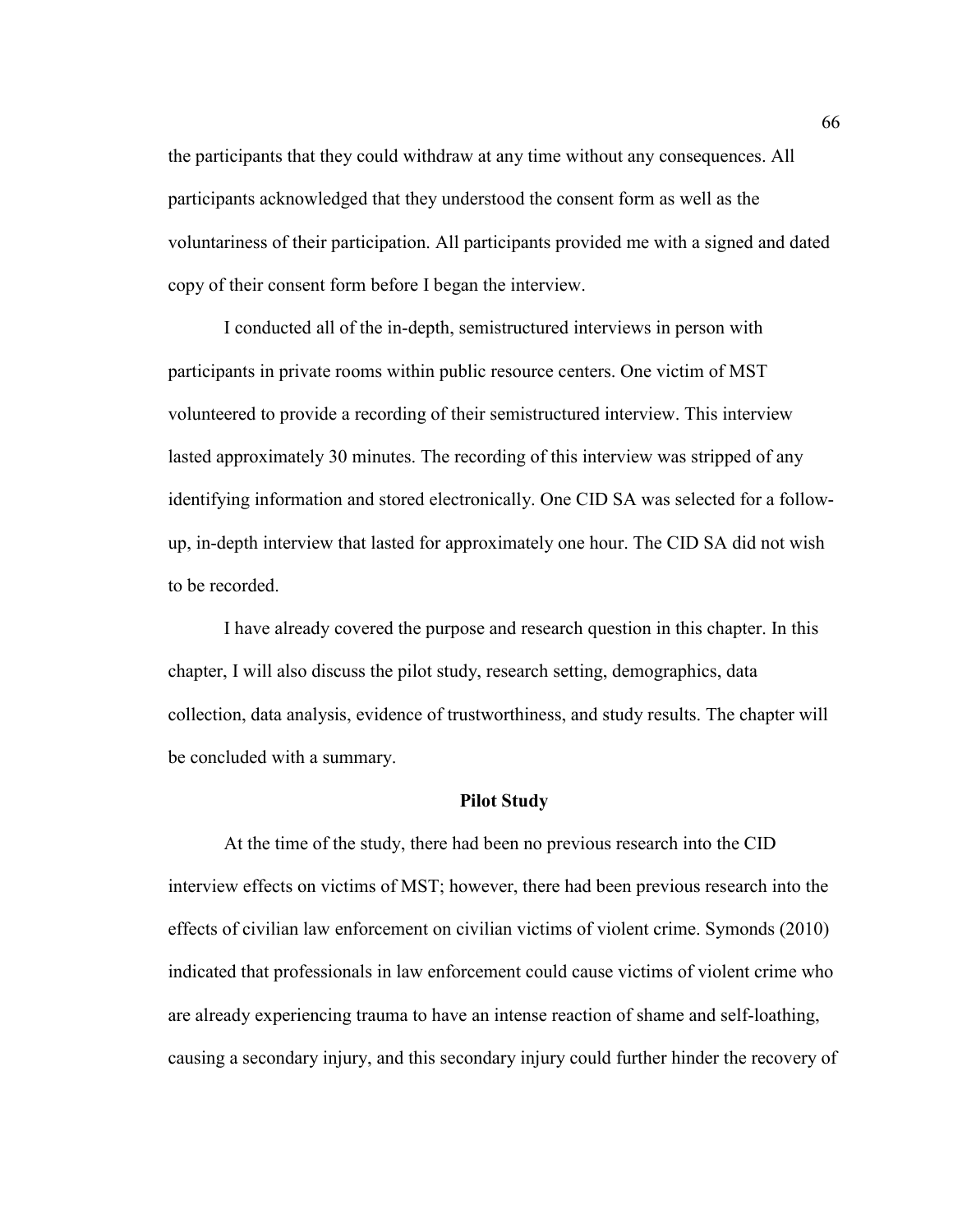the victims. The professionals in law enforcement need to have a much more active role in their behaviors, attitudes, and interview methodologies in order to prevent this second injury (Symonds, 2010). The most important aspect to prevention of this second injury is for an individual to be aware of their interaction with a victim of a violent crime (Symonds, 2010). The awareness of the law enforcement professional is the first step taken to minimize the possibility of a second injury.

My research question and subquestion were reviewed by the Walden University Research Reviewer who indicated that the question and subquestion met the requirement for exploring the research problem. Additionally, I had two community partners, one from military law enforcement and one from the Sexual Harassment and Assault Response Program for the U.S. Army, who were briefed on the research problem and the main research question and did not indicate they found an issue with either. No alterations of the research questions and interview protocols were made after IRB approved my submitted proposal.

# **Research Setting**

My primary means for attempting to recruit participants was the use of newspaper advertisements. The participants for this study were from two different categories. The first category was victims of MST who met the following criteria: (a) experienced MST while on active duty in the U.S. Army, (b) reported the incident to Army CID, and (c) has a closed investigated case file. The second category was from those with experience as SAs who had met the following criteria: (a) had conducted investigations of Military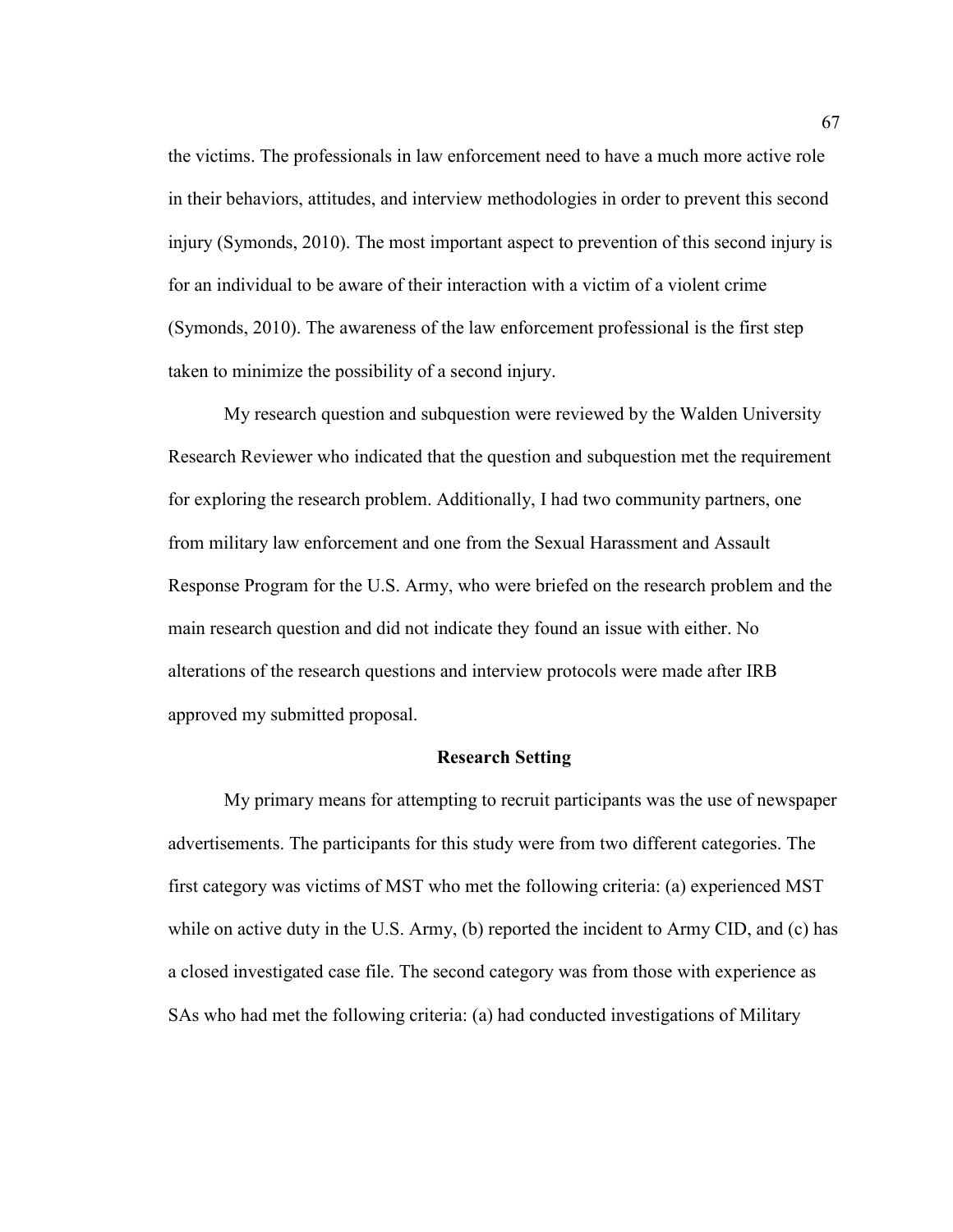Sexual Trauma (MST for the U.S. Army, (b) had been a warrant officer in a leadership position, and (c) had been a USACIDC SAs for at least 5 years.

After I received IRB approval, it took about five months to recruit and interview participants. Potential participants were evaluated against the criteria, then certified to participate in the research. In total there were five CID personnel and one victim of MST that participated in this research. All participants were provided surveys with detailed questions once they had returned the informed consent sheet to me signed and dated.

There were two survey types, one for the CID personnel and one for victims of MST. These surveys allowed the participants to answer questions comfortably and indepth at their leisure, from the place they felt most comfortable and safe. Two participants were selected for an in-depth, in person interview. Again, two different types of questions were developed, one for the person with CID experience and one for the victim of MST. Once all surveys and interviews were completed, I informed the participants of the results of their interviews and survey instrumentation to which they acknowledged accurately represented their experiences. Each participant was provided a \$50.00 Visa prepaid gift card for their participation.

## **Demographics**

Participation demographics for CID personnel are shown in Table 1.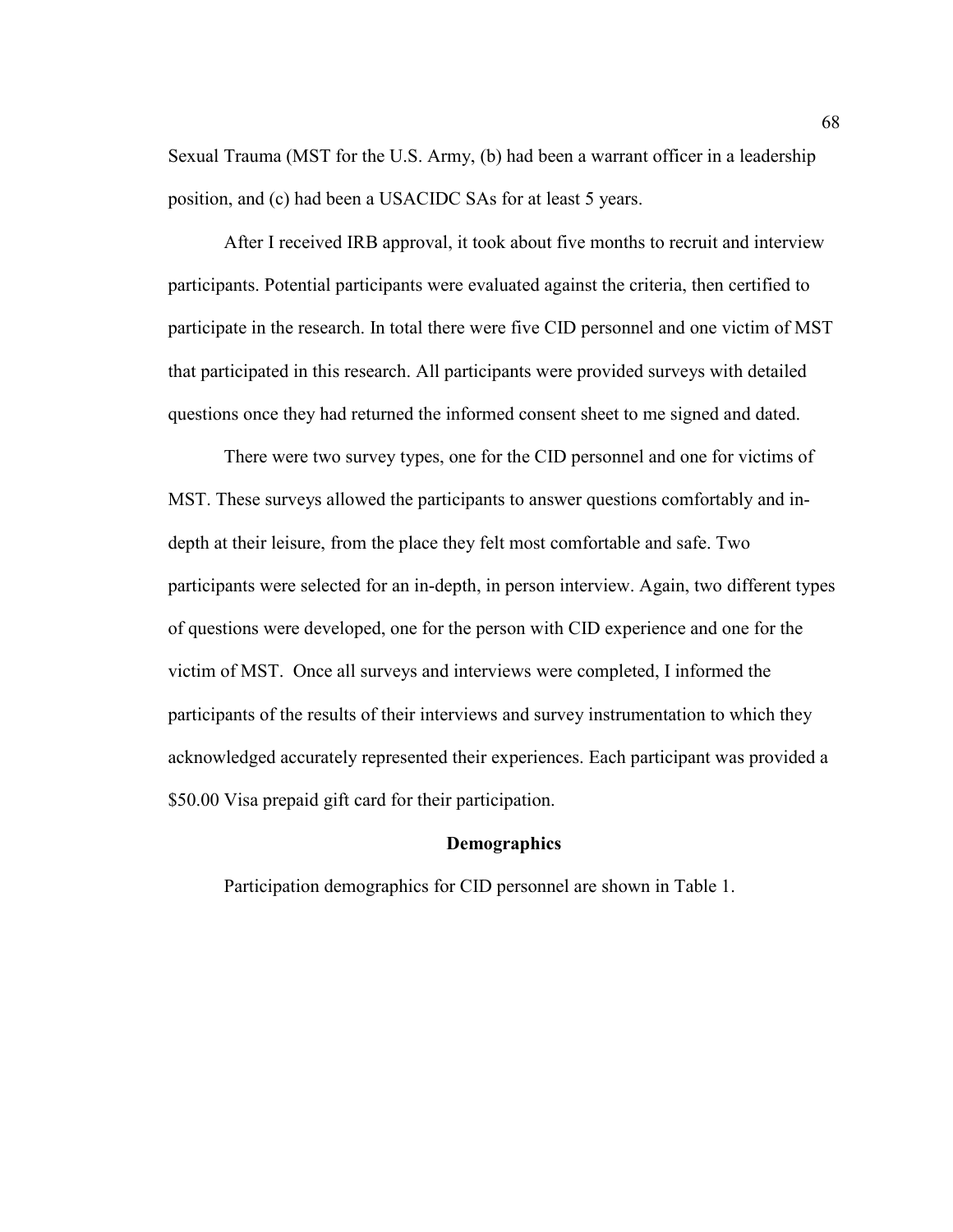| CID Participant Demographics |        |    |                                                  |                  |
|------------------------------|--------|----|--------------------------------------------------|------------------|
| Participant                  | Gender |    | Years in CID MST Interviews Conducted Leadership |                  |
| Role                         |        |    |                                                  |                  |
| 01C1                         | F      | 17 | Over $100$                                       | Special Agent in |
| Charge                       |        |    |                                                  |                  |
|                              |        |    |                                                  | (SAC)            |
| 01C <sub>2</sub>             | М      | 13 | Over $100$                                       | Assistant        |
| (ASAC)                       |        |    |                                                  |                  |
| 01C3                         | M      | 15 | Over $100$                                       | Team Chief       |
| 01C4                         | F      | 12 | Over $100$                                       | ASAC             |
| 01C5                         | M      | 13 | About 40                                         | ASAC             |
|                              |        |    |                                                  |                  |

| Table 1                             |  |
|-------------------------------------|--|
| <b>CID Participant Demographics</b> |  |

Table 2 *Victim of MST Participant Demographic* 

| r icum of mot I unicipani Demographic<br>Participant |  | Gender Positive/Negative CID Experience | Length of CID |
|------------------------------------------------------|--|-----------------------------------------|---------------|
| Interview<br>00V1                                    |  | <b>NEGATIVE</b>                         | 8 hours       |

The focus of this research was to determine whether victims of MST experienced negative interactions with CID SAs and to measure the potential intensity of that experience through the IES-R. I also designed this study to determine whether the interaction of the CID personnel affected the experience of victims of MST in a positive or negative way.

# **Data Collection**

 There were a total of five personnel with CID experience who participated in this study by completing surveys and in-depth interviews. There was one victim of MST who participated and was surveyed and interviewed in-depth. I conducted the recorded interviews using a Sony digital recording device and stored the results in an archive. The relevance of selecting these personnel was to obtain unique perspectives from each of the individuals in their respective roles within military law enforcement and as a victim of a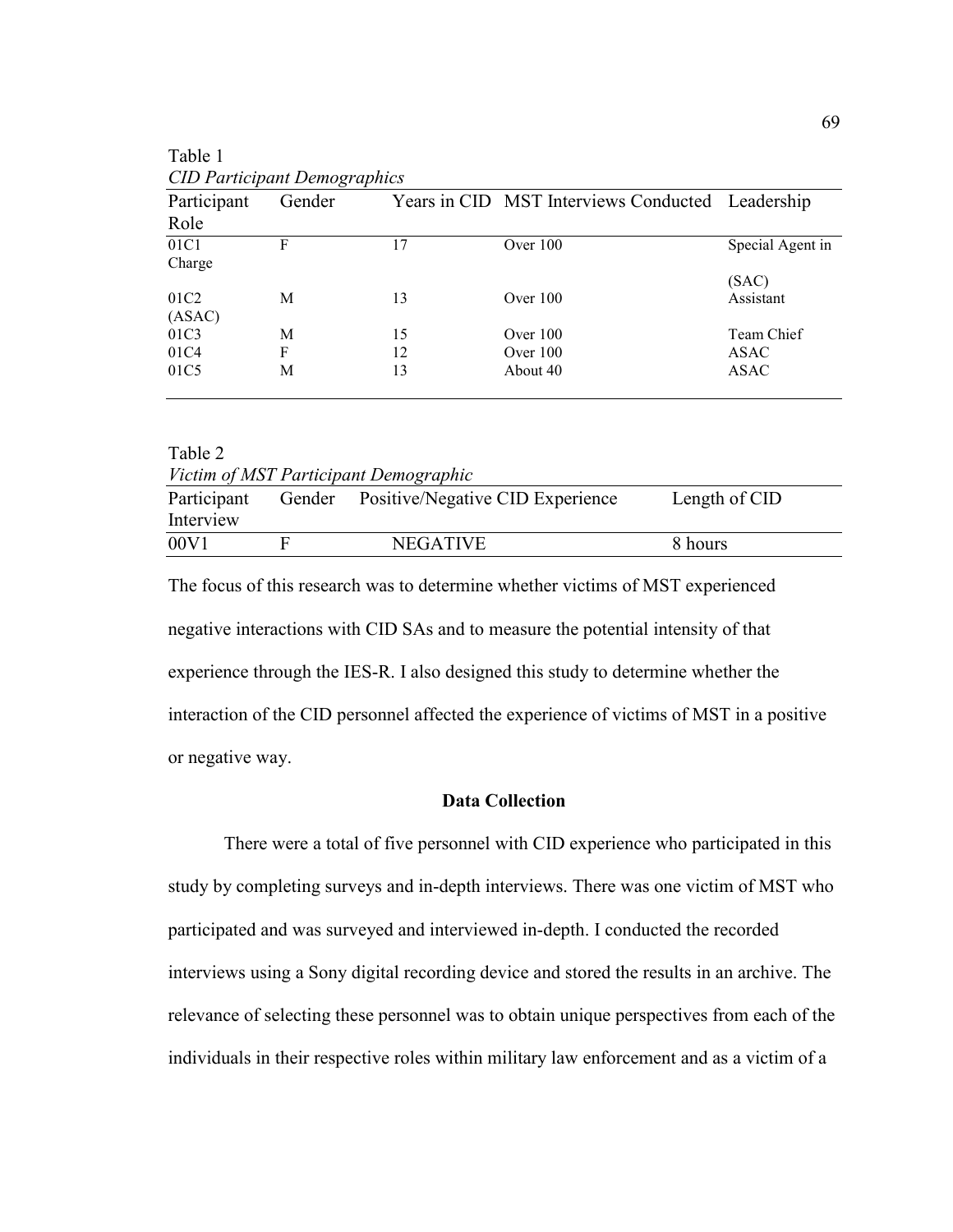violent crime. Saturation was achieved by recruiting participants with similar lived experiences and, when interviewed, provided the fairly same type of data covering the same perceptions. Also, with my unique expertise in the field of CID leadership as well as that of those being interviewed, saturation was achieved through the small sampling selected for interviews and follow-up, in-depth interviews (see Jette, Grover & Keck, 2003; Malterud, Siersma & Guassora, 2015; Mason, 2010).

Until the results of this study, there was no understanding of the effects of a military law enforcement interview on victims of MST. Therefore, I sought out personnel with enough senior experience within military law enforcement to learn about their perceptions of their interactions with victims of MST as well as a victim of MST who had experienced the CID interview process. The interviews were organized into broad categories of ideas. From those categories, I transferred the data into a list of ideas where an image began to emerge of the concepts being conveyed. Those concepts were narrowed down to only those relevant to answering the research questions. This process of categorization and reordering and narrowing was based on Litchman's (2013) six-step model of data coding.

In order to achieve member-checking accuracy, I made follow-up contact with each participant explaining the data obtained from each interview (see Creswell, 2013). These follow-up interviews were brief and were all conducted telephonically. Participants all agreed that the data presented were an accurate reflection of their experiences as explained to me. The entire interview process and coding of data through the member checking interview process was conducted over about a five-month interval.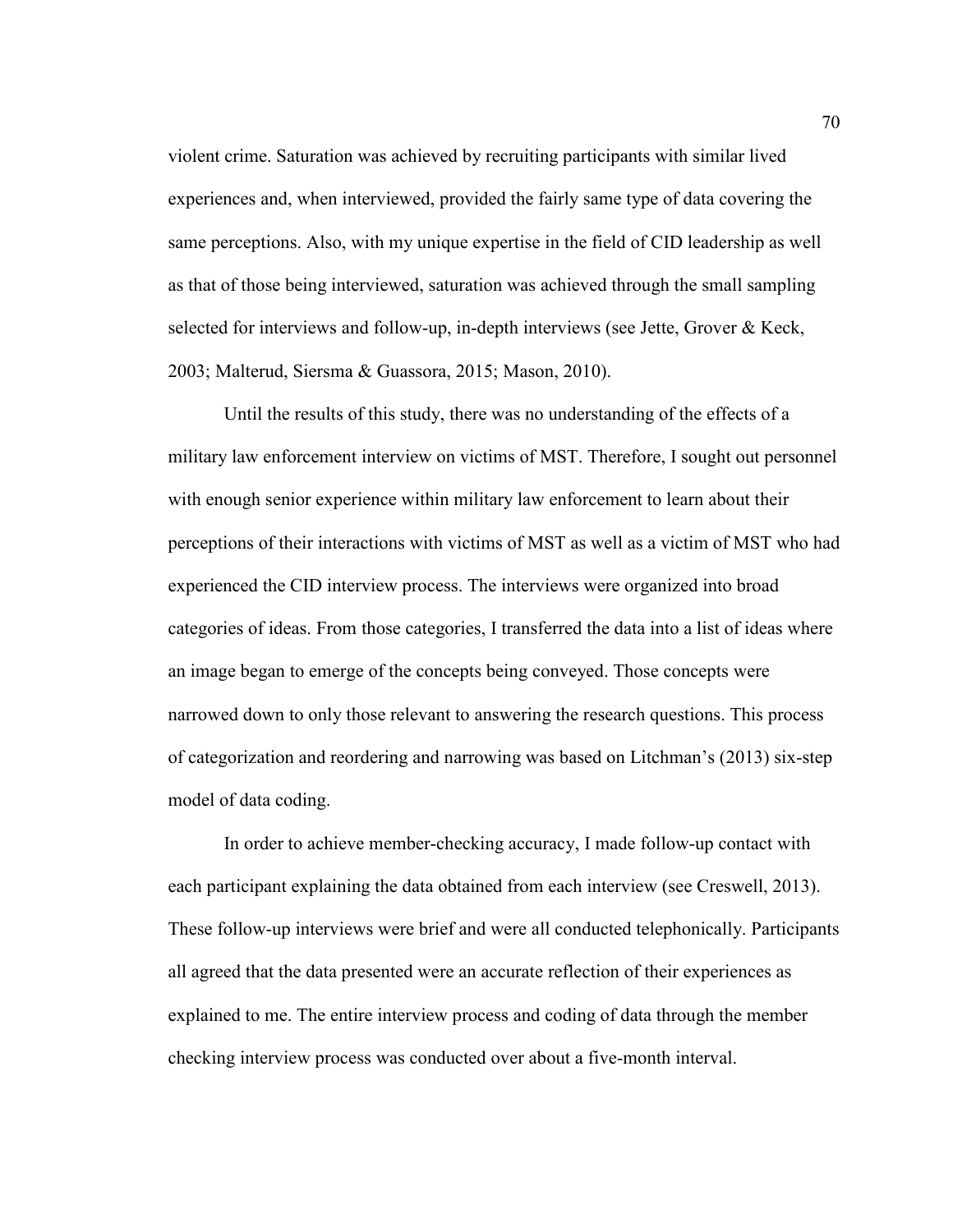## **Data Analysis**

 I categorized the data and analyzed them through Lichtman's (2013) six-step process as well as the secondary connections through the categories and themes, thereby developing a more robust and comprehensive understanding of the whole of the experiences presented (see Maxwell, 2013). My analysis began after the first interview, whereby the data were broken down into broad categories. After each interview, I broke down the data again and added the new data into similar categories using deductive reasoning to break it apart. After all of the interviews were conducted, I then reviewed, analyzed, and broke down the larger categories into several subcategories, modeling the groupings that best addressed the research questions. This process was refined a few more times until the final groupings emerged. Then, I identified and mapped out those connections amongst the groups, which, when woven together, gave me a robust understanding of the issues being studied following Maxwell's (2013) suggestion of connecting steps across multiple interviews.

 I mapped out the broad concepts that I wanted to address during this research prior to starting the recruitment process of participants. The concepts that pertained to CID were employment satisfaction, perceptions of stress on job performance, and interactions with victims of MST based on perceptions of gender. The overarching concepts for victims of MST were perceptions of their interview with CID, the gender role of law enforcement in that interview process, and what specifically during the interview process caused an impact on the victim. An example of a theme that emerged after data and was categorized into the concept of perceptions of stress on job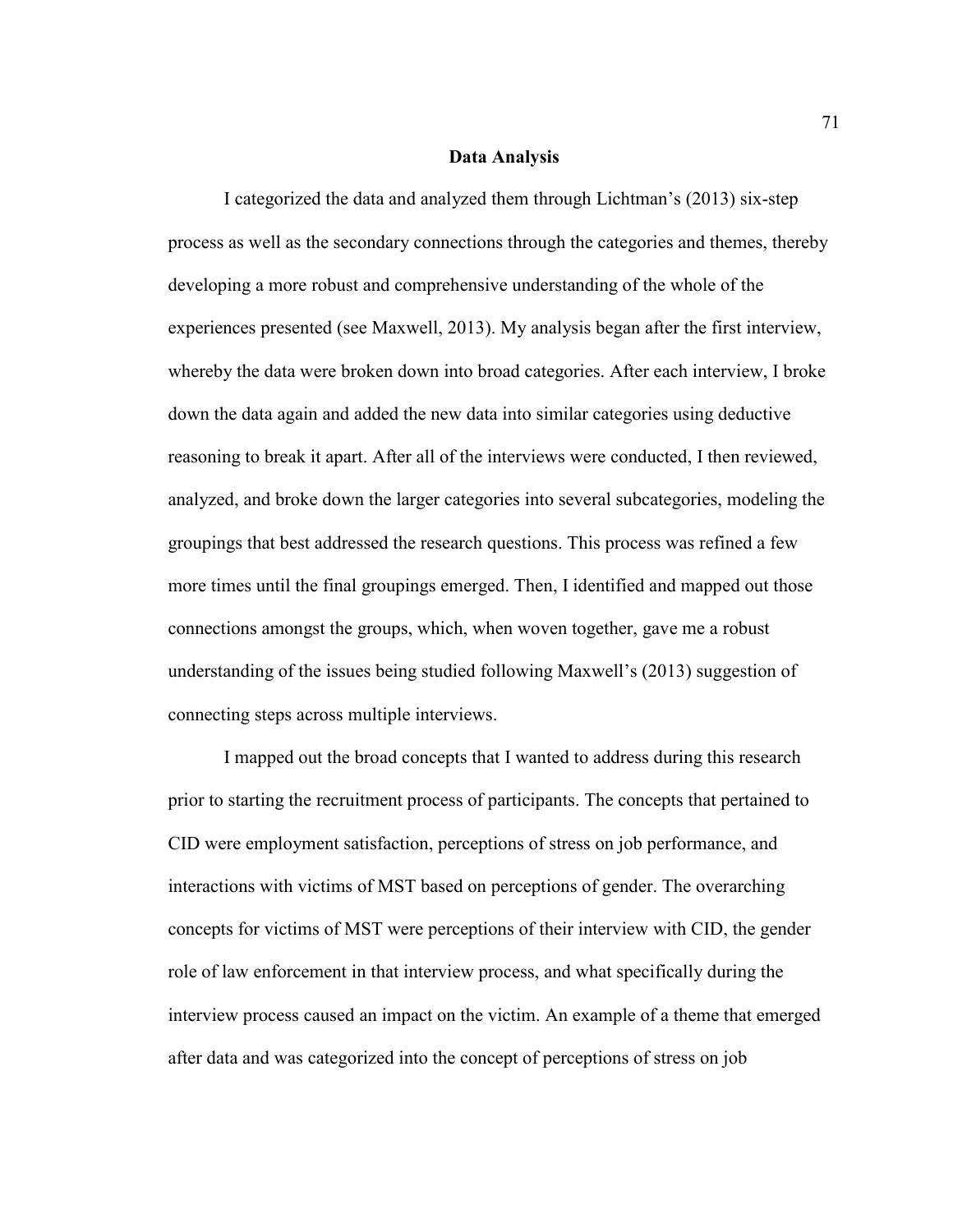performance from the CID perspective can be best understood from Participant 01C4, who indicated,

I think enhanced cognitive interview helps CID SAs to stay focus on interviews of victims of MST. In addition, it allows the agent to get more information from the victim than if ask direct open-ended questions. Some people may agree or disagree that any form of enhanced cognitive interview does not necessarily work but makes the experience more traumatic for the victim. Further, an agent may experience burnout but like any true professional he/she is able compartmentalize their own personal issues and still get the job done.

From the larger category of perceptions of stress on job performance, the concept of professionalization arose to the forefront. All participants from CID explained professionalization in a similar manner, which was to be able to compartmentalize the stress or issues associated with their jobs and conduct the interview of a victim of MST without having a detrimental impact. The step to this connection began to emerge from the interviews and when taken in context of the whole interview, explained a similar organizational indoctrination.

A breakdown of Lichtmans' initial process, the step connection and field notes which was made from that initial 3Cs of the interview of CID personnel can be seen in Table 3.

| Code: Profession                                  | Connection: Professionalization by |
|---------------------------------------------------|------------------------------------|
|                                                   | Compartmentalization               |
| Category: Job Performance                         |                                    |
| Concept: Perceptions of stress on job performance |                                    |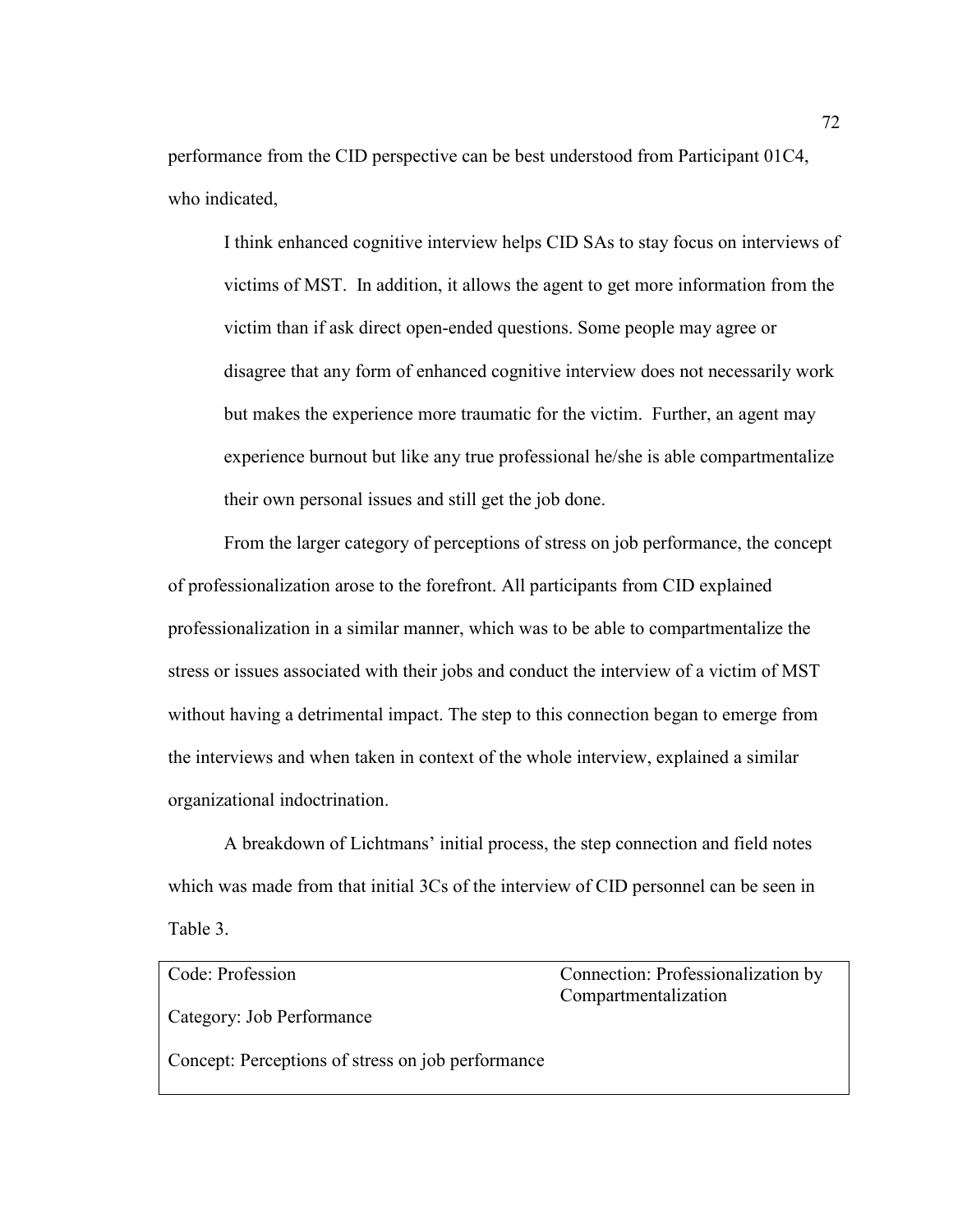Notes: Compartmentalization of any factors influencing the accomplishment of the job will prevent any bleed over of that stress and prevent any harm to a victim of MST.

*Table 3. Sample of raw data breakdown* 

Many of the concerns surrounding the professional interaction with victims of MST could be linked to the perceived role that gender plays in the interaction between the professional and the victim. I will demonstrate the analysis of CID perceptions of gender interactions compared to a victims' perception of gender interaction in Tables 4 and 5 (see Table 4  $\&$  5).

Table 4

*Perceptions of CID Gender Interactions* 

| Perception                                                     |                                           |
|----------------------------------------------------------------|-------------------------------------------|
|                                                                | Impact                                    |
| Gender played no role                                          | No impact positive or<br>Negative         |
| Gender only played a role<br>when interviewing male<br>Victims | No negative impact                        |
| Gender played a role when                                      | Believed the impact<br>could be negative. |
|                                                                | interviewing female victims               |

Table 5

| Victim Perceptions of CID Gender Interactions |  |
|-----------------------------------------------|--|
|-----------------------------------------------|--|

|               | <b>Gender Concerns</b>      |                     |
|---------------|-----------------------------|---------------------|
| Victim of MST | Perception                  | Impact              |
|               | Gender played a role when   | Believed the impact |
|               | Interviewing female victims | could be negative   |

# **Evidence of Trustworthiness**

**Credibility**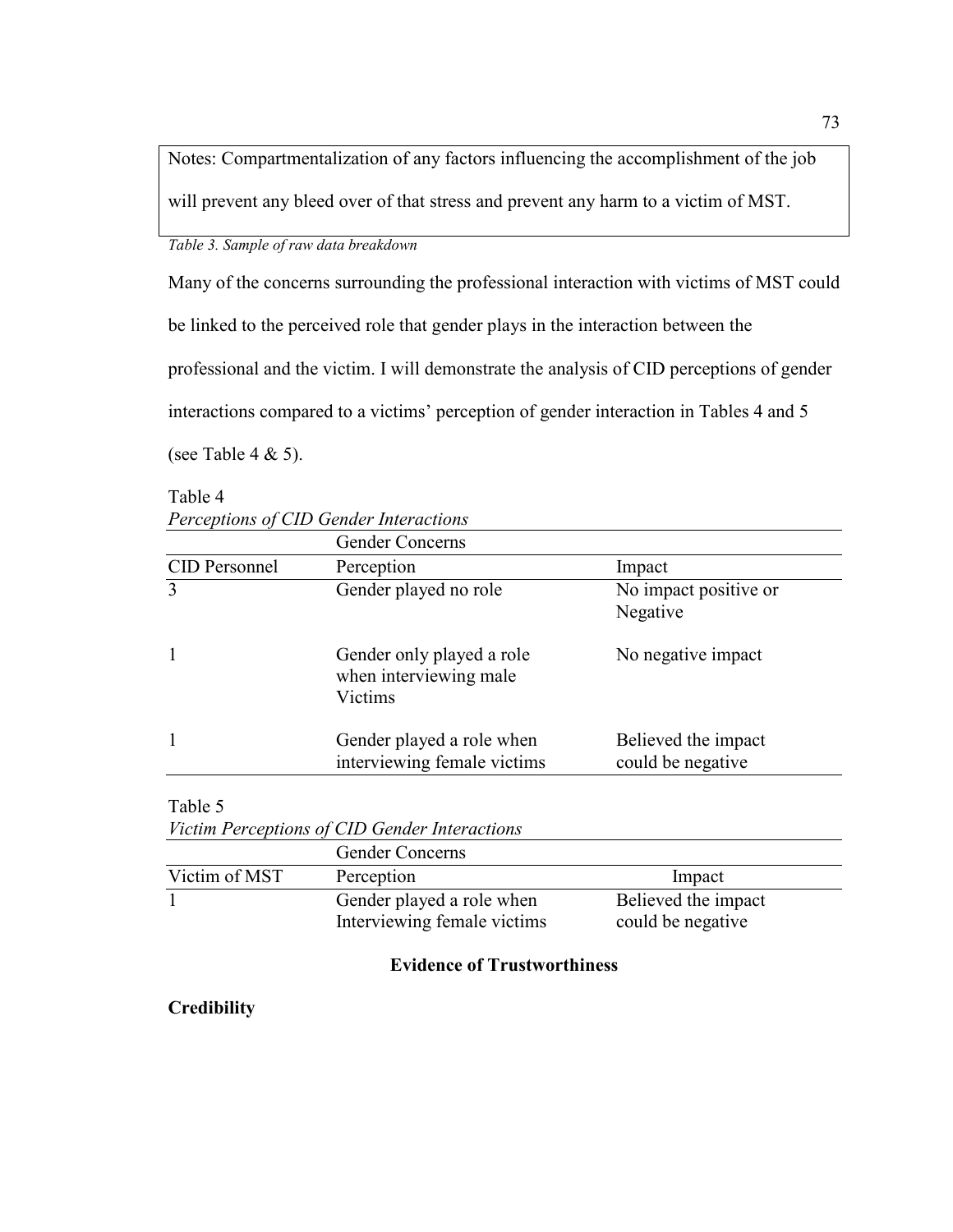Qualitative research must have a framed validation approach applied to the study in order to determine if the study is valid and by what standard is validity measured (Creswell, 2013). In this research I provided validity through the framework of ethical and substantive transformative value which has the potential to influence and change the culture in which it is being studied. Equitable treatment was provided to the diverse voices of those victims of MST as well as to those with CID SAs experience which were involved. Further, this research addressed a political and ethical consideration of determining whether or not military law enforcement further caused a negative impact to victims of MST who were suffering trauma from their experience.

Using Angens (2000) model of ethical and substantive validation, I substantiated my own ethical and substantive validation. Ethical validity was achieved by presenting research which is helpful to its target audience and as a whole are more enlightened in our understanding of human interaction from a professional law enforcement perspective. Further, using Angen's model of substantive validity there were conclusions and understanding which were drawn from this research, thereby providing a substantive validity. This validation process is consistent with many researchers and is a foundational strength of qualitative research (Creswell, 2013).

## **Transferability**

 Transferability is possible due to the data collected and the conclusions drawn which would allow an interpretation to be made by other researchers (Lincoln & Guba 1985; Creswell, 2013). There was a well-rounded description obtained from the observations of the consciousness of the CID personnel as well as a thorough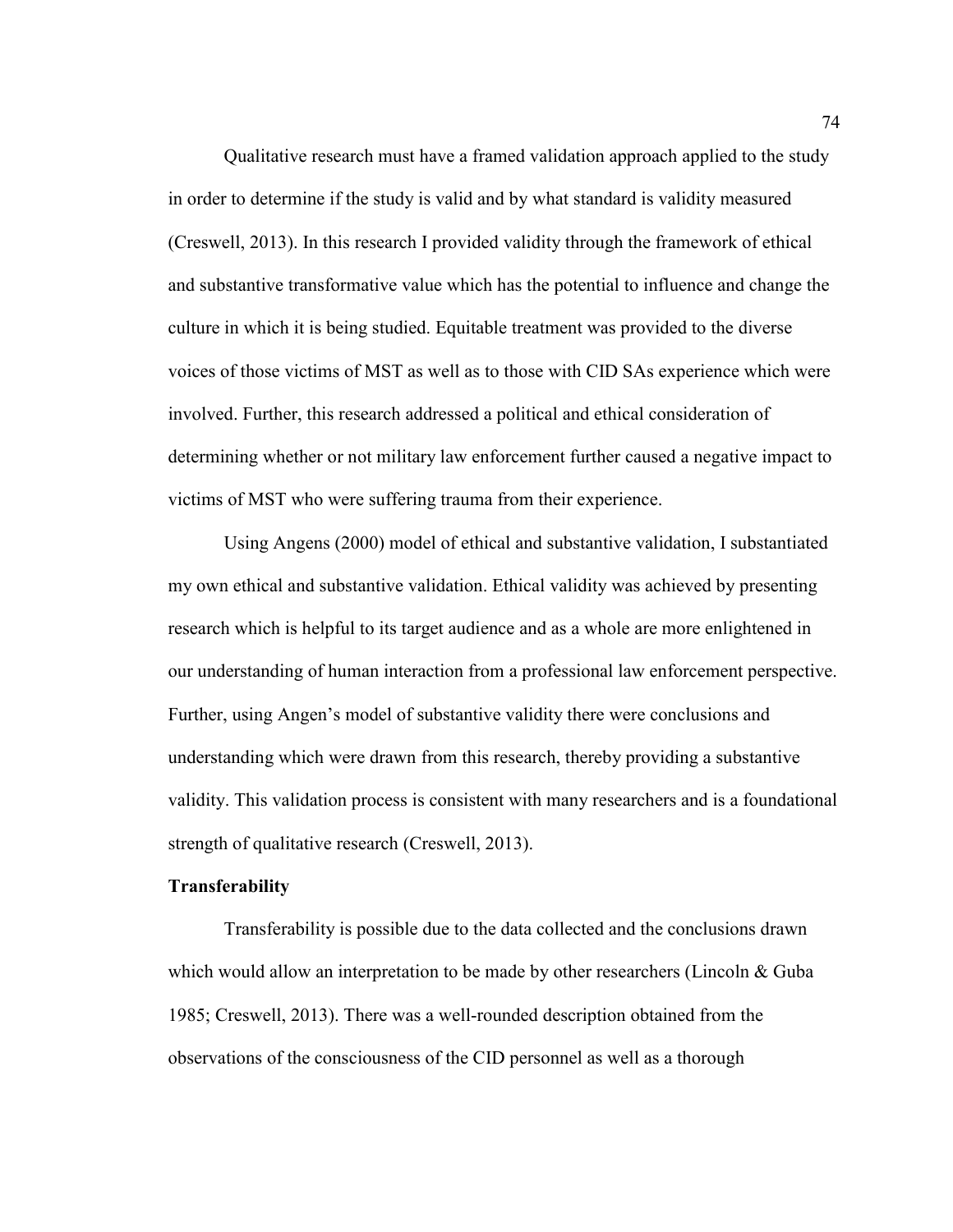understanding of what the victim of MST experienced. The rich understanding of those experiences which the participants provided allowed for an understanding to be developed which could be broken into categories and subcategories and connections to be evaluated and determined to meet validity (Smith, Flowers & Larkin, 2012). Comparing those experiences to the literature review further established continuity and established dependability (Creswell, 2013; Maxwell, 2013; Smith, Flowers & Larkin, 2012).

# **Dependability**

Consistency through categorizations, step connections and member-checking through the interviews of participants, dependability could be ascertained (Hatch, 2002; Smith, Flowers & Larkin, 2012; Mason 2013; Lichtman, 2013; Angen, 2000). Each researcher brings their own biases to research; however this experience or prejudice does not necessarily have to be negative (Patton, 2012). In this research it was of critical importance to obtain the cooperation from the CID personnel. The CID personnel were comfortable with being interviewed by this researcher because of my more than 13 years of CID SA experience. I was able to understand the struggles and concerns the agents had about sharing intimate and personal information for research. This fellowship allowed for a rich interview where the descriptions and true feelings of those with CID experience felt comfortable sharing their experiences with victims of MST. Meaning was clear once the interviews were broken into categories and a clear connection could be seen, thereby further establishing validity (Creswell, 2013). With five participants who provided detailed information about their experiences in rich descriptions and their feelings underlying their interactions with victims of MST, this information could be transferred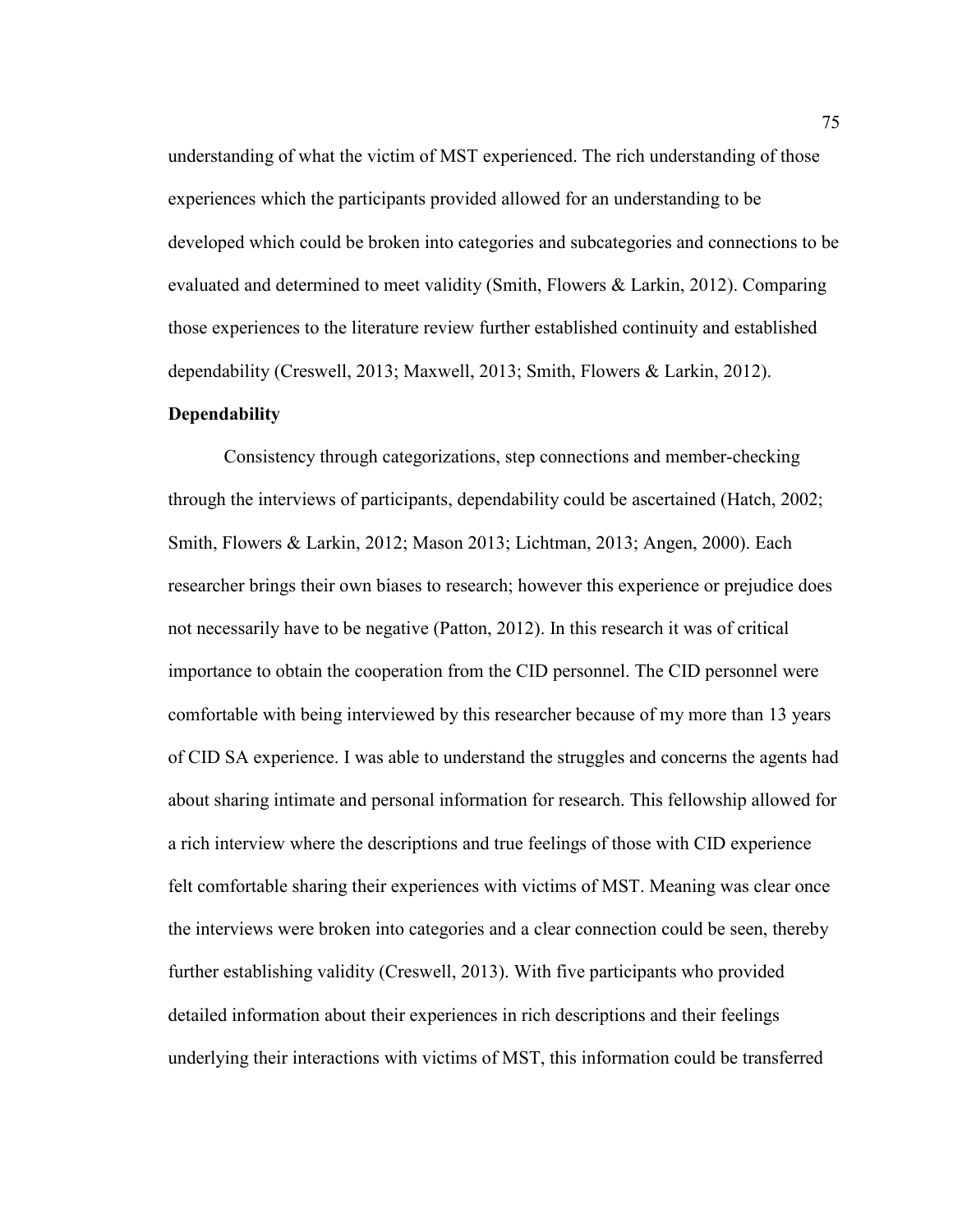to other members of CID or other Military Criminal Investigative Organizations (MCIOs) as well as to civilian police departments (Smith, Flowers, and Larkin, 2012). This research could also assist civilian law enforcement as well as they also interview victims of sexual trauma.

## **Confirmability**

There was a high level of similarity in the information gathered which would lead to the confirmation that there is a reasonably high chance that these interactions were genuine. Due to the degree to which all participants agreed on their interactions with victims of MST their experiences would provide confirmability of the findings. Further, the literature on the subject of professional and law enforcement officer's interactions with victims of MST is consistent with the findings in this research.

For this research to be valid, credibility, transferability, dependability and confirmability had to be ascertained. Through vigorous interviewing and obtaining incredibly descriptive experiences, categorization, subcategories, step connections and member-checking, a clear, rich tapestry of experiences was obtained; thereby establishing the credibility, transferability, dependability and confirmability to make this research valid.

### **Study Results**

This research focused on answering the question: Do CID interview techniques and procedures have a negative impact on victims who have reported MST to law enforcement? As well as a subquestion which was: What specifically about the CID interview process led to a negative experience? The results of this study show that all of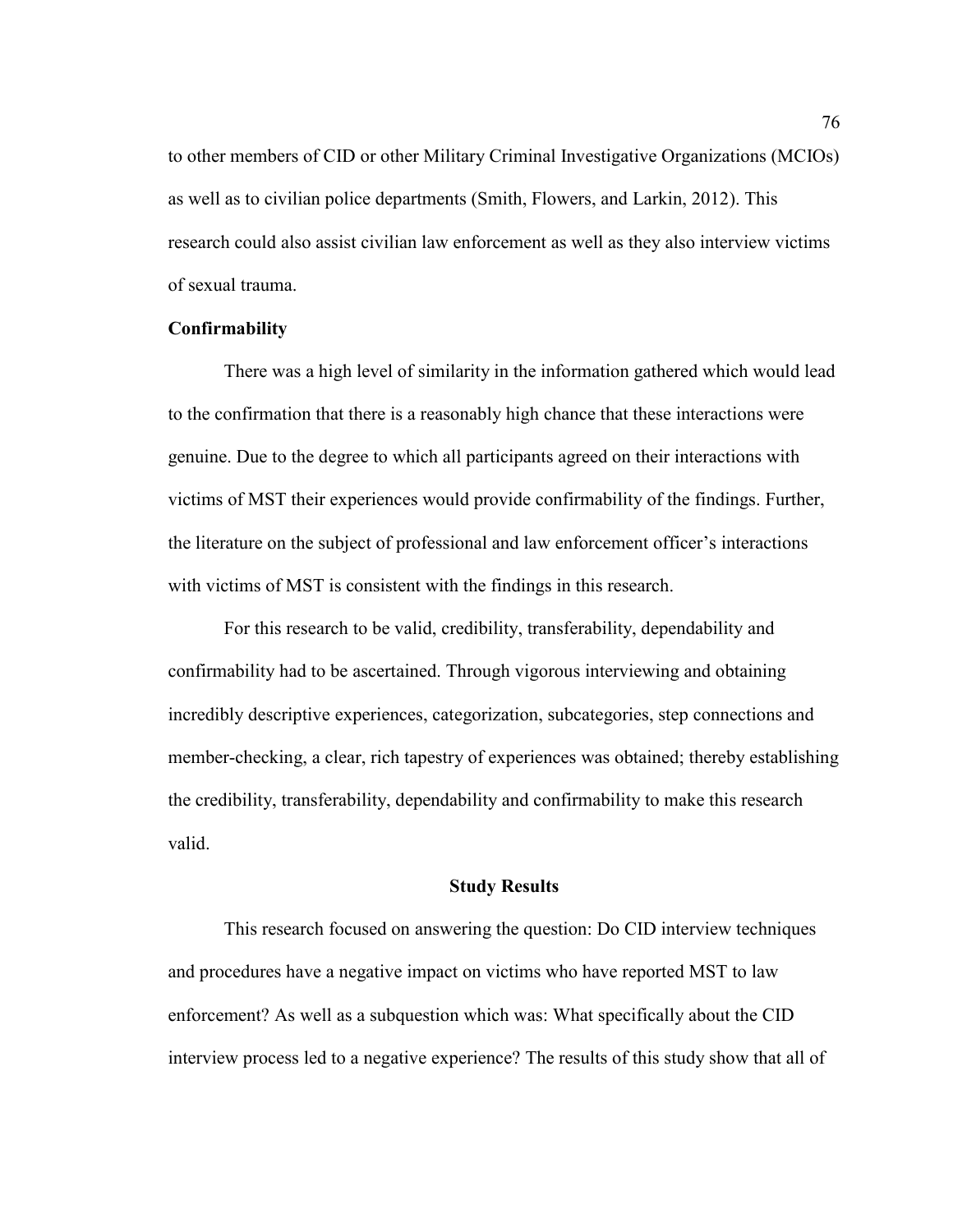the military law enforcement participants were experiencing some form of work place stress and several of the participants admitted they were suffering some form of burn out from their job as depicted in Table 6.

Table 6

|                  | <b>CID Special Agent Burn-out</b> |  |            |                  |
|------------------|-----------------------------------|--|------------|------------------|
|                  | 1-Extremely low 2-Mild 3-None     |  | 4-Moderate | 5-Extremely high |
| 01C1             |                                   |  |            |                  |
| 01C <sub>2</sub> |                                   |  | 4          |                  |
| 01C3             |                                   |  |            |                  |
| 01C4             |                                   |  | 4          |                  |
| 01C5             |                                   |  |            |                  |

The answers of these participants about their experience with burn out and the literature on law enforcement stress appear to be consistent. There was a divergence that emerged from out of these interviews as well. Even though all of the participants admitted they were suffering burn out to a varied degree, all denied that their burn out affected their job performance when it came to interviewing victims of MST. Every participant indicated that being professional meant they had to compartmentalize their experiences.

As stated by 01C4: I compartmentalize the vicarious trauma and don't think about it because I have a job to do. I always say that my job is not about me but it's about helping the victim regardless of how I may feel when the victim walks through the door. It's about helping the victim and making he/she feel safe without re-traumatizing the victim and giving them some type of comfort/vindication.

A slight variation of this became more clear when viewed in the perspective of 01C5,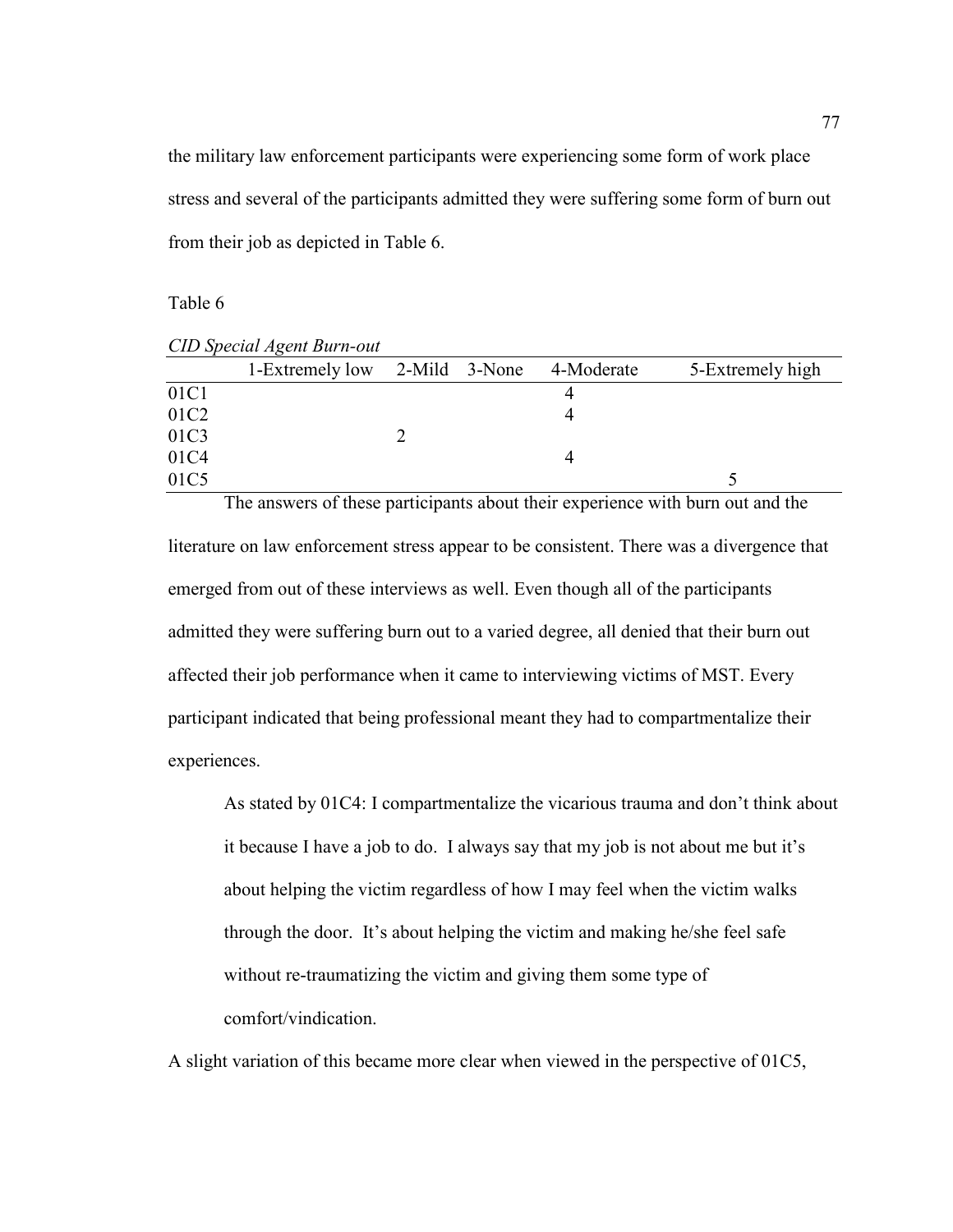You have to be able to compartmentalize the overwhelming stress and trauma we [CID SAs] experience. But to think that we can hide our anxiety, fear and exhaustion over getting the statement just right for prosecution, or whether or not our interviewing technique is causing any harm to the victim or if the case will fall apart because the victim doesn't seem credible, or our own emotions on the topic seems disconnected from reality. As a male interviewing some victims of MST I can't see how the victim is considered credible, but I know I have to compartmentalize those thoughts. The problem though is that I am human, there are lots of thoughts running through my head such as CID SAs who get into serious trouble for how they interviewed victims of MST. Not that they were abusive or derogatory, but the victim perceived that the interviewer was abusive to them, and the agent's have gotten in severe trouble. This weighs on me as well, will this victim file a complaint about me? It becomes overwhelmingly hard to keep these emotions and feelings compartmentalized.

There seemed to be a mechanical vehement denial though that the vicarious trauma the CID SAs were experiencing affected their professionalism. When asked to describe the impact of the trauma on their professionalism, one participant related the following:

O1C3 stated: …I have no issues with empathizing with victims and I make my main focus either substantiating or refuting the complaint.

However, four of the five CID experienced personnel indicated on a Likert scale that their job burnout had affected their job satisfaction. CID special agents place very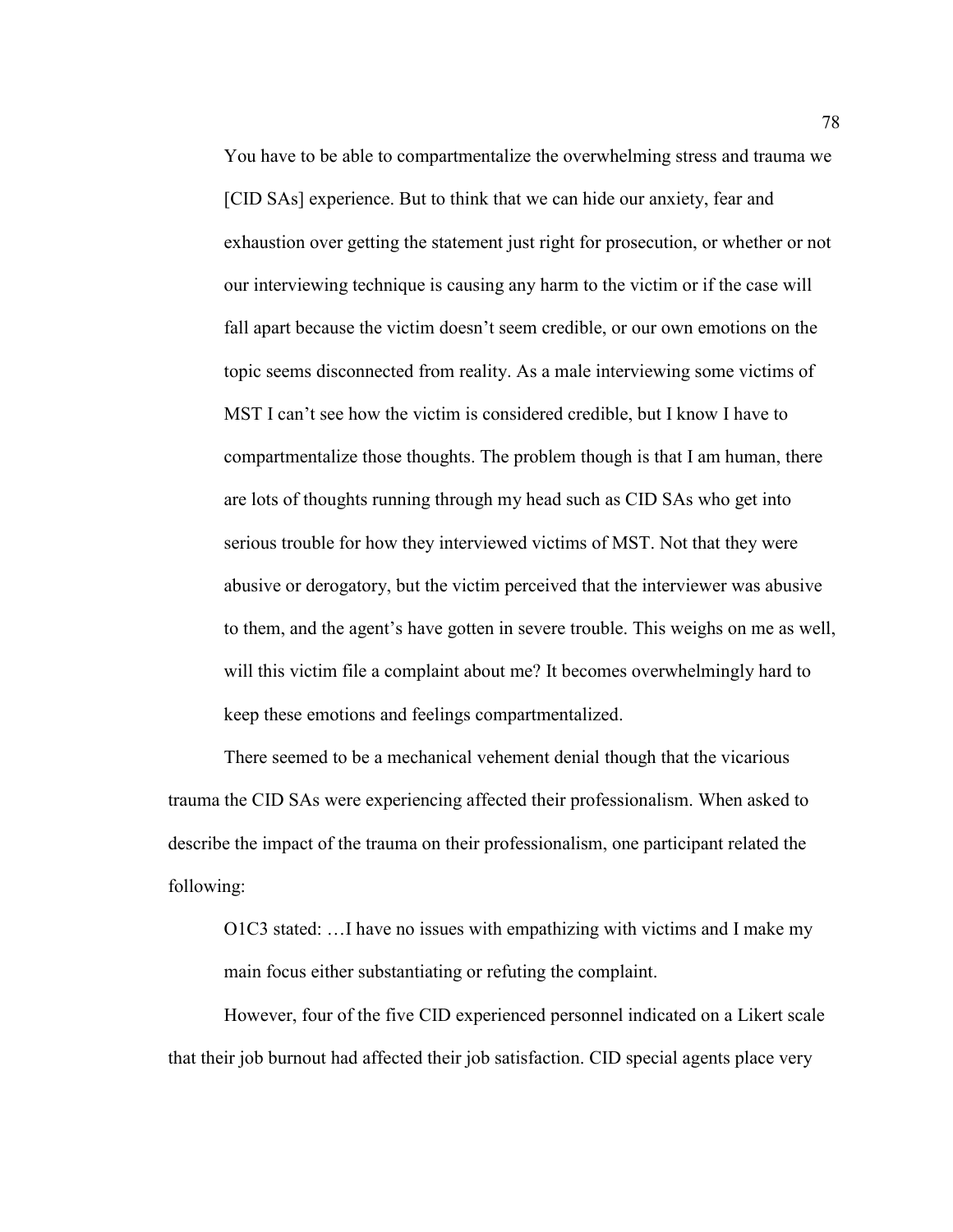high values on professionalism and attempting to create an environment for victims of MST free from causing any further injury. There seems to be a consistency amongst the CID personnel about their experiences, burnout, job satisfaction, yet there lies an inconsistency from the impact which the job stress and trauma has on the performance of the job particularly in the realm of interviewing victims of MST. This inconsistency is explained best by 01C2 and 01C1:

01C1 said**:** "I don't think CID SAs who are experiencing burnout should be conducting interviews of MST if at all possible. CID Agents experiencing burnout are not thinking clearly and at times will not be able to conduct a thorough and complete interview."

Yet, 01C2 admitted in the Likert scale that he himself had been experiencing burn-out, but because of professionalism could compartmentalize the impact it had on his job performance.

This seeming inconsistency was best explained by 01C1:

My burnout has mildly influenced job satisfaction. I still enjoy my position for the most part, because I realize my peers in the field are working longer hours than me, and seeing their families less.

 On the surface it appears to be an inconsistency, however as stated by 01C1 it is not an inconsistency it is a matter of enjoying the profession. The CID personnel all explained they enjoyed the profession of law enforcement. They all perceived that a high level of professionalism contributed to job satisfaction. Therefore they perceived that they had great job satisfaction and that satisfaction meant that they did not allow the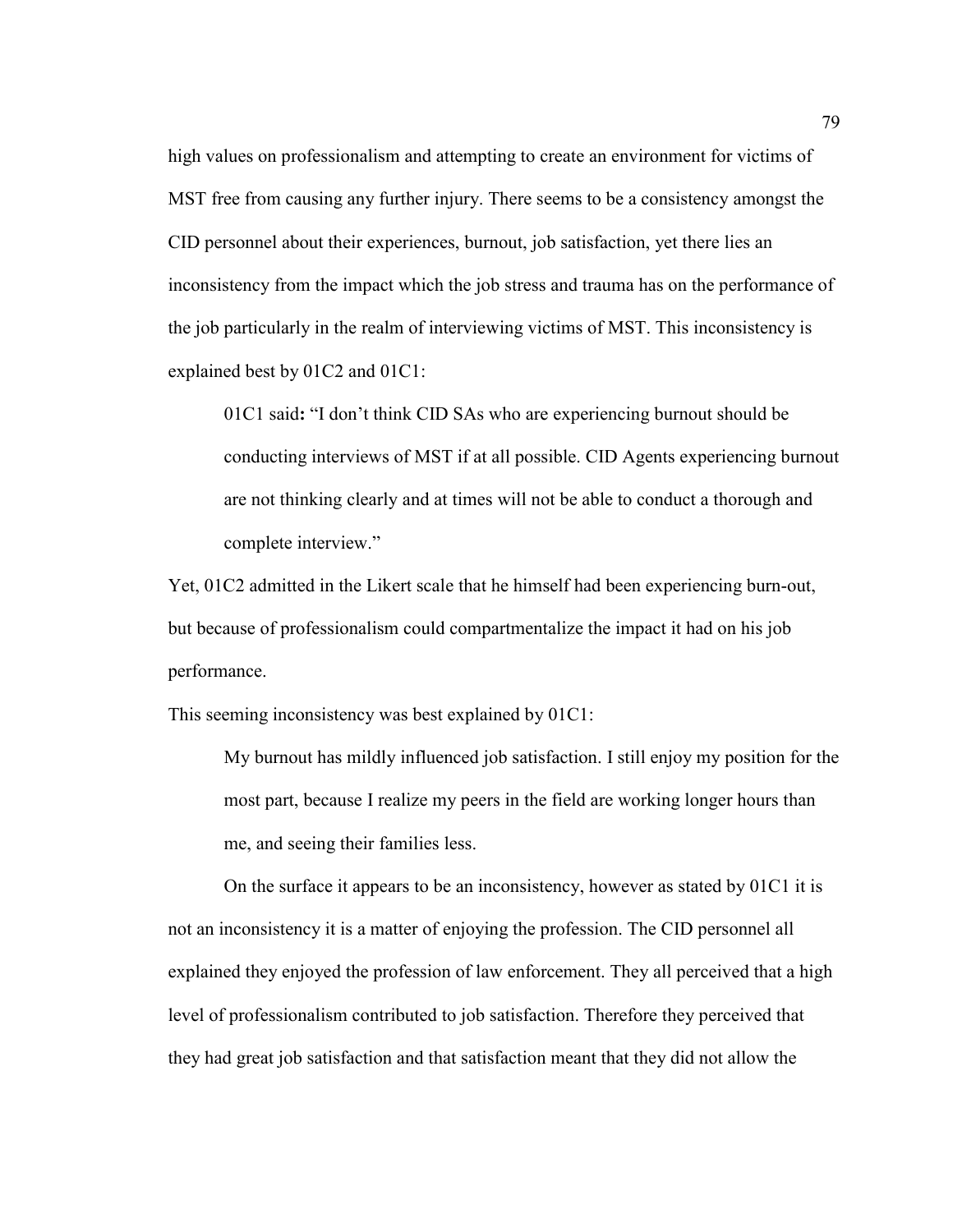burnout which they were experiencing to influence their professionalism. Two lines of thought were clearly present amongst the CID participants. One was that they are in fact experiencing some form of work related stress and/or burnout and that they were able to mitigate the impact of their stress and/or burnout in their interactions with victims of MST by compartmentalizing those stressors.

01C5 stated: Although we are expected to maintain our professionalism, I don't believe that it is completely possible for a victim of MST being interviewed by CID to not be impacted by what we are experiencing. We operate in a high stress, fast paced investigative organization, with stringent timeliness and requirements, high strung bad supervisors and emotionally unstable victims and lying perpetrators. We supervisors have to be able to keep the motivation of the agent's below us up, but we also have to deal with the constant threat of the dreaded "inquiry," for us just doing our jobs to the best of our abilities. We are a proud organization with strong work ethics and a drive to be successful. We try to maintain our professionalism, but the true impact of our juggling the above issues may not really ever be known by us. If someone has a really negative experience with a CID agent, they may file a complaint, and an agent may be disciplined if it is clear they were abusive, but most of the rest of the organization never knows about the conduct, and only a few inside agents at that specific office ever know about the reported incident. That's if a victim actually files a complaint, but they may have had such a difficult experience they never again feel as though they can trust the system. Further, if it was a positive experience for the victim of MST the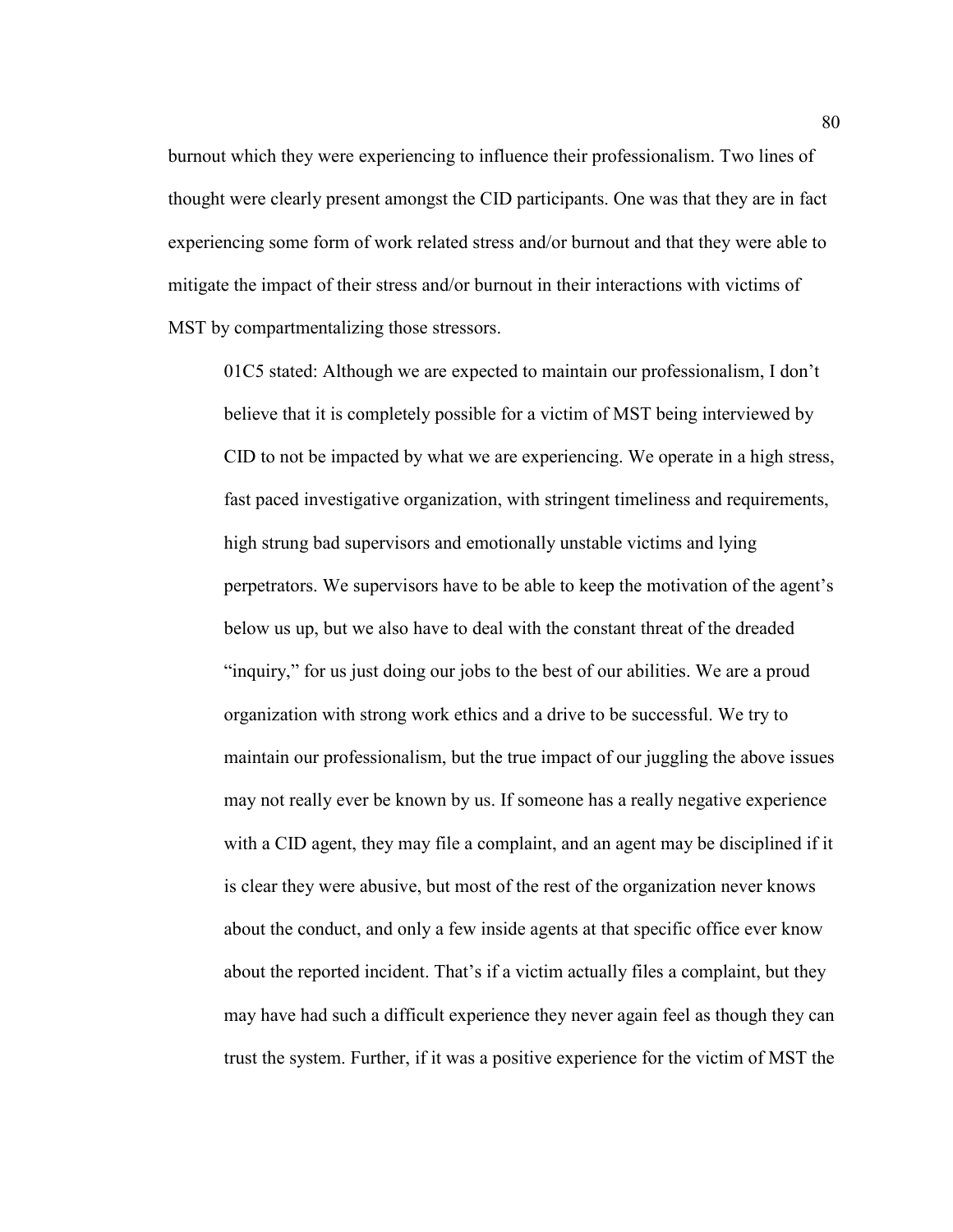CID agent never gets feedback, so they never really know if they were doing a good job or not when it comes to interviewing victims of MST.

01C2 said it like this: I feel gender does play a role of victims' perception at times. I believe many female victims just do not trust the investigative process for a plethora of reasons. Maybe some were assaulted and had horrible experiences, or maybe they thought no one would believe them if they came forward. Many female victims don't want to talk to a male agent/investigator. This too, can

hamper the investigative process and can affect the outcome of an investigation. The experience of trauma and stress from the job did not have an impact on the quality of life of most of the CID personnel who were interviewed.

01C5 however, stated: Within the last six months of working in the field with victims of MST, I was heavily impacted in my personal life due to job satisfaction. I felt as though I was trapped in a cycle of violence where I was the victim and the organization was the abuser. The organization had created a perception of zero tolerance towards anything less than perfection. I know other agents have not had the same experiences, but I know a lot of agents who have. I knew twenty to thirty agents who had expressed that they were on some form of a heavy anti-psychotic and/or hypertension medication due to the extreme levels of stress they experienced due to the job. I feel as though they are telling the truth because I have experienced those stresses. When you are under that kind of stress it is going to affect your job satisfaction as well as your personal life. Even though I would take regular vacations, work out often and even engage in hobbies I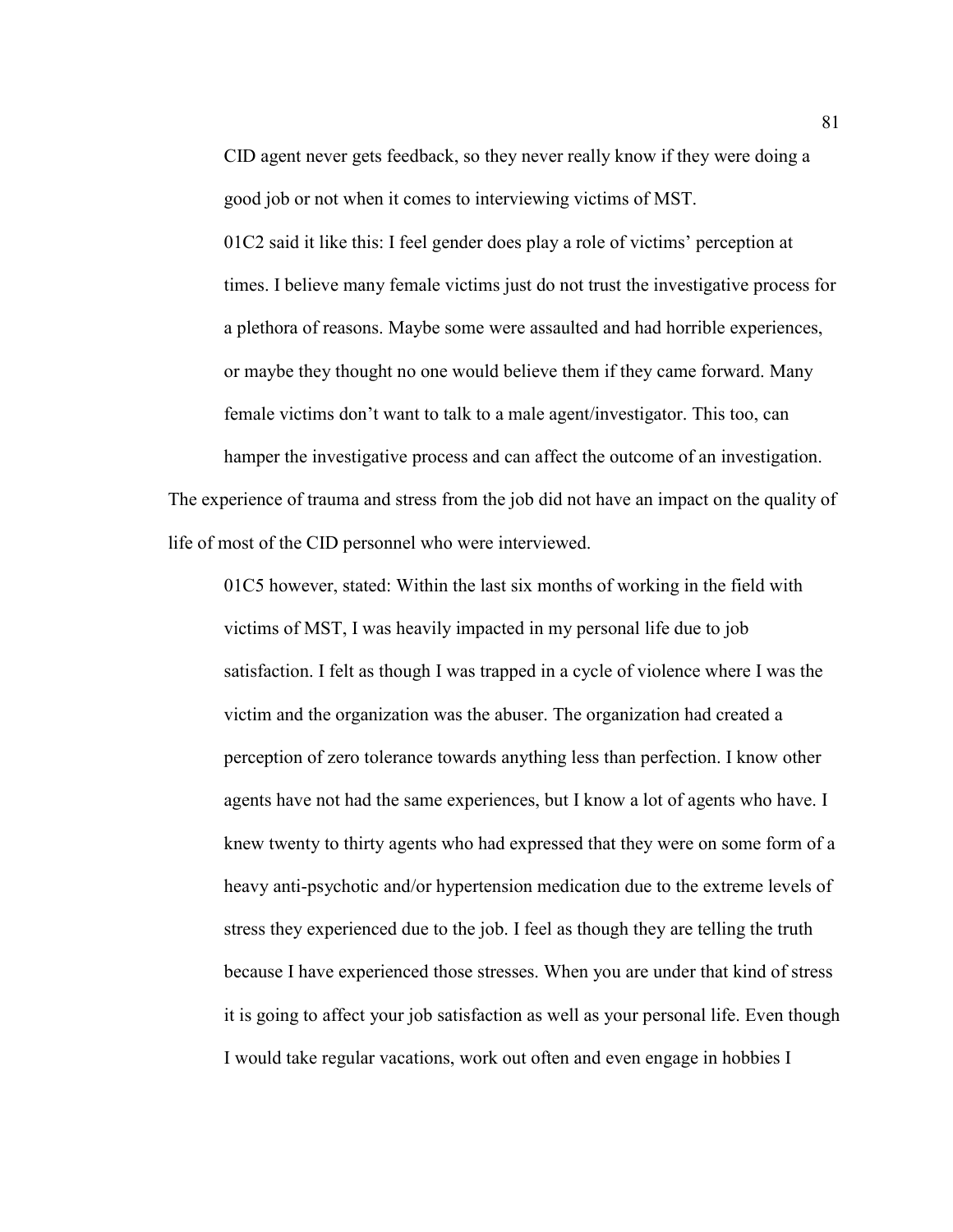would utilize large amounts of alcohol to help me avoid thinking about or stressing about the extreme job dissatisfaction. We are Soldiers first before CID agents, and because of this we are not like other law enforcement agencies, when an officer wants to move on in their career or leave law enforcement they have that option, not when your in the military. You do the job, regardless of the impact on you or a victim of MST.

01C1 stated something similar: Within the past 6 months I have experienced Moderate (4) burn out. I chose this rating because there were several mornings where I struggled to get out of bed and get dressed to face the workday, and thoughts of never being able to complete tasks at hand would distract my drive to work. By the time I reached my office door in the morning, I was dreading the day ahead and found myself snapping at people who continued to heap tasks on my plate. Saturdays and Sundays I have no problem waking up and starting my day, although by Sunday evening, my head is filling up again with items on my to-do list at work.

Although, not described as severely 01C1 still indicated that they were having problems getting out of bed, facing the day, feelings of anger, dread, intrusive negative thoughts. Four of the five CID personnel discussed their feelings of moderate burnout. Those CID personnel described their feelings in a manner that was consistent with Trauma and Stressor Related Disorders (DSM 5, 2013). This becomes important to view in light of what  $01C2$  indicated about their work environment,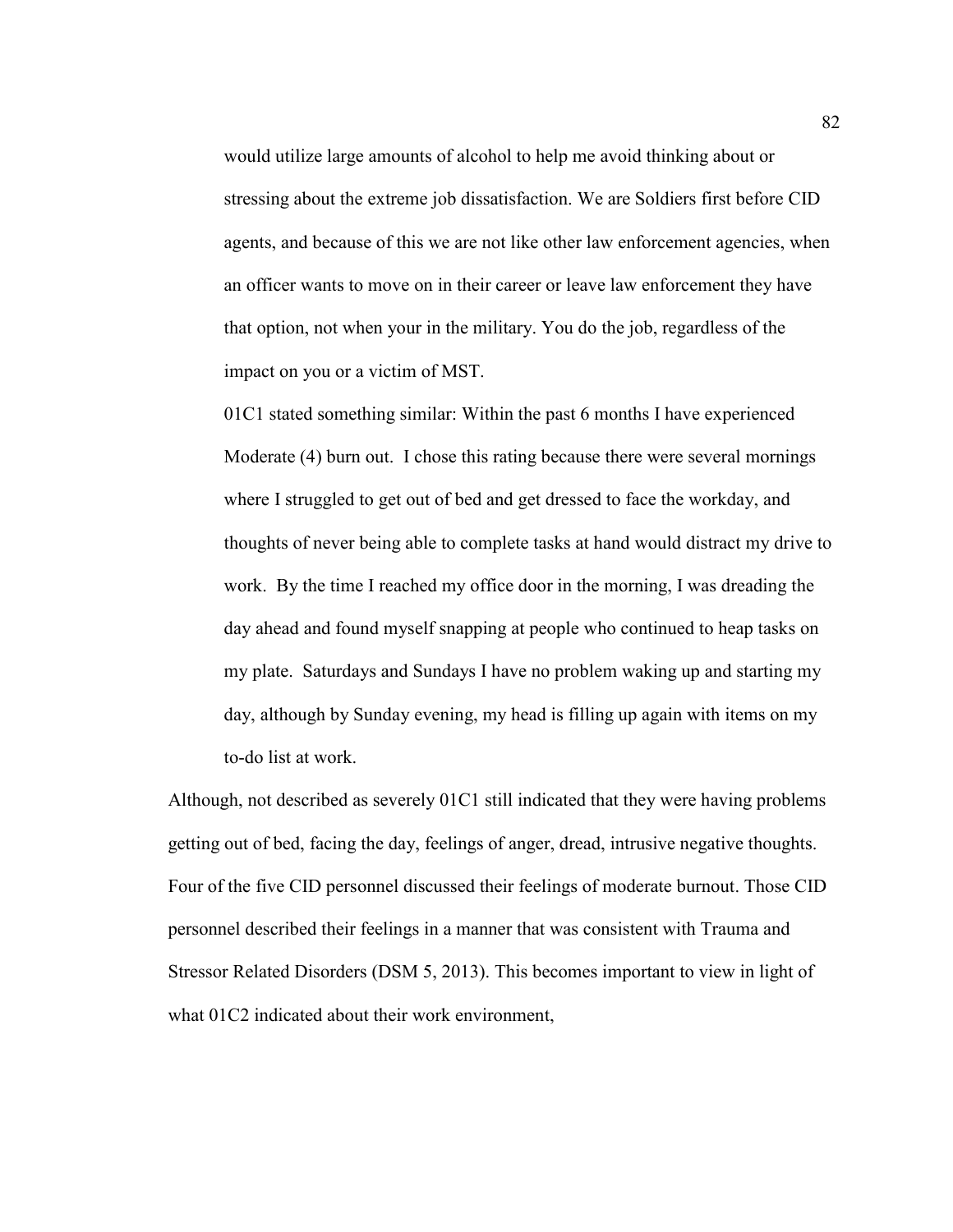This is a professional environment that interviews are conducted of Complainants, Victims, Witnesses and Subjects as well as day to day operations within the CID Field Office. But, it's not just the field office that I consider my work environment. It is also the crime scenes, various locations where we conduct canvass interviews, or even when we are testifying at federal court or at a court martial. The work environment is not the same each day and every investigation is different which requires various approaches to solve.

The work environment is a place which may change daily due to the events of that day. The day could start as any other or it could be a vicious crime scene where there are many dead soldiers, such as the 2009 Fort Hood, Texas, massacre by Maj. Nidal Hasan. The crime scene was a room littered with blood, guts, brain matter and dead bodies. The agents who worked that same scene would be the very agents who would later on go on to interview victims of MST. The agents would be expected to compartmentalize the brutality of those murders, and be able to interview a victim of MST without harshness, without judgement and be in a positive mode as to prevent injury to the victim of MST. There are any number of crime scenes where agents may be exposed to trauma, then still be expected to conduct interviews of victims of MST on a daily basis. This is a difficult task that is required of CID agents. Overwhelmingly though, the CID experienced personnel interviewed claimed they could maintain professionalism and compartmentalize those experiences, stresses and trauma and focus on the victim of MST.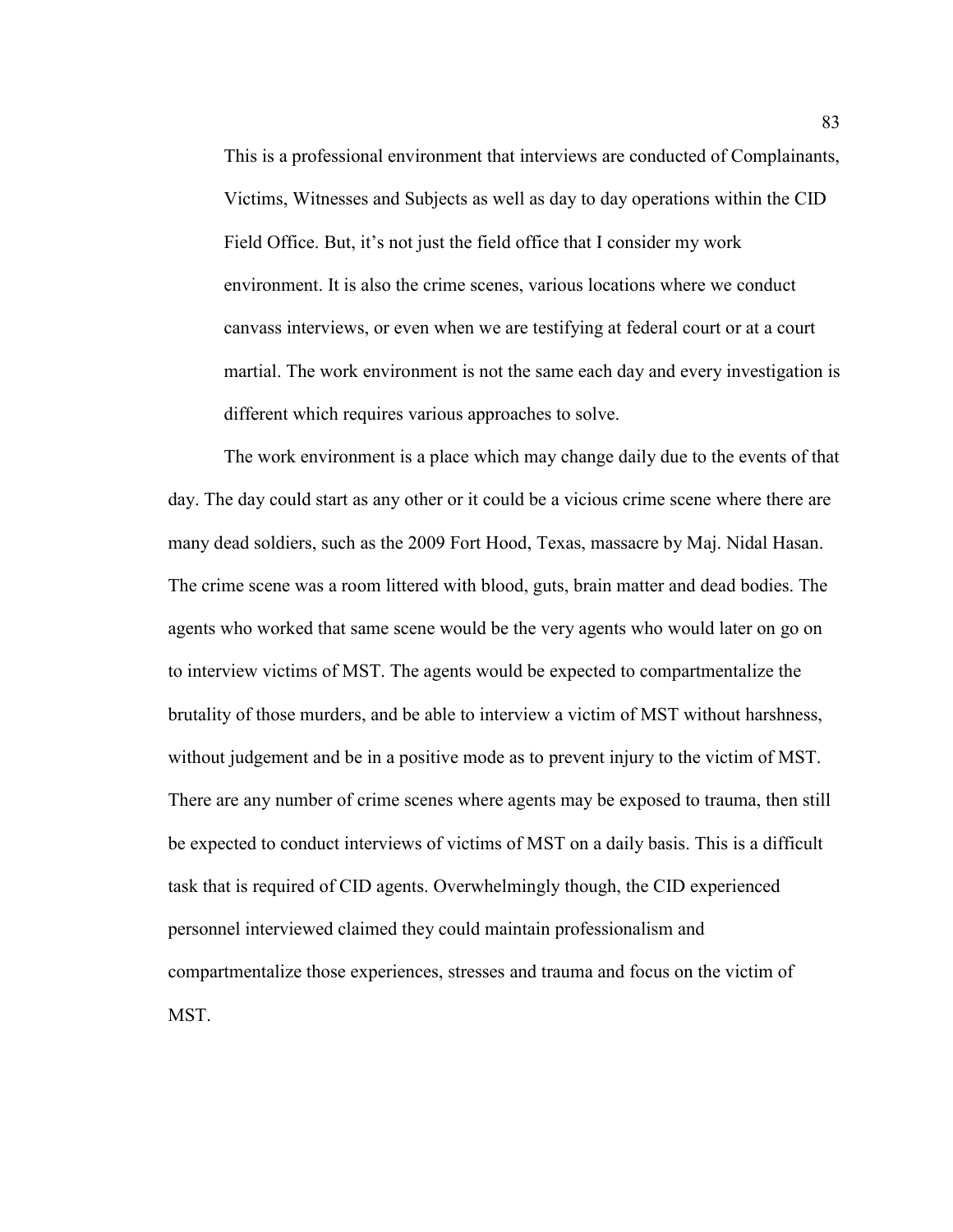All of the CID personnel interviewed indicated they used a cognitive interview technique such as the FETI to minimize the invasive nature of the police interview. All of the CID personnel indicated that the interview process itself was a process that could go from 3 to 12 hours depending on the crime reported. The FETI technique is one that is taught to CID agents and the claim is that it reduces injury to the victim. It is this technique that CID has implemented in order to try and reduce the revictimization during the interview process.

01C4 stated: I think enhanced cognitive interview helps CID SAs to stay focus on interviews of victims of MST. In addition, it allows the agent to get more information from the victim than if ask direct open-ended questions. Some people may agree or disagree that any form of enhanced cognitive interview does not necessarily work but makes the experience more traumatic for the victim. Further, an agent may experience burnout but like any true professional he/she is able compartmentalize their own personal issues and still get the job done.

As indicated by 01C4, even though an agent may be experiencing burn-out, the cognitive interview will allow the special agents to maintain the professionalism required to do their job. This is invaluable for understanding that even though CID personnel may be experiencing burn-out, they may be experiencing their own biases; it is this tool in the form of FETI that helps CID personnel to be professional and do their jobs in the face of such adversity. Not all of the CID personnel completely agreed though.

01C5 said: Any cognitive interview technique will help CID personnel be better interviewers of victims of MST as compared to the old ways of interviewing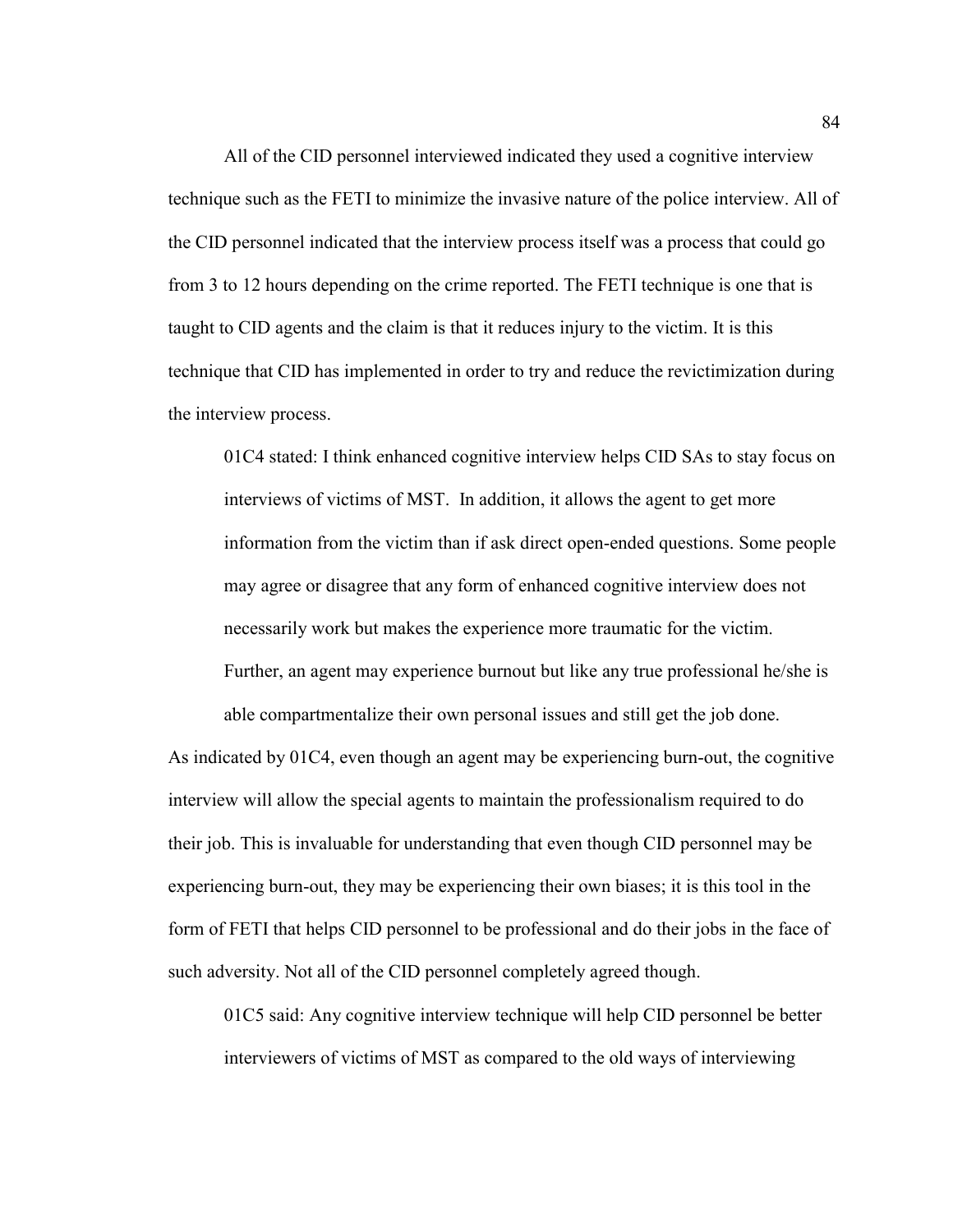victims of MST. However, with anything there is room for much error. I have seen agents because of fear of causing injury ask open ended questions which never get a response providing any kind of detail which can be used as evidence. Agents will basically have a conversation for a few hours with victims of MST and never get any of the basic information needed in order to get a successful prosecution. Then, the victim ends up getting interviewed multiple times, which is likely to increase their perceptions that they are not being believed or that law enforcement is either "victim blaming, or questioning," whether they really were victims of MST. Which may not be the case, but the perception may be created because agents are operating in fear or have a lack of proper training or may not even know the purpose of why they are trying to use a cognitive interview technique.

Further, 01C3 proffered the following, "for a cognitive interview to be effective the interviewer must demonstrate some empathy towards the victim and interviewers with burnout issues will most likely not display such."

CID personnel do have tools to help in the interview process, but they also have large hurdles, such as burnout, to overcome. As indicated by 01C3 empathy becomes extremely important for any of the cognitive interview techniques to be successful at reducing the negative perceptions that victims of MST experience with law enforcement. This is where, again, there is a divergence in what the CID personnel perceive as reality versus what that reality is. The congruency is that CID personnel, like many other law enforcement agents, are experiencing burnout and reduced job satisfaction because of the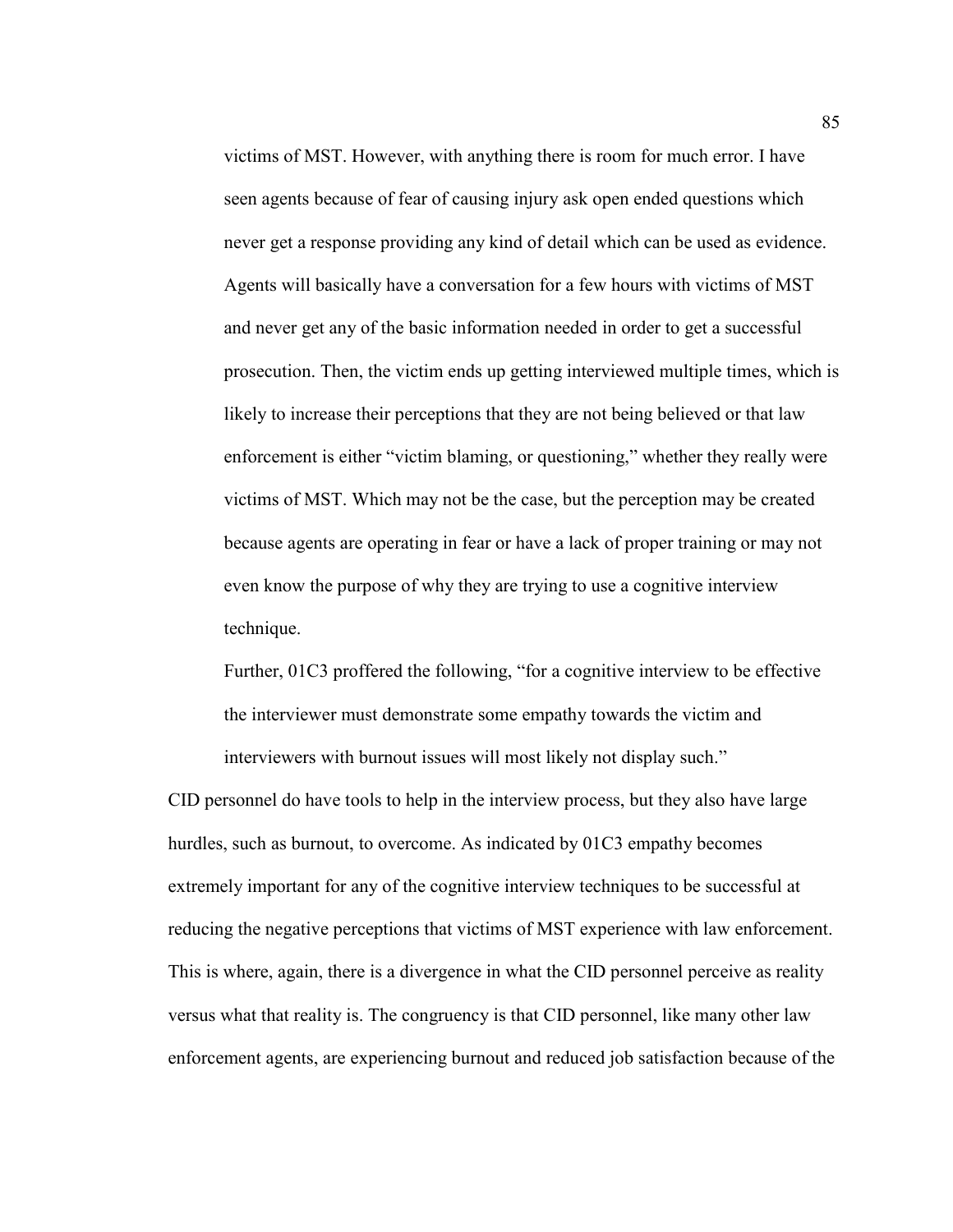burn out. However, the divergence from the literature is that law enforcement officers report that their negative perceptions of job satisfaction have a negative impact on their job performance (Finklestein, Stein, Greene, Bronstein, & Solomon, 2015; Kazmi & Pratap, 2015). The CID personnel interviewed all agreed that if someone was experiencing burn-out which was affecting their job satisfaction, they probably should not be interviewing victims of MST. Further, all of the CID personnel interviewed admitted that they were experiencing some form of burn-out and poor job satisfaction, yet all denied its impact on their abilities to conduct interviews of victims of MST by using a cognitive interview technique. This created the need to conduct a case study of a victim of MST and to make several inquiries of their experiences as they pertain to the CID interview process.

Enter 01V1, who stated: gender made a difference. He seemed to defend my rapist when I told him the first time we became sexually intimate was when I was nearly blacked out after a party. It was also difficult to relay to him my emotions because I did not feel he could truly sympathize with the situation and understand them. As a result, my lack of describing feelings lead the agents to question the validity of my claim (as found out later). I was absolutely still in shock about what happened three days before and how it altered the way I viewed the entire time span of knowing the person. I was in denial about the previous sexual abuse and still unable to comprehend the extensive psychological damages of it.

01V1 completed the IES-R as pertaining to the impact of the CID interview. When scored 01V1 was positive for intrusion, avoidance and hyperarousal. The picture is clear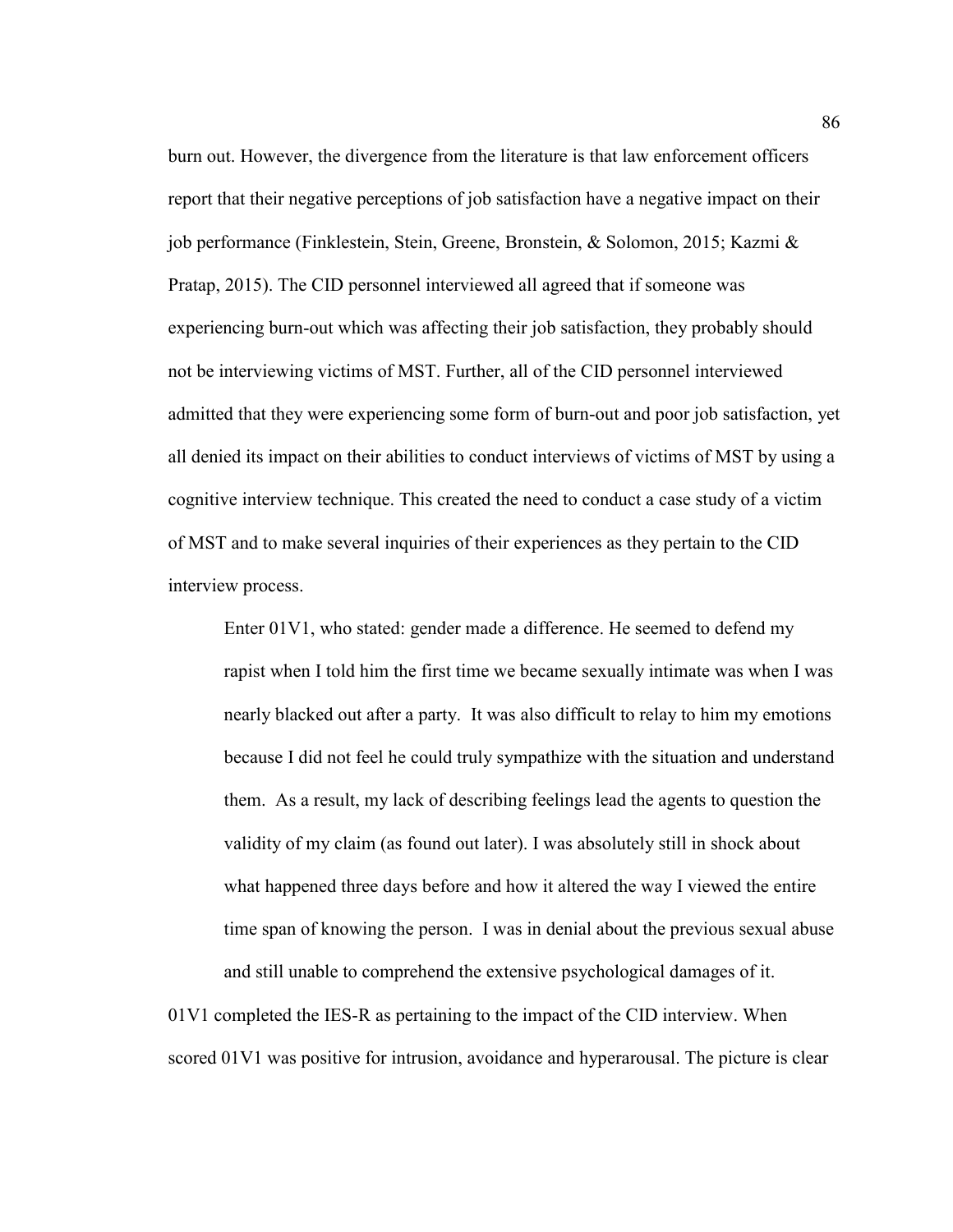that an event during the interview process by CID that 01V1 had a negative experience that impacted them.

01V1 goes on to further describe the CID experience: Entirely, for the worst. They interviewed my commander that week as well, who was convinced that I made the entire rape claim up to get out of trouble for a relationship I entered with her soon to be ex-husband. From that moment on, I felt harassed by CID and no longer trusted their intensions. They did not treat me like the victim of sexual assault, but rather the perpetrator of another crime. Instead of properly investigating my case, they provided the DNA evidence, which I volunteered in a rape kit, to an officer doing a command launched investigation against me for adultery. It was the only evidence they had to prove that I had a relationship with another man and they used it to involuntarily separate me from the Army. My assailant was retained and still remains on the same small post with me. I see him at the clinic, gym, lawyers office, and driving by. I am constantly on guard and do not feel safe.

- a. It has affected my family because they feel entirely helpless for me. I graduated in the top 3% of my class at West Point and dreamed of being an Apache Pilot for six years. This instance has taken my dream from me and they, along with myself, mourn that loss.
- b. It has affected my significant other. I reported the case to me. He was my best friend, and we were intimate prior to his divorce being finalized. CID charged him for obstruction of justice since I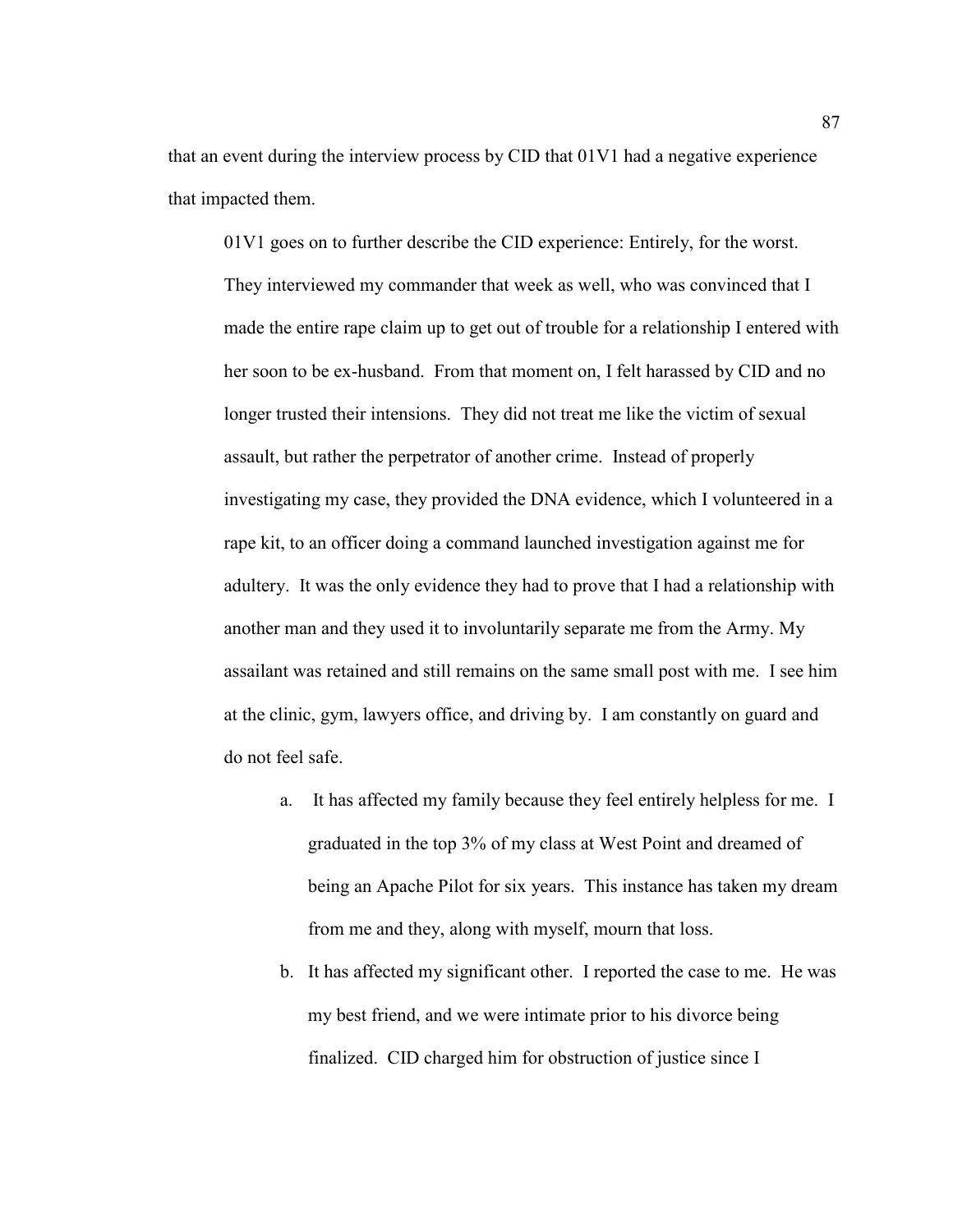personally gave him my comforter to hold onto so I didn't throw it away or have to look at it. They confiscated his phone, and still have possession of it today, eleven months later. They lied to him and said they wanted his DNA evidence to disregard him from touching the comforter—but they ended up comparing it the specimen found in my vaginal vault. They also issued a Military Protective Order from him being able to contact me. My roommate left me, and I lived alone. I had no one to turn to except him and he was not allowed to come within 500 feet of me. The MPO was finally lifted after I asked my therapist that I needed a support system to go home to after a month of in-patient treatment for MSA PTSD.

c. CID also wanted me to reach out to my assailant afterwards so that he could openly talk about the rape to better equip their investigation. Needless to say, I was horrified at the thought of seeing or speaking to him ever again, let alone have a conversation with him. They had me call him and meet him in a dark parking lot. When the phone conversation ended and I told him I was already at the location, I sprinted out of the building, to my car, to make sure I was there on time. I did not want him to see me pull up and know he was being setup. I acted out of instinct—fight of flight—and I ran due to the fear I had of my assailant hurting me if he caught me trying to set him up. When I returned to the CID building, I had an agent come up to me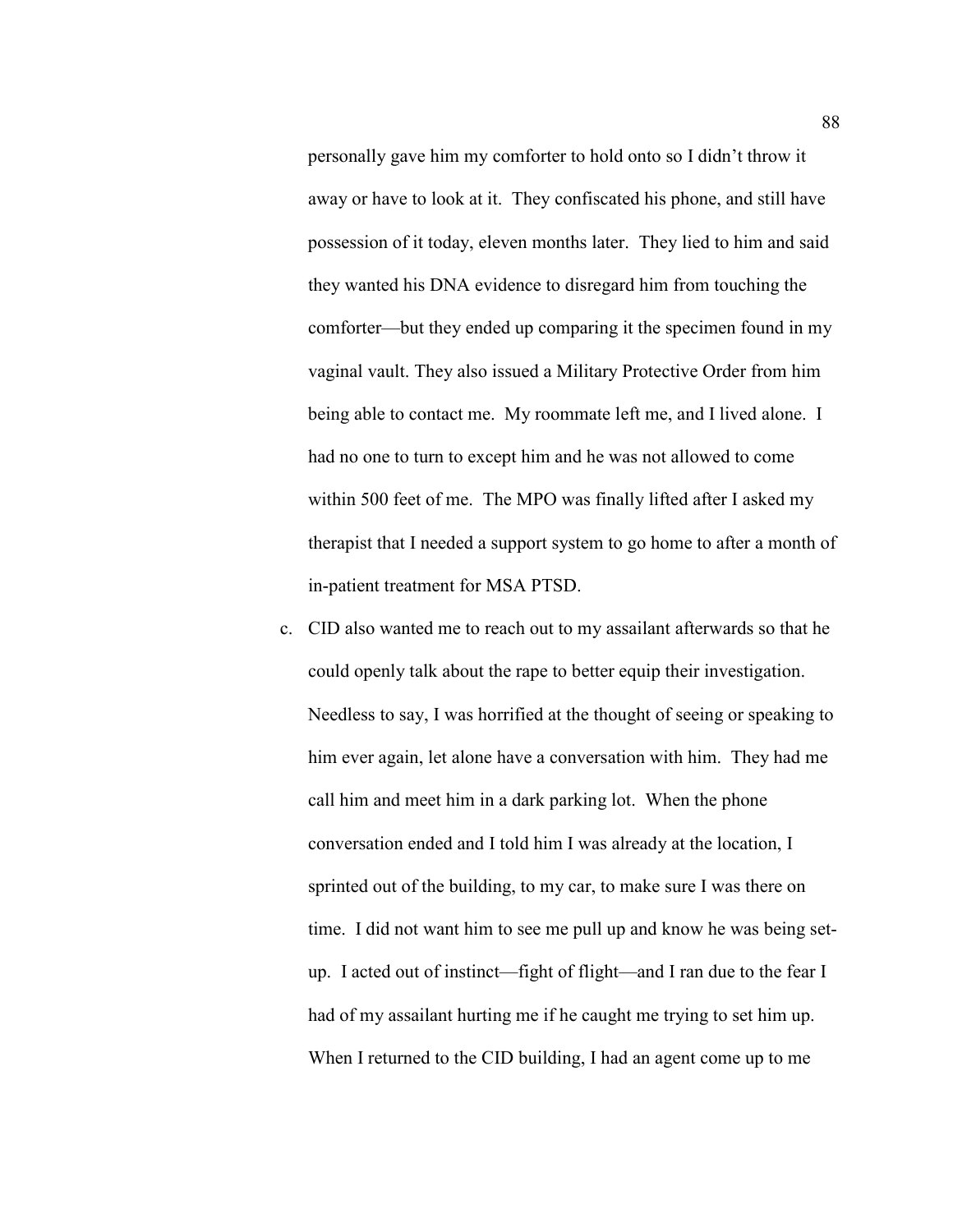and yell "Where the fuck did you go?" in a very angry, patronizing voice. I was shocked and confused and they sat me down and made me think I did something wrong. The agent who interviewed me then made a comment about the selected meet-up location—which they chose—being called "rape alley." Completely insensitive.

01V1 described what they expected to encounter by reporting their victimization to CID**:** 

I thought that it would be more compassionate, in a safe setting, not an interrogation room. I felt that they would understand the complexities of the situation and treat the victim like a victim—not a criminal.

Further, 01V1 went on to explain what they would tell someone who had experienced MST in reference to reporting the crime to CID:

> Don't report it. Make an unrestricted report so that you can get the personal care that you need, and that's it. Even if you want justice for the crime and want the assailant to be prosecuted, it is very unlikely that they actually will be. My command denied the case to go to court, so I went through all that pain for nothing. I have heard dozens of women who were in situations like mine, but the trial twists the stories and victim blames. I've lost my position in the Army, my reputation, my dream job, and so much more by reporting. The system is flawed by allowing commanders to influence so much of the investigation and trial. If you do decide to go through, talk about your actual feelings during the rape…how you felt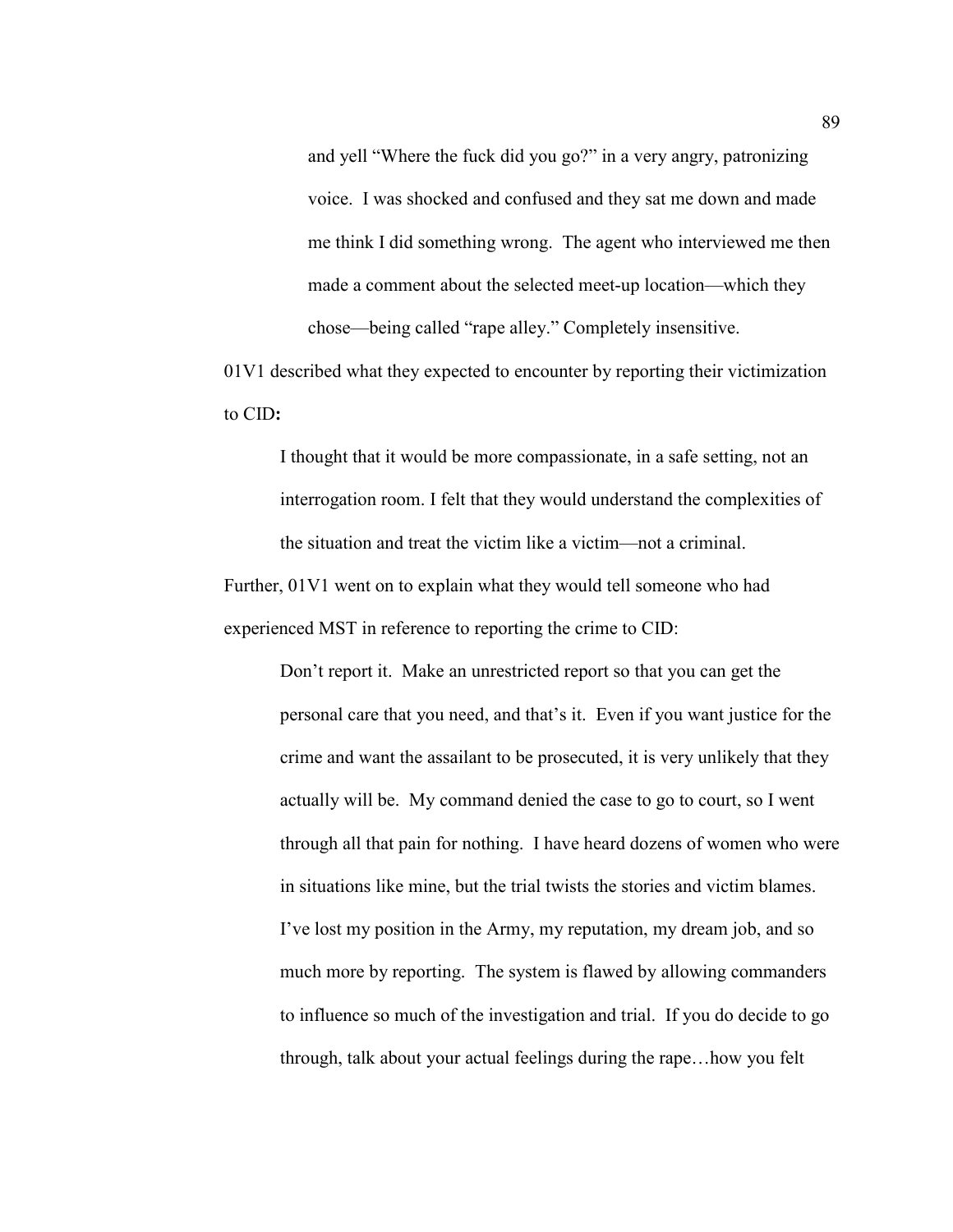pressured, coerced, threatened, etc. Say the words "I was sexually assaulted," even though it is so shameful. Since I didn't do those things my own VA [Victim Advocate] said she didn't think I was assaulted because I didn't directly tell CID "I was raped." Good luck.

The story related to us by 01V1 is unfortunately not unique. The literature suggests that victims of sexual trauma may often be blamed, or that the professional may take the side of the offender thereby causing further negative experiences with law enforcement. Summed up by 01C1 like this,

The law enforcement interview process is in itself a negative experience, because it forces victims of MST to recount a very personal and traumatic event which they have experienced. Because of the need to obtain the correct information for prosecution there may become a need to ascertain the "why did you…," questions which often times will lead victims to perceive that they are being blamed and not believed by the CID agent. My role as the investigator when a victim reports a crime I have no reason to doubt their validity, but it becomes my role when testifying to be able to testify whether or not I believed the victim. I have to maintain a distance from the victim because of my role, but they have access to victim advocates and many services being in the military, and someone else will get them the help they need, my role is to investigate the crime and that may require asking hard questions. In asking victims to recount their traumatic experience and the questions that have to be asked, I could see how victims of MST may get the perception that the interview process is harsh.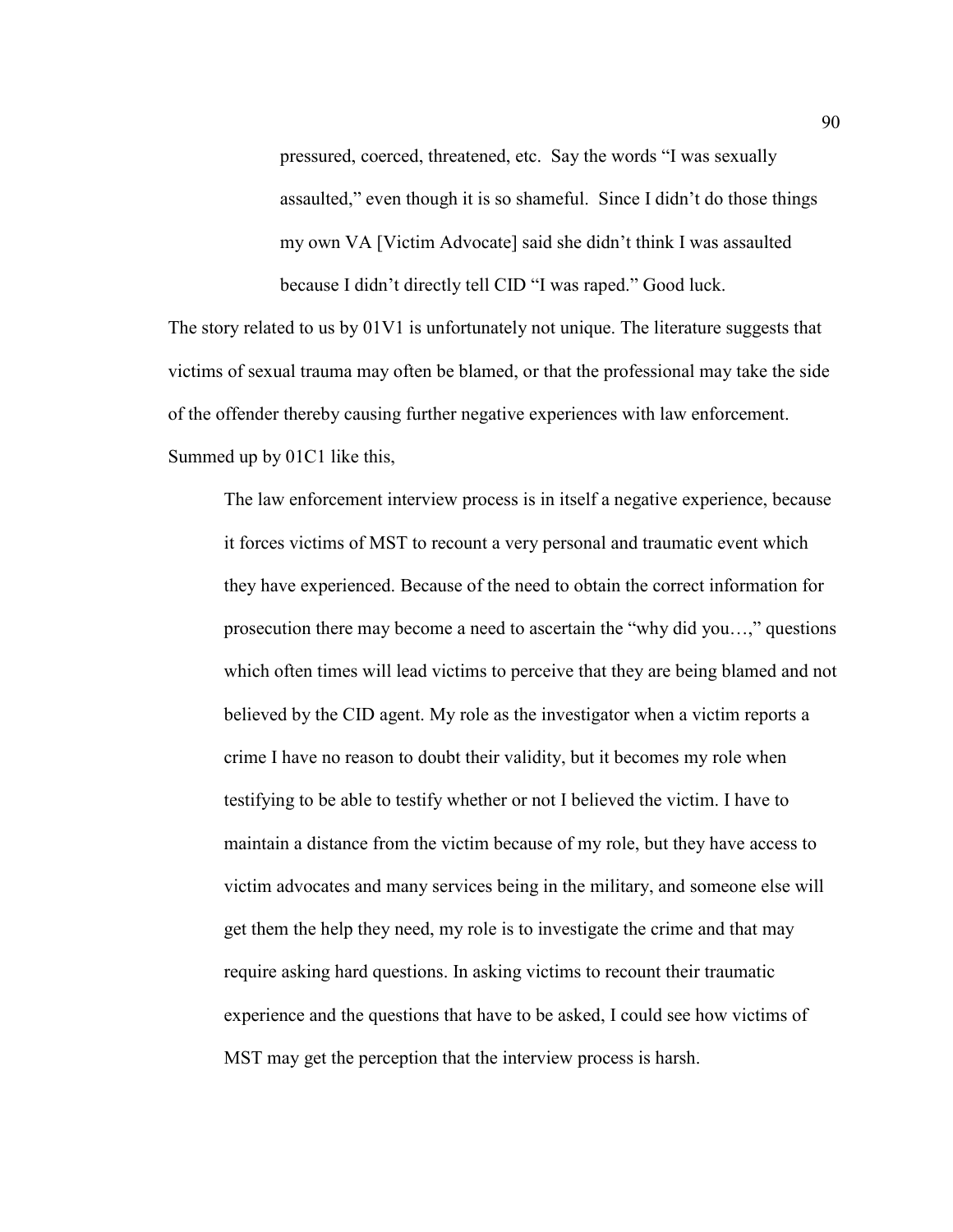### **Summary**

The question of whether or not CID interview techniques and procedures have a negative impact on victims who have reported MST to law enforcement has been addressed in this research. It is my conclusion that the CID interview process does indeed have a negative impact on victims of MST. There appears to be an expectation placed on those who operate within the CID law enforcement realm to perform outside of the abilities of what is humanly possible. The expectation that the trauma/stress of the job would not have a negative impact by simply compartmentalizing those feelings does not address the psycho-biological reaction of the human body, wherein the chemical and electrical makeup is altered in response to stress (Rolls, 2004; Rolls & Kringelbach, 2004; Ouimette & Read, 2014). Further, all of the CID personnel were aware they were suffering from some form of trauma/stress, however overwhelmingly they denied that it impacted their ability to maintain professionalism in the interview of victims of MST. Yet, those same agents still acknowledged that individuals who were suffering burnout should not be conducting interviews of victims of MST as it could potentially have a negative impact. This contradiction appears to have been best described in the Dunning-Kruger effect, wherein people basically are unaware of what they do not know, but perceive their abilities to be exceptionally above their capabilities because they are unaware of their limitations (Crittenden, Crittenden, and Crittenden, 2017). By reviewing the case study of 01V1, the issue becomes clear 01V1 had an extremely negative experience with the CID interview process, wherein the biases of the CID personnel were manifest. This would not have occurred if CID personnel were truly capable of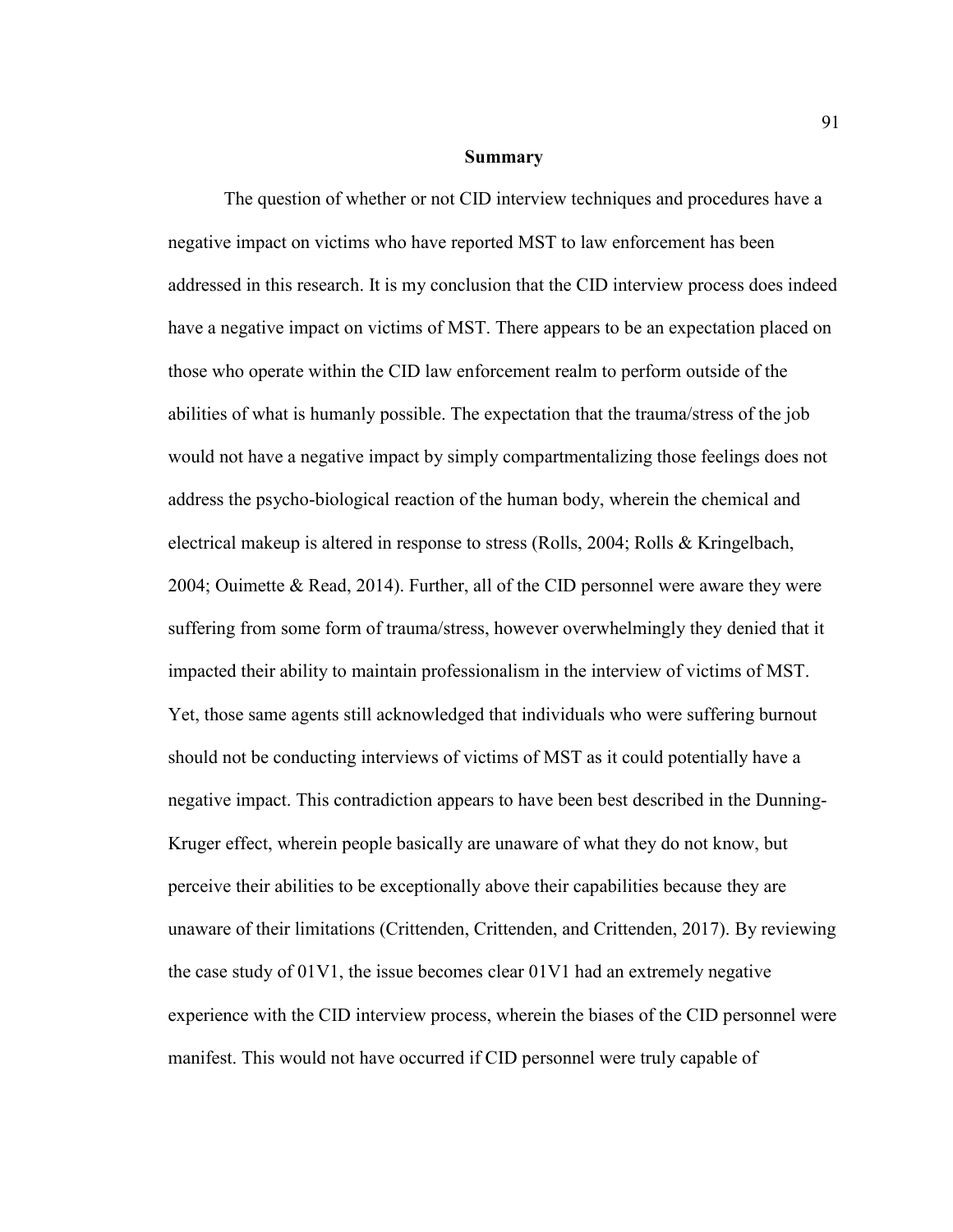compartmentalizing their experiences, stresses and trauma and still maintain a professional positive interaction with victims of MST.

Then the subquestion addressing what specifically in the interview process led to a negative experience can be summed up by 01V1 where they discussed being treated like the criminal rather than a victim of a traumatic event. It is therefore the conclusion of this researcher, that the question of what specifically within the interview process led to a negative experience has also been answered from this case study. These answers were developed from the interviews of those who volunteered to participate from CID experienced personnel and from the in-depth interview of a victim of MST.

In the next chapter, the purpose of this research will be reintroduced. A brief overview of the findings will be addressed, as well as recommendations for further studies. Finally I will address the issue of the role of this research's impact on social change.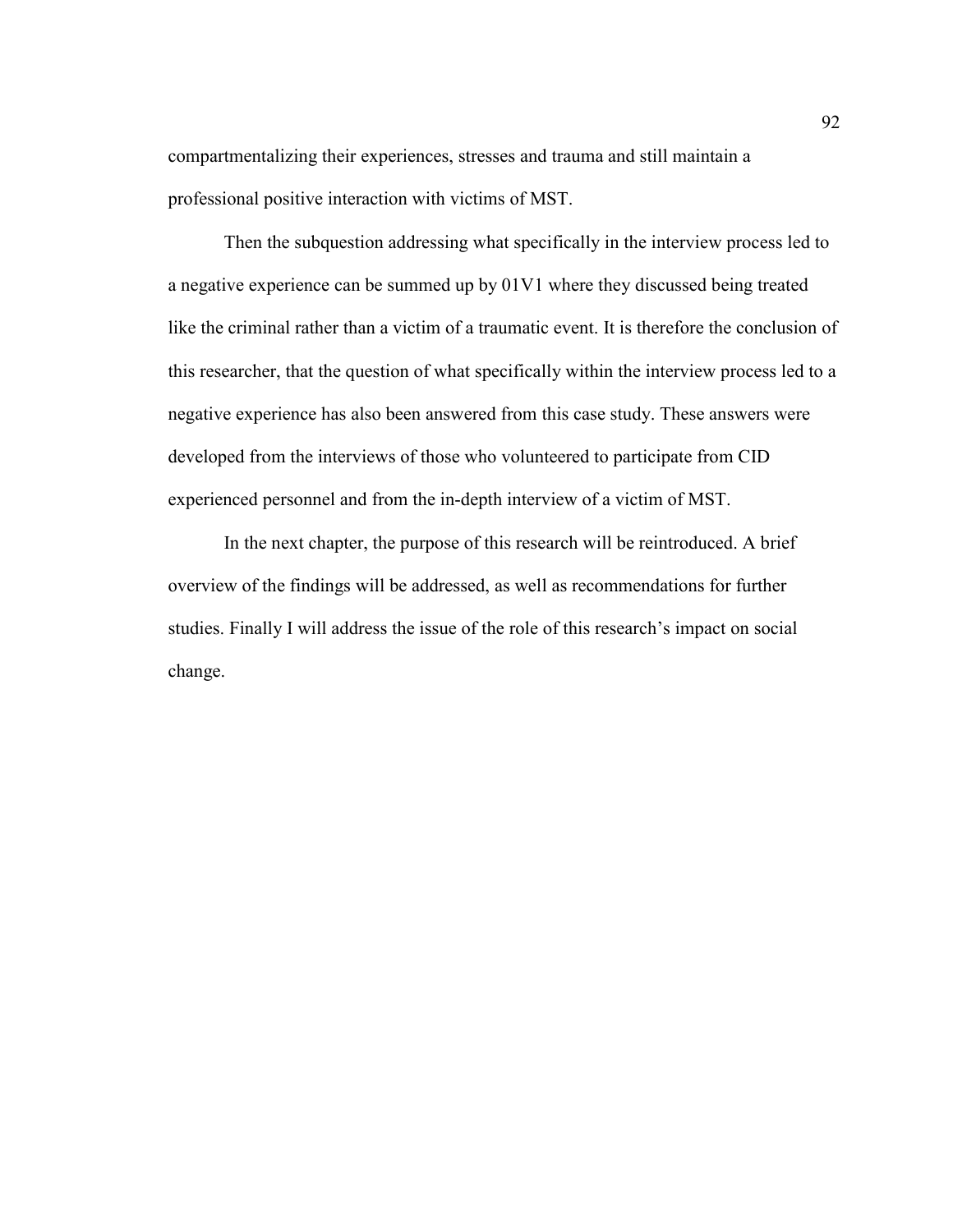### Chapter 5

## **Introduction**

The purpose of this phenomenological inquiry was to determine if the CID interview of victims of MST had a negative on the victims. I conducted this study using the qualitative approach and focusing on the lived experiences of CID conducting law enforcement interviews of victims of MST as well as a case study of a victim of MST who was interviewed by CID. Approaching this study from the phenomenological perspective was the most appropriate research design as the emphasis was on those shared, lived experiences of the victims of MST who had been interviewed by CID. The key finding of this research was that the CID interview process does cause negative experiences and it is often how victims are treated that caused the negative experience. In this chapter, I will address the interpretation of findings, limitations of the study, and recommendations for future research.

## **Interpretation of Findings**

 The negative set of symptoms that women experience after they are raped o has been labeled as rape trauma syndrome and is a subset type of PTSD; these symptoms can leave women feeling vulnerable (Burgess & Holmstrom, 1973; O'Donohue, Carlson, Benuto, & Bennett, 2014). Women who have survived MST and are in a state of vulnerability when reporting their crime to CID in the U.S. Army are susceptible to a harsh interview process as well as the attitudes of the special agent. As a result, when female victims of MST are experiencing vulnerability, confusion, and in the middle of an interview by CID, it is likely they will not recall all of the details or all of the required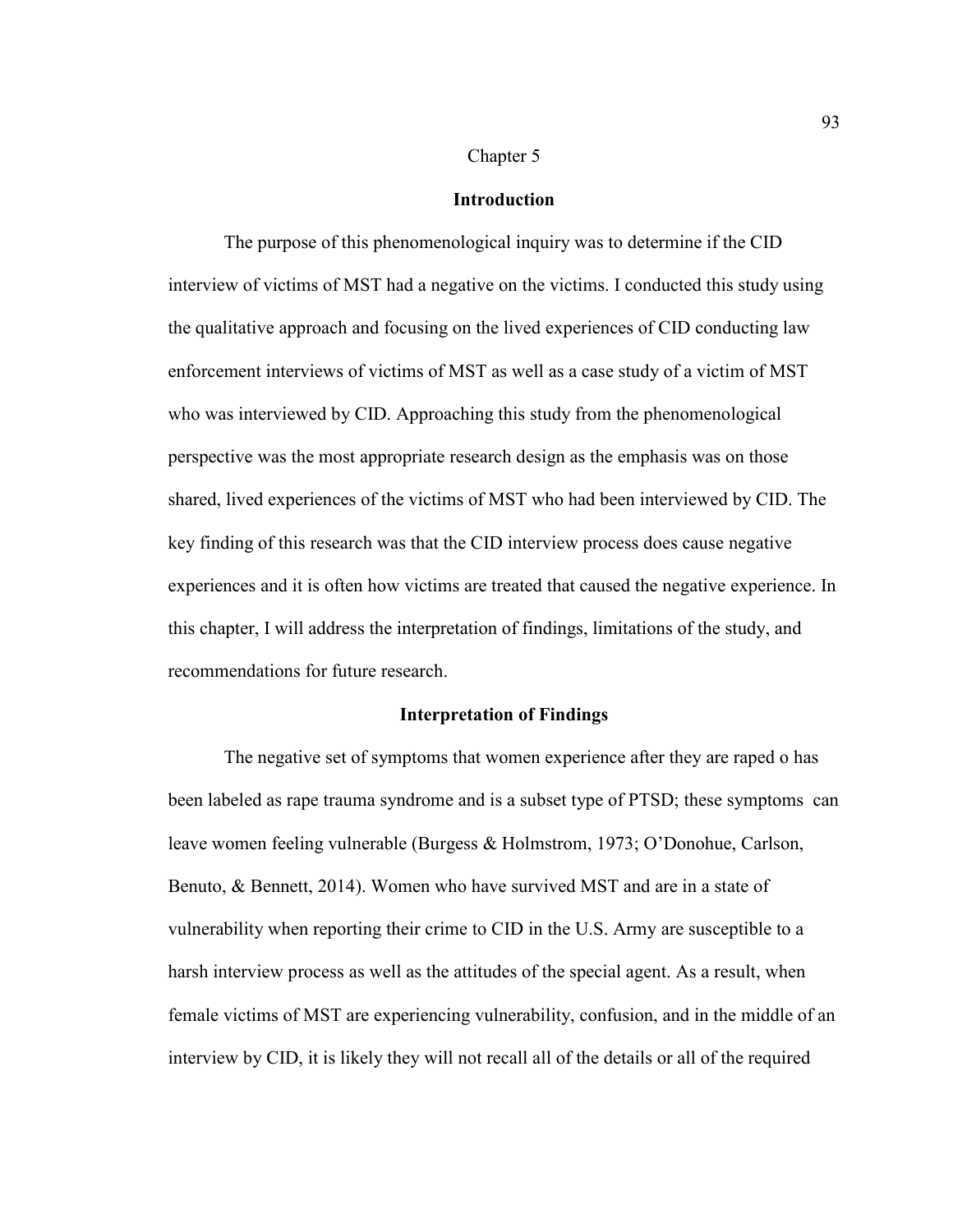information at the time being requested by CID due to the heightened emotional state as a result of their MST experience. CID personnel interviewed were aware that the interview of victims of MST could be troubling for the victim due to being asked to recount difficult traumatic events when agents are try to obtain clarifying information to address gaps, inconsistencies, or things that do not make sense. The victim then begins to suffer a second wave traumatic effect that the agents may not be aware is happening because of their questions or demeanor (Antaki et al., 2015; Symonds, 2010).

Further, if the CID agent is not exhibiting a compassionate and empathetic demeanor toward the victim, they may be sending an inadvertent message to the victim that they are not being believed, causing the victim further negative emotional experiences during the interview process. Experienced CID personnel may compartmentalize the daily stresses and trauma that they themselves are experiencing but still engage a victim in a cold or off-putting manner, whereby no bond of trust is established. Additionally, it is possible for a male agent to give an allusion that they do not believe the victim and that they are on the side of the accused. Female agents could present their burnout towards sexual assault cases in a demeaning and judgmental manner, also causing the victim to feel as though they are the criminal.

Regardless of the gender of the agent who interviews a victim, the process of CID interviewing is in itself an unpleasant process whereby deep troubling events must be recounted in detail. All of this must happen while CID agents try to maintain credibility throughout the interview process, which becomes overwhelming when the agent is perceived to not believe the victim. Adding further aggravation to the injury, victims may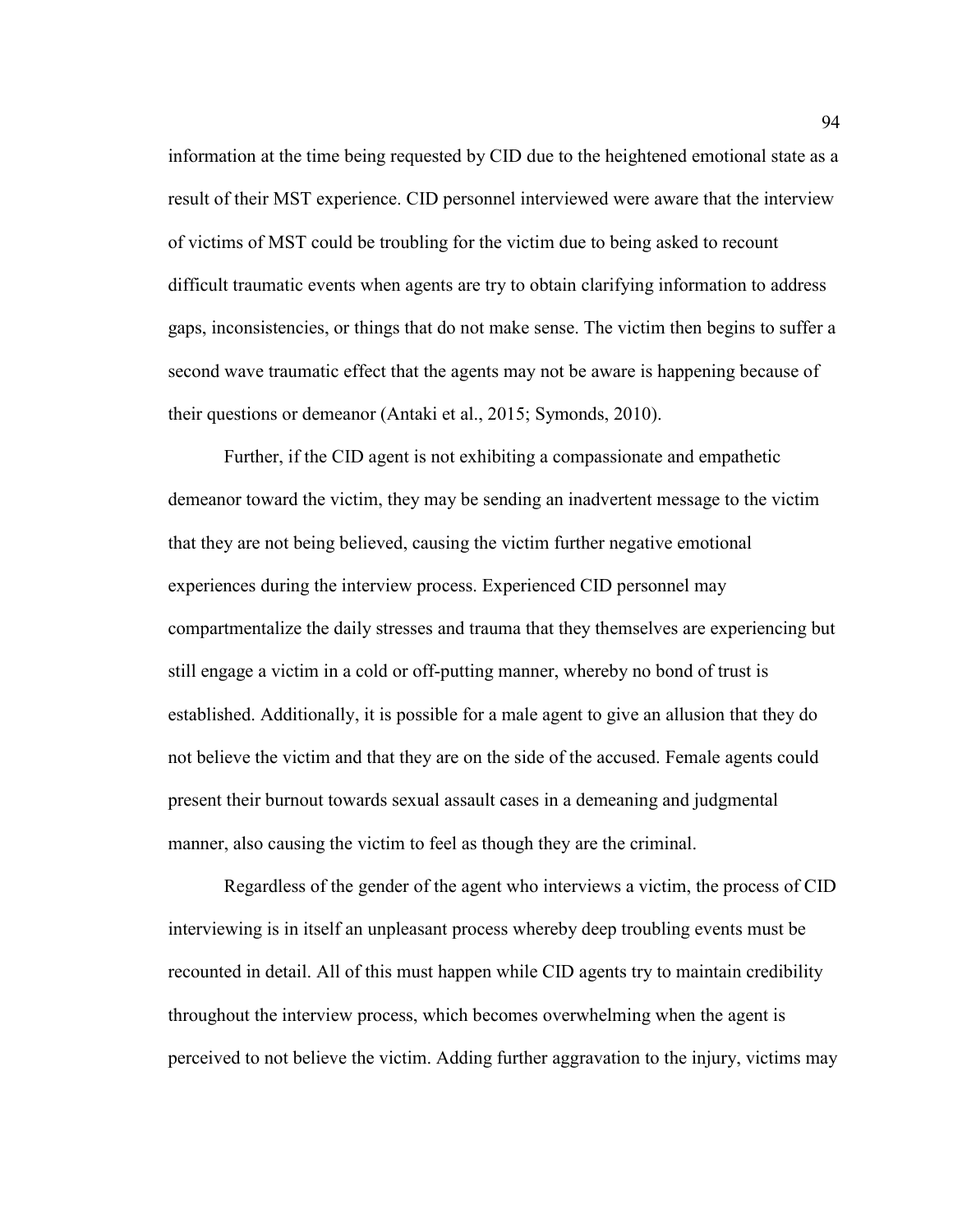be requested to provide answers to questions that they perceive place the blame on them for being raped. When an empathetic bond does not form between the victim and the agent, the interview process is likely to become much more negative.

Victims also may be enter into the interview process with preconceived notions that they will not be believed, and then when asked questions about events, even though those questions may be open ended, the victim may perceive that they are the ones being investigated as the criminal rather than the victim. This preconceived notion could also contribute to a negative experience. Victims interact with whatever agent is assigned to them, regardless of their feelings toward the gender of the agent; victims may enter into the CID interview not trusting either male or female agents. Their experience then becomes dependent upon the CID person. Like any profession, this could have a deep lasting impact on victims of MST as they may not agree with the outcomes from the interviews with those CID personnel (Maier, 2008; O'Neal, 2015; Rich & Seffrin, 2014; Van Dijk, 2010). Victims do not get the option of going shopping for the CID person they feel may be best suited to their needs, but instead must be interviewed by the CID personnel who is on duty that day. This may lead to a clash as seen in the interview of 01V1 being treated in a very hostile manner by the CID person.

The everyday effects of the job that CID agents perform have a negative impact on the CID personnel. CID agents are exposed to the worst events of a persons' life; experience the death scenes of children; and are forced to manage the stress of mandatory investigative standards and the timelines of these stressors, traumatic events, and secondwave trauma—all have negative impacts on the CID personnel. These negative impacts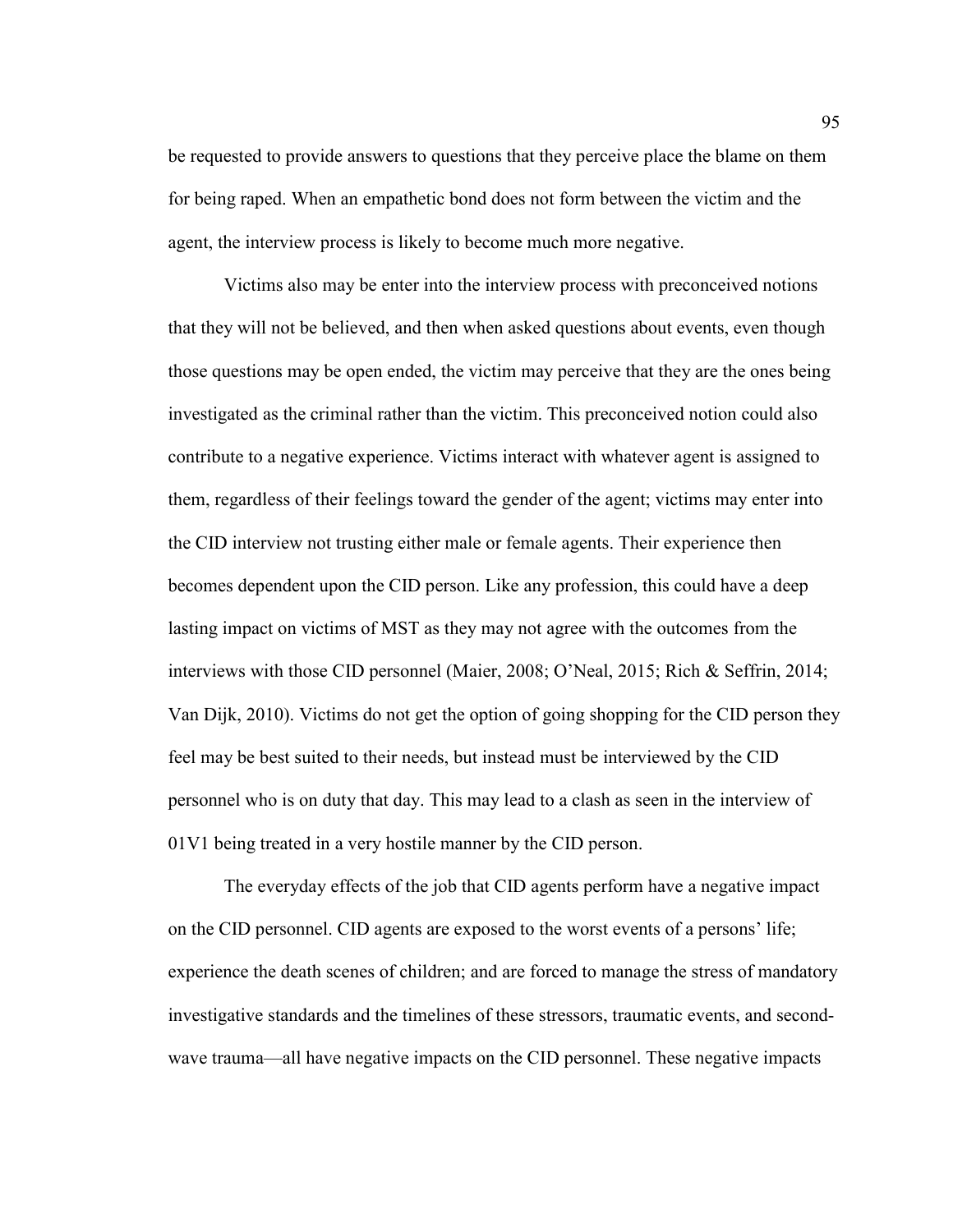on CID personnel can, in turn, cause a negative outlook toward victims when they come into the CID office to report that they are a victim of a crime. This can turn the interview of victims of MST into a more negative experience for the victim (Barnard, 2015; Lee et al., 2012; O'Neal, 2015).

## **Limitations of the Study**

 I addressed the limitations to this research up front in an attempt to mitigate them. One of those limitations was the requirement for my biases to be laid aside to hear what the CID participants had to say. I conducted semistructured interviews of CID personnel and a victim of MST without bias and gathered data from them to be collated and analyzed. Further, the issue of generalizability relating to the number of participants was addressed as well as the need for future research regarding the preconceived perceptions of victims of MST reporting their victimization to law enforcement in the military. I achieved mitigation by addressing each of these issues throughout the entire research process.

 Acquiring participants was a lengthy endeavor, which finally culminated in the participants selected for this research. The difficulty resulted from the very narrow field of CID personnel chosen to participate in this study. Almost all CID agents at some point experience interviewing victims of MST; however, I limited the scope of who could participate in order to gather results from senior officers that had been enculturated into the profession of CID. The findings of this study that the CID interview process does cause victims of MST to have a negative experience as well as how the victims of MST are treated, directly relates to the negative experience and can be generalized to all law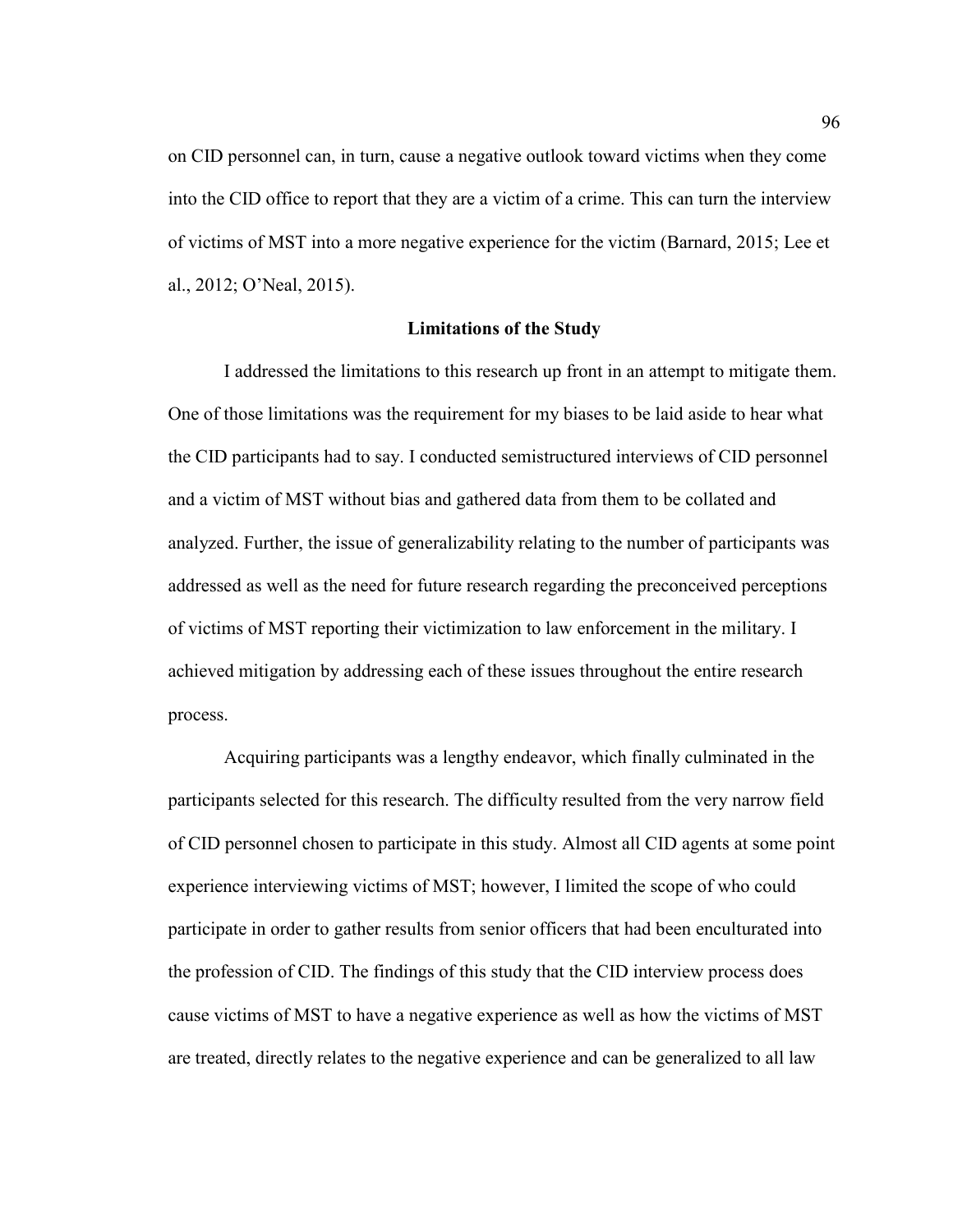enforcement not just the military justice system.

 I did not design this study to limit what gender of special agent conducts CID interviews of victims of MST. The results of this research can and should inform CID leadership that the CID interview process can cause negative experiences for victims of MST. The findings from this study will allow CID leadership to understand that although CID agents may be professional and able to compartmentalize their experiences in order to conduct interviews of victims of MST, there are internal issues that cannot be switched on and off. The exposures that CID agents encounter daily alter their chemical and electrical make up, which could cause a heightened state. In this heightened, emotionally charged, environment, negative reactions in both male and female agents, even though they feel they have compartmentalized any issues they may be experiencing, could manifest itself in negative reactions towards victims of MST.

## **Recommendations**

 Determining whether job satisfaction had a significant impact on job performance as it relates to conducting interviews of victims of MST is the first step in a much broader study that needs to be conducted. This broader study would need to determine the impact of negative job experiences on the perceptions of victims and assess impact of those perceptions on victims as well, not just through the interview process, but through the entire investigative process. This study was limited in the area of measuring the effects of the exposure of stress and/or trauma on job satisfaction. In addition, this study was also limited in measuring to what degree job satisfaction had on the impact of creating a negative experience for victims of MST when they had been interviewed by CID.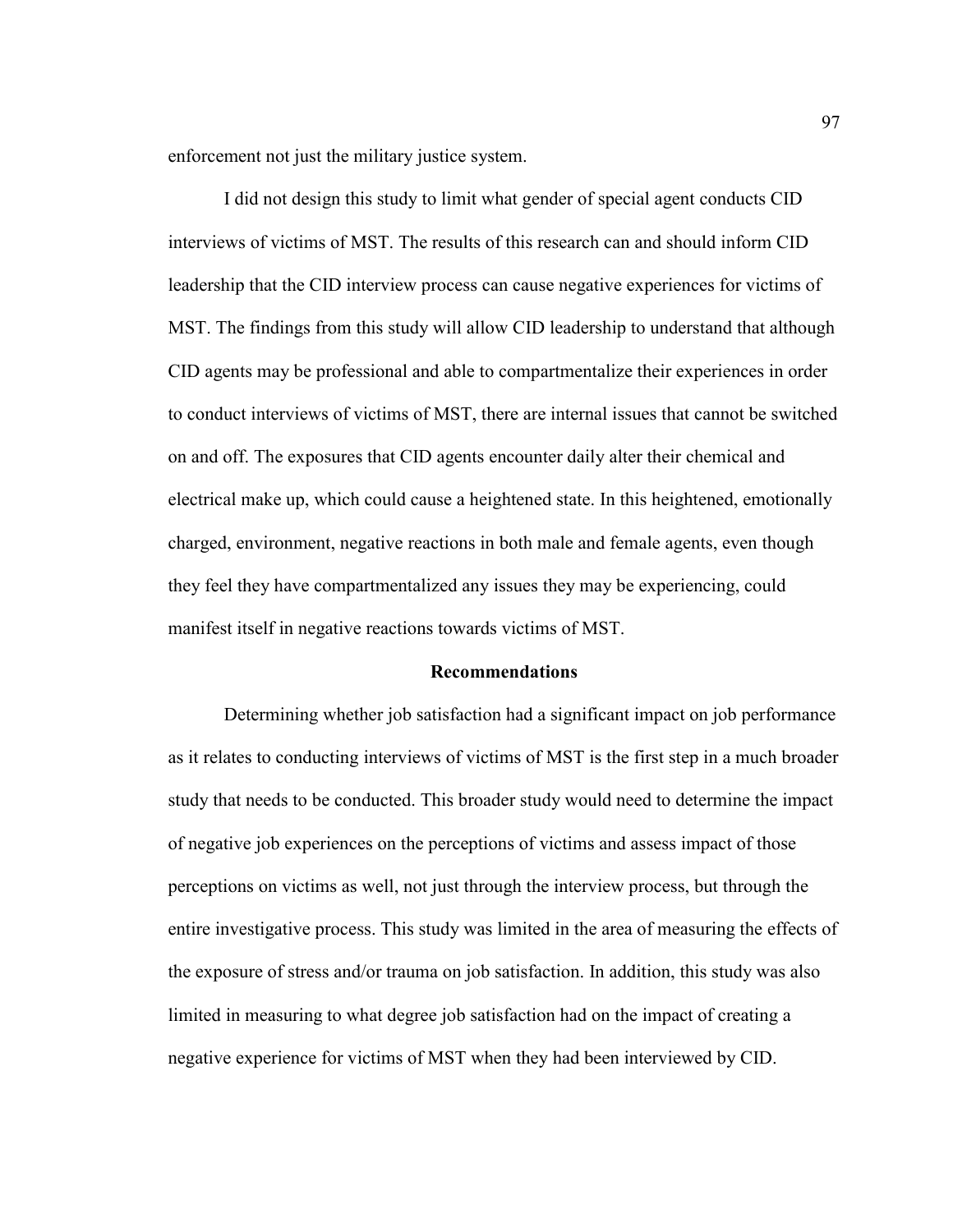One of the findings of this study, highlighted over the course of this research, was that CID personnel are experiencing some form of burnout and/or stress and that victims of MST indicated that they were negatively impacted by the behavior of the CID personnel. Further study then would be welcomed in comparing the levels of stress in a civilian police organization to the levels of stress and trauma that CID personnel are exposed to and then determining the impact on job performance in that civilian organization as compared to the CID organization. The inverse would also be acceptable to determine if the civilian police organization interview process on victims of sexual trauma is also a negative experience and, if so, what the source of this stress is in the interview process and then comparing it to the military equivalent.

Little research has been conducted on the impact of job satisfaction on job performance in law enforcement in general. Since the demands of law enforcement are great on an individual, there is huge potential for there to be an impact in all of the duties the law enforcement officer carries out from their ethical behavior to performance. Therefore, much more research needs to be conducted in all aspects of what affects law enforcement officer job satisfaction and what impact that satisfaction has on the profession of law enforcement.

## **Implications**

 By identifying that the CID interview process creates negative experiences for victims of MST, the results of this study have expanded on Symonds's (2010) theory that victims of violent crime often experience a second wave trauma from police and that this will often slow down the recovery process of victims of MST. By understanding that this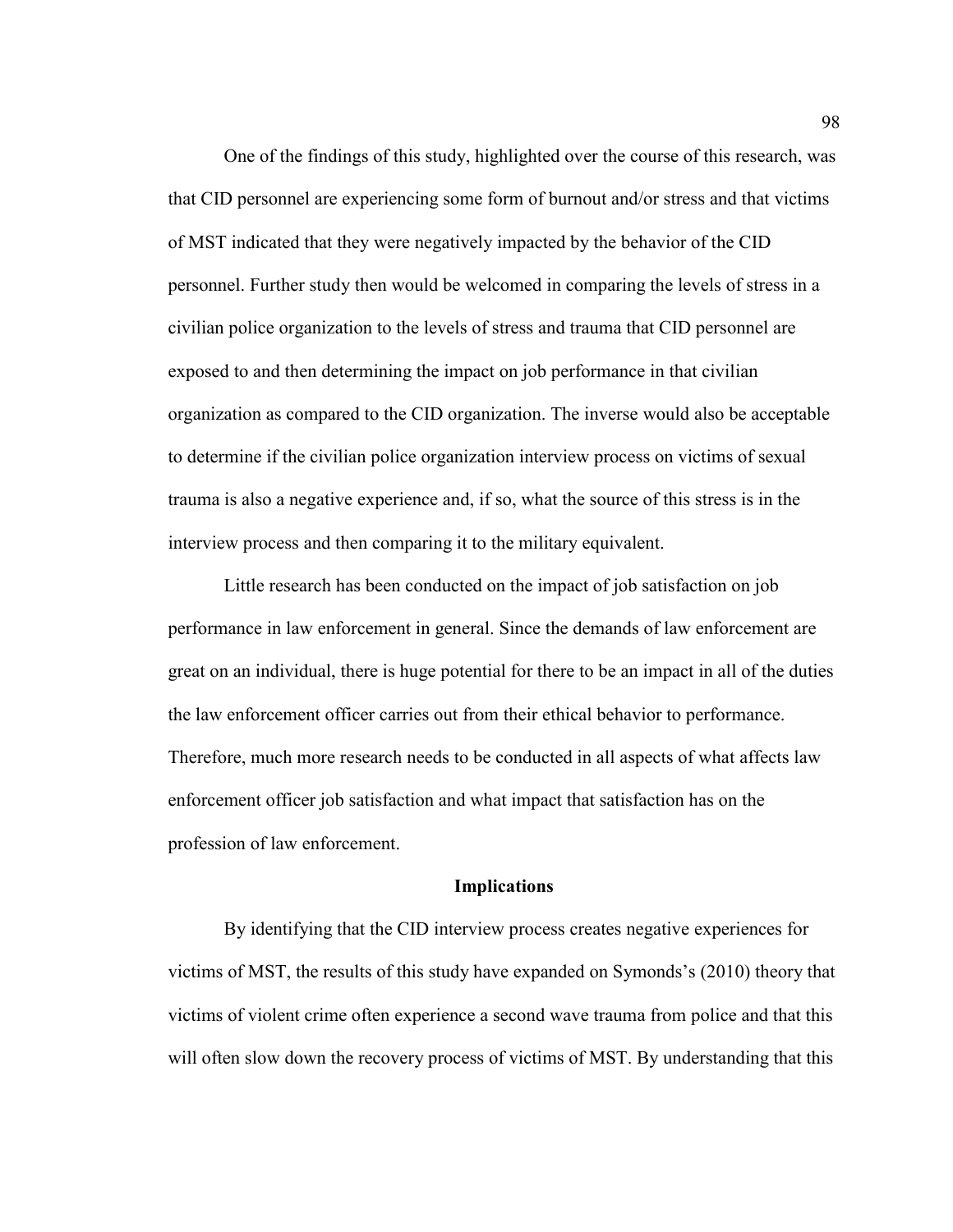second wave trauma experienced in civilian police organizations is also experienced by victims of MST, the implication is clear that the U.S. Army is not immune to the detrimental effects of bad victim interviewing. Improvement of the work environment for CID personnel needs to be addressed in conjunction with improved methods of interviewing victims of MST.

The implication for positive social change is that CID as an organization can be made aware that the quality of life of CID personnel can impact the performance of their duties as well as have a direct impact on victims of MST. Additionally, CID personnel themselves can be made aware that their experiences and exposures to the rigors of their daily job, even though they may be able to compartmentalize those thoughts and feelings for the interview of victims of MST, lead their bodies to undergo a chemical change making them susceptible to bad interviewing practices. Some tangible improvements that CID can make based on the findings of this study are (a) addressing the quality of life of CID agents and (b) drawing attention to the potential for CID SAs to be susceptible to inadvertently creating a negative interview process. This can occur because of the psycho-physiological changes that cannot be controlled through compartmentalization due to their heightened state of burnout and/or stress due to their experiences.

### **Conclusions**

 As the quote often attributed to Einstein indicates the definition of insanity is doing the same thing over and over again and expecting different results. The take away message from this research is this: Treating job satisfaction as though it has no impact on job performance can be likened to doing the same thing over and over again yet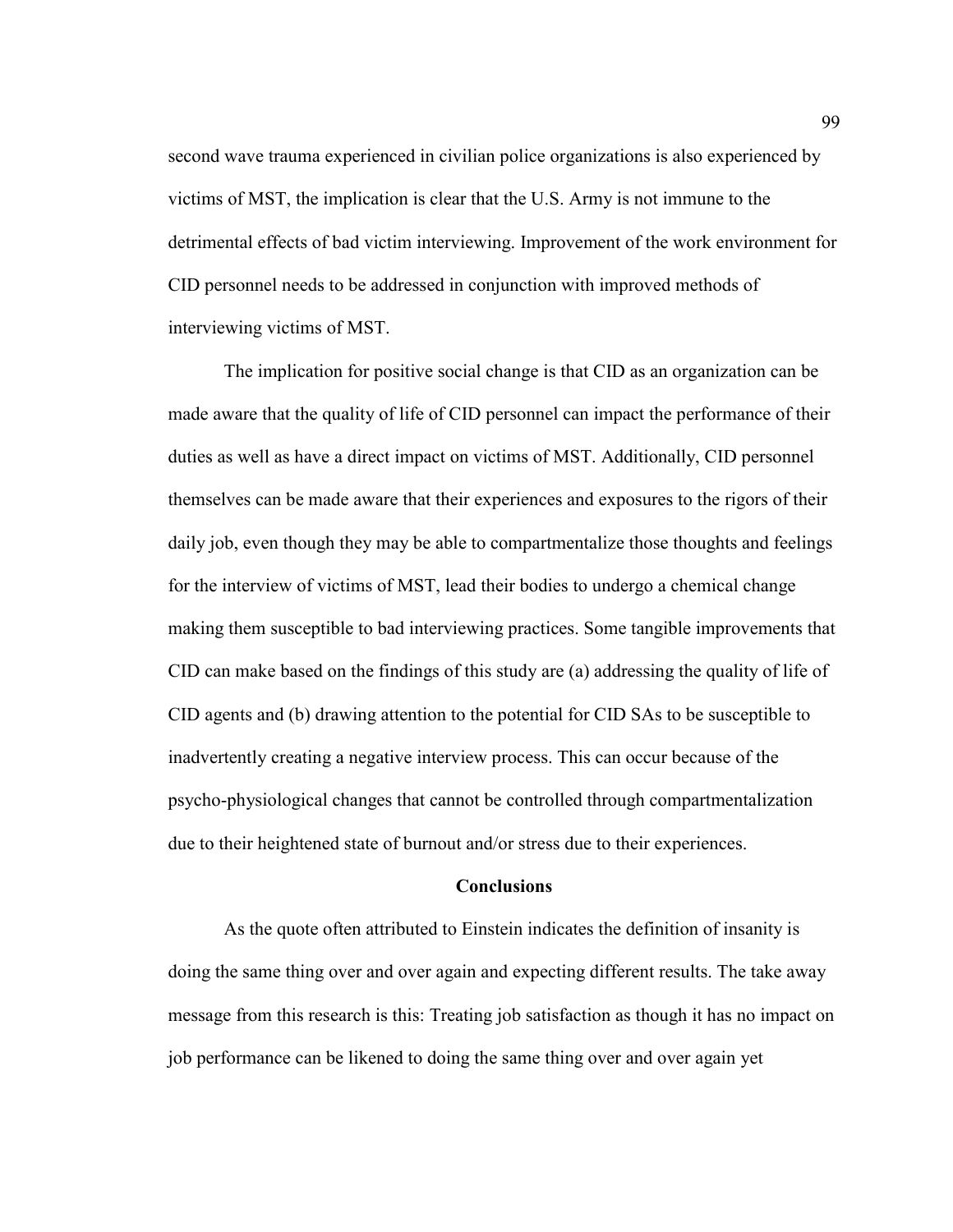expecting a different result. CID must develop ways to address the stress and trauma in the lives of their CID personnel as well as provide tools to assist military law enforcement in conducing far less stress-inducing victim interviews. Research has established that a nurturing versus detached and facts-only style of interviewing for victims of MST is a more effective means of approach to take in interviewing (McCarthy, 2013). The challenge faced by male and female CID personnel is that they have to integrate into a masculine culture, yet still be able to have an empathetic approach to victims of MST (Rich & Seffrin, 2014).

 This empathetic approach can be addressed with tools such as various cognitive interview techniques and soft interview practices. However, if the quality of life and job satisfaction issues of CID agents are left unaddressed, those tools may be ineffective at producing a nonnegative experience during the interview process of victims of MST. Both of these areas must be addressed in order for CID professionals to be effective at doing no harm.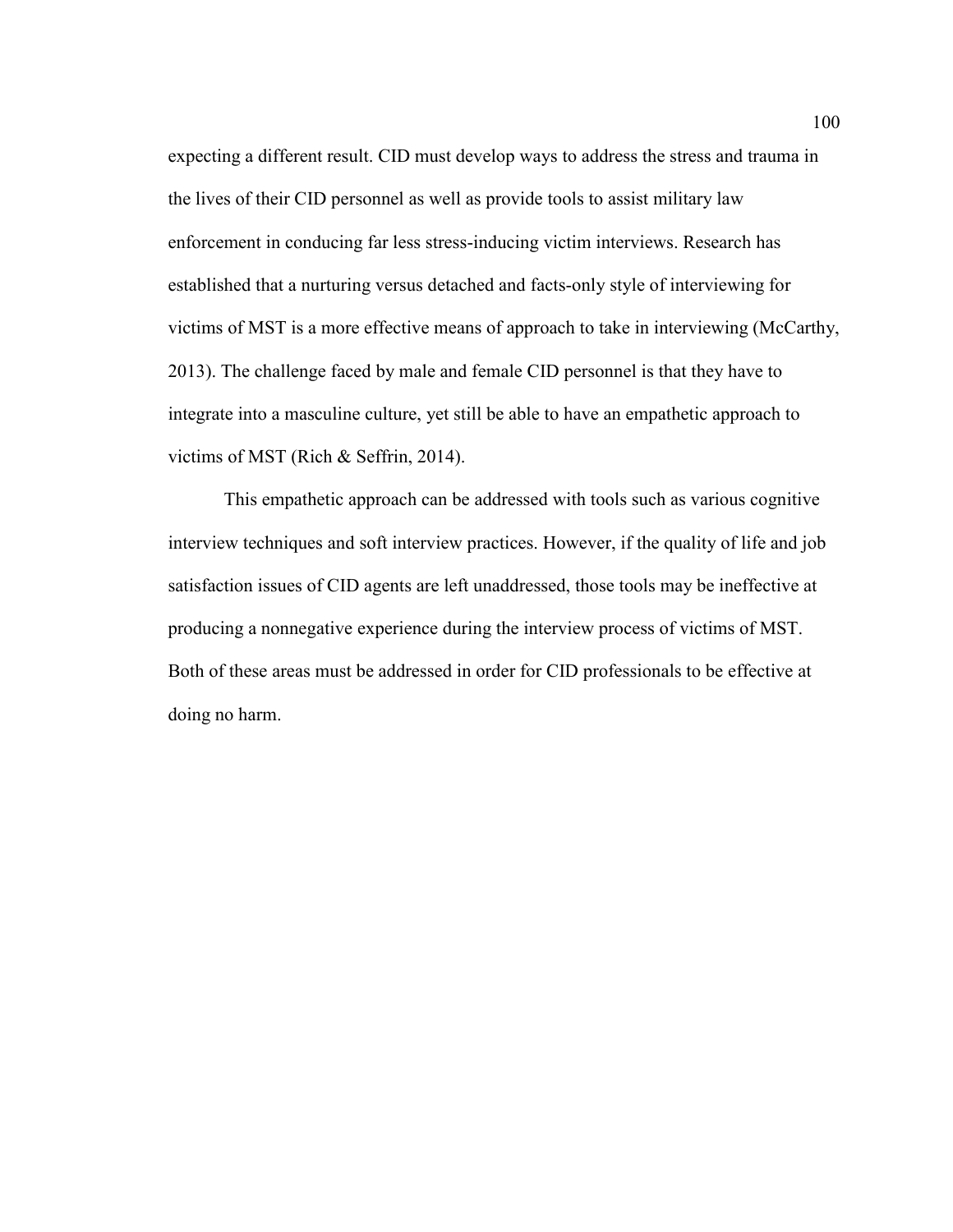#### References

- Allard, C. B., Gregory, A. M., Kleist, B., & Platt, M. (2011). Military sexual trauma: A proposed agenda. *Journal of Trauma and Dissociation*, *12*, 324-345. http://dx.doi.org/10.1080/15299732.2011.542609
- American Psychiatric Association. (2013). *Diagnostic and statistical manual of mental disorders* (5th ed.). http://dx.doi.org/10.1176/appi.books.9780890425596.744053
- Anderson, I., & Doherty, K. (2008). *Accounting for rape: Psychology, feminism and discourse analysis in the study of sexual violence*. New York, NY: Routledge.
- Angen, M. J. (2000, May). Evaluating interpretive inquiry: Reviewing the validity debate and opening the dialogue. *Qualitative Health Research*, *10*(3), 378-395. http://dx.doi.org/10.1177/104973230001000308
- Antaki, C., Richardson, E., Stokoe, E., & Willott, S. (2015, June). Police interviews with vulnerable people alleging sexual assault: Probing inconsistency and questioning conduct. *Journal of Sociolinguistics*, *19*(3), 328-350. http://dx.doi.org/10.1111/josl.12124
- Baltrushes, N., & Karnik, N. S. (2013, March). Victims of military sexual trauma-you see them, too. *The Journal of Family Practice*, *62*(3), 120-125. Retrieved from www.jfponline.com
- Barnard, S. (2015). *Police officers' attitudes about rape victims* (Doctoral dissertation). Retrieved from ProQuest Dissertations and Theses database. (UMI No. 1569988)
- Basinska, B. A., Wiciak, I., & Daderman, A. M. (2014, March 22). Fatigue and burnout in police officers: The mediating role of emotions. *Policing: An International*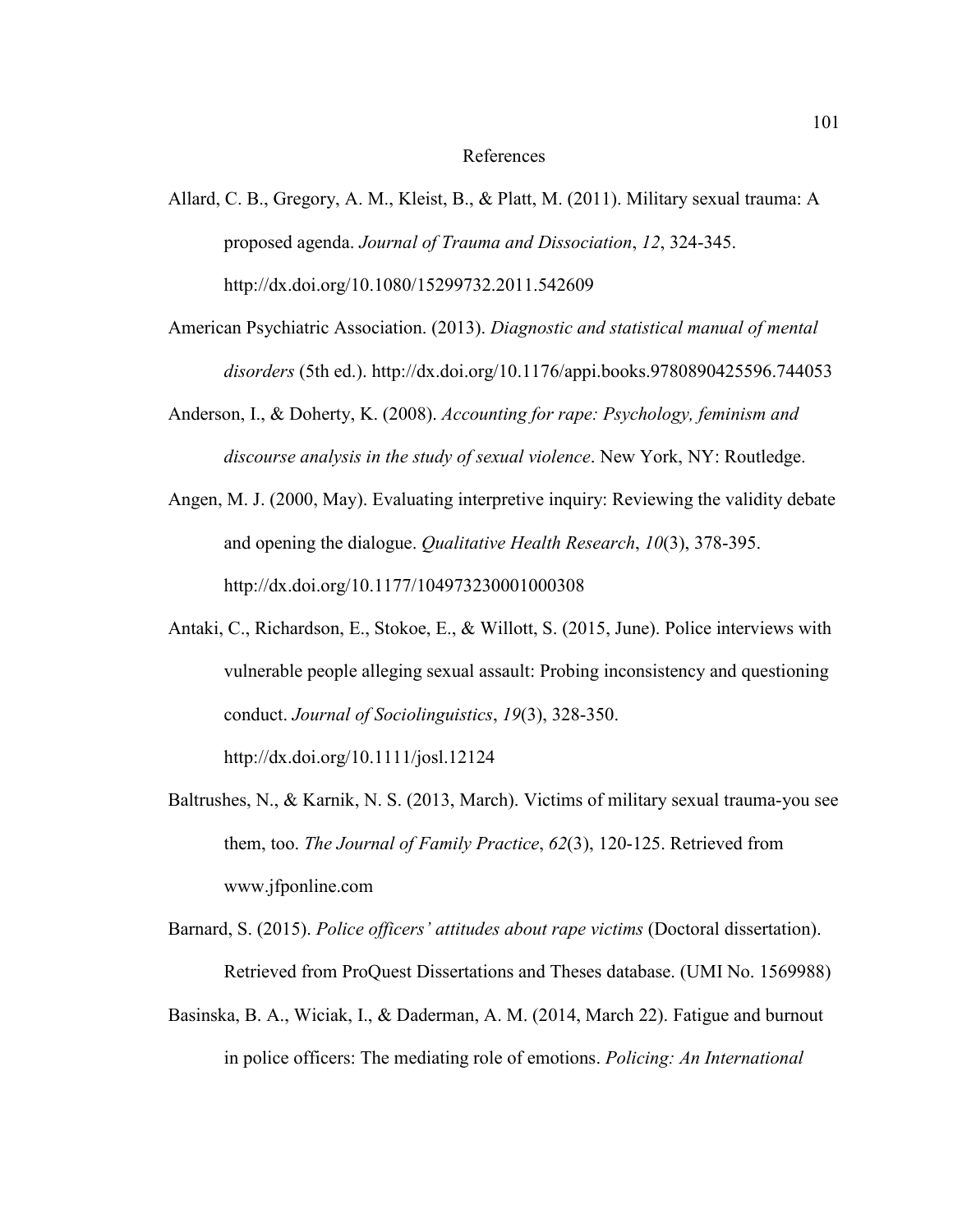*Journal of Police Strategies and Management*, *37*(3), 665-680. http://dx.doi.org/10.1108/PIJPSM-10-2013-0105

Bolman, L. G., & Deal, T. E. (2013). *Reframing organizations: Artistry, choice, and leadership* (3rd ed.). Retrieved from https://books.google.com/books

Bouranta, N., Siskos, Y., Tsotsolas, N. (2015). Measuring police officer and citizen satisfaction: Comparative analysis. *Policing: An International Journal of Police Strategies & Management, 38*(4), 705-721. http://dx.doi.org/10.1108/PIJPSM-01- 2015-0008

Breslau, J., Setodji, C. M., & Vaughan, C. A. (2016, 10 January). Is cohesion within military units associated with post-deployment behavioral and mental health outcomes? *Journal of Affective Disorders*, *198*, 102-107. http://dx.doi.org/10.1016/j.jad.2016.03.053

- Brown, J. M. (2013). Working with victims of trauma: The impact on law enforcement. *Deputy and Court Officers*, *5*(2), 50-51. Retrieved from https://sheriffs.org
- Burgess, A. W., & Holmstrom, L. L. (1973). The rape victim in the emergency ward. In (Ed.), *The rape victim* (pp. 100-110). Dubuque, IA: Kendall/Hunt Publishing Company.
- Burgess, A. W., Lee, W. J., & Carretta, C. M. (2016, April). Online reporting of military sexual trauma. *Military Medicine*, *181*, 350-355. http://dx.doi.org/0.7205/MILMED-D-15-00026
- Campbell, R., Adams, A. E., Wasco, S. M., Ahrens, C. E., & Sefl, T. (2010, January). "What has it been like for you to talk to me today?": The impact of participating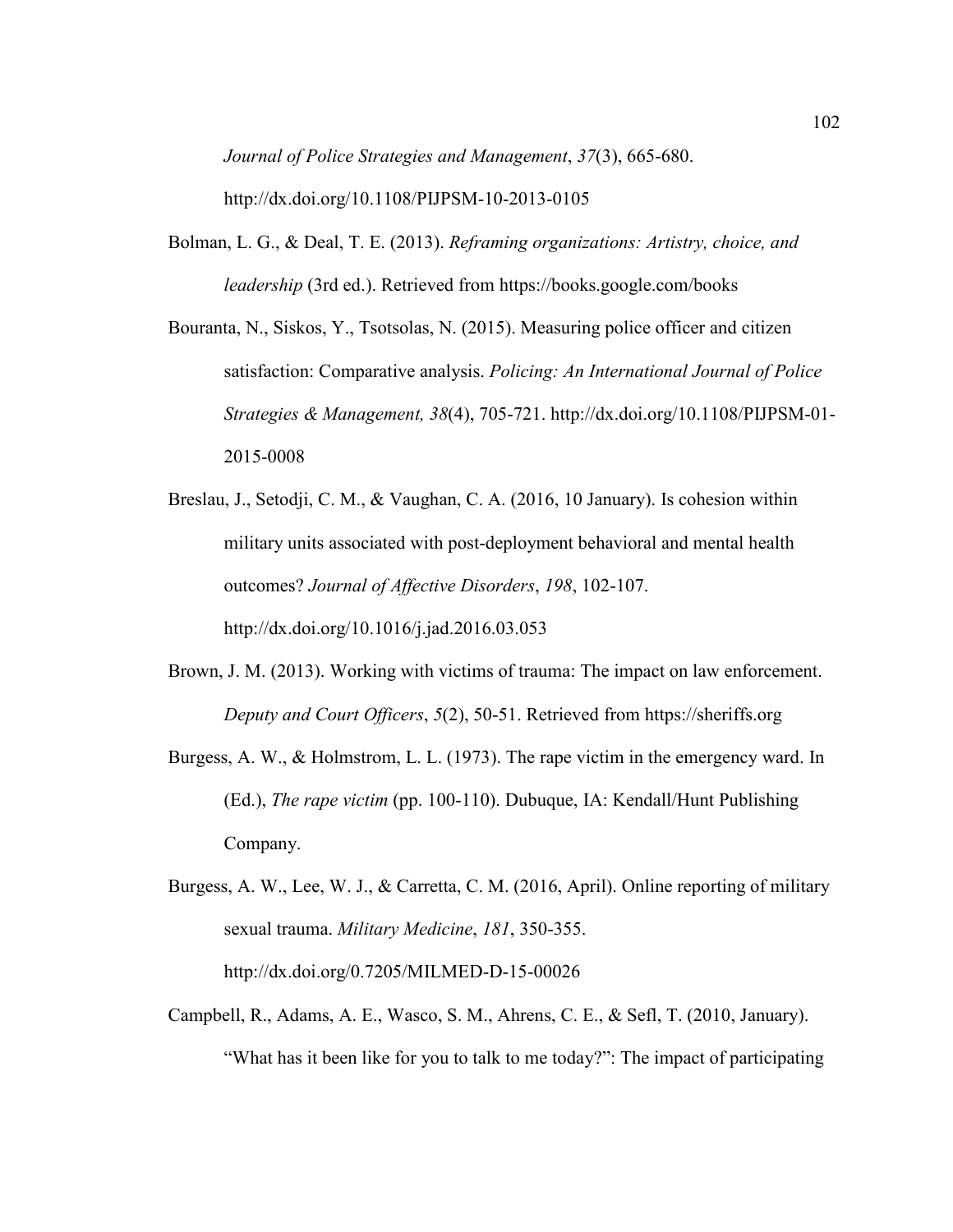in interview research on survivors. *Violence Against Women*, *16*(1), 60-83. http://dx.doi.org/10.1177/1077801209353576

- Centers for Disease and Prevention (CDC). (n.d.). Violence prevention. Retrieved from https://www.cdc.gov/violenceprevention/childmaltreatment/definitions.html
- Chopko, B. A., Palmieri, P. A., & Adams, R. E. (2013). Association between police stress and alcohol use: Implications for practice. *Journal of Loss and Trauma*, *18*, 482- 497. http://dx.doi.org/10.1080/15325024.2012.719340
- CID Recruiting (n.d.). Retrieved April 1, 2018, from Becoming a CID Special Agent Website: http://www.cid.army.mil/militaryagents2.html
- Clarke, J., Prescott, K., & Milne, R. (2013). How effective is the cognitive interview when used with adults with intellectual disabilities specifically with conversation recall? *Journal of Applied Research in Intellectual Disabilities*, *26*, 546-556. http://dx.doi.org/10.1111/jar.12049
- Colomb, C., Ginet, M., Wright, D., Demarchi, S., & Sadler, C. (2013, August 6). Back to the real: Efficacy and perception of a modified cognitive interview in the field. *Applied Cognitive Psychology*, *27*, 574-583. http://dx.doi.org/10.1002/acp.2942
- Coonen, M. A. (2016). *Emotional intelligence in police officers: Effects of crisis intervention team (CIT) training* (Doctoral dissertation). Retrieved from ProQuest Dissertations and Theses database. (UMI No. 3670852)
- Costanzo, M., Jovanovic, T., Norrholm, S., Ndiongue, R., Reinhardt, B., & Roy, M. J. (2016, August). Psychophysiological investigation of combat veterans with subthreshhold post traumatic stress disorder symptoms. *Military Medicine*,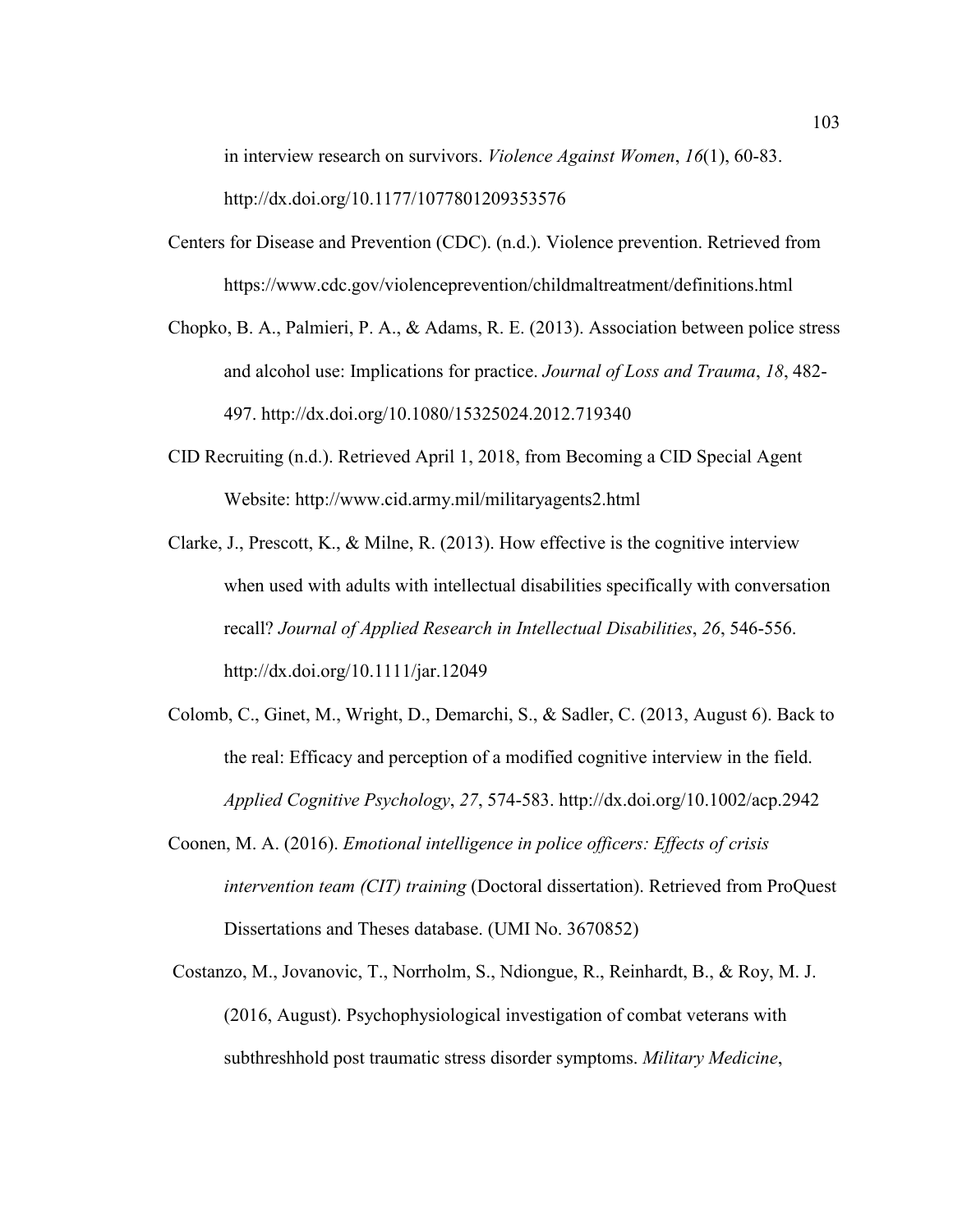*181*(8), 793-802. http://dx.doi.org/10.7205/MILMED-D-14-00671

- Cowley, A. D. (2013). "Let's get drunk and have sex": The complex relationship of alcohol, gender and sexual victimization. *Journal of Interpersonal Violence*, *29*(7), 1258-1278. http://dx.doi.org/10.1177/0886260513506289
- Creswell, J. W. (2013). *Qualitative inquiry and research design: Choosing among five approaches* (3rd ed.). Thousand Oaks, CA: Sage publications Inc.
- Crittenden, A. B., Crittenden,V. L., & Crittenden, W. F. (2017). The contagion of trickledown incompetence. *Industrial Management, 59*(5), 10-15. Retrieved from http://www.iienet.org/
- Dando, C., Wilcock, R., Behnkle, C., & Milne, R. (2009, September 14). Modifying the cognitive interview: Countenancing forensic application by enhancing practicability. *Psychology, Crime and Law*, *17*(6), 491-511. http://dx.doi.org/10.1080/10683160903334212
- Dando, C., Wilcock, R., & Milne, R. (2009, October). The cognitive interview: Novice police officers' witness/victim interviewing practices. *Psychology, Crime and Law*, *15*(8), 679-696. http://dx.doi.org/10.1080/10683160802203963
- Dando, C., Wilcock, R., Milne, R., & Henry, L. (2009). A modified cognitive interview procedure for frontline police investigators. *Applied Cognitive Psychology*, *23*, 698-716. http://dx.doi.org/10.1002/acp.1501
- Department of Defense. (2016). Annual report on sexual assault in the military. Retrieved from http://sapr.mil/index.php/reports

Federal Bureau of Investigation (FBI). Frequently asked questions about the change in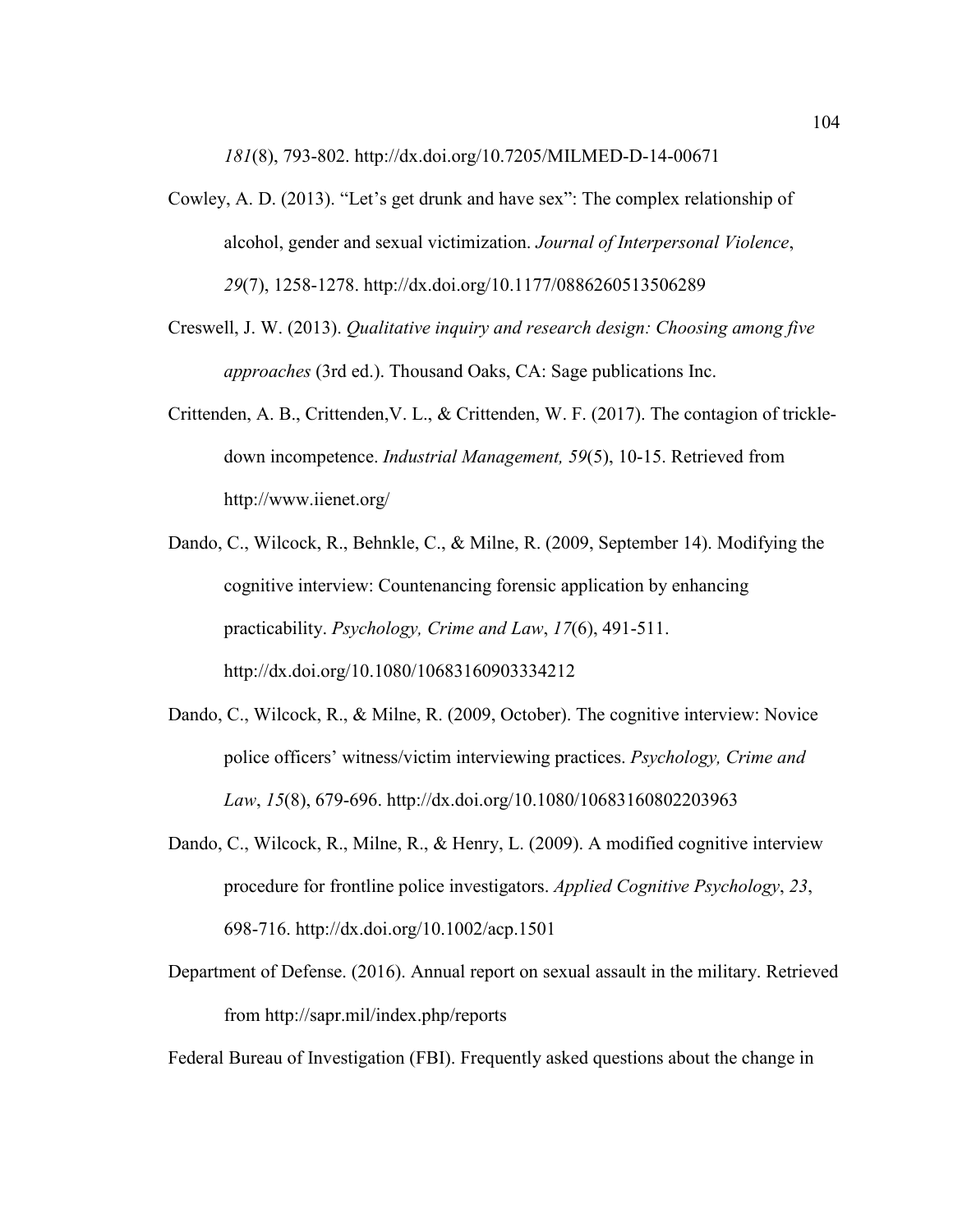the definition of rape. (2014). Retrieved from https://ucr.fbi.gov/recent-programupdates/new-rape-definition-frequently-asked-questions

- Felitti, V. J., Anda, R. F., Nordenberg, D., Williamson, D. F., Spitz, A. M., Edwards, V., ... Marks, J. S. (1998, May). Relationship of childhood abuse and household dysfunction to many of the leading causes of death in adults. *American Journal of Preventive Medicine*, *14*(4), 245-258. http://dx.doi.org/10.1016/S0749- 3797(98)00017-8
- Finklestein, M., Stein, E., Greene, T., Bronstein, I., & Solomon, Z. (2015, May). Posttraumatic stress disorder and vicarious trauma in mental health professionals. *Health and Social Work*, *40*(2), pe25-pe31. http://dx.doi.org/10.1093/hsw/hlv026
- Fisher, R. P., & Geiselman, R. E. (2010). The cognitive interview method of conducting police interviews: Eliciting extensive information and promoting therapeutic jurisprudence. *International Journal of Law and Psychiatry*, *33*, 321-328. http://dx.doi.org/10.1016/j.ijlp.2010.09.004
- Garbarino, S., & Magnavita, N. (2015, December 7). Work stress and metabolic syndrome in police officers. A prospective study. *PLoS ONE*, *10*(12), 1-15. http://dx.doi.org/10.1371/journal.pone.0144318
- Gavey, N., & Schmidt, J. (2011). Trauma of rape discourse: A double-edged template for everyday understandings of the impact of rape? *Violence Against Women*, *17*(4), 433-456. http://dx.doi.org/DOI: 10.1177/1077801211404194
- Gilmore, A. K., Brignone, E., Painter, J. M., Lehavot, K., Fargo, J., Suo, Y., ... Gundlapalli, A. V. (2016, 29 June). Military sexual trauma and co-occurring post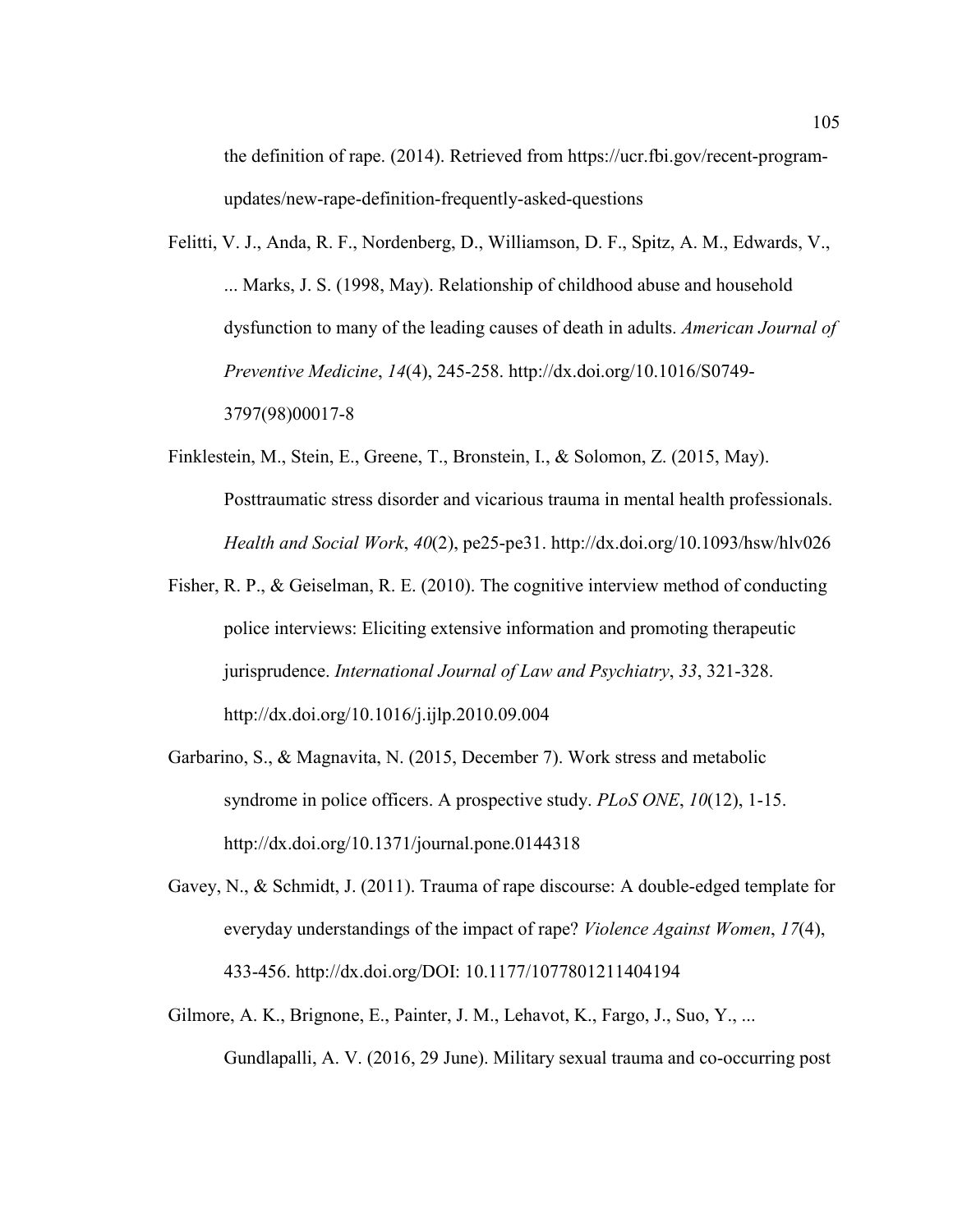traumatic stress disorder, depressive disorders, and substance use disorders among returning Afghanistan and Iraq veterans. *Women Veterans' Health*, *26*(5), 546- 554. http://dx.doi.org/10.1016/j.whi.2016.07.001

- U.S. Army. GoArmy careers and jobs. (n.d.). http://www.goarmy.com/careers-andjobs/browse-career-and-job-categories/legal-and-law-enforcement/criminalinvestigations-special-agent.html
- Goleman, D. (2006). *Emotional intelligence* (10th Anniversary ed.). New York, NY: Bantam Dell.
- Government Accountability Office. (2015). *Military personnel: Actions needed to address sexual assaults of male servicemembers* (GAO-15-284). Washington, D.C.: Author.
- Greeson, M. R., Campbell, R., & Fehler-Cabral, G. (2014). Cold or caring? Adolescent sexual assault victims' perceptions of their interactions with the police. *Violence and Victims*, *29*(4), 636-651. http://dx.doi.org/10.1891/0886-6708.VV-D-13- 00039
- Groves, C. (2013). Military sexual assault: An ongoing and prevalent problem. *Journal of Human Behavior in the Social Environment*, *23*, 747-752. http://dx.doi.org/10.1080/10911359.2013.795064
- Guest, D. E. (2007, May 5). Human resource management and industrial relations. *Journal of Management Studies*, *24*(5), 503-521. http://dx.doi.org/10.1111/j.1467- 6486.1987.tb00460.x

Hardy, A., Young, K., & Holmes, E. A. (2009). Does trauma memory play a role in the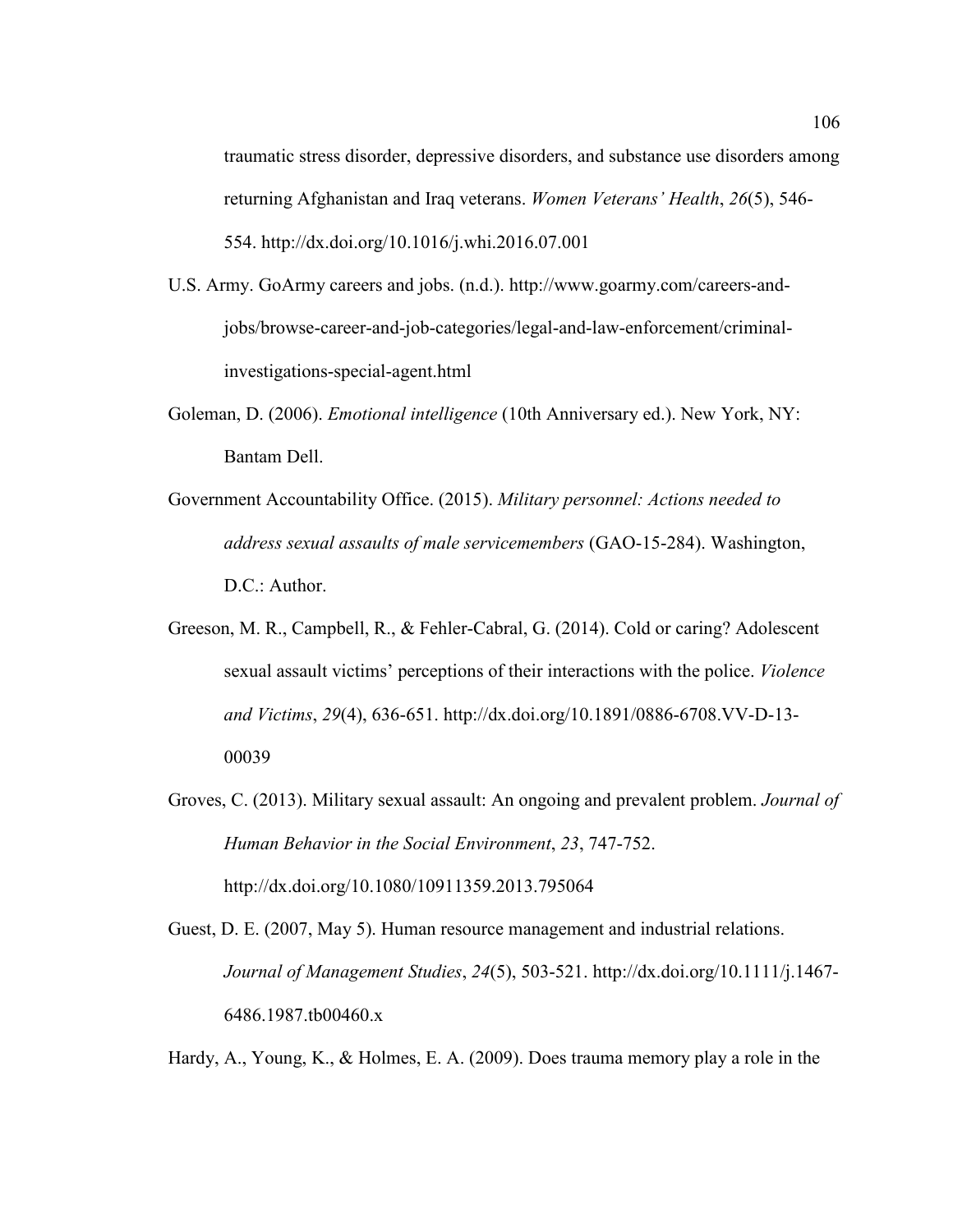experiences of reporting sexual assault during police interviews? An exploratory study. *Memory*, *17*(8), 783-788. http://dx.doi.org/10.1080/09658210903081835

- Hartwig, P. A., & Sandler, G. B. (n.d.). Rape victims: Reasons, responses and reforms. In D. R. Nass (Ed.), *The rape victim* (pp. 11-20). Dubuque, IA: Kendall/Hunt Publishing Company.
- Hassell, K. D., Archbold, C. A., & Stichman, A. J. (2011, Spring). Comparing the workplace experience of male and female police officers: Examining workplace problems, stress, job satisfaction and considerations of career change. *International Journal of Police Science & Management*, *13*(1), 37-53. http://dx.doi.org/10.1350/ijps.2011.13.1.217
- Hatch, J. A. (2002). *Doing qualitative research in educational settings.* Albany, NY: State University of New York Press
- Heyer, G. D. (2014). Mayberry revisited: A review of the influence of police paramilitary units on policing. *Policing and Society*, *24*(3), 346-361. http://dx.doi.org/10.1080/10439463.2013.784304
- Holliday, R., Link-Malcolm, J., Morris, E. E., & Suris, A. (2014, October). Effects of cognitive processing therapy on ptsd-related negative cognitions in veterans with military sexual trauma. *Military Medicine*, *179*, 1077-1082. http://dx.doi.org/10.7205/MILMED-D-13-00309
- Holmstrom, L. L., & Burgess, A. W. (1974). Assessing trauma in the rape victim. In (Ed.), *The Rape Victim* (ed. (pp. 111-118). Dubuque, IA: Kendall/Hunt Publishing Company.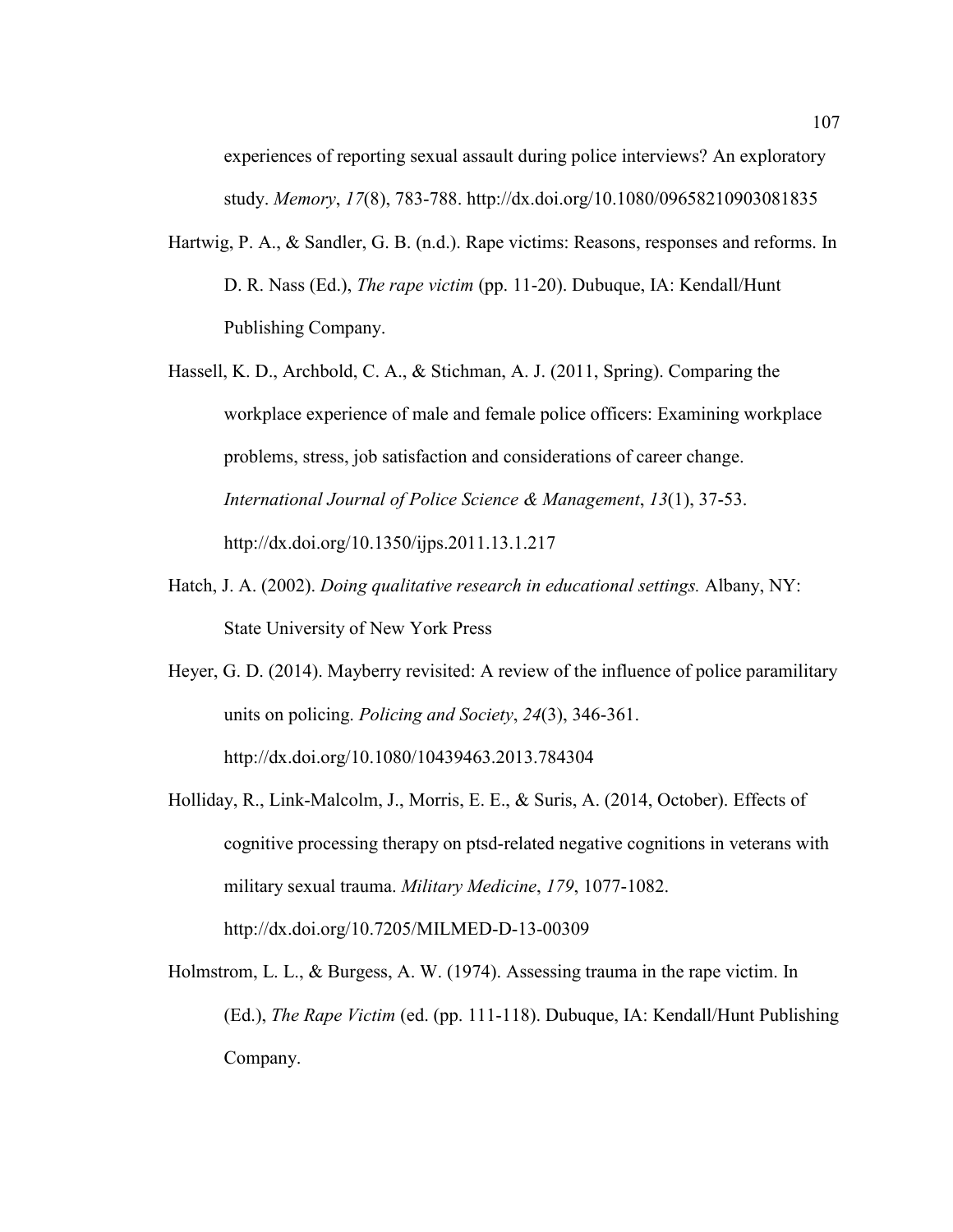Hoyt, T., Rielage, J. K., & Williams, L. F. (2011). Military Sexual trauma in men: A review of reported rates. *Journal of Trauma and Dissociation*, *12*(), 244-260. http://dx.doi.org/10.1080/15299732.2011.542612

Hursch, C. J. (1977). *The trouble with rape*. Chicago, IL: Nelson-Hall.

International Association of Chiefs of Police. (2007). Enhancing law enforcement response to victims: A 21st century strategy. *IACP*, *1*, 1-51. Retrieved from http://www.theiacp.org/Portals/0/pdfs/responsetovictims/pdf/pdf/IACP\_Strategy\_ REV 09 Layout 1.pdf

- Javaid, A. (2015). Police response to, and attitudes towards, male rape: Issues and concerns. *International journal of Police Science and Management*, *17*(2), 81-90. http://dx.doi.org/10.1177/1461355715580914
- Jette, D.U., Grover, L., & Keck, C.P., (2003, Mar). A qualitative study of clinical decision making in recommending discharge placement from the acute care setting. *Physical Therapy, 83*(3), 224-236. https://dx.doi.org/10.1093/ptj/83.3.224
- Jewkes, R., Sen, P., & Garcia-Moreno, C. (2002). *Sexual violence*. Retrieved from World Health Organization website: http://www.who.int/violence\_injury\_prevention/violence/world\_report/en/full\_en. pdf

Johnson, D., Peterson, J., Sommers, I., & Baskin, D. (2012, February). Use of forensic science in investigating crimes of sexual violence: Contrasting its theoretical potential with empirical realities. *Violence Against Women*, *18*(2), 193-222. http://dx.doi.org/10.1177/1077801212440157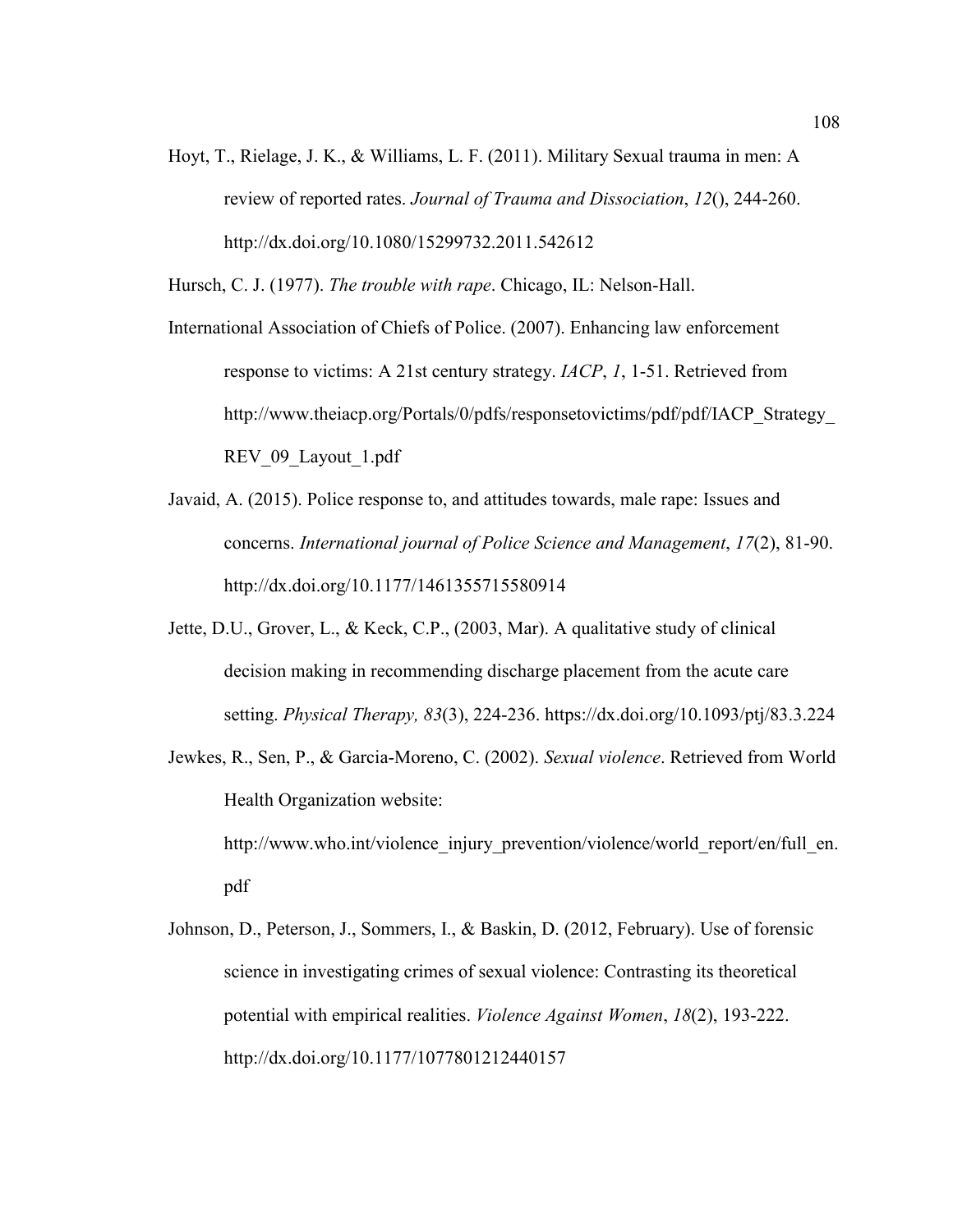- Julseth, J., Ruiz, J., & Hummer, D. (2011, May 3). Municipal police officer job satisfaction in Pennsylvania: A study of organizational development in small police departments. *International Journal of Police Science and Management*, *13*(3), 243-254. http://dx.doi.org/10.1350/ijps.2011.13.3.228
- Katon, J. G., Lehavot, K., Simpson, T. L., Williams, E. C., Barnett, S. B., Grossbard, J. R., ... Reiber, G. E. (2015, October). Adverse childhood experiences military service and adult health. *American Journal of Preventive Medicine*, *49*(4), 573- 582. http://dx.doi.org/10.1016/j.amepre.2015.03.020
- Kaur, R., Chodagiri, V. K., & Reddi, N. K. (2013, April). A psychological study of stress, personality and coping in police personnel. *Indian Journal of Psychological Medicine*, *35*(2), 141-147. http://dx.doi.org/10.4103/0253-7176.116240
- Kazmi, A. B., & Pratap, A. (2015, December). Work-life balance, stress, and coping strategies as determinants of job satisfaction among police personnel. *Indian Journal of Health and Wellbeing*, *6*(12), 1244-1247. Retrieved from http://www.iahrw.com/index.php/home/journal\_detail/19#list
- Kimerling, R., Street, A. E., Pavao, J., Smith, M. W., Cronkite, R. C., Holmes, T. H., & Frayne, S. M. (2010, August). Military-related sexual trauma veterans health administration patients returning from Afghanistan and Iraq. *American Journal of Public Health*, *100*(8), 1409-1412. http://dx.doi.org/10.2105/AJPH.2009.178947
- Kip, K. E., Hernandez, D. F., Shuman, A., Witt, A., Diamond, D. M., Davis, S., ... Rosenzweig, L. (2015). Comparison of accelerated resolution therapy for treatment of symptoms of PTSD and sexual trauma between civilian and military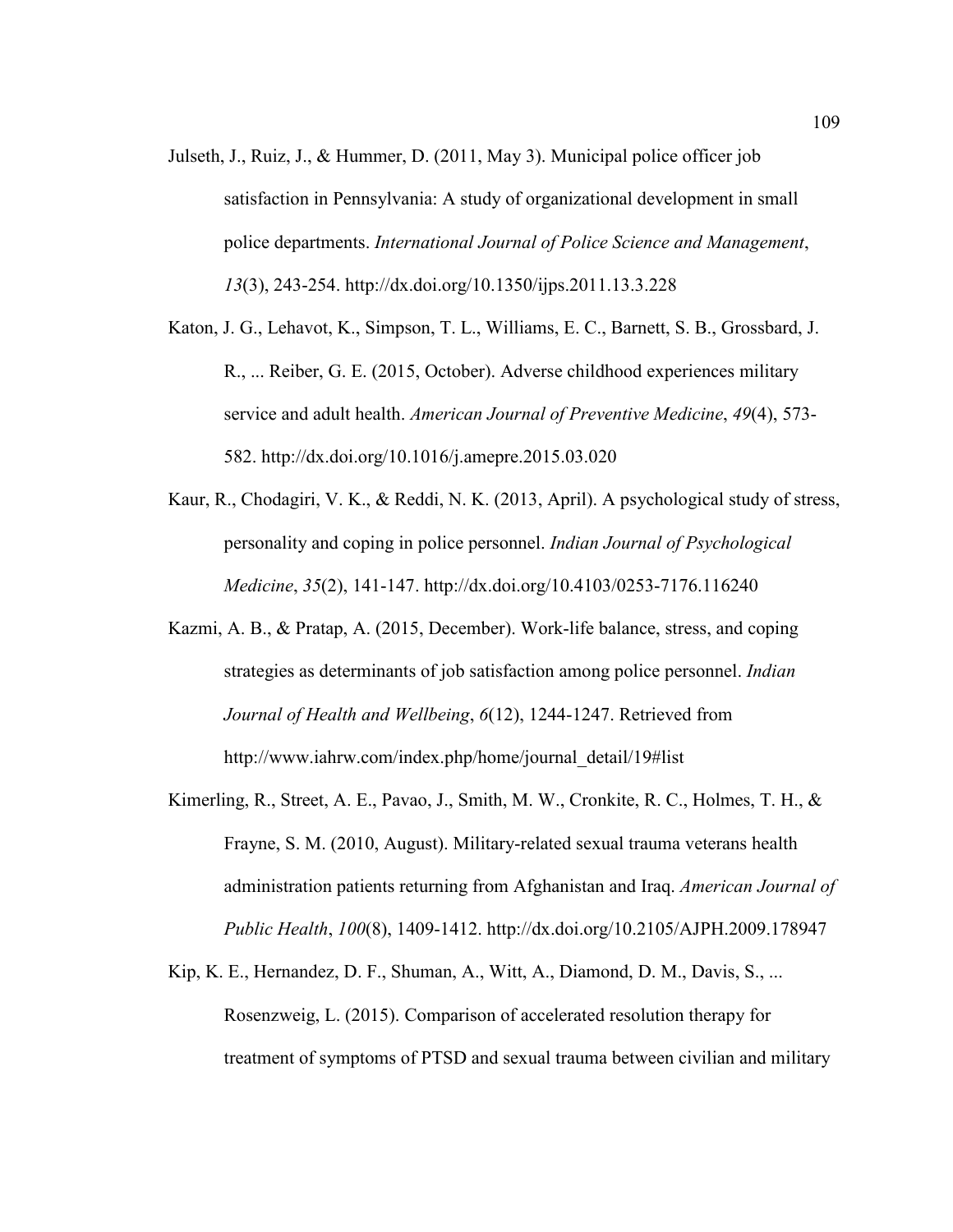adults. *Military Medicine*, *180*(9), 964-971. http://dx.doi.org/10.7205/MILMED-D-14-00307

- Lafontaine, J., & Cyr, M. (2016, March 10). A study of the relationship between investigator's personal characteristics and adherence to interview best practices in training. *Psychiatry, Psychology and Law*, *23*(5), 782-797. http://dx.doi.org/10.1080/13218719.2016.1152925
- Lapaglia, J. A., Wilford, M. M., Rivard, J. R., Chan, J. C., & Fisher, R. P. (2014). Misleading suggestions can alter later memory reports even following a cognitive interview. *Applied Cognitive Psychology*, *28*, 1-9. http://dx.doi.org/10.1002/acp.2950
- Lee, J., Lee, C., & Lee, W. (2012, September). Attitudes towards women, rape myths and rape perceptions among male police officers in South Korea. *Psychology of Women Quarterly*, *36*(3), 365-376. http://dx.doi.org/10.1177/0361684311427538
- Leroux, T. C., Kum, H., Dabney, A., & Wells, R. (2016, October). Military deployments and mental health utilization among spouses of active duty service members. *Military Medicine*, *181*(10), 1269-1274. http://dx.doi.org/10.7205/MILMED-D-15-00583
- Lichtman, M. V. (2013). *Qualitative research in education: A user's guide* (3rd ed.). Thousand Oaks, CA: Sage Publications Inc.
- Lim, B. P. (2016). *A PTSD analogue study: Investigating the roles of memory and metamemory in trauma-related outcomes* (Doctoral dissertation). Retrieved from ProQuest Dissertations and Theses database. (UMI No. 10158899)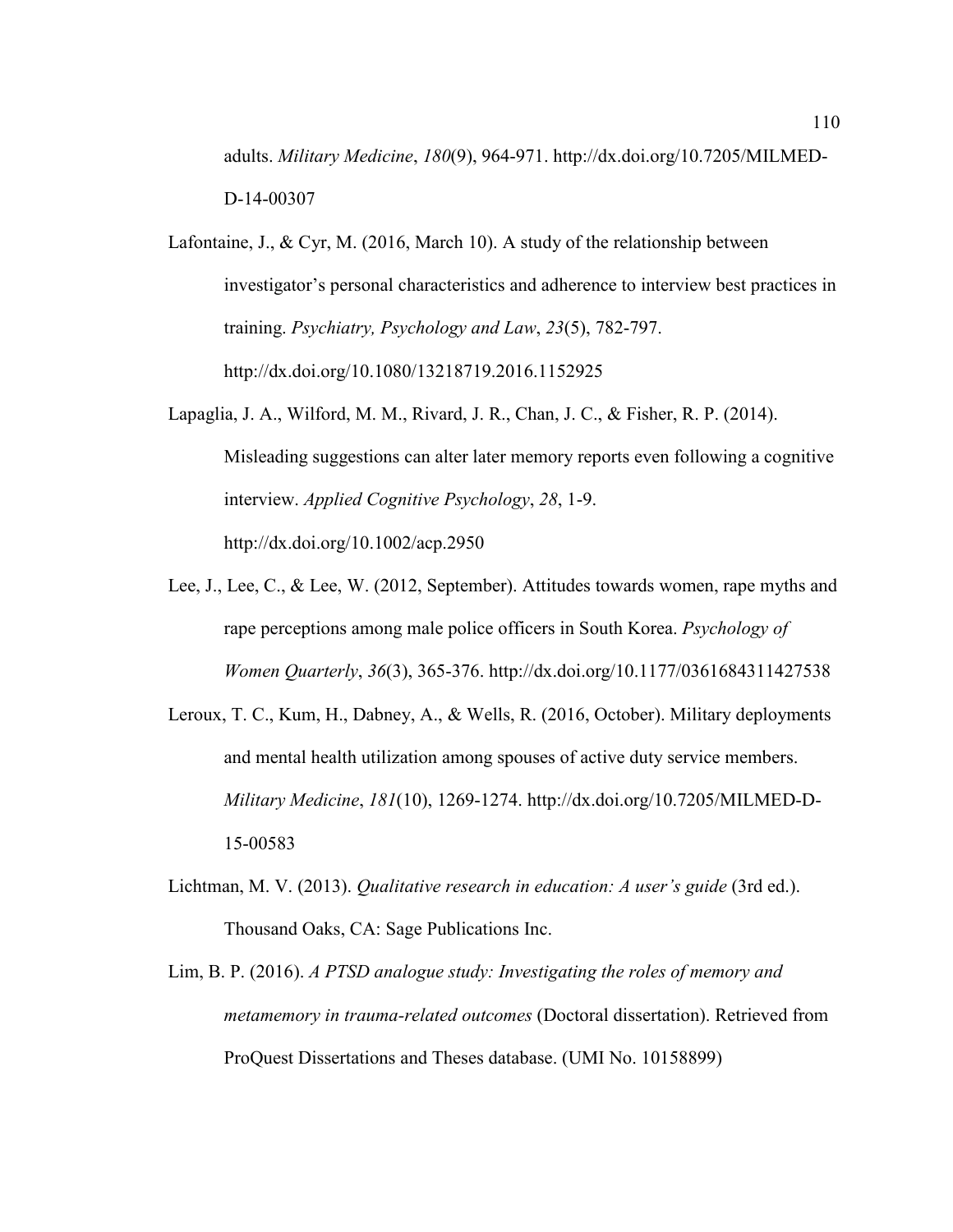Lincoln, Y.S., & Guba, E.G., (1985). Naturalistic inquiry. Beverly Hills, CA: Sage.

- Lonsway, K. A., & Archambault, J. (2012, February 1). The "justice gap" for sexual assault Cases: Future directions for research and reform. *Violence Against Women*, *18*(2), 145-168. http://dx.doi.org/10.1177/1077801212440017
- Lonsway, K. A., Archambault, J., & Lisak, D. (2010). False reports: Moving beyond the issue to successfully investigate and prosecute non-stranger sexual assault. *The National Center for the Prosecution of Violence Against Women*, *3*(1), 1-11. Retrieved from http://www.ndaa.org/pdf/the\_voice\_vol\_3\_no\_1\_2009.p
- Lonsway, K., Moore, M., Harrington, P., Smeal, E., & Spillar, K. (2003, Spring). hiring and retaining more women: The advantages to law enforcement. *National Center for Women and Policing*, 2-16. Retrieved from http://www.womeninpolicing.org/pdf/NewAdvantagesReport.pdf
- Louw, G. J. (2014, August 27). Burnout, vigour, big five personality traits and social support in a sample of police officers. *Journal of Industrial Psychology*, *40*(1), 1- 13. http://dx.doi.org/10.4102/sajip.v40i1.1119
- Lucas, T., Weidner, N., & Janisse, J. (2012, December 12). Where does work stress come from? A generalizability analysis of stress in police officers. *Psychology and Health*, *27*(12), 1426-1447. http://dx.doi.org/1080/08870446.2012.687738
- Maanen, J. V. (1975, June). Police Socialization: A longitudinal examination of job attitudes in an urban police department. *Administrative Science Quarterly*, *20*(2), 207-228. Retrieved from http://asq.sagepub.com/

Macleod, N. (2016, March 30). "I thought I'd be safe there": Pre-empting blame in the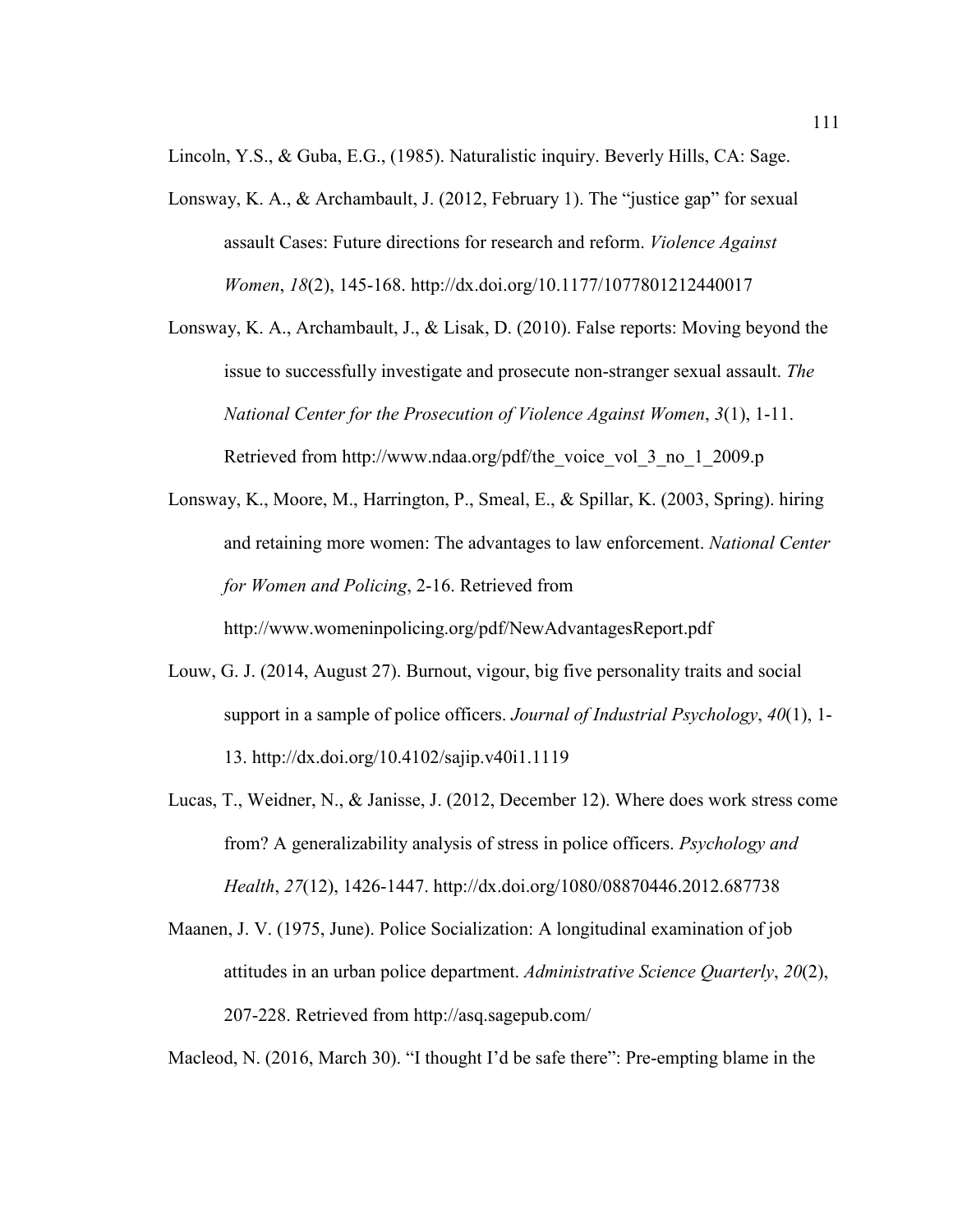talk of women reporting rape. *Journal of Pragmatics*, *96*, 96-109.

http://dx.doi.org/10.1016/j.pragma.2016.03.008

- Maier, S. L. (2008, July). Rape victim advocates' perceptions of the revictimization of rape victims by the police and medical systems. *Violence Against Women*, *14*(7), 786-808. http://dx.doi.org/10.1177/1077801208320245
- Malterud, K., Siersma, V. D., Guassora, A., (2015, November). Sample size in qualitative interview studies guided by information power. *Qualitative Health Research, 26(13) 1753-1760.* https://doi.org/10.1177/1049732315617444
- Martinussen, M., Richardsen, A. M., & Burke, R. J. (2007). Job demands, job resources, and burnout among police officers. *Journal of Criminal Justice*, *35*, 239-249. http://dx.doi.org/10.1016/j.jcrimjus.2007.03.001
- Maslach, C., Schaufeli, W. B., & Leiter, M. P. (2001, February). Job burnout. *Annual Review of Psychology*, *52*, 397-422.

http://dx.doi.org/10.1146/annurev.psych.52.1.397

- Mason, M. (2010). Sample size and saturation in PhD studies using qualitative interviews. *Qualitative Social Research*, *11*(3), Art. 8. Retrieved from http://www.qualitative-research.net/index.php/fqs/index
- Mastroianni, G., Palmer, B., Penetar, D., & Tepe, V. (2011). *A warriors guide to psychology and performance, what you should know about yourself and others*. Dulles, VA: Potomac Books.
- Maxwell, J. A. (2013). *Qualitative research design An interactive approach* (3rd ed.). Thousand Oaks, CA; Sage Publications Inc.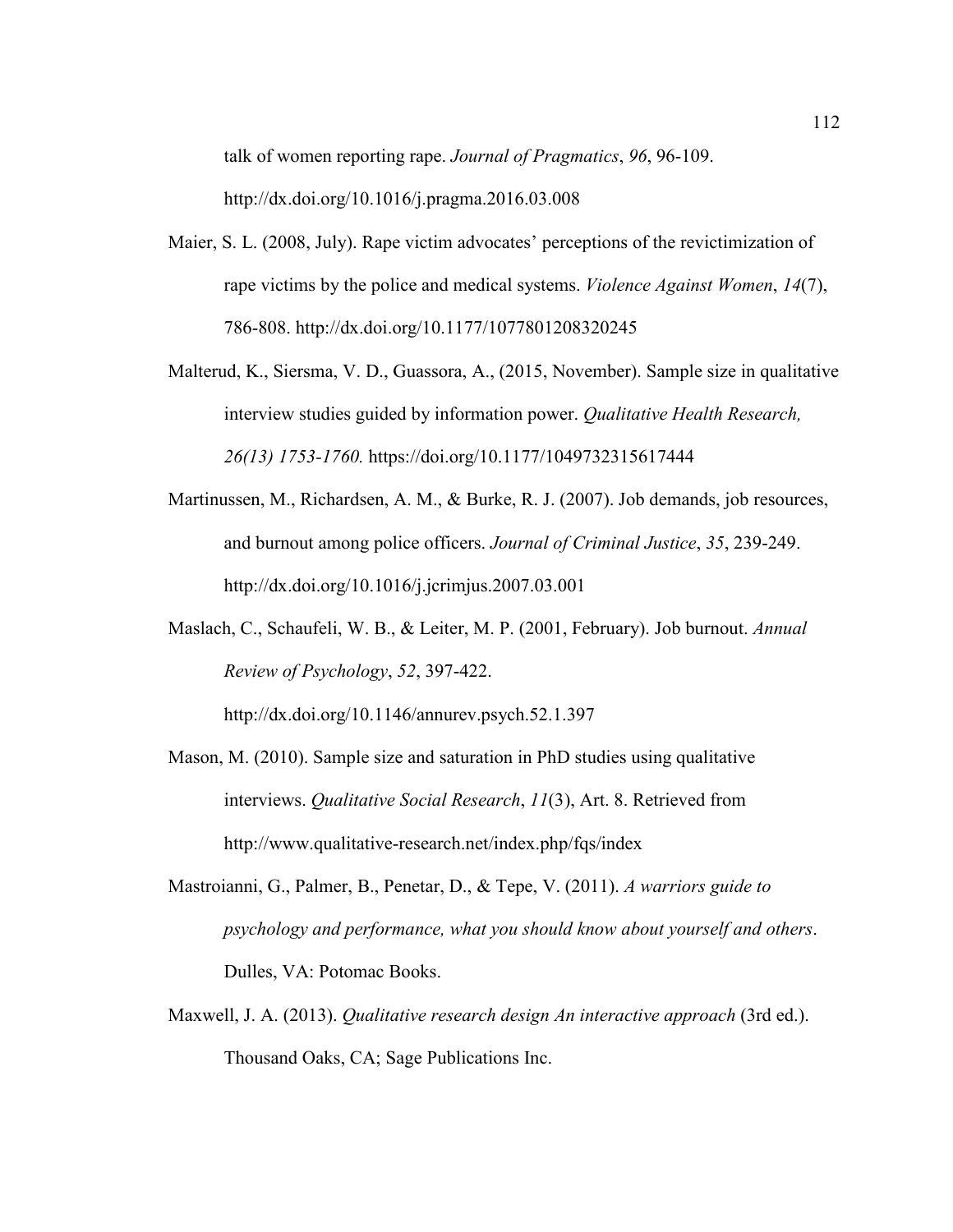- McCahill, T. W., Meyer, L. C., & Fischman, A. M. (1979). *The aftermath of rape*. Lexington, MA: D.C. Heath and Company.
- McCarthy, D. (2013). Gendering "soft" policing: Multi-agency working,. female cops, and the fluidities of police culture/s. *Policing and Society*, *23*(2), 261-278. http://dx.doi.org/10.1080/10439463.2012.703199
- McCreary, D. R., & Thompson, M. M. (2006). Development of two reliable and valid measures of stressors in policing: The operational and organizational police stress questionnaires. *International Journal of Stress Management*, *13*(4), 494-518. http://dx.doi.org/10.1037/1072-5245.13.4.494
- Metzger, D. (n.d.). It is always the woman who is raped. In D. R. Nass, *The rape victim*, (pp. 4-10). Dubuque, IA: Kendall/Hunt Publishing Company.
- Miles, M. B., Huberman, A. M., & Saldana, J. (2014). *Qualitative data analysis* (3rd ed.). Thousand Oaks, CA: Sage Publications.
- Mongold, J. L. (2015). *A qualitative study of the perceptions of rape victims' characteristics and the use of special victims' units by law enforcement officers* (Doctoral dissertation). Retrieved from ProQuest Dissertations and Theses database. (UMI No. 3718148)
- Monteith, L. L., Menefee, D. S., Forster, J. E., Wanner, J. L., & Bahraini, N. H. (2015, August). Sexual trauma and combat during deployment: Associations with suicidal ideation among OEF/OIF/OND veterans. *Journal of Traumatic Stress*, *28*(4), 283-288. http://dx.doi.org/10.1002/jts.22018

Montgomery, E., Cutuli, J. J., Evans-Chase, M., Treglia, D., & Culhane, D. (2013,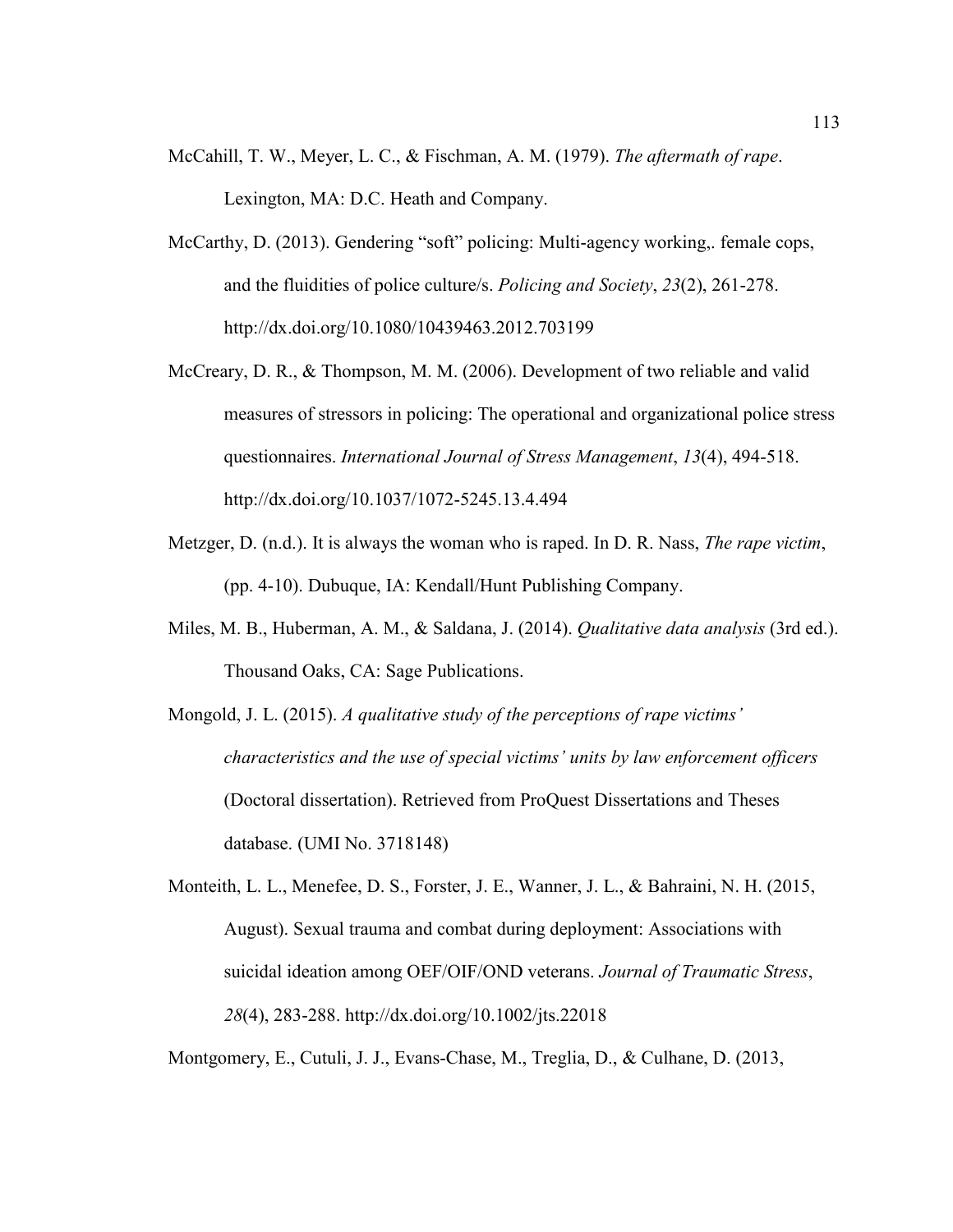December). Relationship among adverse childhood experiences, history of active military service, and adult outcomes: Homelessness, mental health, and physical health. *American Journal of Public Health*, *103*(52), s262-s268. http://dx.doi.org/10. 2105/AJPH.2013.301474

- Morash, M., Kwak, D., & Haarr, R. (2006, February). Gender differences in the predictors of police stress. *Policing: An International Journal of Police Strategies and Management*, *29*(3), 541-563. http://dx.doi.org/10.1108/13639510610684755
- Morral, A. R., Gore, K. L., & Schell, T. L. (Eds.). (2014). *Sexual assault and sexual harassment in the U.S. Military*. Santa Monica, CA: Rand Corporation.
- Moustakas, C. E. (1994). *Phenomenological research methods*. Thousand Oaks, CA: Sage Publications Inc.
- Murphy, S. B., Banyard, V. L., Maynard, S. P., & Dufresne, R. (*20*11). Advocates speak out on adult sexual assault: A unique crime demands a unique response. *Journal of Aggression, Maltreatment and Trauma*, 20(6), 690-710. http://dx.doi.org/10.1080/10926771.2011.595381
- Muth, K. T., & Jack, N. (2016, March 1). Watching the watchers: Monitoring police as public servants. *National Lawyers Guild Review*, *73*(1), 23-35. Retrieved from http://www.nlg.org/
- Ng, C., & Sarris, A. (*2*009, July). Distinguishing between the effect of perceived organisational support and person-organisation fit on work outcomes. *The Australian and New Zealand Journal of Organizational Psychology*, 2, 1-9. http://dx.doi.org/10.1375/ajop.2.1.1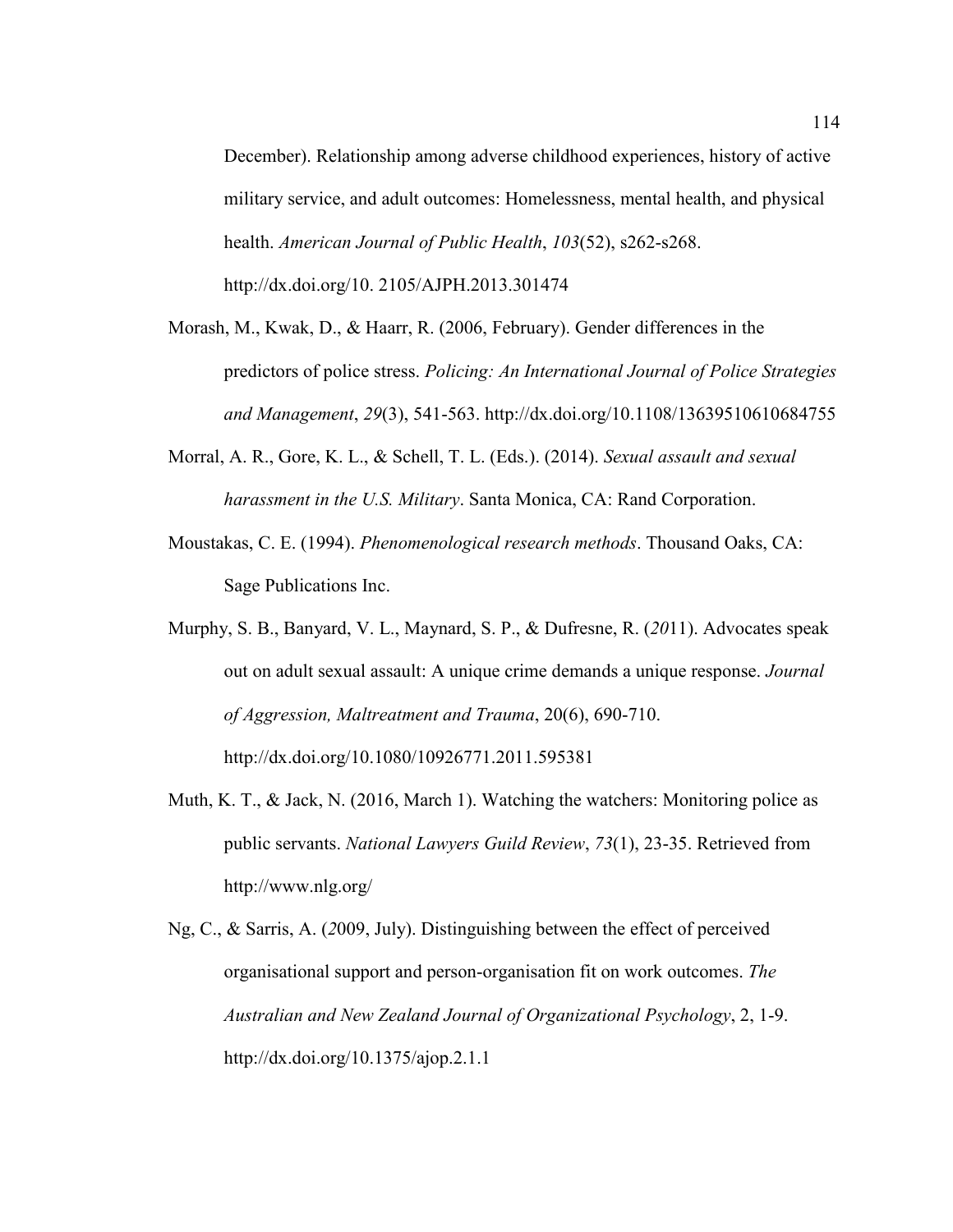- Nix, J., Wolfe, S. E., Rojek, J., & Kaminski, R. J. (2015). Trust in the police: The influence of procedural justice and perceived collective efficacy. *Crime and Delinquency*, *61*(4), 610-640. http://dx.doi.org/10.1177/0011128714530548
- O'Donohue, W., Carlson, G. C., Benuto, L. T., & Bennett, N. M. (2014). Examining the scientific validity of rape trauma syndrome. *Psychiatry, Psychology and Law*, *21*(6), 858-876. http://dx.doi.org/10.1080/13218719.2014.918067
- O'Neal, E. N. (2015). *"Often I feel we victimize the victim more than the suspect does": Examining officers attitudes toward sexual assault complainants* (Doctoral dissertation). Retrieved from ProQuest Dissertations and Theses database. (UMI No. 3738956)
- Ouimette, P., & Read, J. P. (Eds.). (2014). *Trauma and substance abuse: Causes, consequences, and treatment of comorbid diseases* (2nd ed.). Washington, D.C.: American Psychological Association
- Oxburgh, G., Ost, J., Morris, P., & Cherryman, J. (2015, February). Police officers' perceptions of interviews in cases of sexual offences and murder involving children and adult victims. *Police Practice and Research*, *16*(1), 36-50. http://dx.doi.org/10.1080/15614263.2013.849595
- Page, A. D. (2008, January 29). Gateway to reform? Policy implications of police officers attitudes toward rape. *Southern Criminal Justice Association*, *33*(1), 44-58. http://dx.doi.org/10.1007/s12103-007-9024-9
- Patton, M. Q. (2015). *Qualitative research and evaluation methods* (4th ed.). Thousand Oaks, California: Sage.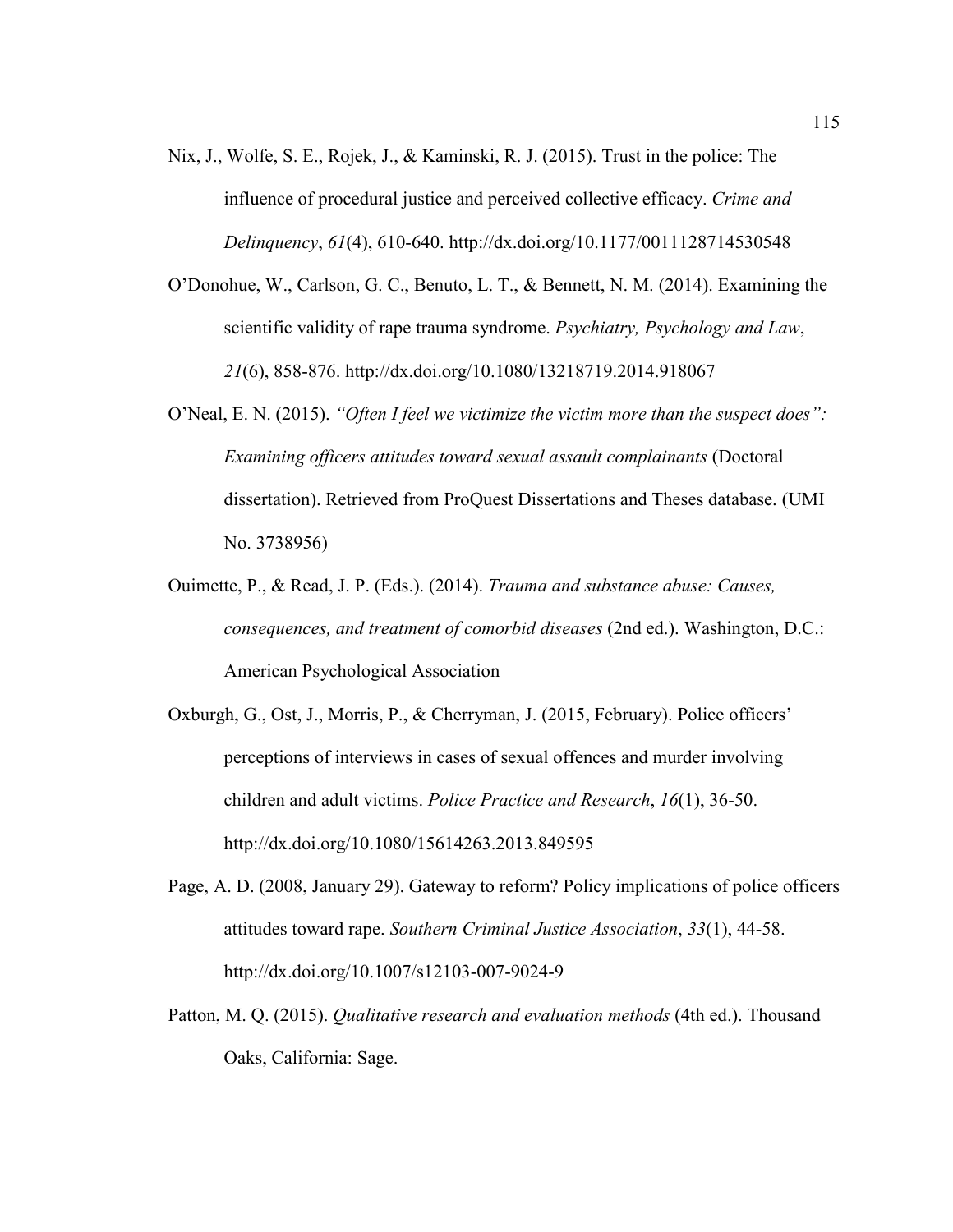Paulo, R. M., Albuquerque, P. B., & Bull, R. (2013, November 13). The enhanced cognitive interview: Towards a better use and understanding of this procedure. *International Journal of Police Science and Management*, *15*(3), 190-199. http://dx.doi.org/10.1350/ijps.2013.15.3.311

Poyser, S., & Milne, R. (2015). No grounds for complacency and plenty for continued vigilance: Miscarriages of justice as drivers for research on reforming the investigative interview process. *The Police Journal*, *88*(4), 265-280. http://dx.doi.org/10.1177/0032258X15598951

- Remick, K. N. (2016, September). Leveraging trauma lessons from war to win in a complex global environment. *Army Medical Department Journal*, 106-113. Retrieved from http://www.cs.amedd.army.mil/dasqaDocuments.aspx?type=1
- Rich, K., & Seffrin, P. (2014, April). Birds of a feather or fish out of water? Policewomen taking rape reports. *Feminist Criminology*, *9*(2), 137-159. http://dx.doi.org/10.1177/1557085113510551
- Rolls, E. T. (2004, June). The functions of the orbitofrontal cortex. *Brain and Cognition*, *55*(1), 11-29. http://dx.doi.org/ 10.1016/S0278-2626(03)00277-X
- Rolls, E. T., & Kringelbach, M. L. (2004, March 17). The functional neuroanatomy of the human orbitofrontal cortex: Evidence from neuroimaging and neuropsychology. *Progress in Neurobiology*, *72*(5), 341-372. http://dx.doi.org/10.1016/j.pneurobio.2004.03.006

Rose, T., & Unnithan, P. (2015, March 6). In or out of the group? Police subculture and occupational stress. *Policing: An international Journal of Police Strategies and*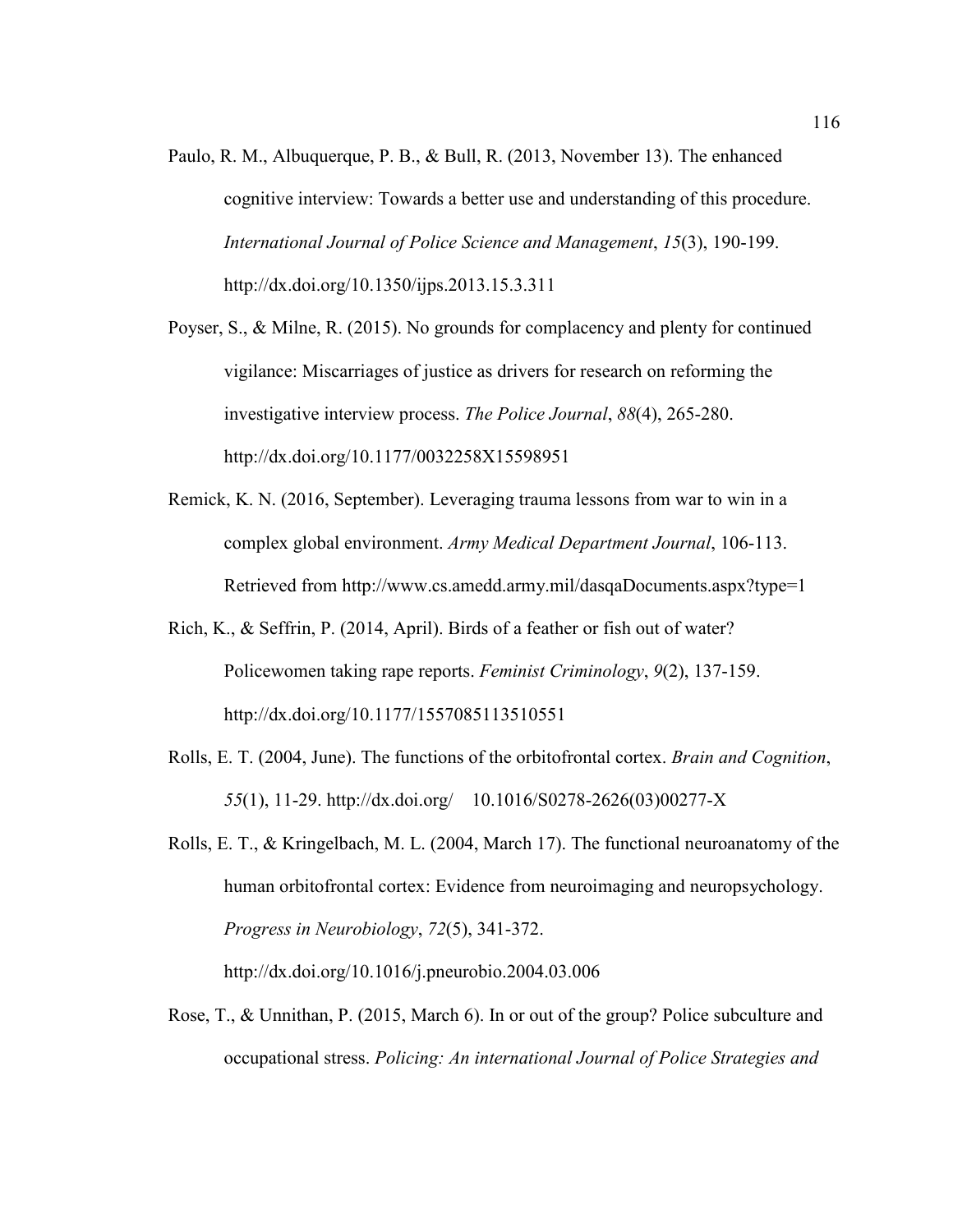*Management*, *38*(2), 279-294. http://dx.doi.org/10.1108/PIJPSM-10-2014-0111

Rudenstine, S., Cohen, G., Prescott, M., Sampson, L., Liberzon, I., Tamburrino, M., ... Galea, S. (2015, September). Adverse childhood events and the risk for new-onset depression and post-traumatic stress disorder among U.S, National Guard soldiers. *Military Medicine*, *180*(9), 972-978.

http://dx.doi.org/10.7205/MILMED-D-14-00626

- Santee, K. (2016, November, 17-002). *Special Victim Capability Course Overview*. Poster session presented at the Behavioral Sciences Education and Training Division, Military Police School, Fort Leavenworth, KS.
- Schaffer, B. J. (2014). Female military veterans: Crime and psychosocial problems. *Journal of Human Behavior in the Social Environment*, *24*, 996-1003. http://dx.doi.org/10.1080/10911359.2014.953415
- Schumm, J. A., & Chard, K. M. (2006, February). Alcohol and stress in the military. *Alcohol Research: Current Review*, *34*(4), 401-407. Retrieved from http://pubs.niaaa.nih.gov/publications/PDF-Viewing.htm
- Sharman, S. J., & Powell, M. B. (2013). Do cognitive interview instructions contribute to false beliefs and memories? *Journal of Investigative Psychology and Offending Profiling*, *10*, 114-124. http://dx.doi.org/10.1002/jip.1371
- Siebold, G. L., Crabb, T., Woodward, R., & King, A. C. (2016, April). Combat, cohesion, and controversy: Disputatio Sine Fine. *Armed Forces and Society*, *42*(2), 449-462. http://dx.doi.org/10.1177/0095327X15573213

Smith, J.A., Flowers, P., Larkin, M. (2012). Interpretive phenomenological analysis: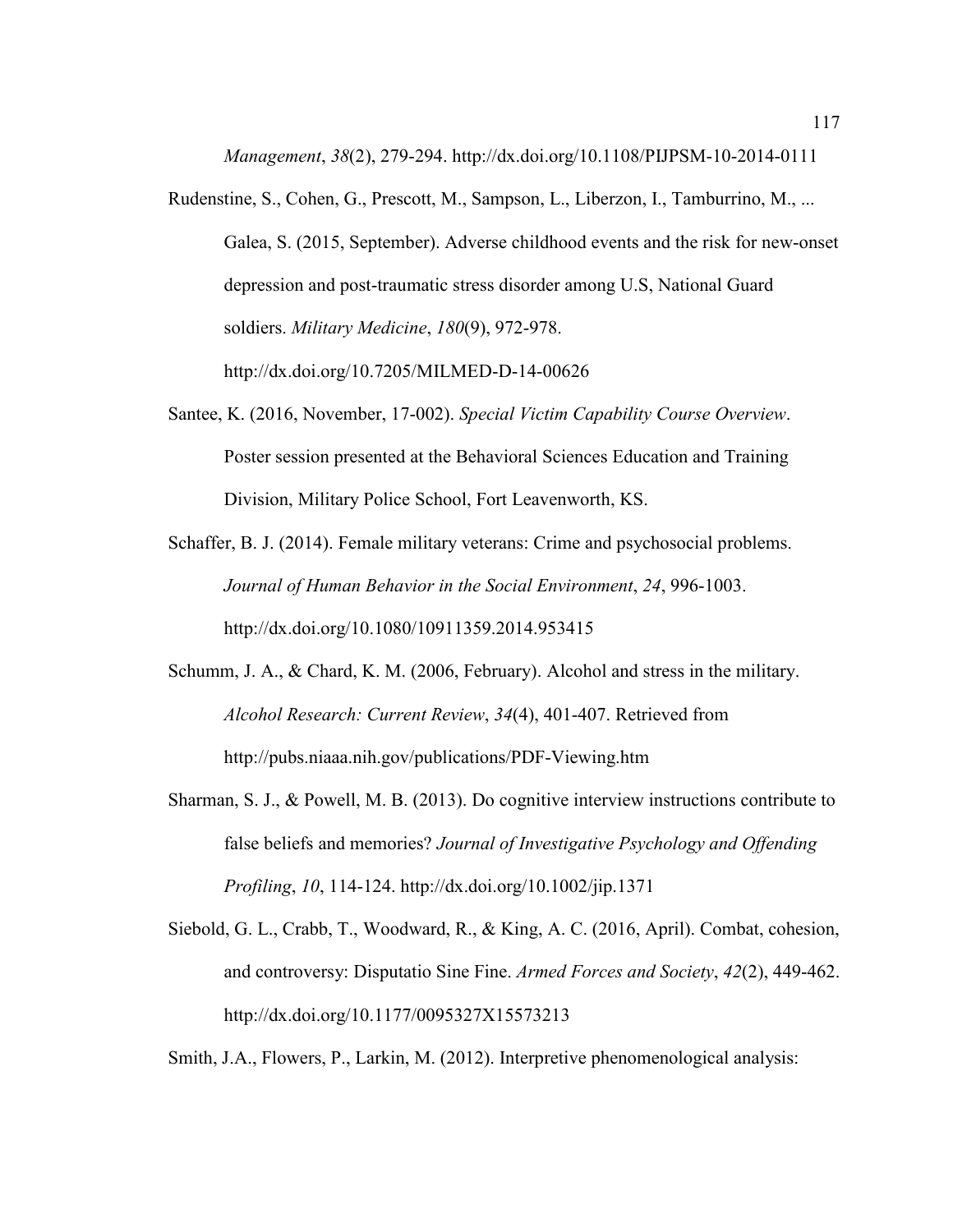Theory, method and research. Thousand Oaks, CA; Sage Publications Inc.

- Strand, R. W. (2014). *The Forensic Experiential Trauma Interview*. Poster session presented at the MNCASA, Minnesota Coalition Against Sexual Assault (MNCASA). Retrieved from http://www.mncasa.org/assets/PDFs/FETI%20- %20Public%20Description.pdf
- Suris, A., Link-Malcolm, J., Chard, K., Ahn, C., & North, C. (2013, February). A randomized clinical trial of cognitive processing therapy for veterans with PTSD related to military sexual trauma. *International Society for Traumatic Stress Studies*, *26*, 28-37. http://dx.doi.org/10.1002/jts.21765
- Symonds, M. (2010). The "second injury" to victims of violent acts. American Journal of Psychoanalysis, 70(1), 34-41. Http://d.doi.org/10.1057/ajp.2009.38
- Tett, R. P., & Meyer, J. P. (1993). Job satisfaction, organizational commitment, turnover intention, and turnover: Path analyses based on meta-analytic findings. *Personnel Psychology*, *46*(2), 259-293. Retrieved from https://www.wiley.com/en-us
- Thomassen, A. G., Hystad, S. W., Johnsen, B. H., Johnsen, G. E., Laberg, J. C., & Eid, J. (2015, October). The combined influence of hardiness and cohesion on mental health in a military peacekeeping mission: A prospective study. *Personality and Social Psychology*, *56*(5), 560-566. http://dx.doi.org/10.1016/j.jad.2016.03.053
- Tovar, L. A. (2011, July). Vicarious traumatization and spirituality in law enforcement. *Federal Bureau of Investigation Law Enforcement Bulletin*, 1-21. Retrieved from https://leb.fbi.gov/2011/july/vicarious-traumatization-and-spirituality-in-lawenforcement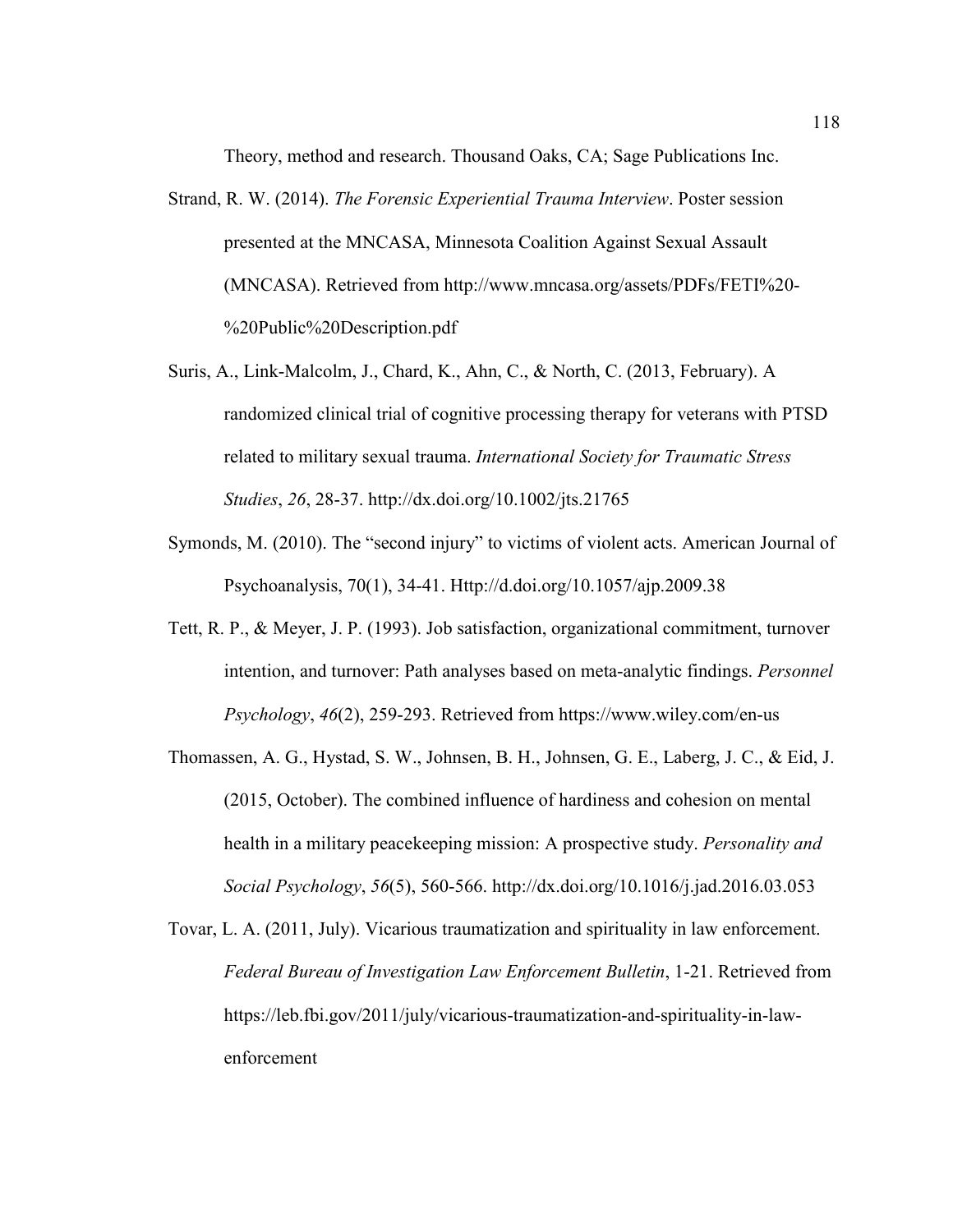Turchik, J. A., Pavao, J., Hyun, J., Mark, H., & Kimerling, R. (2012, July). Utilization and Intensity of outpatient care related to military sexual trauma for veterans from Afghanistan and Iraq. *The Journal of Behavioral Health Services and Research*, *39*(3), 220-233. http://dx.doi.org/10.1007/s11414-012-9272-4

Turner, N. A. (2016). *The association between adverse childhood experiences and intervention participation in early childhood education* (Doctoral dissertation). Retrieved from ProQuest Dissertations and Theses database. (UMI No. 10139559)

- Valente, S., & Wight, C. (2007, March). Military sexual trauma: Violence and sexual abuse. *Military Medicine*, *172*, 259-265. Retrieved from www.AMSUS.org
- Van Dijk, J. J. (2010). Attitudes of victims and repeat victims towards the police: Results of the international crime victims survey. *Center for International Crime Prevention United Nations*, *12*, 27-52. http://dx.doi.org/10.1.1.375.5237
- Vogt, D. (2014, June). Research on gender differences in deployment stress and postdeployment mental health: Addressing conceptual and methodological challenges and expanding our research agenda. *Journal of Women's Heath*, *23*(6), 485-487. http://dx.doi.org/10.1089/jwh.2014.4880

Wadham, B. (2013). Brotherhood homosociality, totality and military subjectivity. *Australian Feminist Studies*, *28*(76), 212-235. http://dx.doi.org/10.1080/08164649.2013.792440 Weber, M. F. (2016). *Cognitive control and affective processing dysregulation in veterans with comorbid PTSD and MTBI: And FMRI study* (Doctoral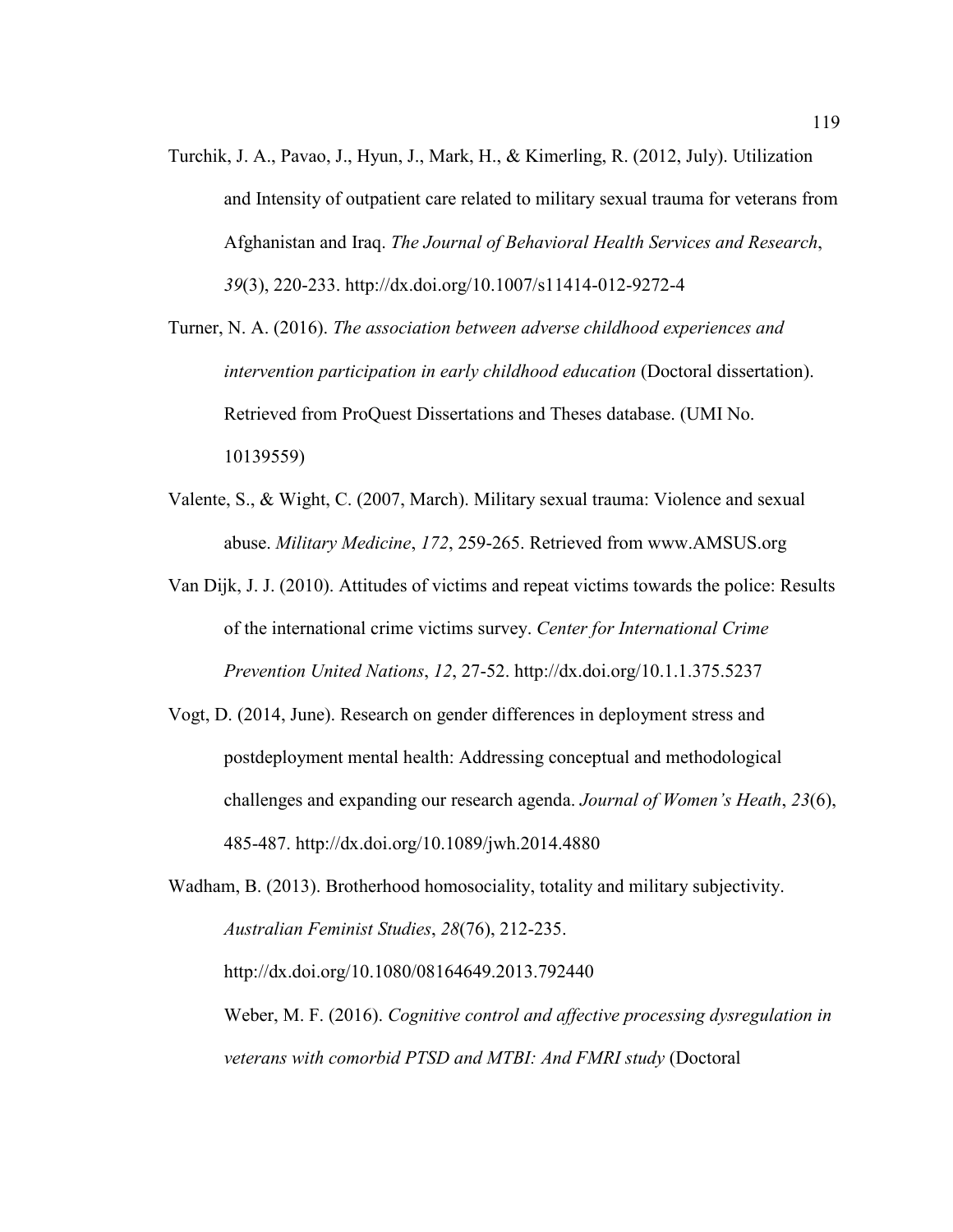dissertation). Retrieved from ProQuest Dissertations and Theses database. (UMI No. 10120110)

- Weiss, D. S. (2004). The impact of event scale Revised. In J. P. Wilson, & T. M. Keane (Eds.), *Assessing psychological trauma and PTSD: A practitioner's handbook* (2nd ed., pp. 168-189). New York, NY: Guilford Press.
- Westera, N. J., Kebbell, M. R., & Milne, B. (2013). It is better, but does it look better? Prosecutor perceptions of using rape complainant investigative interviews as evidence. *Psychology, Crime and Law*, *19*(7), 595-610. http://dx.doi.org/10.1080/1068316X.2012.656119
- Westera, N. J., Kebbell, M. R., & Milne, R. (2011, January 27). Interviewing rape complainants: Police officers' perception of interview format and quality of evidence. *Applied Cognitive Psychology*, *25*(6), 917-926. http://dx.doi.org/10.1002/acp.1770
- Westera, N. J., Kebbell, M. R., & Milne, B. (2016, February 25). Want a better criminal justice response to rape? Improve police interviews with complainants and suspects. *Violence Against Women*, 1(22), 1663-1681. http://dx.doi.org/10.1177/1077801216631439
- Westera, N. J., Mckimmie, B. M., Kebbell, M. R., Milne, R., & Masser, B. (2015, July 14). Does the narrative style video evidence influence judgements about rape complainant testimony? *Applied Cognitive Psychology*, *29*, 637-646. http://dx.doi.org/10.1002/acp.3146

Westera, N. J., Powell, M. B., & Milne, B. (2015). Lost in detail: Prosecutors perceptions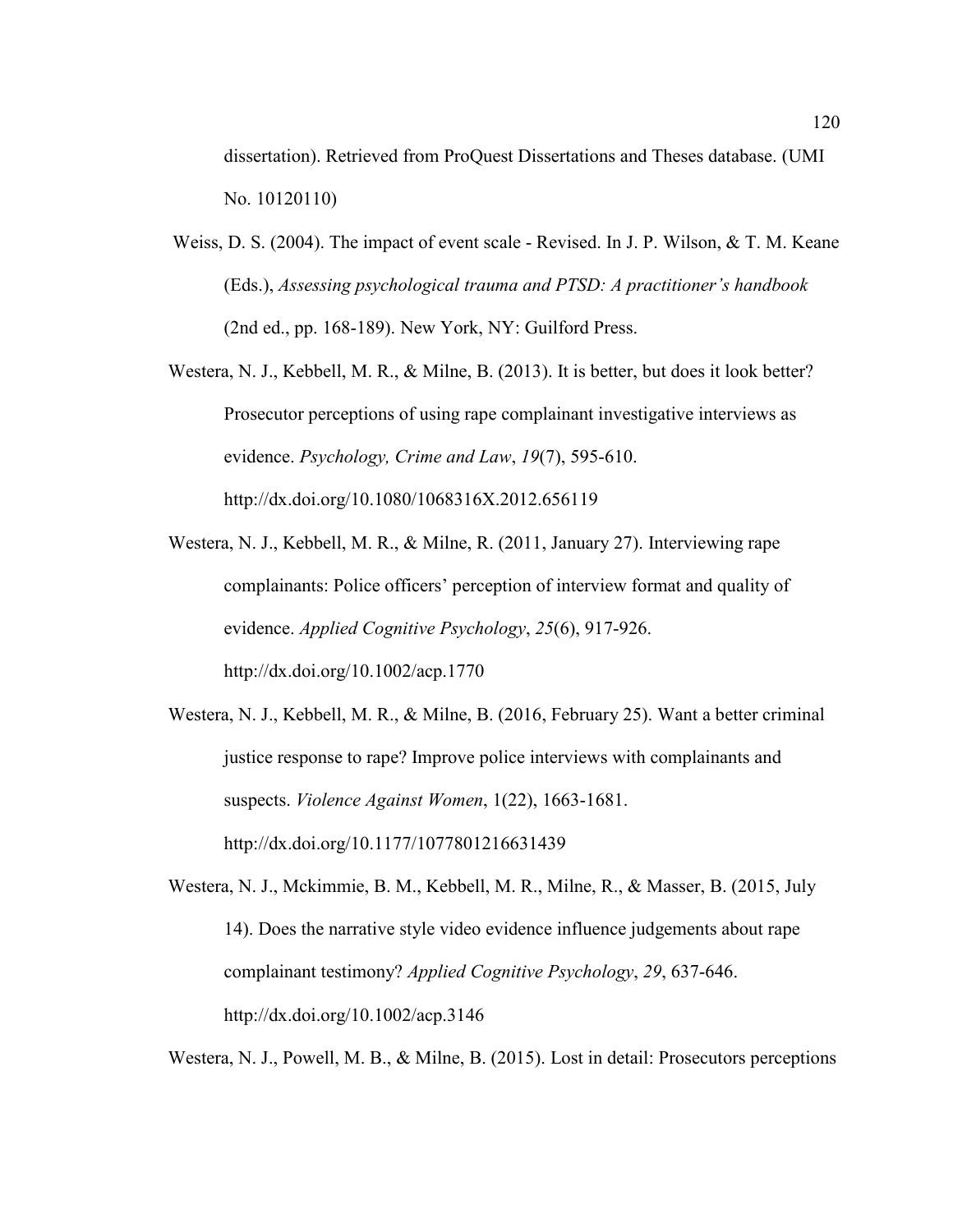of the utility of video recorded police interviews as rape complainant evidence.

*Journal of Criminology*, *0*(0), 1-17. http://dx.doi.org/10.1177/0004865815620705

- Wilson, D., & Segrave, M. (2011, April 11). Police-based victim services: Australian and international models. *Policing: An International Journal of Police Strategies and Management*, *34*(3), 479-496. http://dx.doi.org/10.1108/13639511111157528
- Wolff, K. B., & Mills, P. D. (2016, August 1). Reporting military sexual trauma: A mixed methods study of women veterans' experiences who served from World War II to the War in Afghanistan. *Military Medicine,* 181(8) 840-848. http://dx.doi.org/ 10.7205/MILMED-D-15-00404.
- Worthen, M. (2011, June). The relationships between traumatic exposures posttraumatic stress disorder and anger in male and female veterans. *Journal of Feminist Family Therapy*, *23*, 188-201. http://dx.doi.org/10.1080/08952833.2011.604535
- Young, R., & Hoyle, C. (2003). *Restorative justice, victims and the police* (Tim Newburn ed.). Devon, United Kingdom: Willan Publishing.
- Zimmerman, L. A. (2004). *The influence of guided memory and structured interview techniques on eyewitness verbal descriptions after short and long delays* (Doctoral dissertation). Retrieved from ProQuest Dissertations and Theses database. (UMI No. EP10621)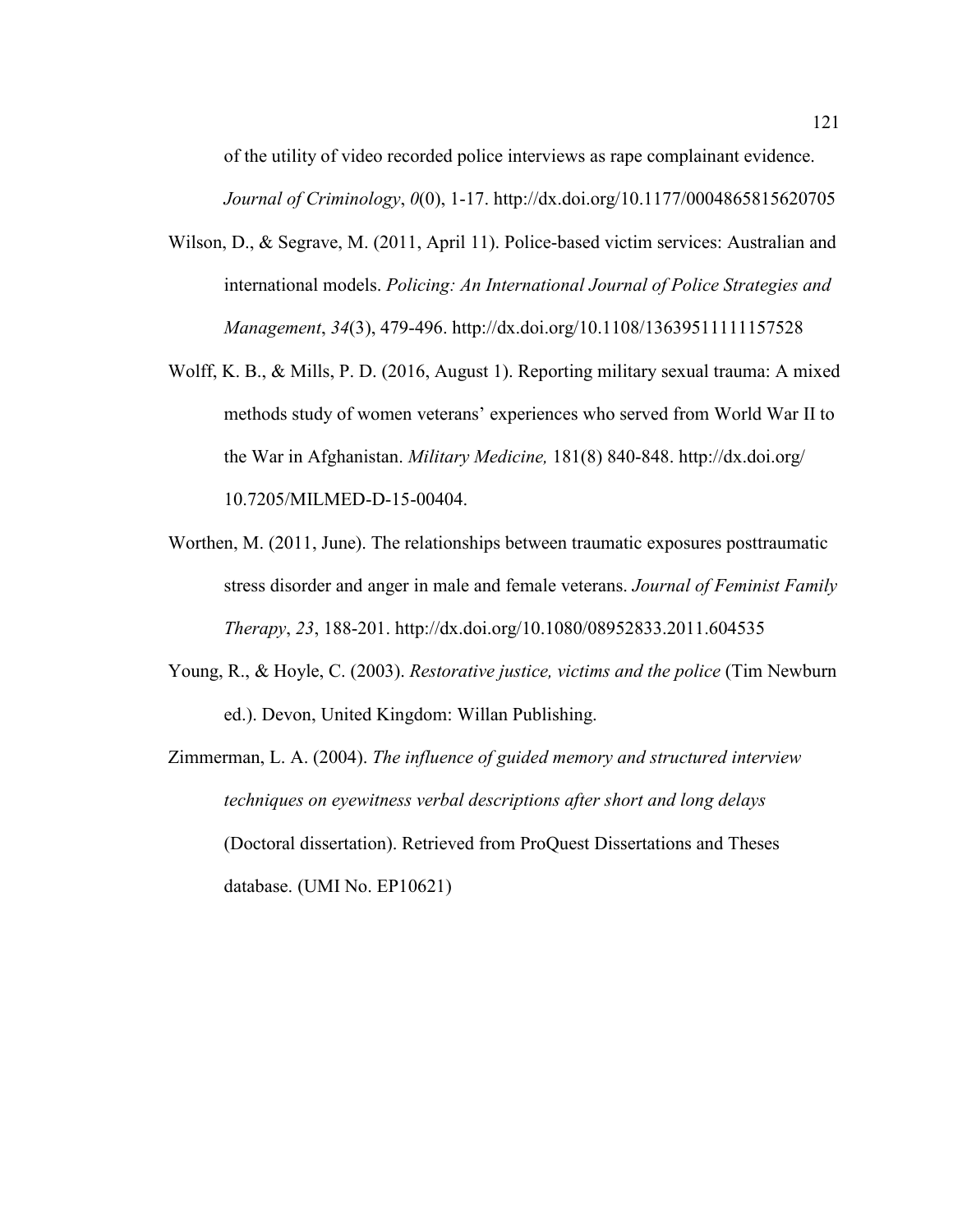## Appendix A: Permission to Use IES-R

Weiss, Daniel <

XXXXXXXX> 12/12/16

to me

please see attached files

\_\_\_\_\_\_\_\_\_\_\_\_\_\_\_\_\_\_\_\_\_\_\_\_\_\_\_\_\_\_\_\_\_\_\_\_\_

## Daniel S. Weiss, Ph.D. XXXXXXXXXXXXXXXXXXXXXXXXXXXXXXXXXXXXXXXXXXXXXXXXX XXXXXXXXXXXXXXX

**From:** Paul Broner [mailto:XXXXXXXXX] **Sent:** Tuesday, December 06, 2016 18:43 **To:** Weiss, Daniel; Sosa, Hugo **Subject:** Impact of Event Scale - Revised (IES-R)

Sir,

 I am a Doctoral student and I would like to request permission to use the Impact of Event Scale - Revised in my research? If you are not the correct person to provide consent, could you please direct me in the right direction? Thank you in advance for your support.

 $V/r$ 

Paul Broner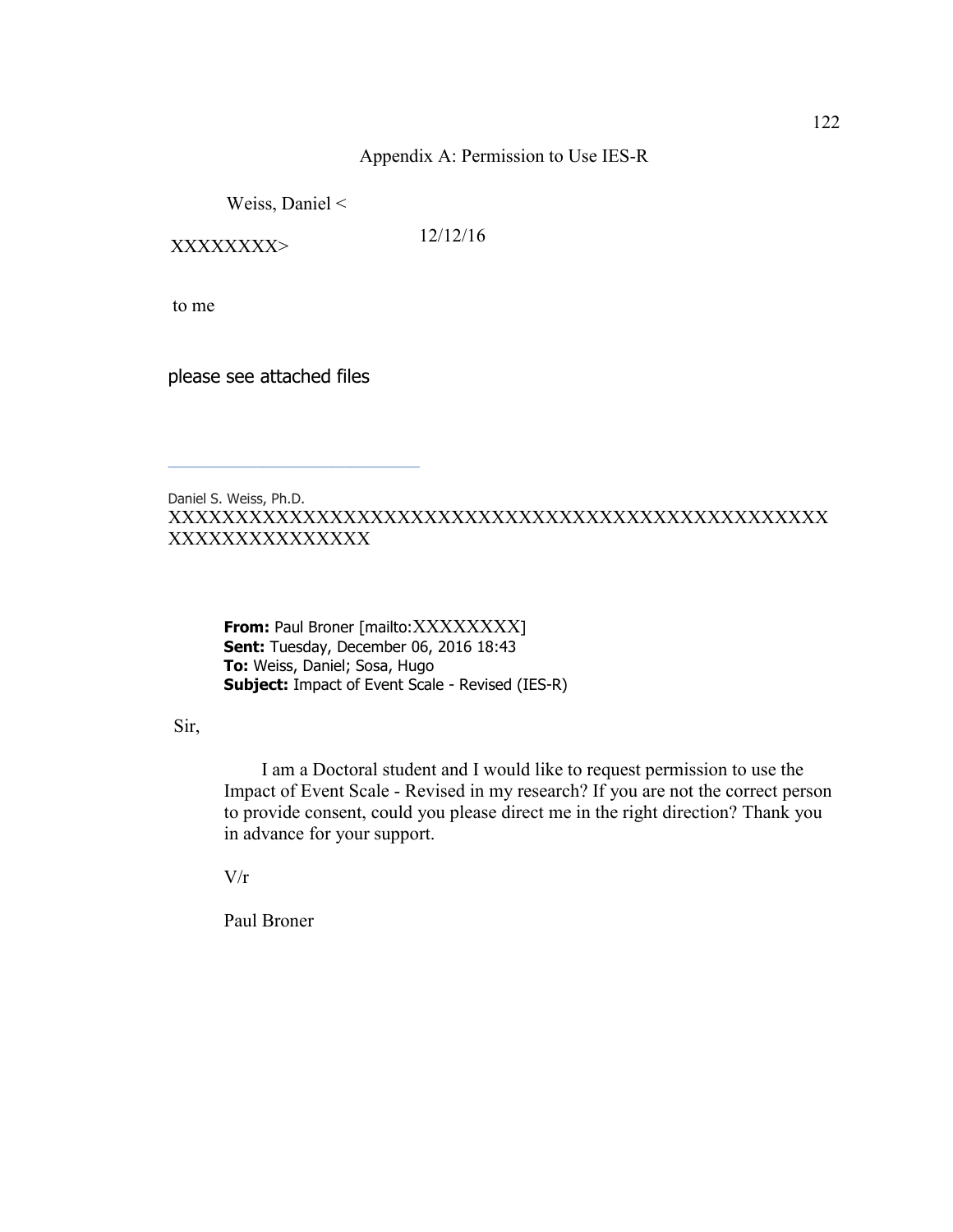Appendix B: Impact of Event Scale-Revised

# **IMPACT OF EVENT SCALE- REVISED**

**INSTRUCTIONS:** Below is a list of difficulties people sometimes have after stressful life events. Please read each item, and then indicate how distressing each difficulty has been for you **DURING THE PAST SEVEN DAYS** with respect to

\_\_\_\_\_\_\_\_\_\_\_\_\_\_\_\_\_\_\_\_\_\_\_\_\_\_\_\_\_\_\_\_\_\_\_\_\_, which occurred on

. How much were you distressed or bothered by these

difficulties?

|                  | A little bit $=$ |                  | Quite a bit $=$ |                 |
|------------------|------------------|------------------|-----------------|-----------------|
| Not at all $= 0$ |                  | Moderately $= 2$ |                 | Extremely = $4$ |

- 1. Any reminder brought back feelings about it.
- 2. I had trouble staying asleep.
- 3. Other things kept making me think about it.
- 4. I felt irritable and angry.
- 5. I avoided letting myself get upset when I thought about it or was reminded of it.
- 6. I thought about it when I didn't mean to.
- 7. I felt as if it hadn't happened or wasn't real.
- 8. I stayed away from reminders of it.
- 9. Pictures about it popped into my mind.
- 10. I was jumpy and easily startled.
- 11. I tried not to think about it.
- 12. I was aware that I still had a lot of feelings about it, but I didn't deal with them.
- 13. My feelings about it were kind of numb.
- 14. I found myself acting or feeling like I was back at that time.
- 15. I had trouble falling asleep.
- 16. I had waves of strong feelings about it.
- 17. I tried to remove it from my memory.
- 18. I had trouble concentrating.
- 19. Reminders of it caused me to have physical reactions, such as sweating, trouble breathing, nausea, or a pounding heart.
- 20. I had dreams about it.
- 21. I felt watchful and on-guard.
- 22. I tried not to talk about it.

The Intrusion subscale is the **MEAN** item response of items 1, 2, 3, 6, 9, 14, 16, 20. Thus, scores can range from 0 through 4.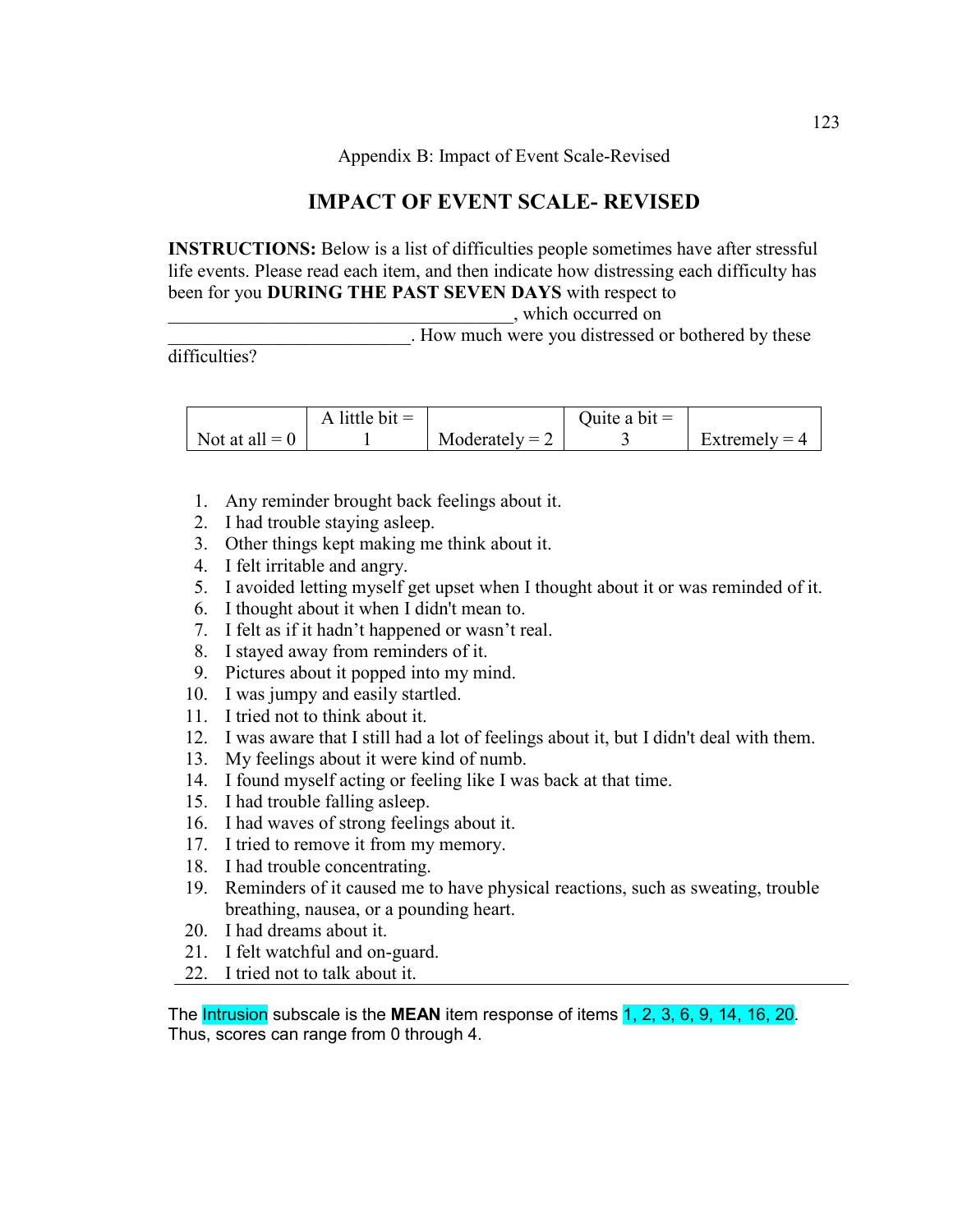The **Avoidance** subscale is the **MEAN** item response of items **5, 7, 8, 11, 12, 13, 17, 22.** Thus, scores can range from 0 through 4.

The Hyperarousal subscale is the **MEAN** item response of items 4, 10, 15, 18, 19, 21. Thus, scores can range from 0 through 4.

Citations: Weiss, D.S. & Marmar, C.R. (1997). The Impact of Event Scale-Revised. In J.P. Wilson, & T. M. Keane (Eds.), *Assessing Psychological Trauma and PTSD: A Practitioner's Handbook*. (pp. 399-411). New York: Guilford.

Weiss, D. S**.** (2004). The Impact of Event Scale-Revised. In J. P. Wilson, & T. M. Keane (Eds.), *Assessing*  psychological trauma and PTSD: A practitioner's handbook (2<sup>nd</sup> ed., pp. 168-189). New York: Guilford Press.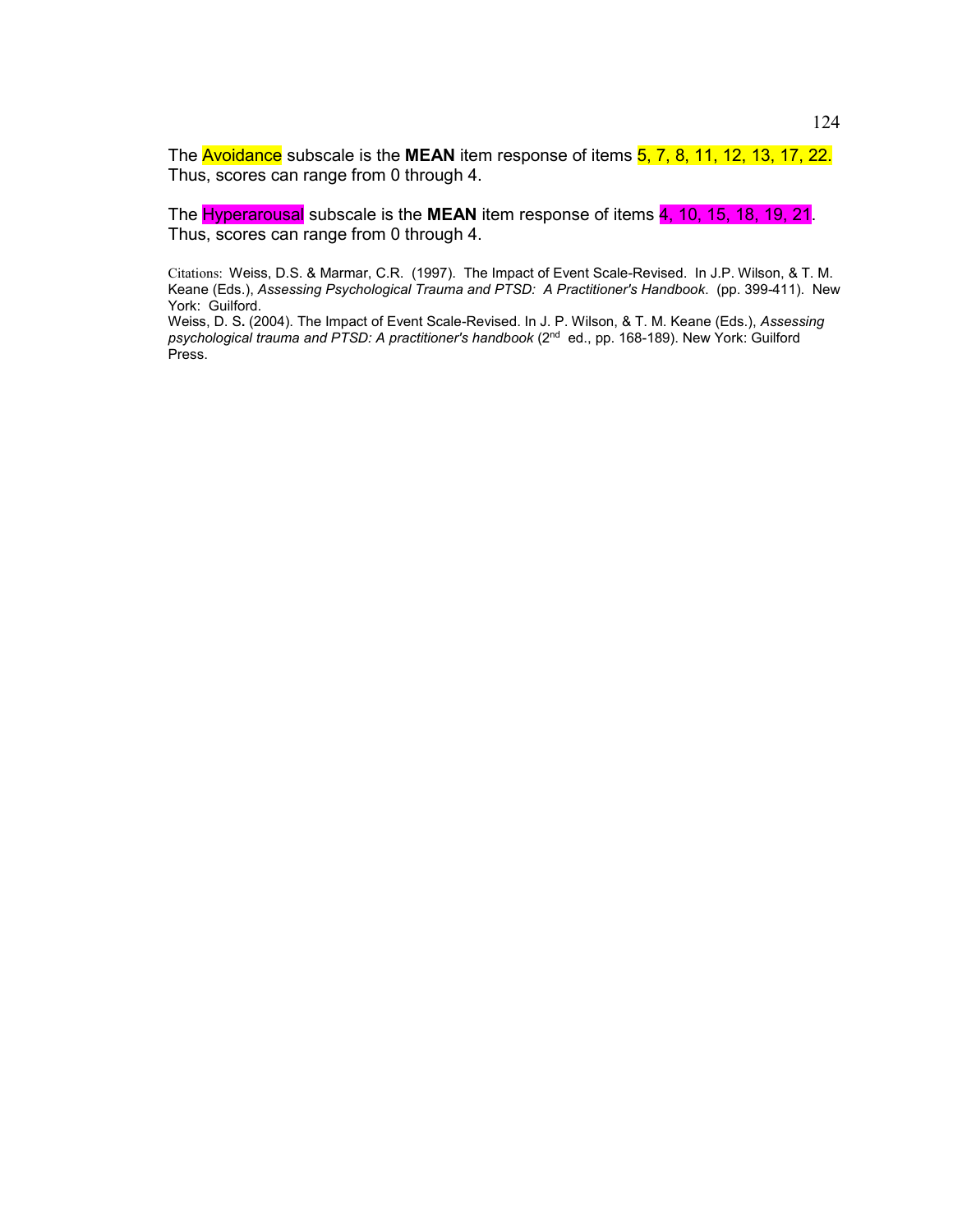### Appendix C: Interview Questions

### Victims of Military Sexual Trauma

Interview Protocol Date<sup>-</sup> Name of Interviewer: Name of Interviewee: Interview Number: Before we begin, do you have any questions or concerns for me?

Please describe yourself and your personality.

How long has it been since your MST experience?

How long after the MST experience were you interviewed by CID Special Agents?

How long ago were you interviewed by a CID Special Agent?

What was the gender of CID Special Agent?

Do you feel the gender made a difference in your interview?

At the time you were interviewed by a CID Special Agent, do you feel as though you were suffering trauma? If so please complete the attached IES-R?

How long did the CID interview take?

How has the CID interview affected you and/or your family?

How has the CID interview affected your military career?

Prior to being interviewed by a CID Special Agent what did you believe being interviewed by CID would be like?

How would you describe the CID interview process?

What would you tell other victims of MST who are going to go through the CID interview process?

Please describe how effective you believed the interview to be?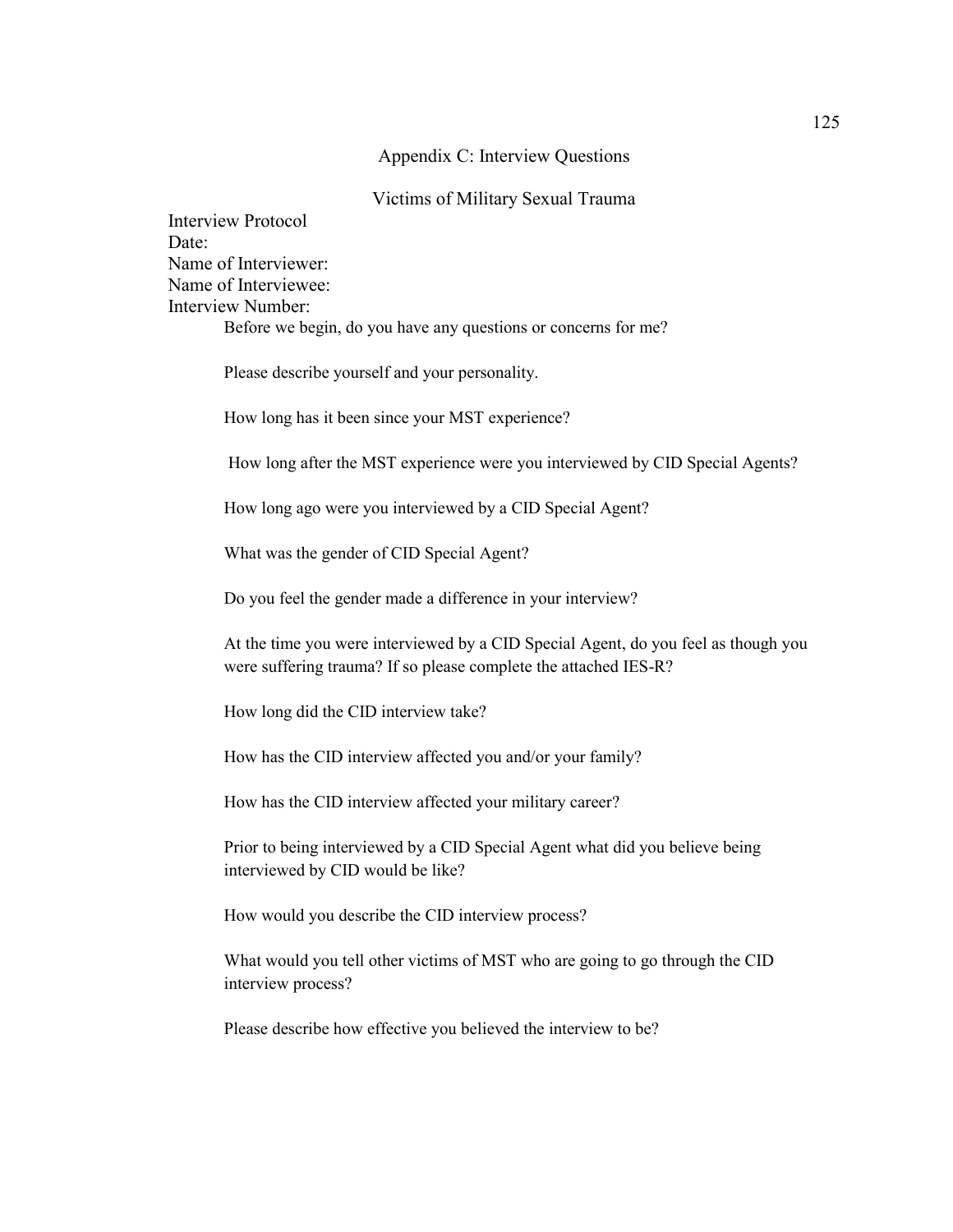Would you have done anything different if you knew how the CID interview process was going to be?

Are there any experiences which we did not cover that you would like to go over as they pertain to the CID interview process?

Do you have any questions of me?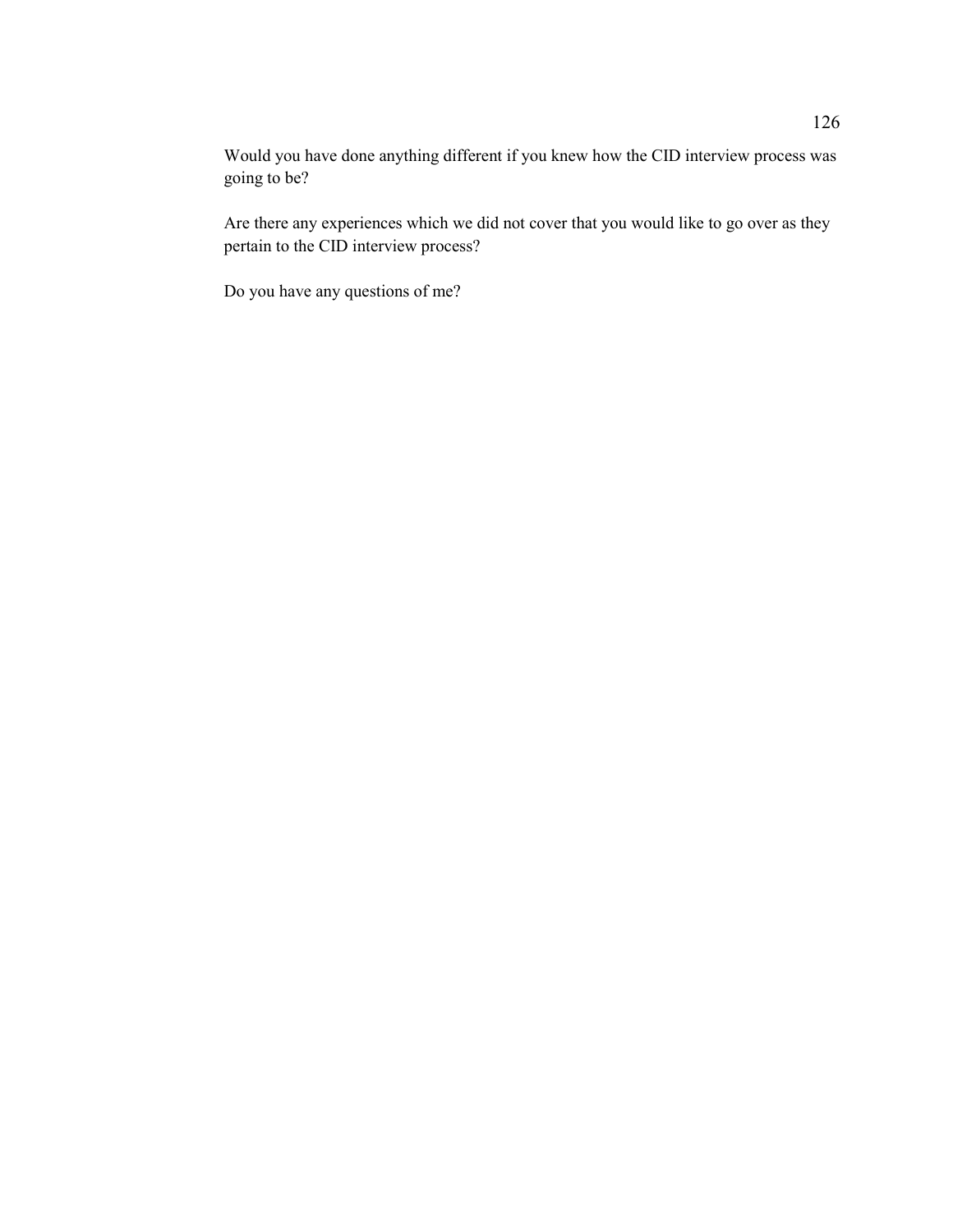### Appendix D: Interview Questions

## CID Special Agent

Interview Protocol Date: Name of Interviewer: Name of Interviewee: Interview Number: Before we begin, do you have any questions or concerns for me?

Please describe yourself and your personality.

How many years have you worked with CID?

 How many victims of Military Sexual Trauma (MST) do you believe you have interviewed?

How would you rate your experience?

Do you feel as though gender impacts the victims of MST perceptions of the interview process? If so/not, how/why?

What does work environment mean to you?

How would you describe your work environment?

Within the past six months how would you rate your perceived burnout? 1-Extremely low 2-Mild 3-None 4-Moderate 5-Extremely high

Do you believe your burnout has influenced job satisfaction? 1-Extremely low 2-Mild 3-None 4-Moderate 5-Extremely high

In the past six months how do you feel job satisfaction has influenced the enjoyment of your time away from work?

Has poor job satisfaction influenced your ability to feel rested and recovered prior to your work schedule?

1-Extremely low 2-Mild 3-None 4-Moderate 5-Extremely high